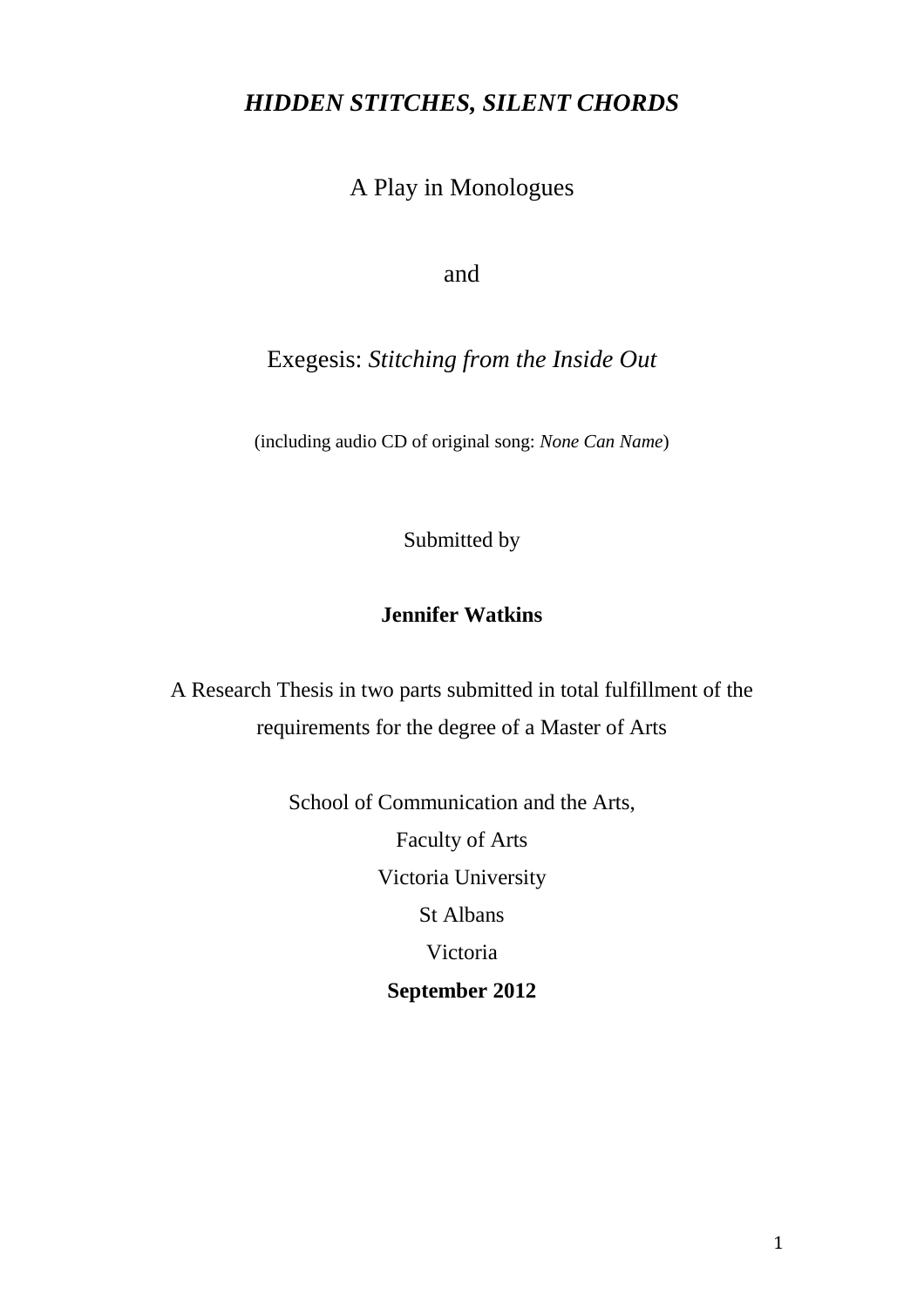# **Table of Contents**

| Abstract                   |     |
|----------------------------|-----|
| <b>Student Declaration</b> |     |
| Acknowledgements           | _ 5 |

# PART ONE: PLAY SCRIPT **EXECUTE A SERVICE SERVICE SERVICE SERVICE SERVICE SERVICE SERVICE SERVICE SERVICE SERVICE SERVICE SERVICE SERVICE SERVICE SERVICE SERVICE SERVICE SERVICE SERVICE SERVICE SERVICE SERVICE SERVICE SERVI**

| Hidden Stitches, Silent Chords             |   |
|--------------------------------------------|---|
| Introduction and Production Notes          |   |
| Hidden Stitches, Silent Chords, playscript | Q |

# PART TWO: EXEGESIS

| Stitching from the Inside Out            | 37 |
|------------------------------------------|----|
| Chapter One: Introduction                | 38 |
| Chapter Two: Structure                   | 46 |
| Chapter Three: Symbolism – Cloth and Web | 63 |
| Chapter Four: In Conclusion              | 75 |
| <b>Bibliography</b>                      | 78 |
|                                          |    |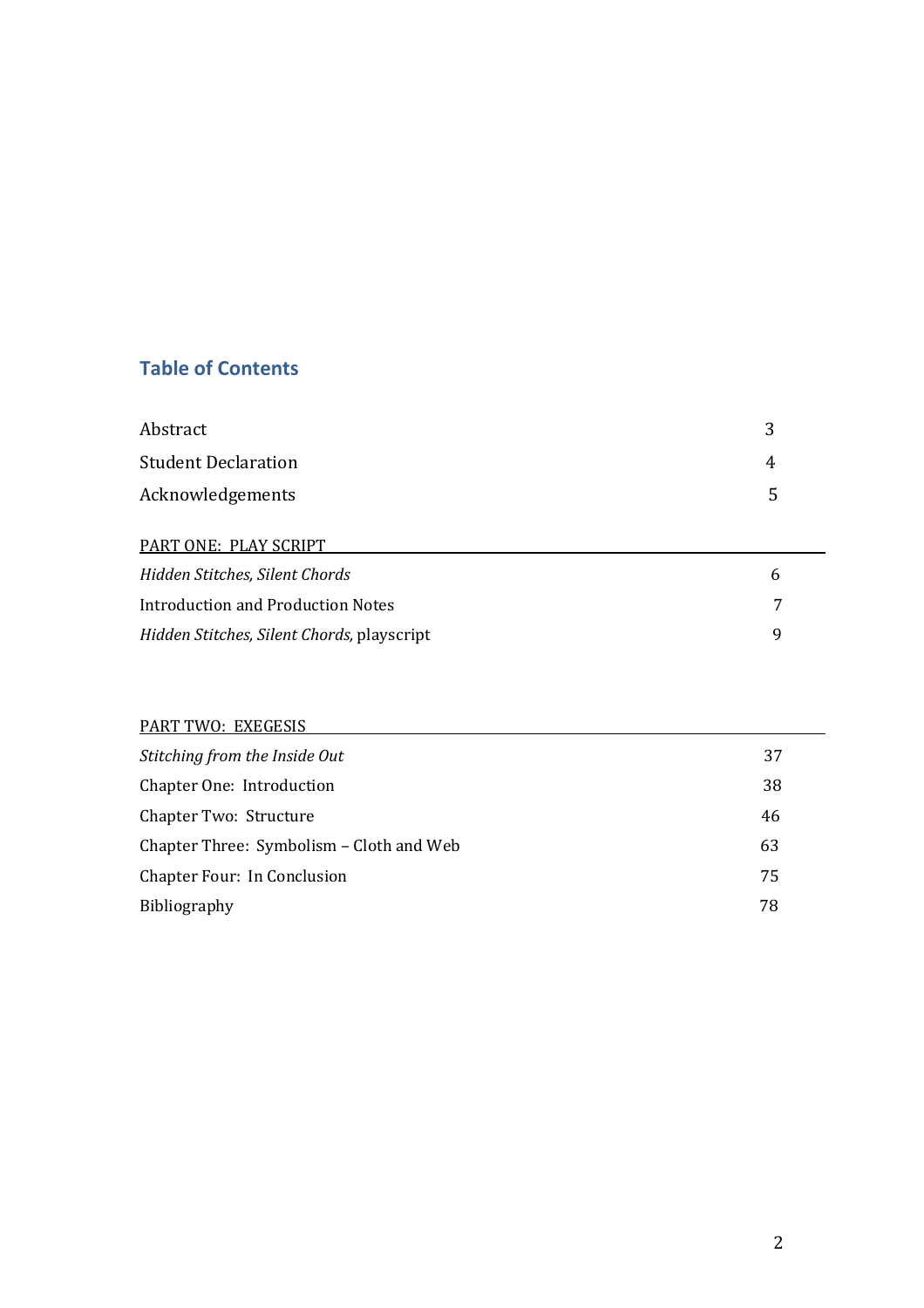# **ABSTRACT**

This MA consists of a performance script entitled, *Hidden Stitches,Silent Chords* (including an audio CD featuring my original song, *None Can Name*) and an accompanying exegesis, *Stitching from the Inside Out*.

The playscript was written in acknowledgement of my grandmothers and is inspired by my only tangible connection with them, their needlework. *Hidden Stitches, Silent Chords* is aimed at addressing, in some measure, the silences around their lives and their omissions from familial, historical documentation.

Although the playscript could be adapted to suit performance by an ensemble cast, its design as presented for this assessment, is for one actor playing seven characters across of fifteen monologues. The play explores the small moments in women's lives from points of view represented by characters of different ages and eras. The piece is devised to accommodate minimal production costs, so that it can be performed anywhere from a kitchen or a church/community hall to a theatre. The song, *None Can Name*, in this presentation of the work, is played after the final monologue.

The exegesis, *Stitching from the Inside Out*, includes an introduction, which gives an overview of, and background to, the beginnings of the project, and indicates the scope of the subsequent chapters. The two central chapters focus on the development of play's structure and symbolism. The play's structure is discussed in the context of its evolution, from a linear concept to one based on the design of a lace doily/web, and how this serviced my aim of creating a cohesive meshing of fifteen monologues across the work.

The layering of the play's imagery, around the cloth, the colour blue and spider mythology is examined in the chapter focusing on symbolism. These are discussed in terms of creating visual and textual dimensions that link the characters of the monologues, and their impact in developing a subtext throughout the piece. The concluding section, considers the combined, crucial elements of craft, the practice of writing, and determination in developing the work towards its completed form in performance.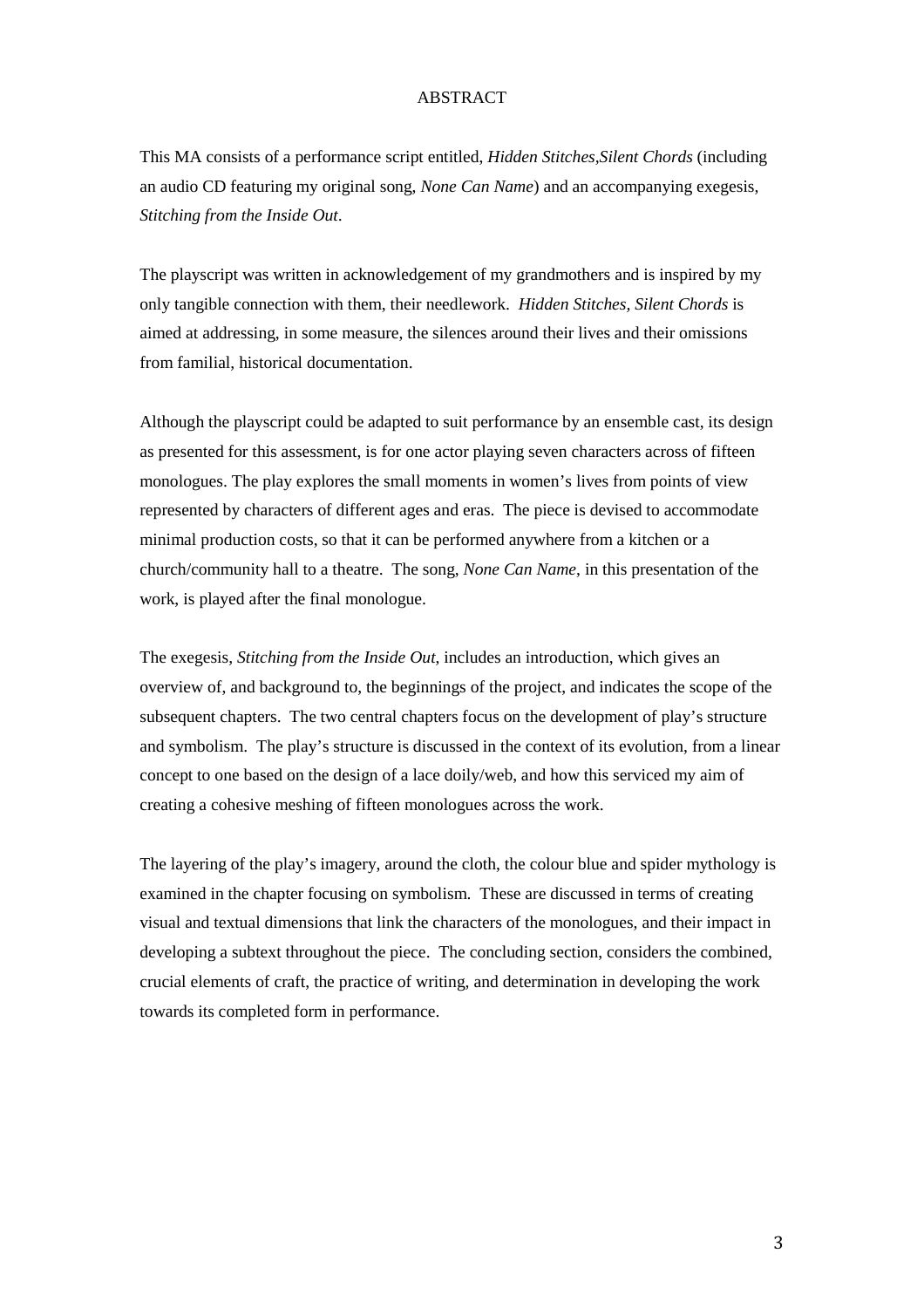# **Declaration**

I, Jennifer Watkins, declare that the Master by Research entitled *Hidden Stitches, Silent Chords* is no more than 60,000 works in length including quotes and exclusive of tables, figures, appendices, bibliography, references and footnotes. This thesis contains no material that has been submitted previously, in whole or in part, for the award of any other academic degree of diploma. Except where otherwise indicated, this thesis is my own work.

Signature:………………………………………………… Date: ……………………………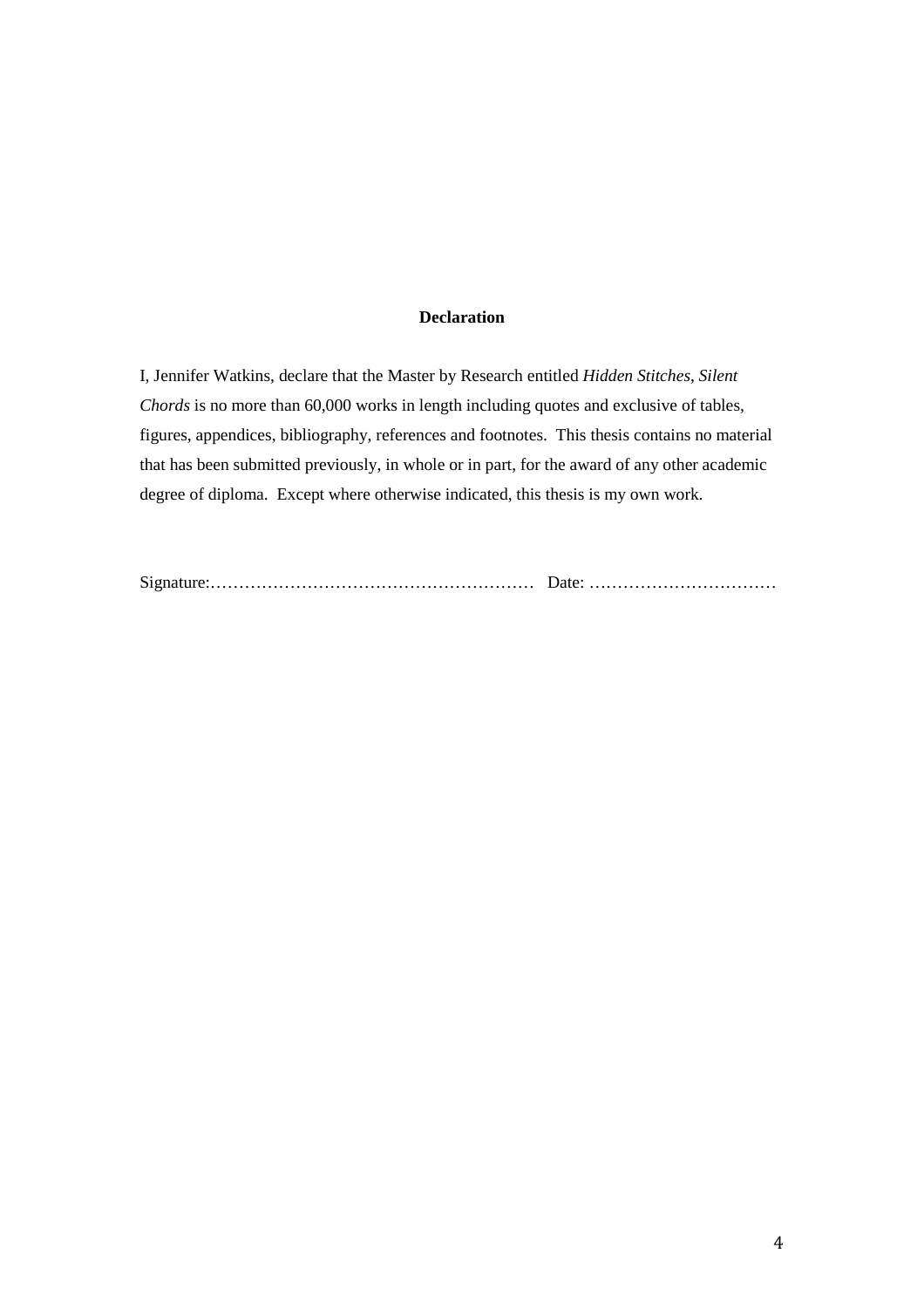# **Acknowledgements**

I gratefully acknowledge the ongoing guidance, encouragement and support of my supervisors, Dr Enza Gandolfo and Dr Anne Harris: their generous understanding, kindness and great, good sense provided a steady and shining light as I steered my course towards the completion of this project.

Thank you to my partner in life, Marcus, for your wonderful heart and gentle soul, and for pretending not to notice when I talked to myself.

To all the women in my family, this work is dedicated to you: my daughter, Daisy, my mother, Lesley, and my aunts and grandmothers.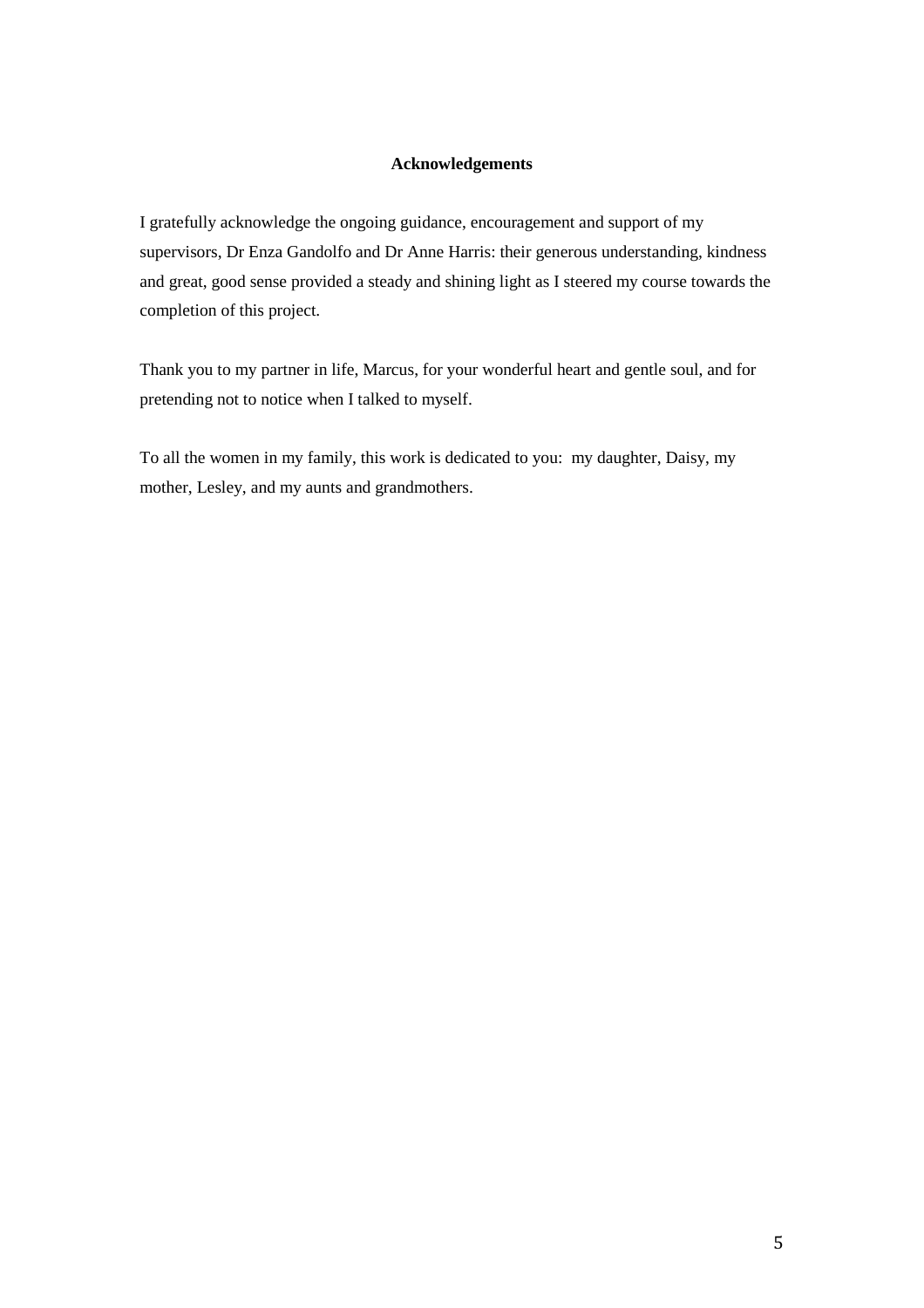Part One

# *HIDDEN STITCHES, SILENT CHORDS*

# A Play in Monologues

By

Jennifer Watkins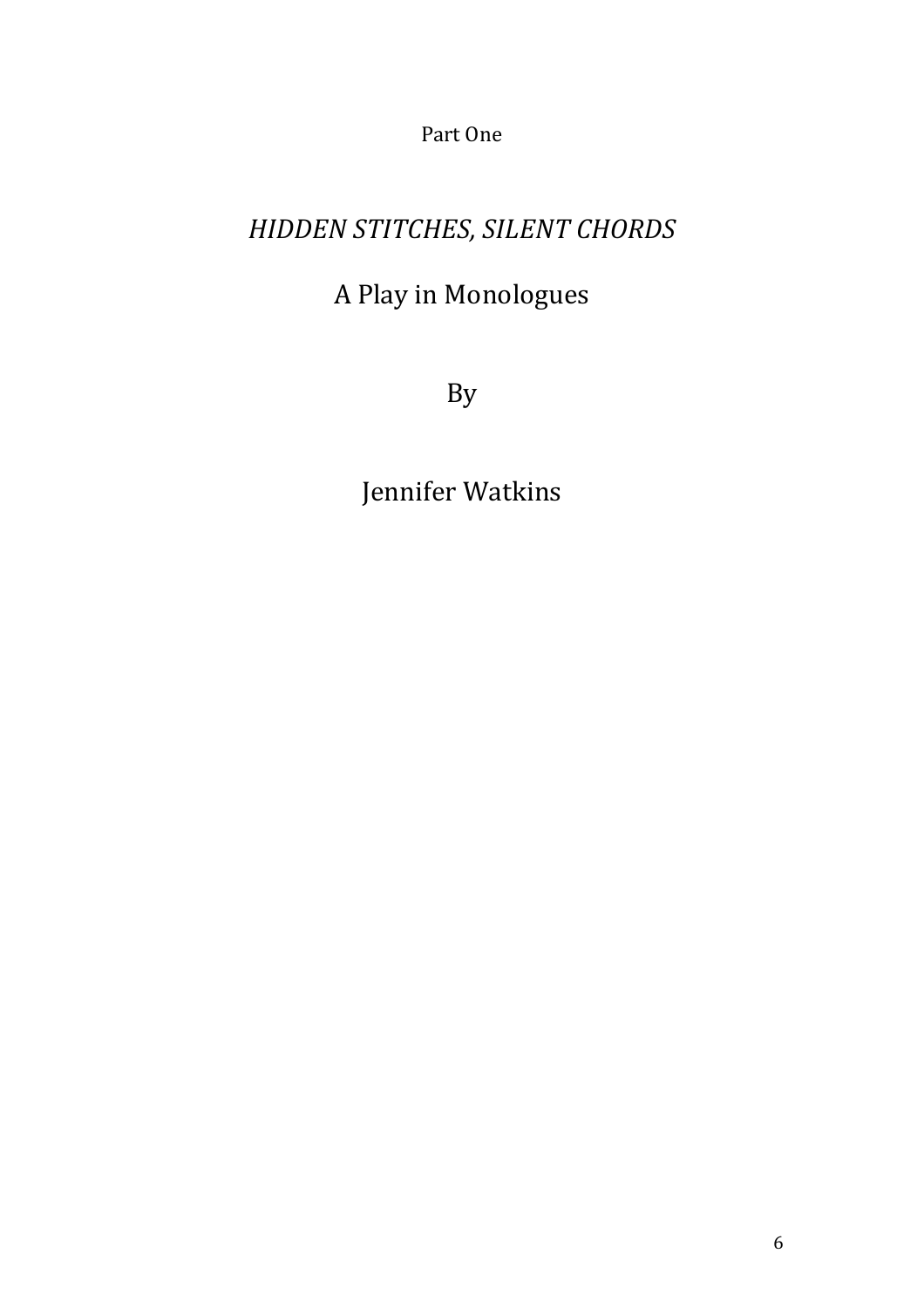### **HIDDEN STITCHES AND SILENT CHORDS**

### **INTRODUCTION and PRODUCTION NOTES**

*Hidden Stitches and Silent Chords is a play consisting of fifteen short monologues, presented to the audience via seven different characters.* 

*Two of these characters form the spine to the piece:* 

*Mary, a timeless and Hestia like figure, who speaks in a Scottish Highland dialect and serves as both a chorus to the narrative and an historic reference for the dramatic present of the respective characters* 

*Bee, Mary's great, great granddaughter, whose journey through the narrative is presented in three separate monologues – near the beginning of the piece, at its centre, and near its end.*

*The five remaining characters circle the arc of Bee's story and each provide at different points throughout the play, elliptical and imperfect echoes of Bee's monologues and Mary's wise reflections. They embody diversity of age, historic placement, circumstance and/or occupation.* 

*Some are not given names and are characterised by their monologue's title.*

*The sequencing of the monologues is:*

*Gift (Mary)*

*Bride to Bee (Bee)*

*Test o' th' Weave (Mary) Something Blue Maid to Measure*

*Kindling the Flame (Mary)*

*Web of Learning Part 1 (The Girl)*

*Got You Pegged (Bee)*

*Web of Learning Part 2 (The Girl)*

*Sweeping the Corners (Mary)*

*Tilda and the Lost Sheep (Tilda)*

*Making Jam (Rachael)*

*The Return of the Day of Rest (Mary)*

*Bee Three (Bee)*

*Voyage (Mary)*

*The monologues of HIDDEN STITCHES, SILENT CHORDS are designed to facilitate a performance by one actor assuming all parts, or by a cast of players. The play is presented here, with suggested directions for staging and props, as a production for one actor.*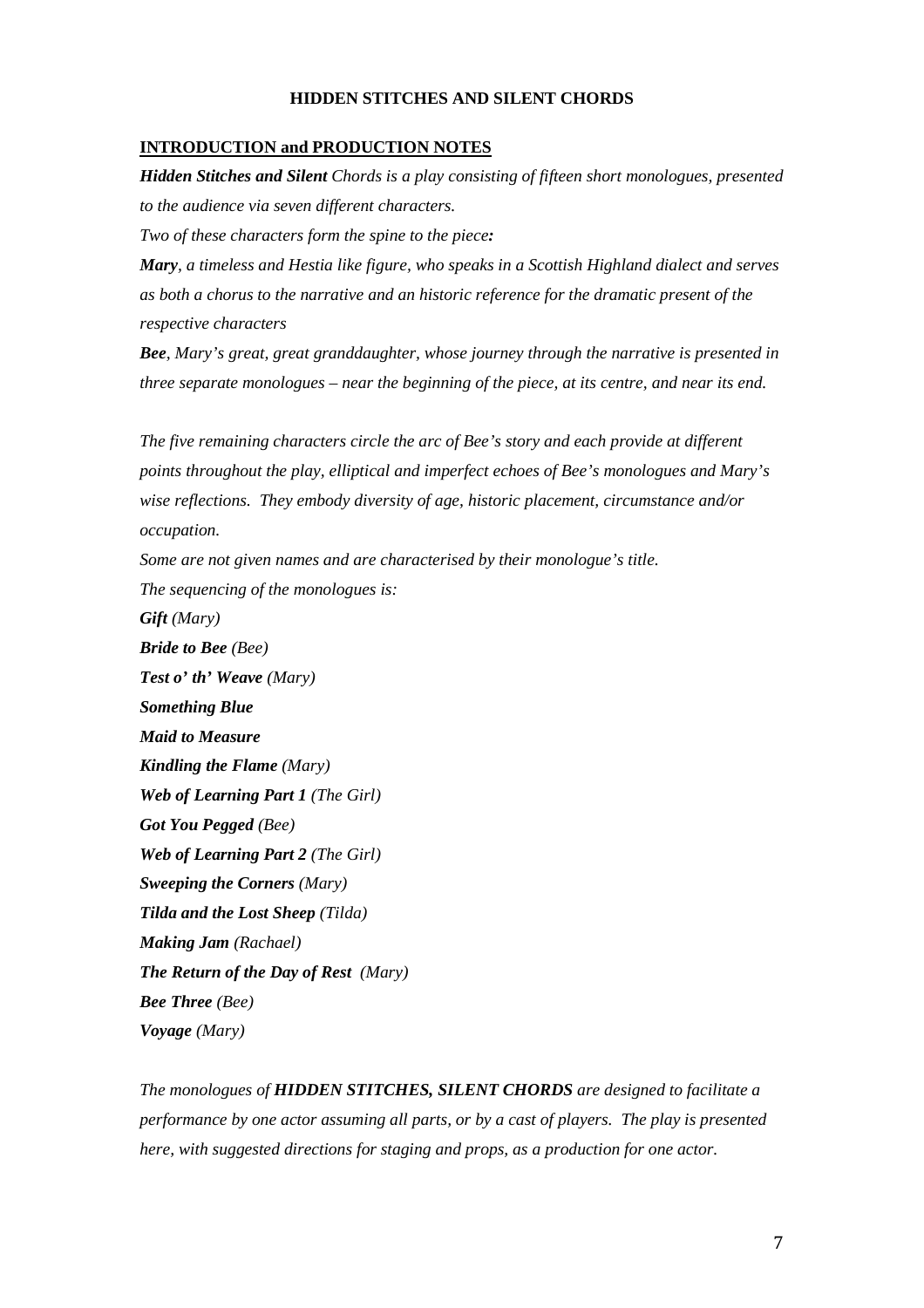*(NB. Should a cast of two or more players assume the roles of this narrative, it is my recommendation that the characters of Mary and Bee are each performed by one actor respectively, as their monologues appear several times throughout the piece. Similarly, one actor should be assigned to Web of Learning, as the character appears in Parts 1 and 2 of her monologue.* 

*The song, "None Can Name" can be performed [or not] according to the discretion of the production company, as the monologues are designed to stand on their own, with or without musical augmentation.)*

*In the stage notes, the actor is referred to as either "She" or the character's name.*

*HIDDEN STITCHES, SILENT CHORDS was written and designed to accommodate minimal staging and production. Props used in this version can, in the main, be sourced in any household and include: a square of blue fabric (approx. 1 x 1 meters), a washing basket, a candle, candle stick, a box of matches, a packet of cigarettes, one pair of lace gloves, a broom, clothes' pegs, a length of string (2metres), a champagne bottle, a vegemite glass, a whiskey flask, a bag of peppermints and four strong elastic bands.*

*The square of blue fabric is essential as it features in all of the monologues and serves as a central and visual motif throughout the narrative.*

*The props utilized in this production of the narrative are stored in the washing basket and are taken from it and returned to it, where required. The elastic bands should each be attached to the four legs of one of the chairs, in readiness for "Rachael, Making Jam".*

 **Jennifer Watkins**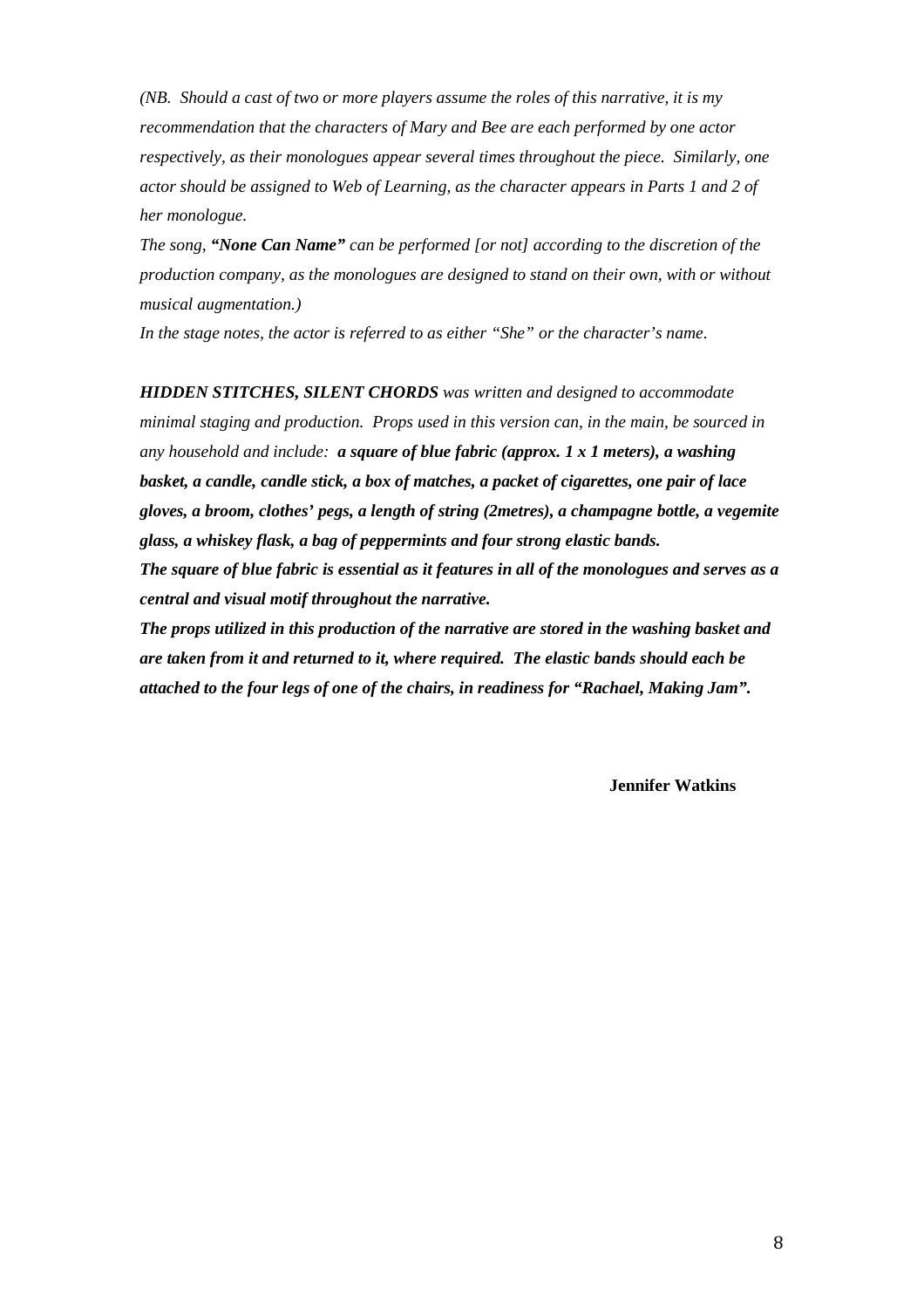*(A washing basket housing props, sits on the floor in front of two chairs. A candle and a box of matches sit on one chair and a square of blue fabric is draped over the back of the other. The space is dimmed to black.* 

*MARY, attired in a brown, knee length dress, enters the space, wraps the fabric around her shoulders and sits on the empty chair. She lights the candle, sits and ponders for several beats before she begins…)*

# **GIFT** (MARY)

 The pull o' this moon, uhtt leads me awae Frae the four, square walls o' my dreaming room, On this tidy farm o' bleating sheep, o' beating rugs, O' beating hearts, o' tight, scrubbed boards An' th' silent tug o' the girl I once was. An' the pull of this moon.

 The pull o' this moon leads me awae Frae th' dry, stone walls of'my dreamless days, O' volcanic plains tha' tear m' hands an' m' skirt, As I bend m' back t' Patterson's Curse. In th' yards, th' stock shiver tha' were fed by m' hand, As we pray for th' yield from th' blood of th' lamb.

 Th' pull of this moon will nae lead m' awae, Fae th' seasons hae swept through m' dreamin' days. I pray m' sons grow strong an' m' girls grow wise, An' grow honest and true under these western skies, An' may they profit th' soil from here to MacLean's, An' in each blessed return, find something o' me.

*(MARY blows out the candle and returns it to the washing basket as the lights come up...)*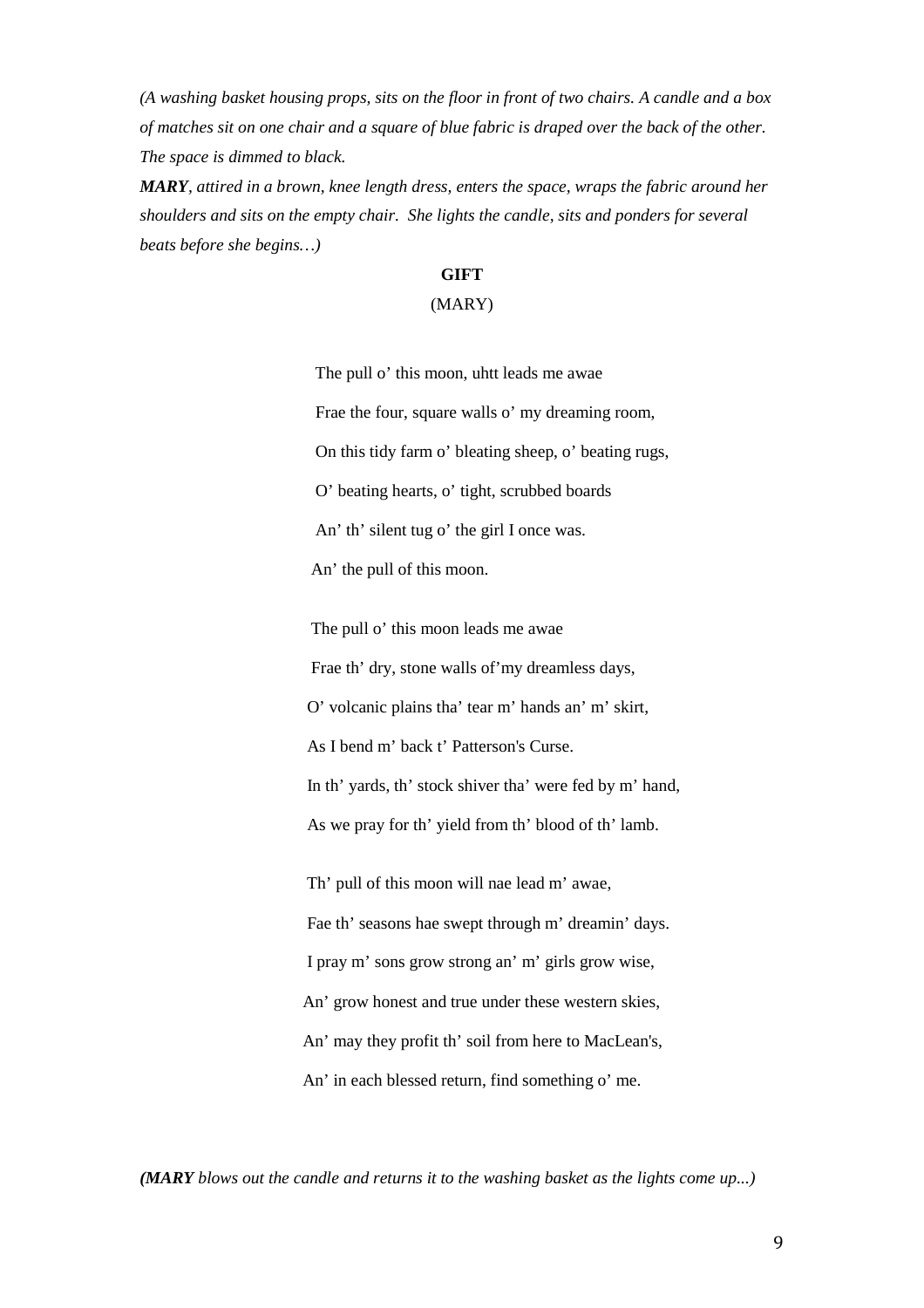*(She takes a champagne bottle, vegemite glass and cigarettes from the washing basket and places them on the chair. BEE puts on a pair of lace gloves, and drapes the blue fabric over her head …)*

# **BRIDE TO BEE**

(BEE)

Sooo. I'm organised.

*(…pours a champagne into the vegemite glass…)*

Here's to me. *(Raises her glass)*

Pulled it together. *(Drinks)*

The date is set.

*(Drinks some more)*

Everybody's happy. *(Speaks to the air above her…)*

I pulled it all together, Mary! *(Lifts the piece of fabric off her head)*

Mary made this.

Here's to you! *(Drinks again, then looks more closely at the fabric)*

Or maybe it was her mother? My great, great, great grandmother? My 'something old'. And these. *(Inspects the gloves on her hands)*

Made by my great, great...or was it just... 'great'... aunt? My 'something else old'. *(Lights a cigarette)*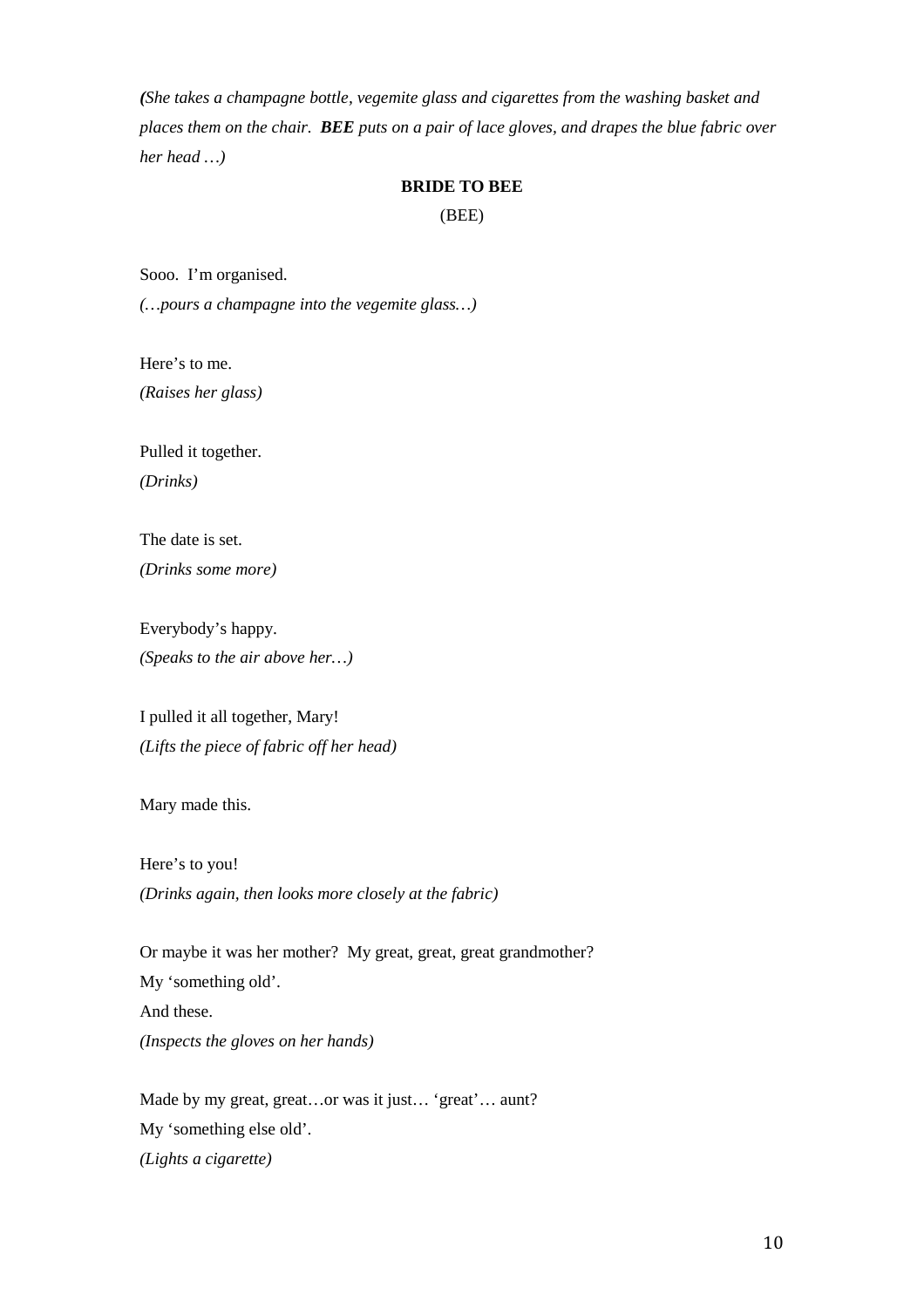And this…

### *(Holds out the skirt of her dress, swishes it and speaks in a stagey French accent…)*

Not too froo froo. Le garment de la Op Shop! With some adjust-a-ments of course!

We 'ave zis panel, mais non? Eet ees ze edgy lace from ze shoulder to ze knees. Tres chic. Tres La Eeleezabeth Taylorrr. Eet ees tres ze teeny beetsy see through. And ze lace eet matches ze gloves. Do not you sink zis ees so, great great Mary? And … great… Aunty? Voila! *(Spins in a dramatic circle. Loses her balance slightly, then steadies...)*

His mum's not pleased. She is knitting christening robes for the baby. Wants a baptism. "That's nice," I said, "but you needn't go to the trouble." *(Drains her glass…)*

Apparently champagne is fantastic for breast milk. Best to start early. And I don't feel sick at all. I feel great. Great.

And I will go back to study. We'll manage somehow. *(Waves her glass at the ceiling, then, swaying with the effort, replaces it and the champagne bottle carefully into the washing basket. BEE folds the fabric to her breast and continues, sotto voce…)*

Things are different now.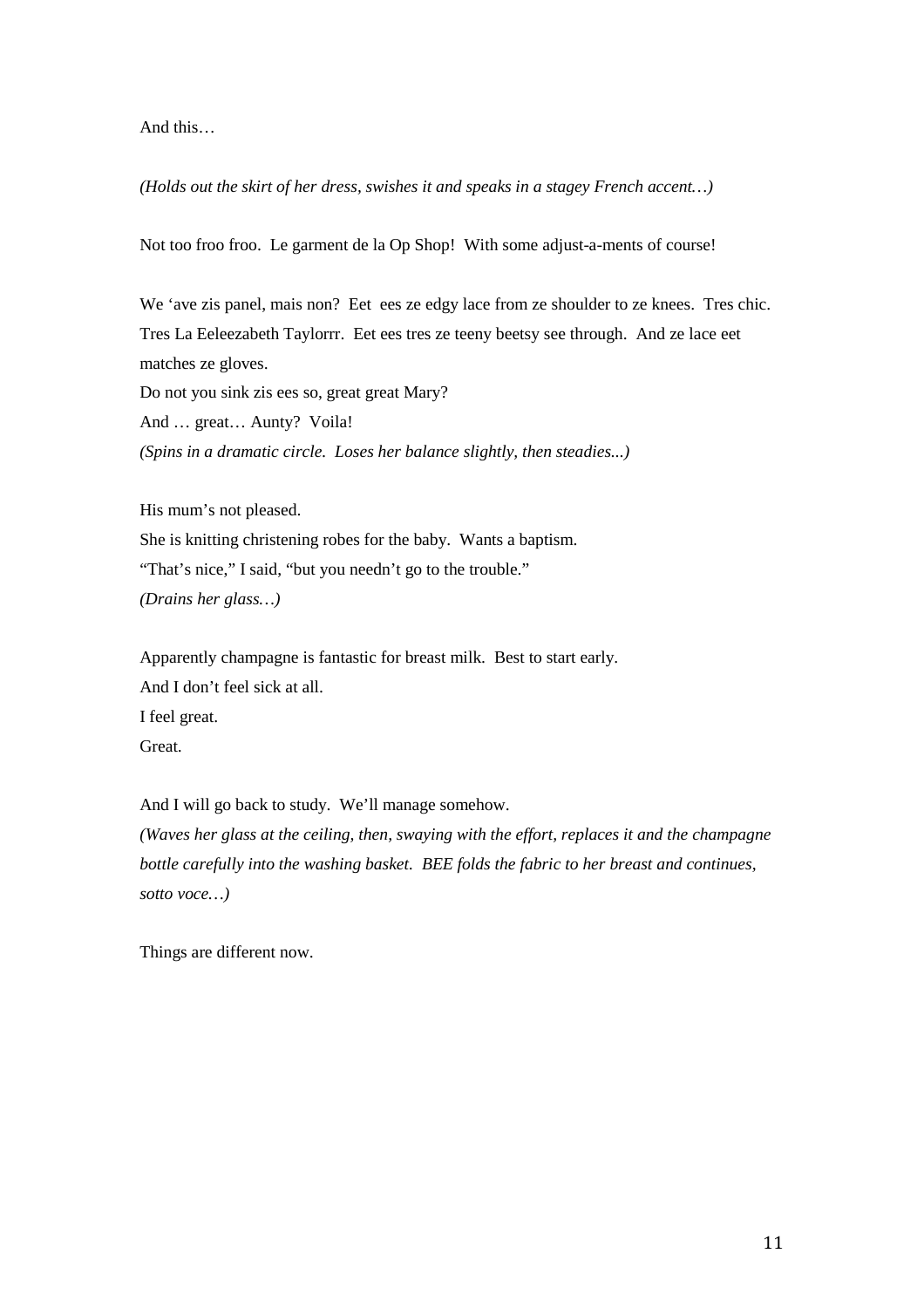*(She wraps the blue fabric around her shoulders once more and addresses the audience as MARY…)*

# **THE TEST O' THE WEAVE** (MARY)

The design wae th' story. Th' one learned a' her mother's knee. An' uht wae woven mony times. Passed on an' oer, like a stitch tha' held firm; tha' looped about th' heart wi' th' finest o' threads.

Frae only th' softest o' th' fleece…th' fleece frae here… frae the chin o' th' lamb - only tha' wae used in th' spinnin'.

Th' design complete… *(MARY removes the shawl slowly from her shoulders…)*

…th' weave and warmth o' th' work would be pulled through th' gold o' a wedding band. *(Makes a circle with her thumb and forefinger and passes the fabric through it, like a magician with a silk scarf)*

Tha' were uht's test.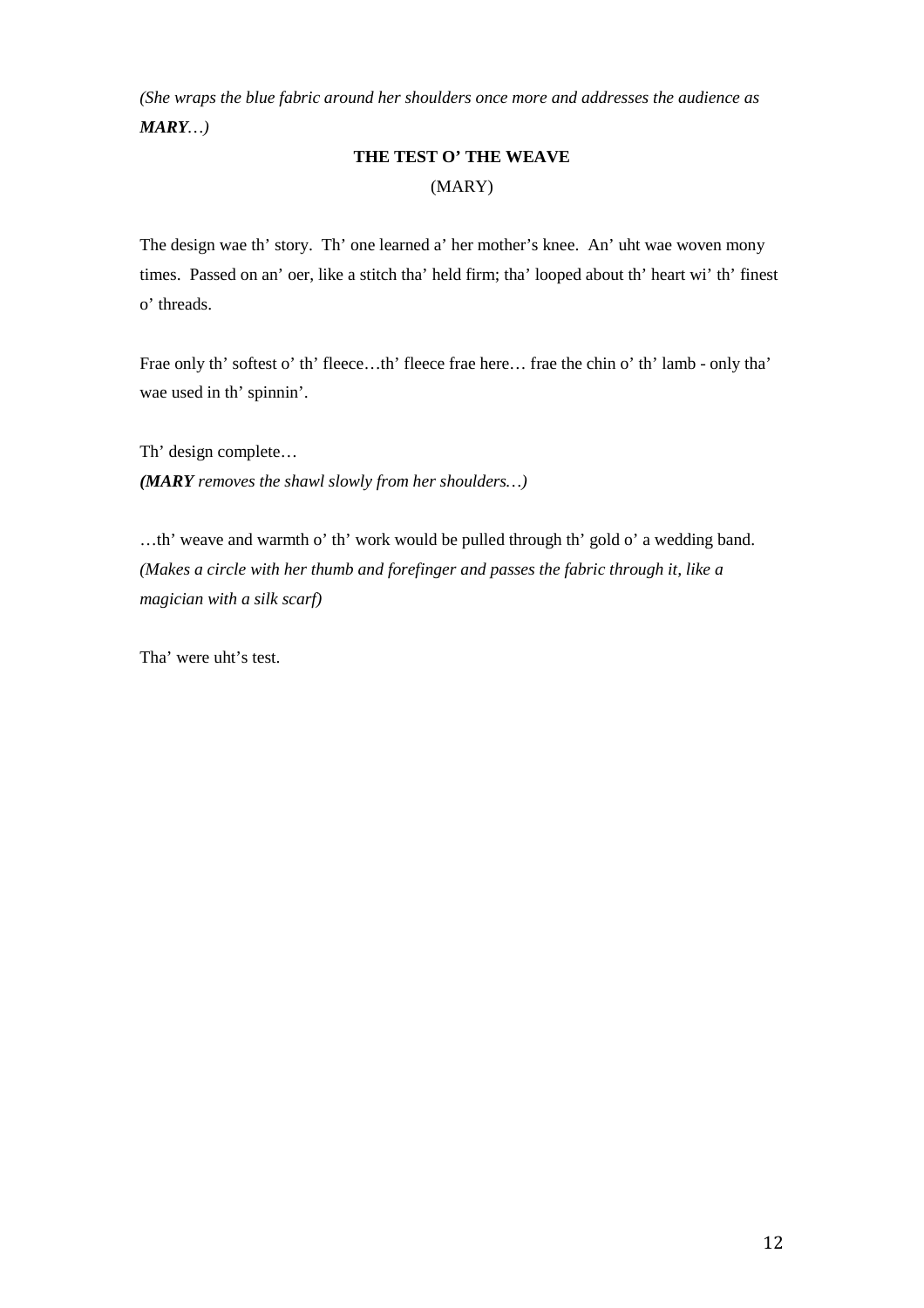*(She waits a few beats then walks once around the chair and places one foot upon it and turns to speak to the audience…)* 

### **SOMETHING BLUE**

She has asked me for something blue. She has asked me to make this. *(Folds the blue fabric into a long band and then twists it around her thigh as a garter)*

They say that the apple doesn't fall far from the tree.

Perhaps.

*(Untwists the garter from her thigh and flicks it back into a handkerchief shape)*

Perhaps it depends on the family of apple.

Do brides wear something blue because it resembles a bruise? One that is hidden away beneath all that white?

I wore something blue at my wedding – a sprig of forget-me-nots. Made everything else myself. Scrubbed up all right.

That's what Crawley said: "My, you scrubbed up all right. You were quite the beauty" As he stood there, leering over my photo before shifting his gaze to my breasts, then to the newly inflated versions jutting out of Penelope, the ones he made, I had a sudden urge to punch him.

I forget who had the idea – probably Penelope – that we girls bring our wedding photos to work. One of those on the job/bonding/fun things that people do these days. It became a little game of who belonged to which photo. And then Crawley and Penelope announced that after a long and difficult decision making process, Penelope's sister in law had been appointed the new coordinator of admissions.

"You look as though you could still fit into your wedding dress." That was Penelope and her smile was at full stretch and her eyes were shining hard and I had the sudden urge to punch her too.

But I let it go.

That's another thing that is bandied about now: Let it go. Don't let the anger build. *(Flicks the blue fabric to emphasis her point)*

Let it go. *(Examines the edge of the fabric)*

Oh. A money spider. A dipocephalus cristatus. There we are…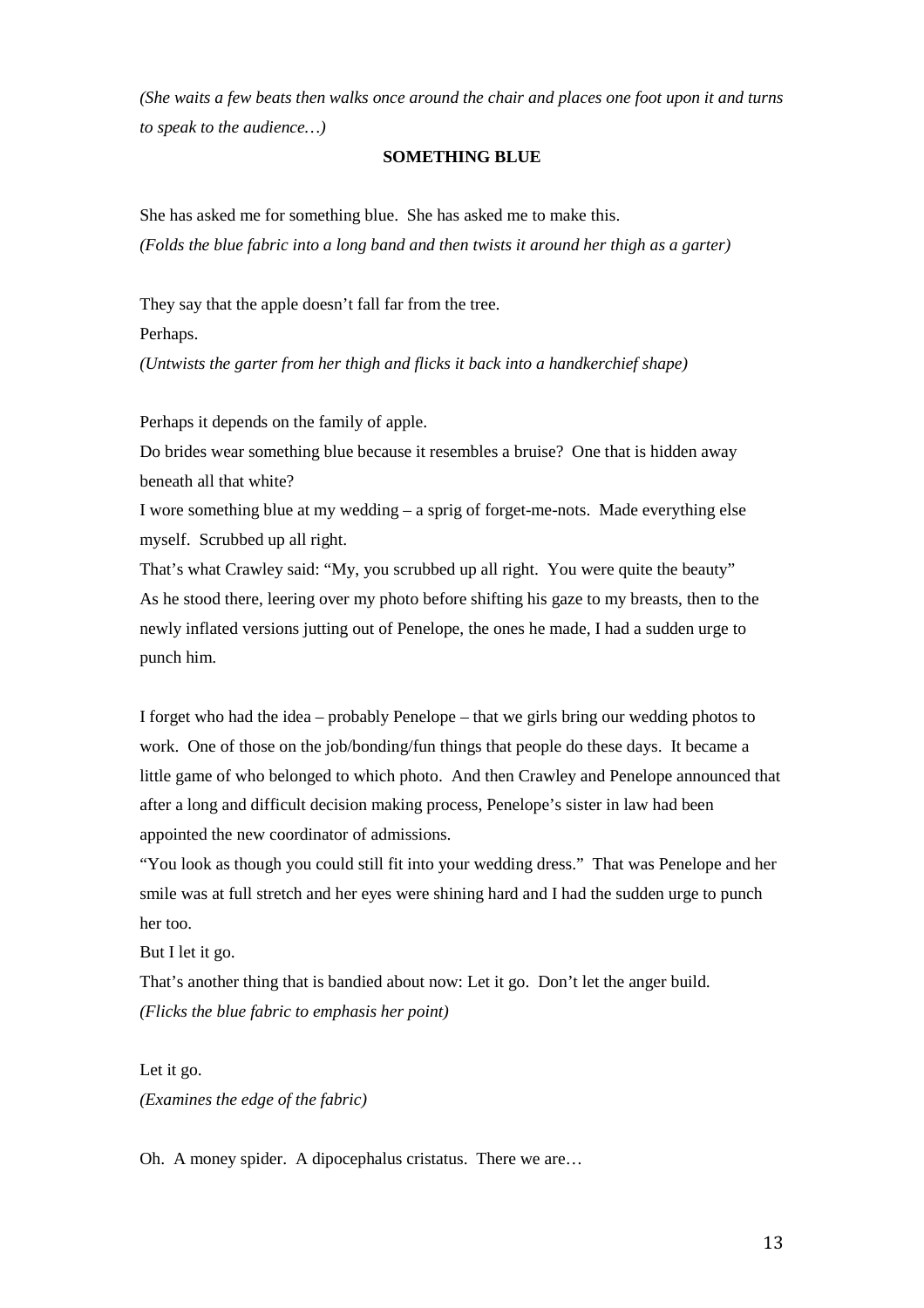# *(Holding the web over one finger, she gently guides the spider to the floor)*

Perhaps the bruises only begin to show after a long and slow unravelling?

When comes that moment; that hour; that accumulation of days, that creeping recognition that you have complied with all this? That you have stood there, numb and humiliated on the kitchen table, arms stretched out wide, as they measured you and stitched you up? Incrementally, you feel the force of your suffering; the pain of all your smiles and your thankyous and your arms begin to ache and you say, "I don't want this any more," and the hands give you a quick clip and say, "We are only doing what you asked for!"

Oh. Let it go.

*(Wipes away tears with the blue handkerchief)*

He seems a nice young man. And my girl is wonderful. I want her to enjoy a wonderful life. I wish I could show her how...how that is done.

I wore blue at my wedding – a sprig of forget-me-nots. I wonder, do brides wear blue because it resembles a bruise? Like an apple that has dropped from the tree… with a thud?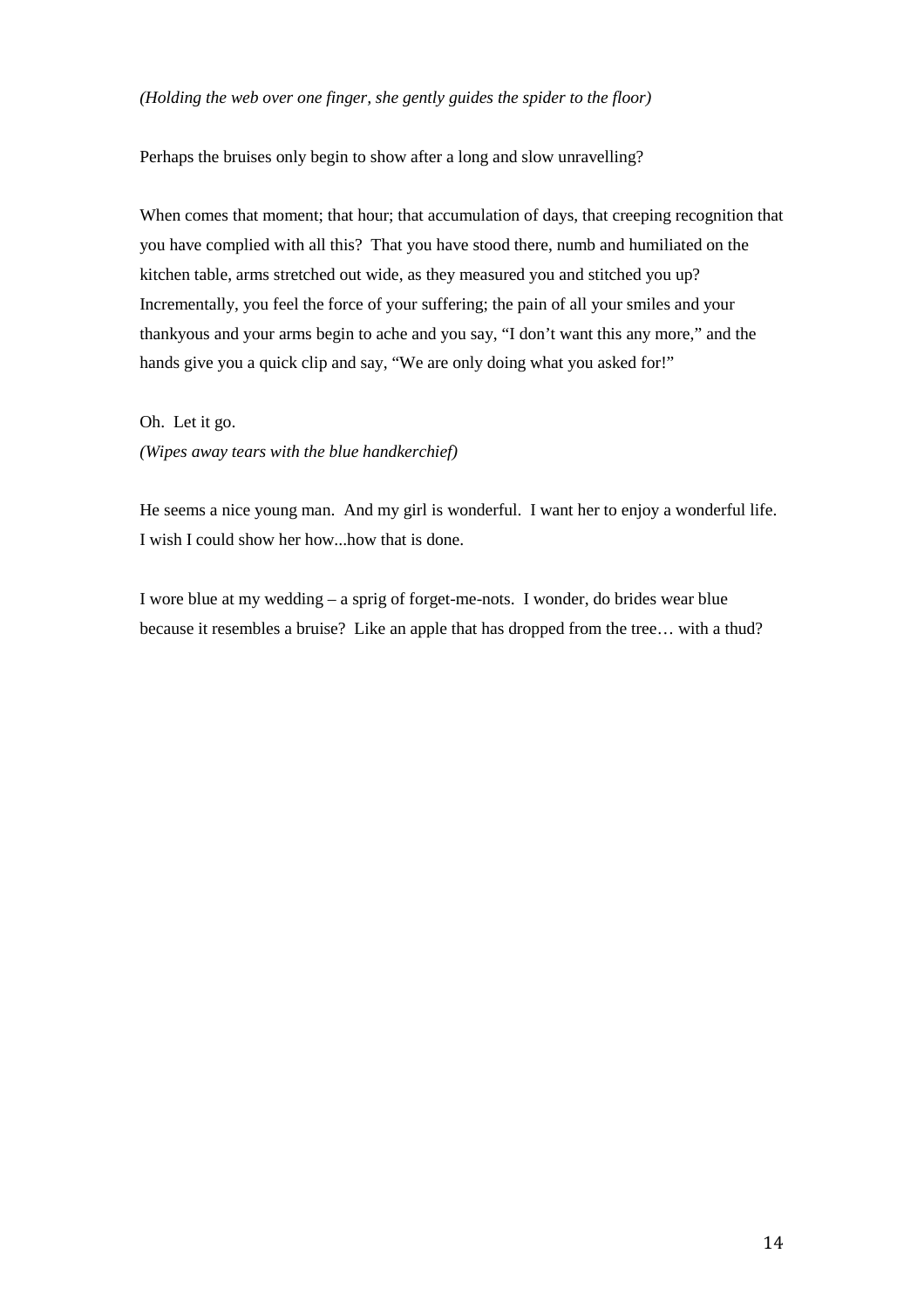*(She pushes the chairs together back, and sits on one. She bounces slightly in her seat, moves her legs to allow someone to pass…she is on a train or tram. She sneaks a look at herself and preens in the imaginary window before studying the clothing of the person sitting opposite her. Caught in mid stare, she grimaces a quick smile to the object of her attention, adjusts the blue fabric which hangs in the style of a scarf, untied about her neck, stands and makes her way to an imaginary door where she alights. As she begins her monologue, she walks once around the arranged chairs, in the manner of one who has much to do and who rarely sits still.)*

#### **MAID TO MEASURE**

Nothing tells like an ill-fitting garment. It will be found out. A flattering mirror or sales assistant may distract or delude you from the faults. Eventually though, if a garment doesn't fit, it will tell and is painful to wear.

I make all my own clothes. That's why I am well turned out. All this… *(sweeps a hand over her attire*) … by my own hand.

It's about self-knowledge, really. Wasn't that written over the altar at Delphi? Know thyself?

Yes, being honest about who you are and knowing yourself well enough to choose the designs that best disguise your faults. We don't want to show them off, do we?

Colour is the fun part. Knowing your colours. I know never to put black near my face. *(Removes scarf [blue fabric] and hangs it over the back of one of the chairs…)*

Just like I said to my friend, "Don't put black near your face," I said, "not a good idea at our age," I said. "And with your skin tone," I said, "you're best to avoid those yellow scarves." But no, she keeps wearing them. No self knowledge. No knowledge of her husband either, it seems. He heads some large sporting organization or other, and was caught out the back of a stadium with…oh…what is her name? Terribly thin. Even on the telly. Must put her fingers down her throat. Turns out, that's not all she puts down there.

*(Pulls a length of string from the washing basket and drapes it around her neck like a measuring tape.)*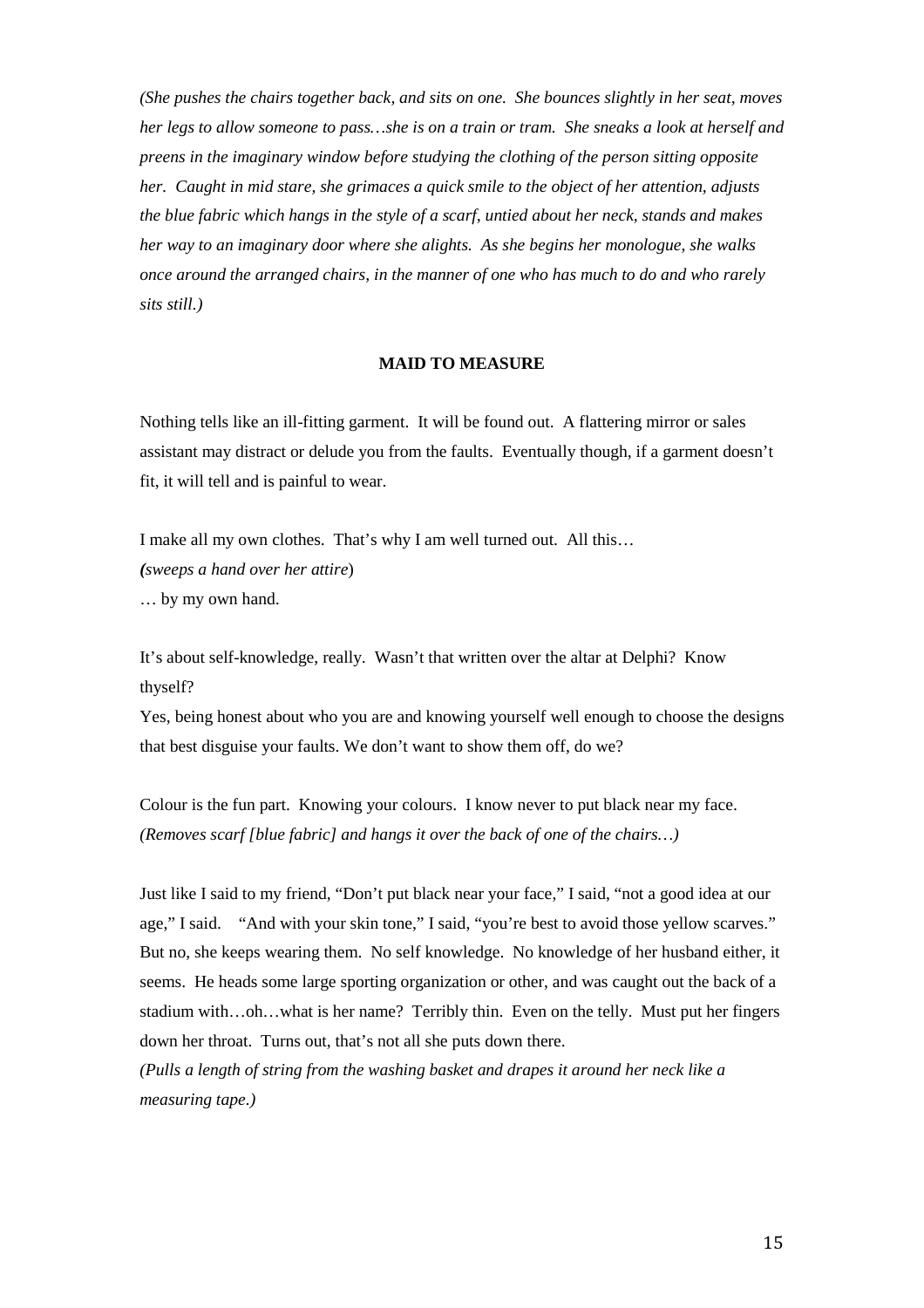Anyway, my friend was most hurt by it all, which is understandable. Took him back though. And not for the first time. All happy families again. She will wear those yellow scarves.

*(As she speaks, she moves the chairs so that they now stand side by side. She spreads the blue fabric across the seats.)*

Accessories are most important. Reliable accessories will mask all manner of sins. A good pair of sunglasses and a nice shade of lipstick, preferably Dior, works wonders for me. *(Walks behind the chairs, leans over their backs and 'measures' the blue fabric with her piece of string.)*

And the cut. The cut of a garment is essential. As an excellent cutter myself, I can say with full confidence that we are definitely not cut from the same cloth. Like Mr N., who runs a business from the garage behind his house. I was there picking up my lipsticks one day – my discreet little back Dior connection – and although I didn't say anything to him about it, I noticed some pretty tawdry cutting going on. Perhaps it was the heat. I nearly fainted there myself. Thank goodness he stores my lipsticks in the fridge.

But a good, clean cut is impossible where the fabric is inferior. The best machine, the most fancy over-locker, will chew up cloth that isn't up to the task. *(Holds one end of string to the side of her nose and stretches it to arm's length. She then hooks an end to the back of each chair.)*

Fabric says something about the person. My preferences are silk, good cotton, and wool. All natural fibres.

And easier to mend when one must make do.

*(Shifts the chairs so that they are back-to-back, but standing apart, with the string stretched between them.)*

Invisible mending is tricky. No one likes to see frayed edges or seams coming apart. A good, straight seam, sewn flat, is the truth of the garment. And none of this crimping business – it must be finished, properly.

*(Walks around the chairs in the other direction to that taken at the beginning of the monologue.)*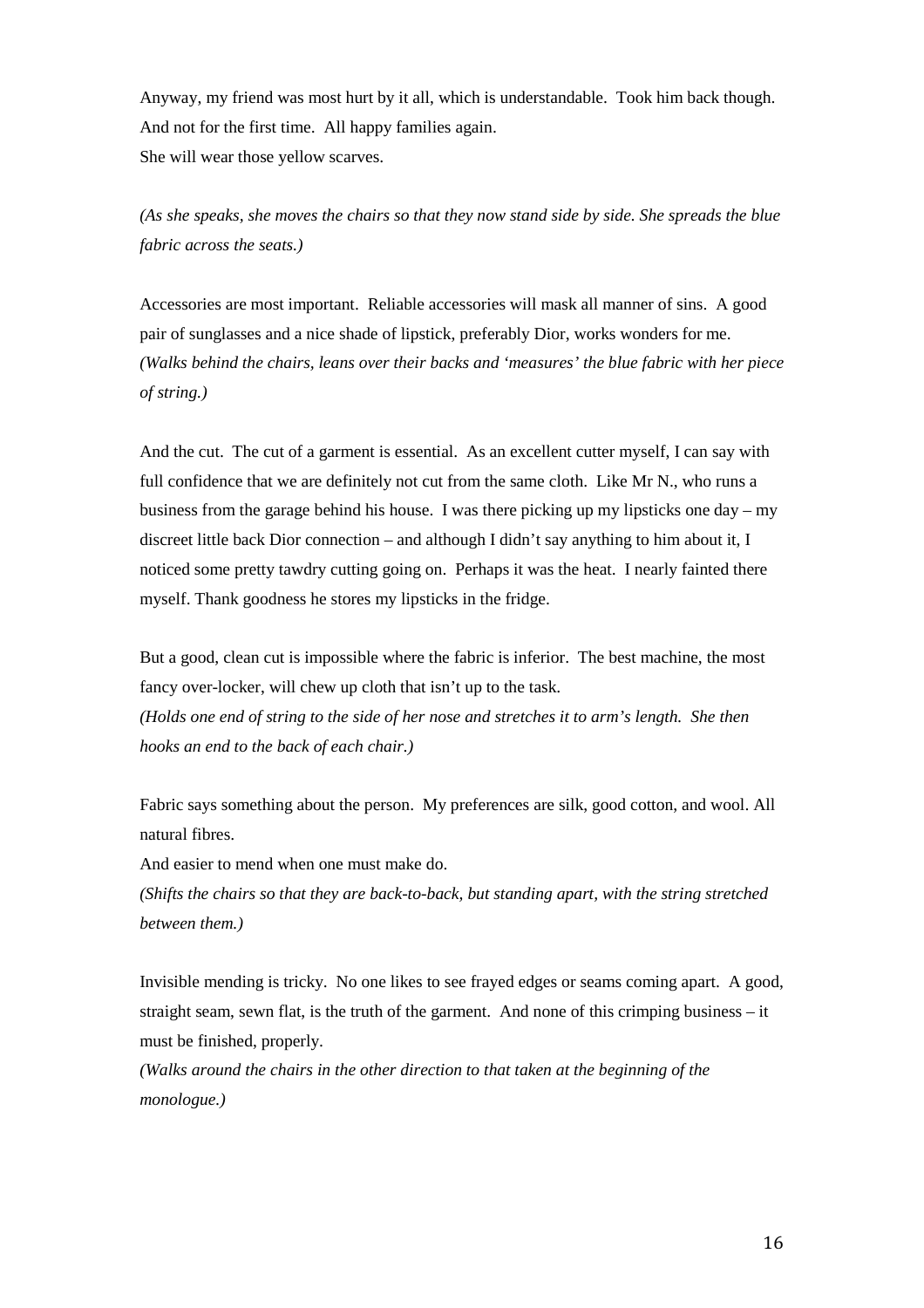The seam is where all lines meet, particularly if you are working with a lovely tartan, checked or striped fabric.

*(She seats herself so that she is facing the opposite direction to her earlier tram-ride, drapes the blue fabric around her neck and, once again, moves her legs to allow someone to squeeze past…)*

My mother taught me how to lay out the pattern over the cloth so that all the checks met and matched at the seam…

*(Lurching forward as the tram begins to move…)*

…so that you cannot tell the front from the back of the garment… *(Bouncing in her seat and preening in an imaginary window…)*

… so that the pattern just keeps on repeating.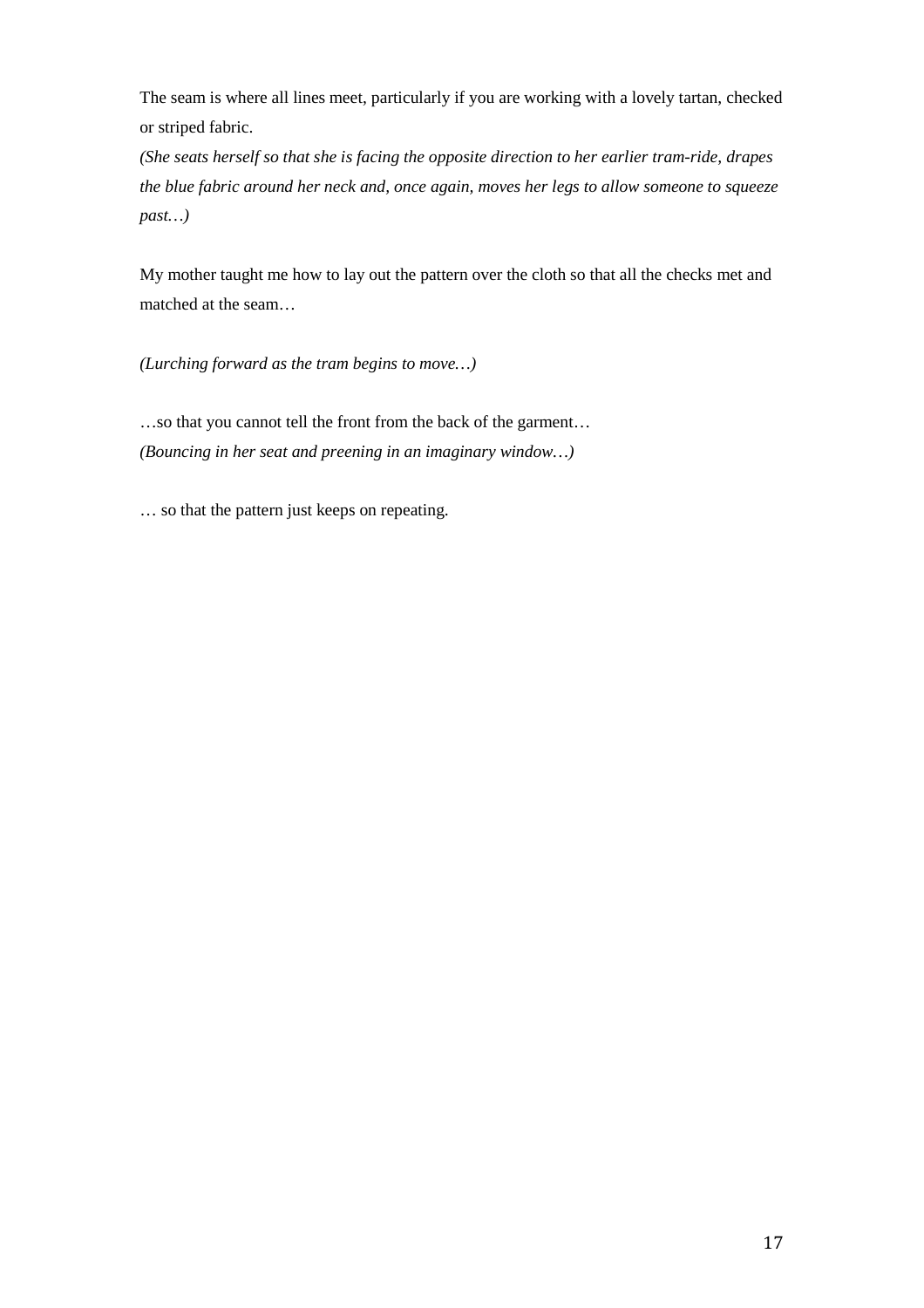*(She waits a few beats, then wraps the blue fabric around her waist as an apron. MARY, leans towards an imaginary fire. She appears to sprinkle leaves over it…)*

# **KINDLING THE FLAME** (MARY)

Eucalypt. *(Breathes with deep pleasure…)*

Some hurry uht. Build a great pile. But I prefer t'coax uht along. A few twigs. Some leaves. Gently. Lest uht create a great deal o'smoke wi' nae heat.

Tha's th' way wi' some, int'uht? They b'lieve thay kin force th' nature o' things? They b'lieve tha' they kin fill their silos wi' more grain, if they tug at th' wee shoots emergin' frae the ground.

Uht's a world where some are forever tellin' y'what to do – tah convince themselves tha' they know wha' uht is tha' they're doing.

After a time, people b'lieve them. They're convinced. An' their conviction bestows a reputation whether uht be true or no'.

*(Sits and warms her hands…)*

I let them blether on. I dinnae listen. They b'lieve I do, but I dinnae listen. I prefer to dwell upon th' things tha' bring me pleasure. Th' things tha' I choose.

Uhts a bonny flame. *(Leans in even closer to the flame…)*

In uht, I kin see the wee spark tha' were there a' th' beginnin' o' th' world; tha' will be there a' th' end.

I see uht's centre. An' uht's blue. Like water. An' uht finds uht's own level. For th' flame will only consume tha' which is there tae burn. Lest uht create a great deal o' smoke an' nae heat.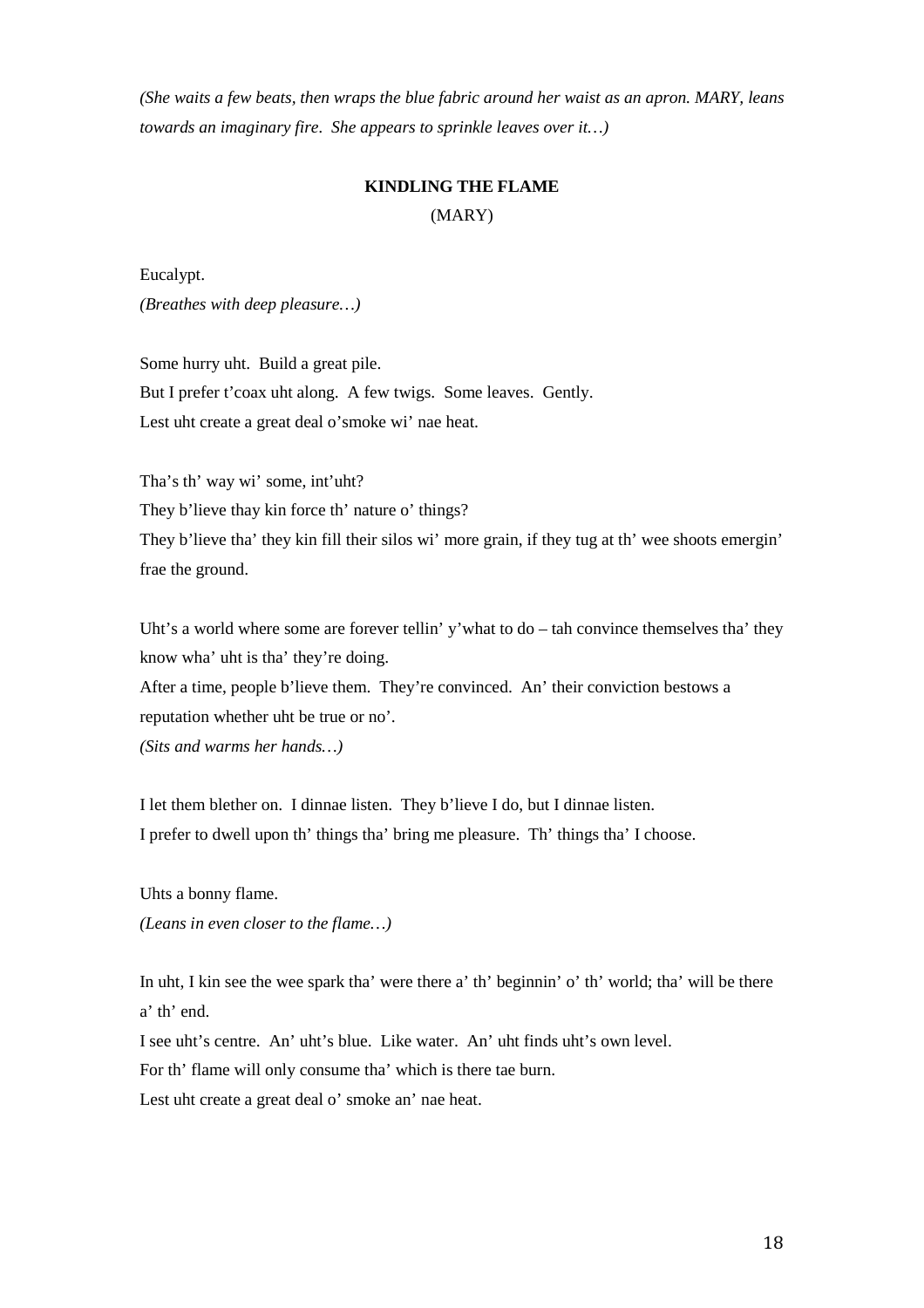*(She continues to sit for a few beats, removes her apron and drops it into the washing basket. She moves the chairs apart, so that the string is stretched between them. THE GIRL skips around them and hums a little tune as she plays a game of "Elastic Skippy" kicking one leg over the string and back again. She "hears" something off stage and turns in the direction of the sound…)*

### **WEB OF LEARNING Part 1**

### (THE GIRL)

Whaaat?

Ooooh. But Muuuuum!

*(The GIRL reluctantly turns one of the chairs to the front and sits down huffily on it.)*

Mum said…

*(She removes the blue fabric and a quick unpick from the washing basket.)*

…she said… I have to go back to the start… *(Using the quick unpick, she works the cloth)*

…Mum said that the seam wasn't straight.

I said that it didn't matter, but she said it did. She said a crooked seam is "like a lie in the garment which will be found out when you wear it".

We have our class Christmas party tomorrow and... and I wanted to wear this. I told all my friends that I was sewing a dress. On the machine.

I even told Lorette and Noreen. And Lorette said, "My mother bought mine," and then Noreen whispered something to her and then they went to their desk and then they wrote notes to each other and Mr Hedge never says anything to them and he always says something to Joey and me when we talk.

Anyway, I don't like their hair. Noreen's is so straight and Lorette has a stupid curl, right here…

*(points to the middle of her forehead…)* 

…and she says her mum sticks it with sticky tape every night and she must because everyday…

*(Slaps her palm to her forehead)* 

…there it is! I didn't tell Mum about Sophia.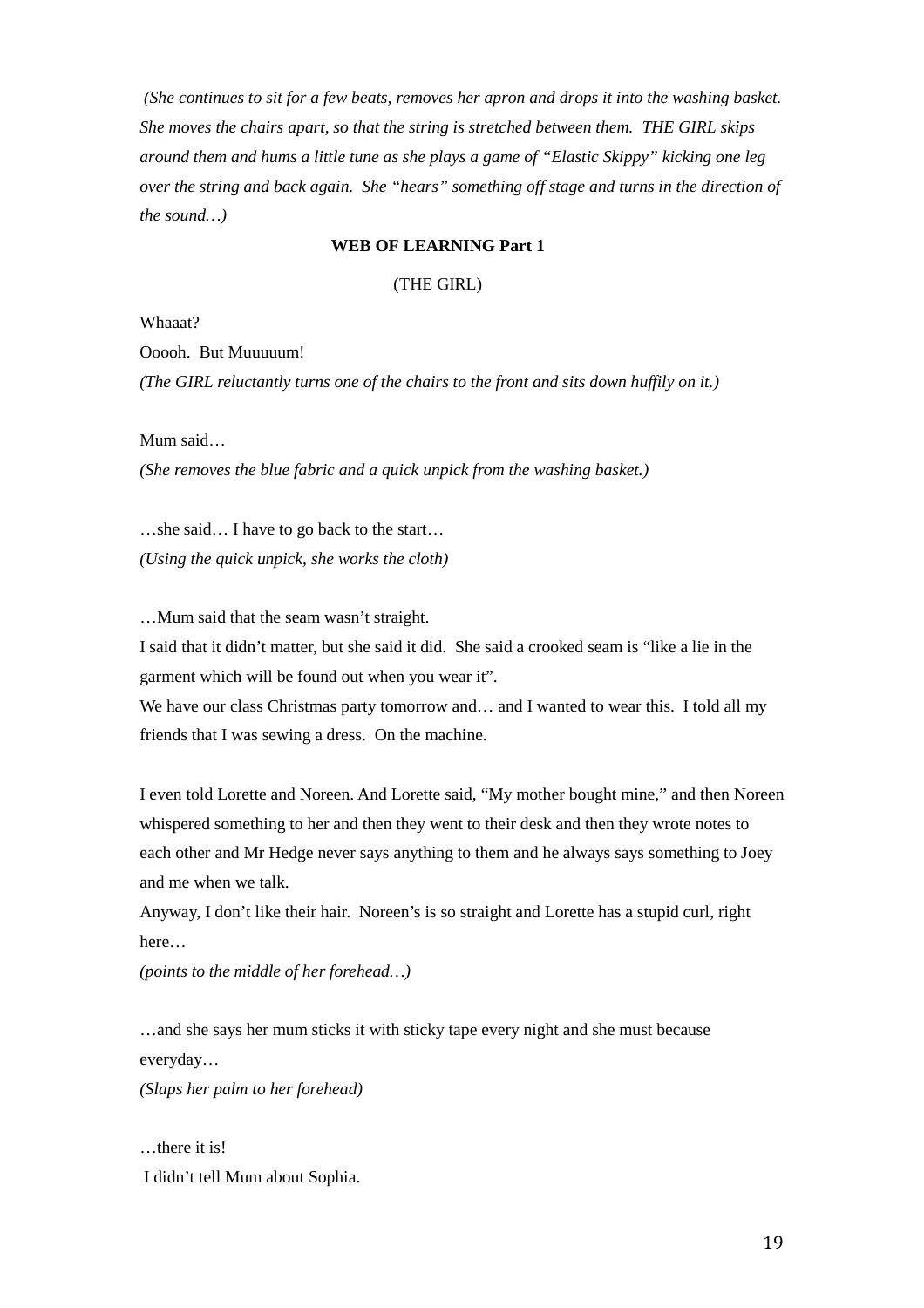She's really, really big and hairy and she covers the whole side of the box now and you can see her underneath, where her legs all join above her belly.

Anyway, Joey dared me to put my finger on the glass. He said, "Dare you to touch it." And then he said, "Dare you to touch it on the fangs." And then he said, "Dare you to touch it on the fangs and hold your finger there for ten seconds."

And I did and I counted, "onetwothreefourfivesix…" and…and she lifted her front legs and her fangs got bigger…and I screamed and Mr Hedge took two big steps and his scar got really purple and he leaned over me and said, "Front desk, now!"

I did tell Mum what happened with Florence.

She's a really good runner and netball player.

She had something wrapped in paper and stuffed up her jumper for her morning talk.

But first, Noreen took ages to show all her weather poodles. She says that they change colour when it rains. Well, they're supposed to change colour.

Her poodles always look sort of pinky blue – like Mr Hedge's scar when he's not quite so mad. Anyway, they looked just the same as the last time she brought them.

So I put my hand up and I asked, "Why are they the same colour as last time?"

And she said, "They're not. They're different."

And I said, "They were pinky blue the last time your brought them and then it was raining. Today is sunny."

And then Mr Hedge pointed at me and said, "That's enough from you!"

*(She stabs into the seam with her quick unpick as she continues…)*

So, Florence stood in front of the class and she pulled the big parcel out from under her jumper and said, "I found this in the back paddock."

It was a bone. And it was sort of yellow and really long.

It was different to a sheep's bones 'coz when my pet sheep Blackie died and Dad buried him in the back paddock, our dog Gazza dug it up and it stunk and so did Gazza, but the bones were small.

Anyway she held it up over her head and turned so the whole class could see it.

Then Mr Hedge held the big ruler up against it and then he said, "You'd better put that back in your bag."

And Florence started to cry and all I could do was sit there and Mr Hedge sounded angry and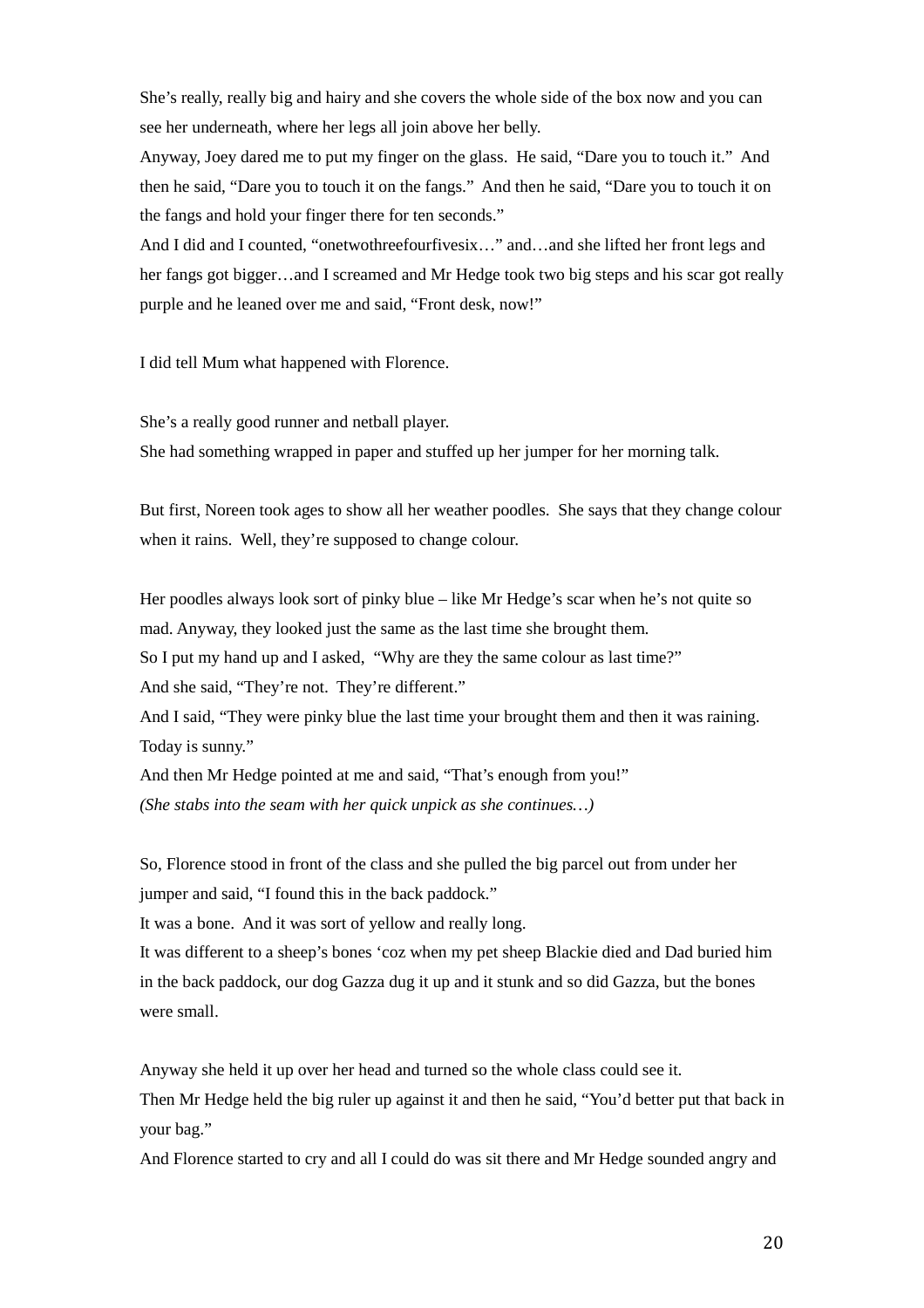that wasn't fair because she hadn't done anything wrong.

*(She examines the piece of cloth and runs her hand along its edge…)*

I did tell Mum about that, and she looked sad and said that Florence just wanted to tell her story.

I asked Mum why Mr Hedge would want Florence to put the bone back in her bag. It was a much better morning talk than Noreen's stupid poodles. But Mum said to never mind about the bone and that there was no need to be nasty about Noreen and to worry about getting my own seams straight if I wanted to wear my dress tomorrow.

So I didn't tell Mum about what happened later after that, when we were making decorations for the Christmas party.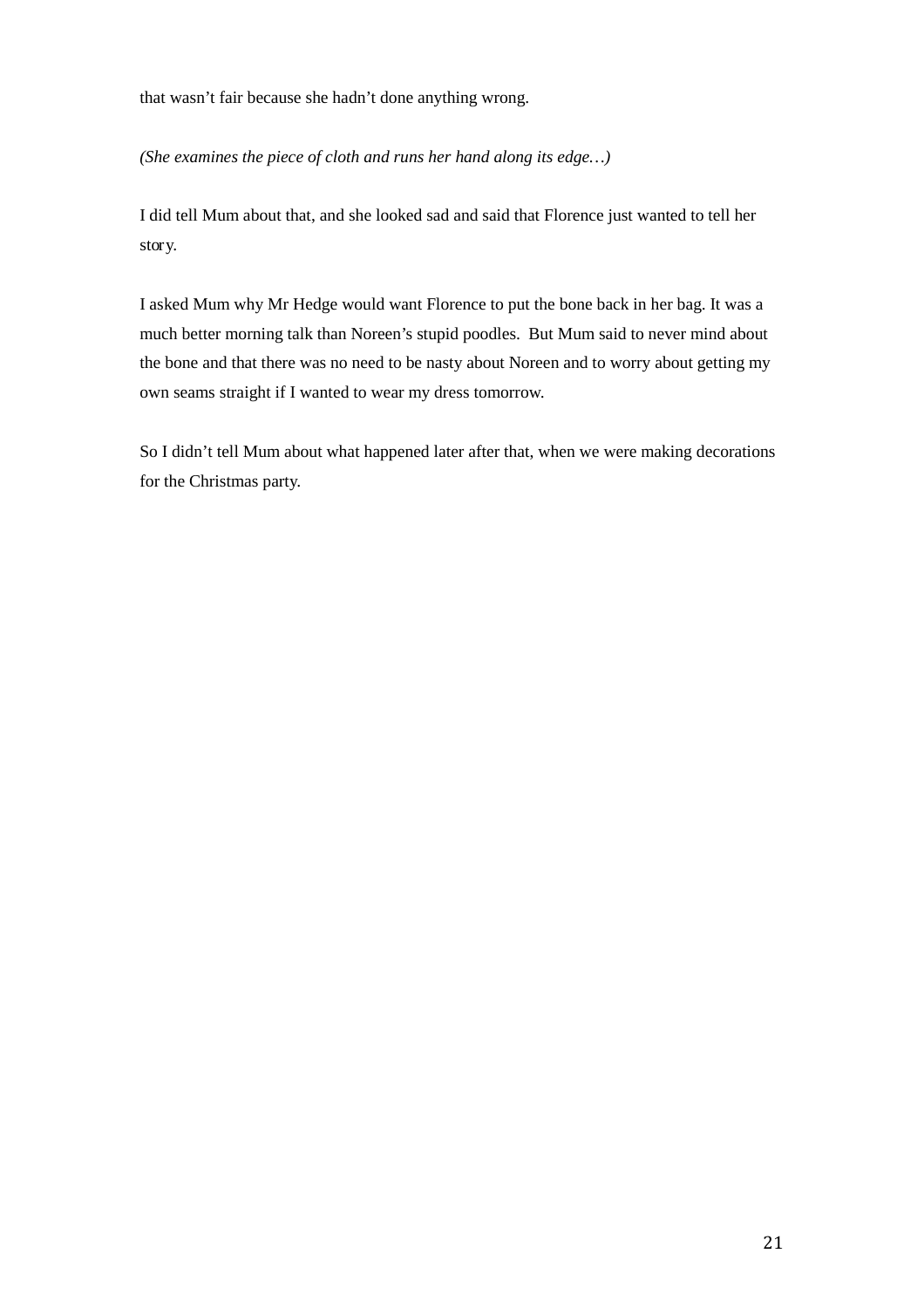*(She works the cloth for a few more beats, then, jumping to her feet, she drops the quick unpick into the washing basket, and skipping around the chairs, she returns them to the "Elastic Skippy" shape. Her skipping slows to a fatigued walk and, as she continues her circular walks, she picks up the washing basket and places it on one of the chairs. The string is now a clothesline. She removes a clutch of pegs from washing basket and, as BEE, she absently pegs these in her hair….)* 

#### **GOT YOU PEGGED**

#### (BEE)

There's an art to it…apparently.

**(***BEE lifts the blue fabric from the washing basket and, taking one at a time from her hair, she pegs the blue fabric to the line as she speaks. [NB. She pegs these in close arrangement, only a centimetre or so apart])*

Or a method. One method. Her method. Irons everything. Everything.

Even underwear. Got her whole family pegged. *(Mimics…)*

"You don't want to leave a mark, now, do you?" *(Yawns)*

Now. I must think.

The question reads something like: "Within the paradigm of Freud's Oedipus complex…blah, blah…Romeo and Juliet's demise…blah, blah…product of familial dysfunction…blah, blah…

Discuss.

Ah.. the Montagues and Capulets had nothing in common – except that they hated each others' guts.

Romeo…Romeo...Romeo jumped from Rosaline to Juliet at the ball…could have been a player…

*(Rubs her eyes)*

Perhaps mothers everywhere should call their sons Oedipus? Be up front about it. Where there are multiple sons, just number them: Oedipus 1, Oedipus 2, Oedipus 3…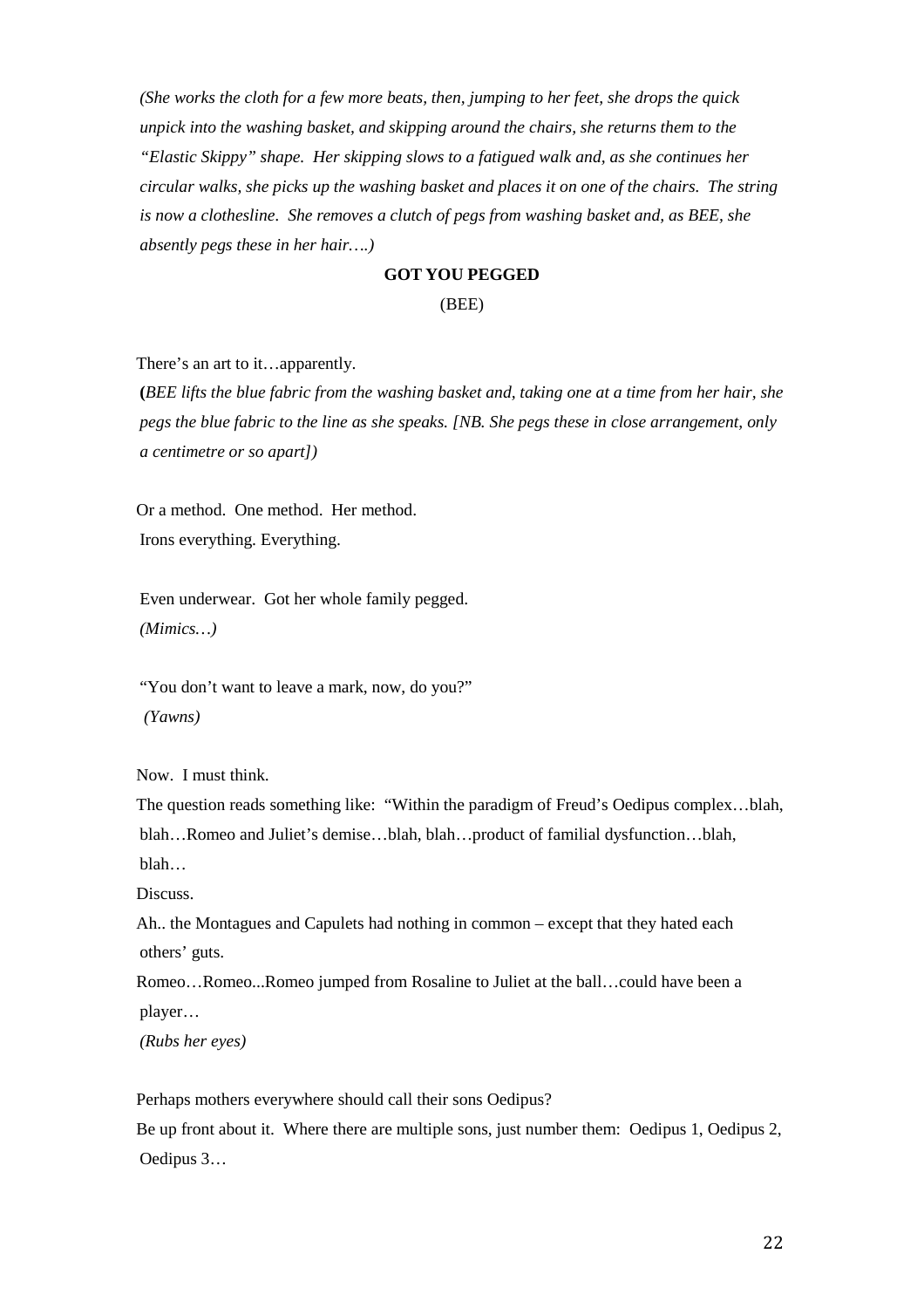Well, no shit Freud! It all ended in tears.

But what if it hadn't? What is…what if…Romeo received the message that Juliet had taken the sleeping drug? What if they lived and they were married and had moved in with his parents? What is his mother ironed his underwear?

If Juliet had read Oedipus, would she have run?

I'd read Oedipus.

I didn't run.

Poor Juliet.

*(Begins to unpeg the blue fabric and slowly drops each peg into the washing basket as she continues…)*

And Romeo would come home from work and she'd try to tell him about her day…

*(Mimics)*

- Oh Romeo…your Mum called me a slut today.
- Oh Juliet, my sun and my moon, don't you listen to her.
- She's always watching me.
- She really likes you.
- She really likes Rosaline. You know she's trying to poison me.
- Don't be ridiculous. My mother would never....
- You know that soup that made you sick?
- Just a 24 hour thing…
- I switched bowls with you.
- You…you poisoned me? This is insane…
- Your mother's insane...

*(Drops the last of the pegs into the washing basket. Pauses for a few beats…)*

But of course that didn't happen. They both…died.

And did that change anything?

*(Presses the blue fabric to her breast and again, pauses for a few beats…)*

Does anyone ever…really change? *(Bee starts suddenly at a sound…)*

Oh. I can hear Mary. Time for her feed.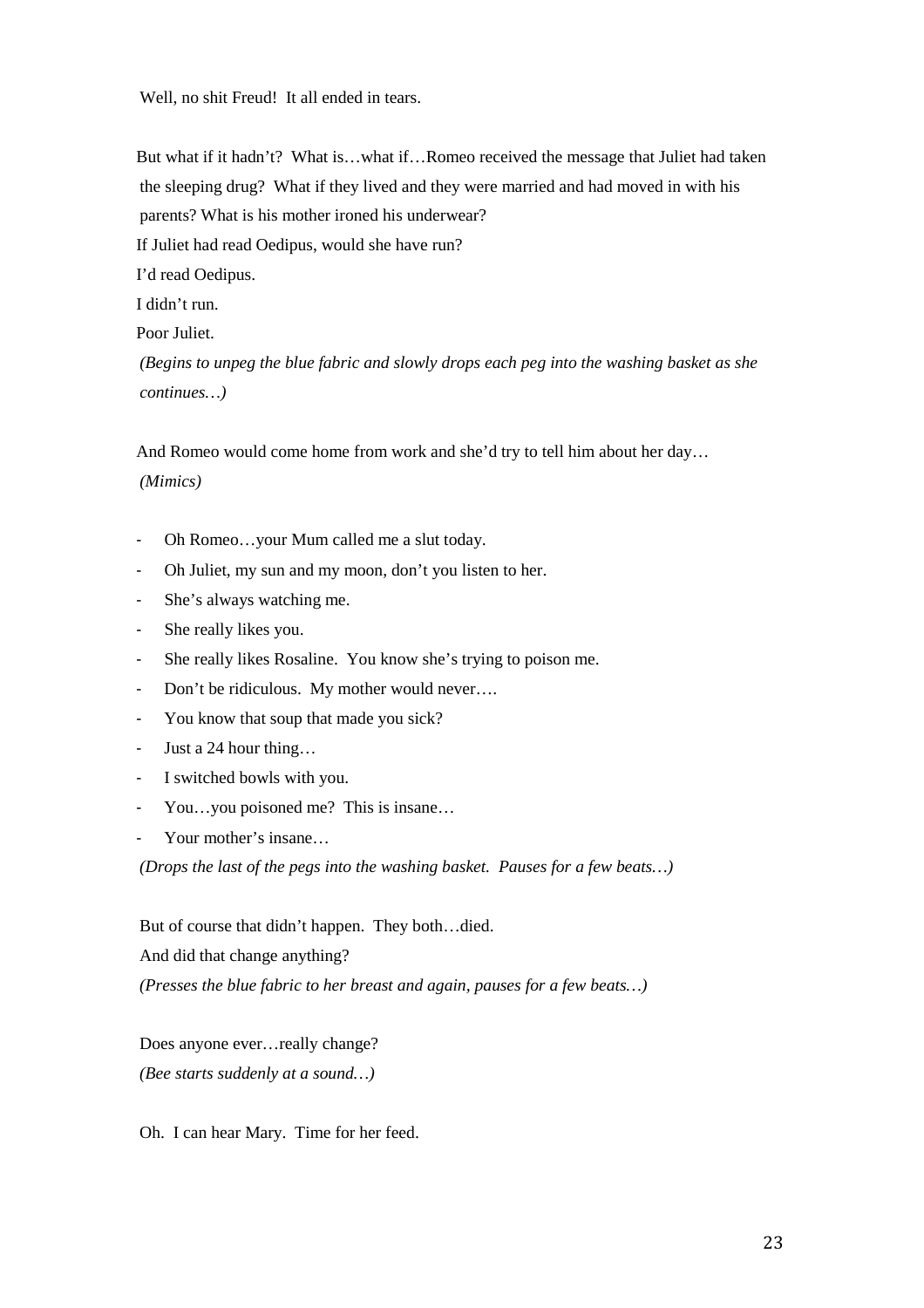*(She drops the blue fabric into the washing basket and walks to one side of the performance space, where she waits for several beats, then skips back to centre stage as THE GIRL. THE GIRL stops and speaks to the back of the space…)*

# **WEB OF LEARNINGTHE GIRL Part 2** (THE GIRL)

#### I know…nearly finished

*(Humming to herself she unties the string from the chairs and drops it into the washing basket as she speaks...)* 

Joey and me wanted to use more blue in our chain but Lorette and Noreen took all the good paper to make Christmas cards for Mr Hedge and they wouldn't share wouldn't share.

(*Moving one chair beside the other, she retrieves the quick unpick and the blue fabric from the basket and continues…)*

# I like blue.

Anyway, Joey and me made our chain really long and we put chairs on the nature bench – just next to Sophia's case – so we could hang our chain really high and I …I was stretching to hang the next bit and …well, my chair slipped and I …I grabbed the beam and I swung and I tried to kick the chair back with my foot but it didn't work and….it smashed into Sophia's case.

### And everyone went really quiet.

And then Mr Hedge pointed at me and his scar was really purple again and then someone screamed because Sophia was out and she was going really nuts and running in circles and had her front legs up and she was really angry and then...and then she ran straight to Lorette's desk and straight up her leg and Lorette jumped up so hard that she pushed the desk over with Noreen in it and it..it broke all Noreen's weather poodles.

And my arms were really hurting and I didn't think I could hold onto the beam anymore and then Florence pushed the chair back under my feet and I saw Sophia crawl into the head of one of the weather poodles and scrunch up there but Lorette kept running and screaming anyway and she was trying to pull her dress over her head and Mr Hedge was running after her and her curl was all messed up and stuck out in front and she sort of looked like Sophia.

### I didn't tell Mum about that.

Joey ran up with an ice cream bucket and said, "I've got her! I've got her! Open the window!"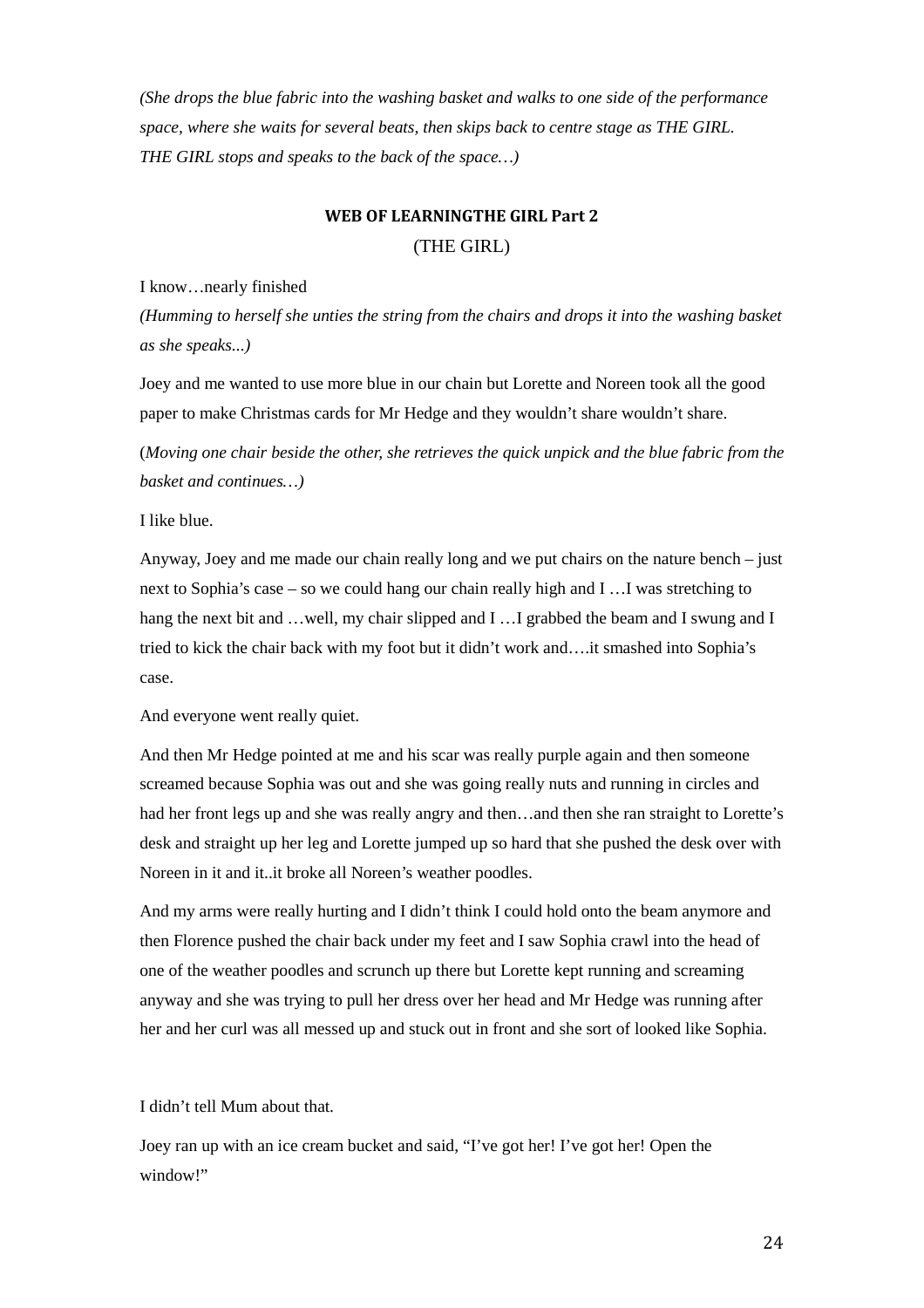# *(She flattens the fabric across her knees…)*

Anyway, when Sophia crawled out of the poodle head it was really hard to see her because she was the same colour as the ground.

And it was funny…the poodle head was hard to see too…it didn't look pinky blue…like it always does.

Maybe they do change colour?

Now. A straight seam.

Back to the start.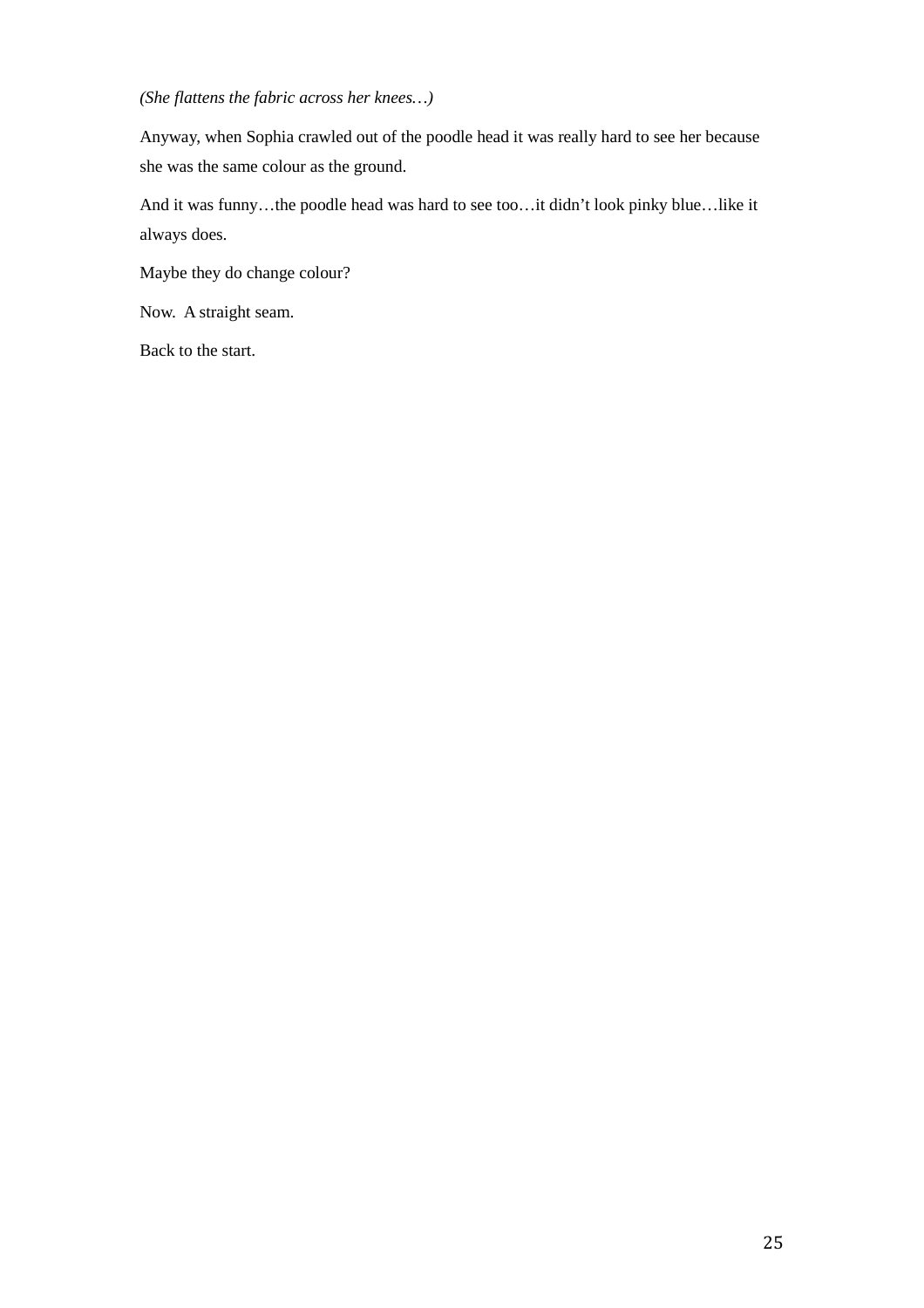*(The GIRL lowers her head over the fabric, concentrating on her work. A few beats and she stands, drops the quick unpick into the washing basket and skips to the rear of the space where she ties the blue fabric around her waist as an apron. MARY picks up the broom and sweeps back to centre stage...*

*She looks up to a high corner…)*

#### **SWEEPING THE CORNERS**

### (MARY)

Och, you're back again.

*(Stretches with the broom and sweeps at the corner as she continues…)*

There y'go. Dinnae fight me. I'll no' hurt ye. There y'go. Outside.

Ah'll nae harm ye. Such a fearsome nature. There y' go. Make a straight run a' things. Ay. You're quite large. As big as m'hand.

Ah've seen her. Sh' feeds ye. She'll catch a fly an' balance uht on a twig an' hold uht t' y' web. Ah've seen y' come an' take uht.

So, Ah will nae hurt ye. Ah'll put ye outside.

Ye'll return, though. In th' mornin'. Ye'll be back, up there, in y' corner, high in th' room. Watchin' an' spinnin'.

Forever a' work. Ay. Uht's best tae spin y' true weave.

If only uht were tha' simple. *(MARY returns the broom to the rear of the space)*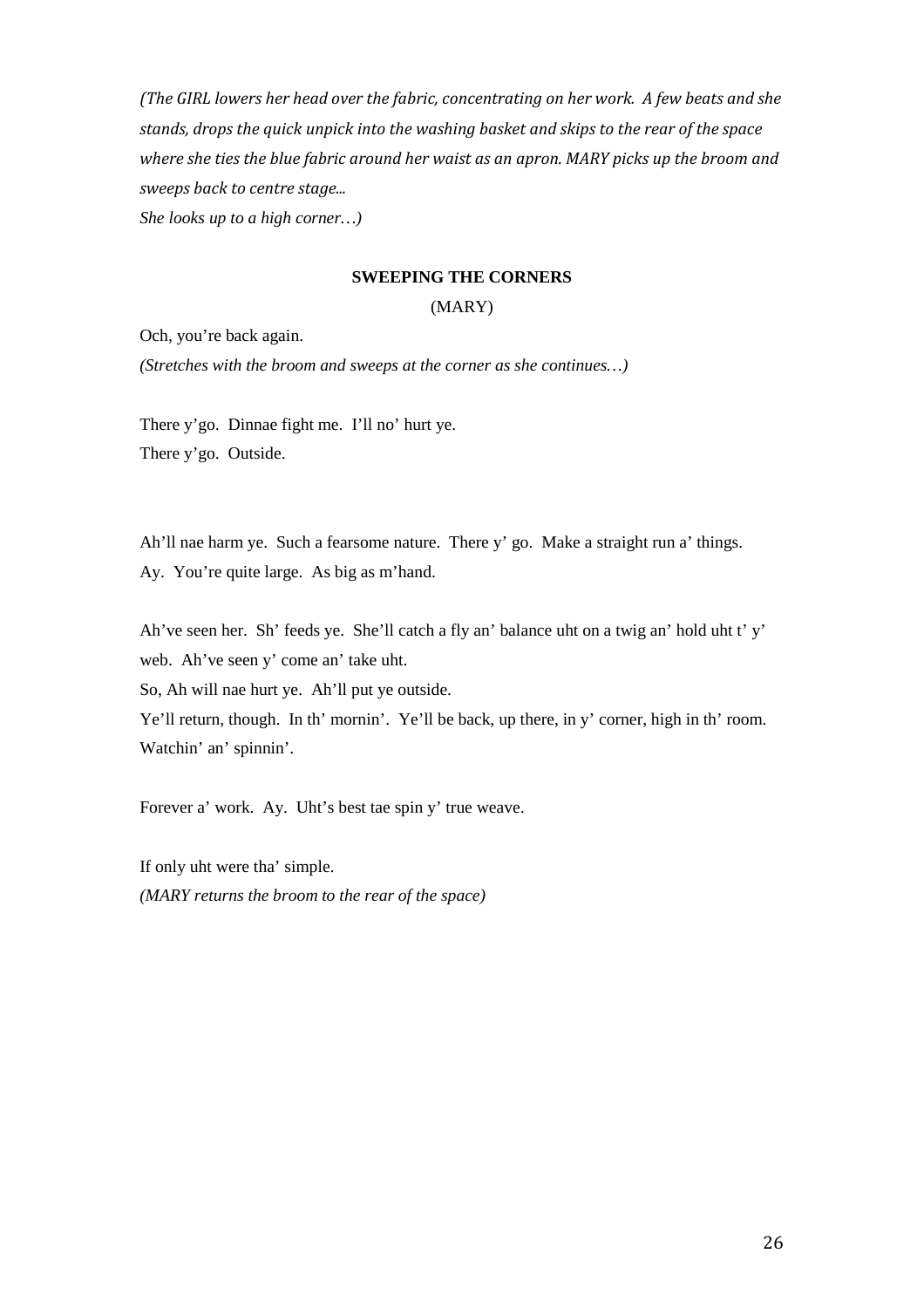*(She removes the blue fabric from around her waist and, brandishing it as a duster, she takes a few brisk steps to the chairs where TILDA sets about polishing them with great vigor...)*

# **TILDA and THE LOST SHEEP**

# (TILDA)

This morning in his sermon, Reverend McCall spoke of the parable of the lost sheep, where the shepherd left his flock of ninety nine to find the one that had strayed.

Well, Rachael strayed. She always sits next to me – third from the right.

Today, she took it upon herself to sit in the MacLean's pew. I stood, and was about to fetch her back, when Mother put her hand on my arm and told me to sit. Sit! As if she was speaking to a kelpie.

We have a family pew. And Rachael is not a MacLean. But people will have it that she wishes to be one.

And later, when Leila Stewart was making a mess of things in the church hall and had plates strewn over the kitchen bench and shortbreads next to the sponges where they'd be spoiled by the cream, I asked Rachael had she thought to unpack the doilies? They were folded, next to the bag of fabric scraps – the church always dusters– and could she sort them onto plates?

I was busy myself, with Leila Stewart – had asked her to set out the cups and the saucers and to fill the sugar bowls, as it was something even she could manage - and I turned to set the bellows to the copper, when… when…well, there was Rachael… standing before me. Just standing there, holding the bag of dusters.

"Rachael," I said, "I asked for the doilies."

And still, she stood there.

And she waved that bit of rag; that worn out thing that mother has insisted on keeping – an embarrassment, useful for nothing, I don't care where it comes from or who made it – she waved it in my face and said, "This is not a duster!"

And she walked out.

And I would have caught her up had not that Jeannie MacLean practically bowled me over. Could I set the good china for the elders' meeting? And, she went on, "we seem to be a bit short of bread and butter plates with the navy trim" which are, of course, the good china and of course I had set them…by which stage Rachael was outside.

*(Stops for a beat…)*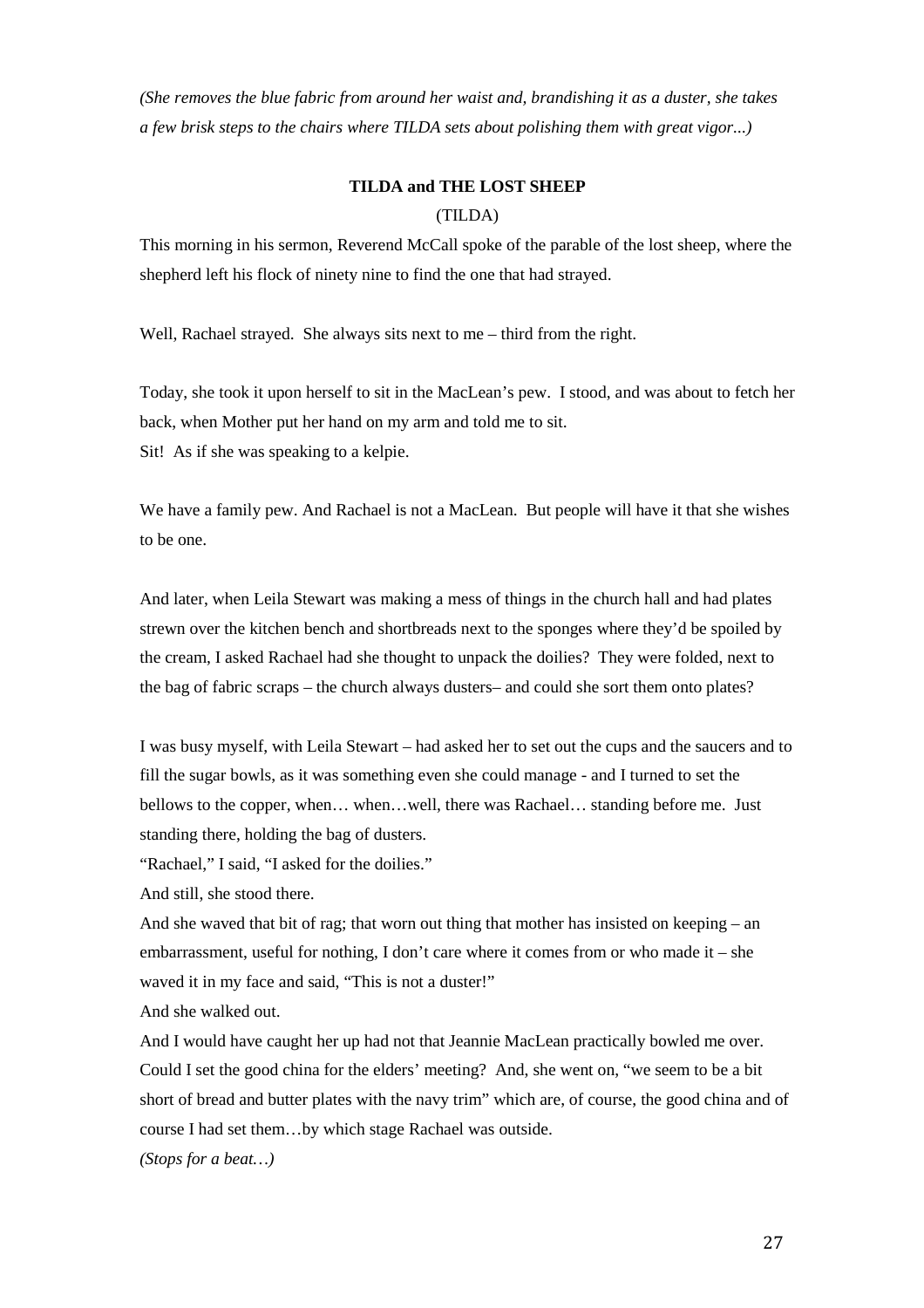Mother says she wouldn't know what to do without me. She says that. But she prefers Rachael. Even though Rachael is not quite right.

That business with Malcolm. Secretly engaged! And now? Now what does she have? Rachael fell apart, of course. The whole district mourned. I took care of all the sympathy cards – not that I was thanked.

But I am too busy to give it much thought. If I did, then they would all see how things would fall apart…fall apart like that bit of rag that Rachael and Mother are so fond of.

I have never been able to understand why, in the parable of the lost sheep, the shepherd left ninety nine perfectly good stock, to seek out the one stupid enough to wander off into the night. What was the point of that?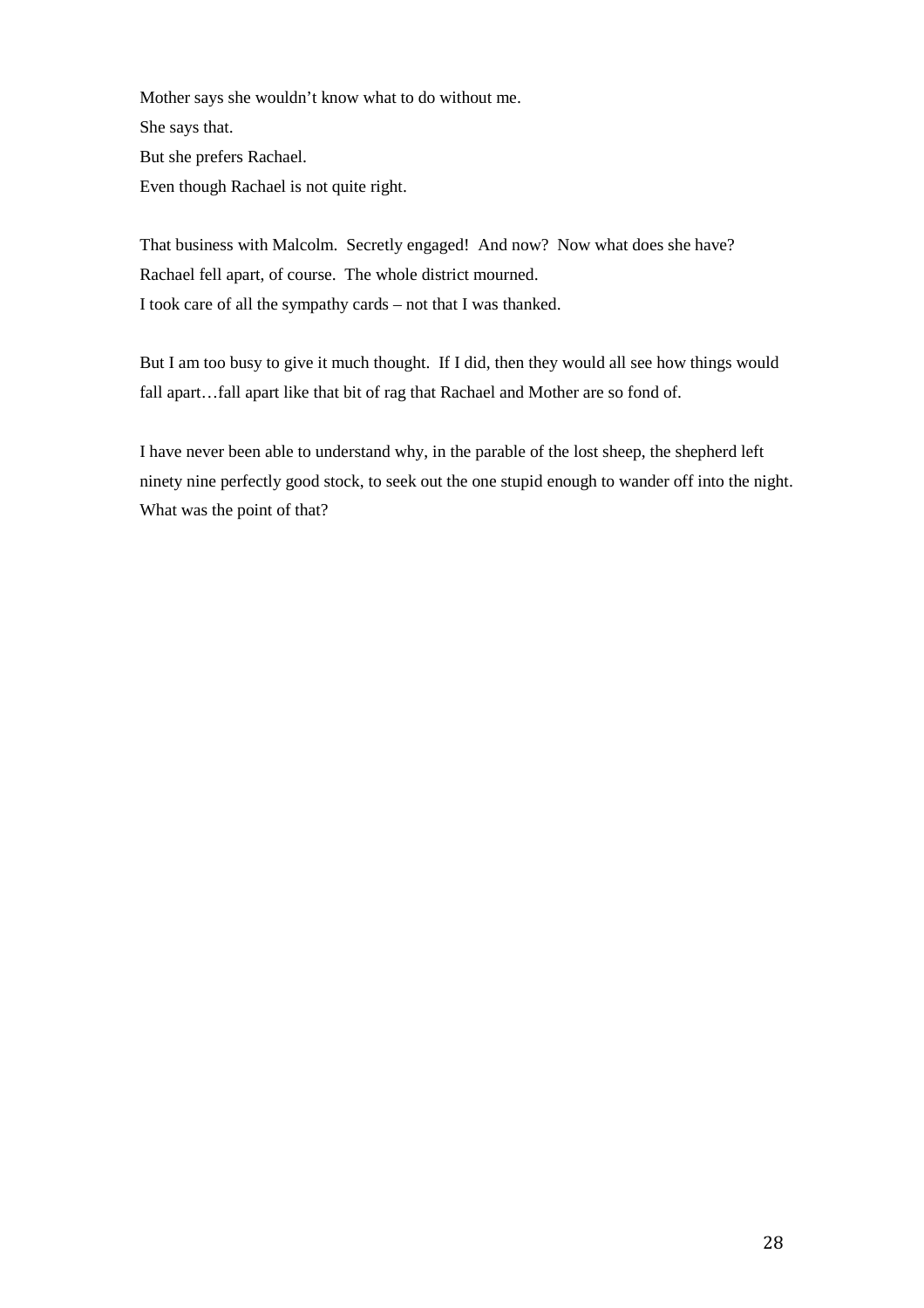*(TILDA turns one chair upside down and stacks it on top of the other. She flicks the blue fabric a couple of times and hangs it over the chair's upturned leg… She walks to washing basket and takes out the pair of lace gloves. RACHAEL pulls them gently onto her hands and lifts the blue fabric off the leg of the upturned chair to inspect the cloth…)*

# **MAKING JAM**

### (RACHAEL)

This weave is perfect. We mustn't waste.

Straining the fruit properly creates the finest jelly. Just let it drip away. Don't force it through or the jelly will cloud.

Jeannie MacLean loves my jams and my jellies. They're everyone's favourite, she says. *(While she speaks, RACHAEL, using the elastic bands, carefully binds the four corners of the cloth to each of the legs of the upturned chair…)* 

The fruit is particularly important. Best that it is not fully ripe. And definitely not bruised. Bruised fruit will not set properly. It moulds before the winter is out.

What a fine night for the church social. All the young ones – shining their shoes, in their best, dancing and talking and laughing and…

I'll send along my passionfruit shortcake for the supper table. It's a favourite too.

I find it best to warm the sugar before adding it to the juice. I let it sit for a few minutes in the oven - but not for too long or it will brown and leave a bitter taste. *(Inspects her gloved hands…)*

I made these for a social and Malcolm held both my hands and said, "Will you wear these on your wedding day?" And I said, "What nonsense. What do you mean?" And he said, "On our wedding day."

Mother taught me this - to turn a chair upside down and stretch the cloth…just so. *(Smooths her hand across the fabric)*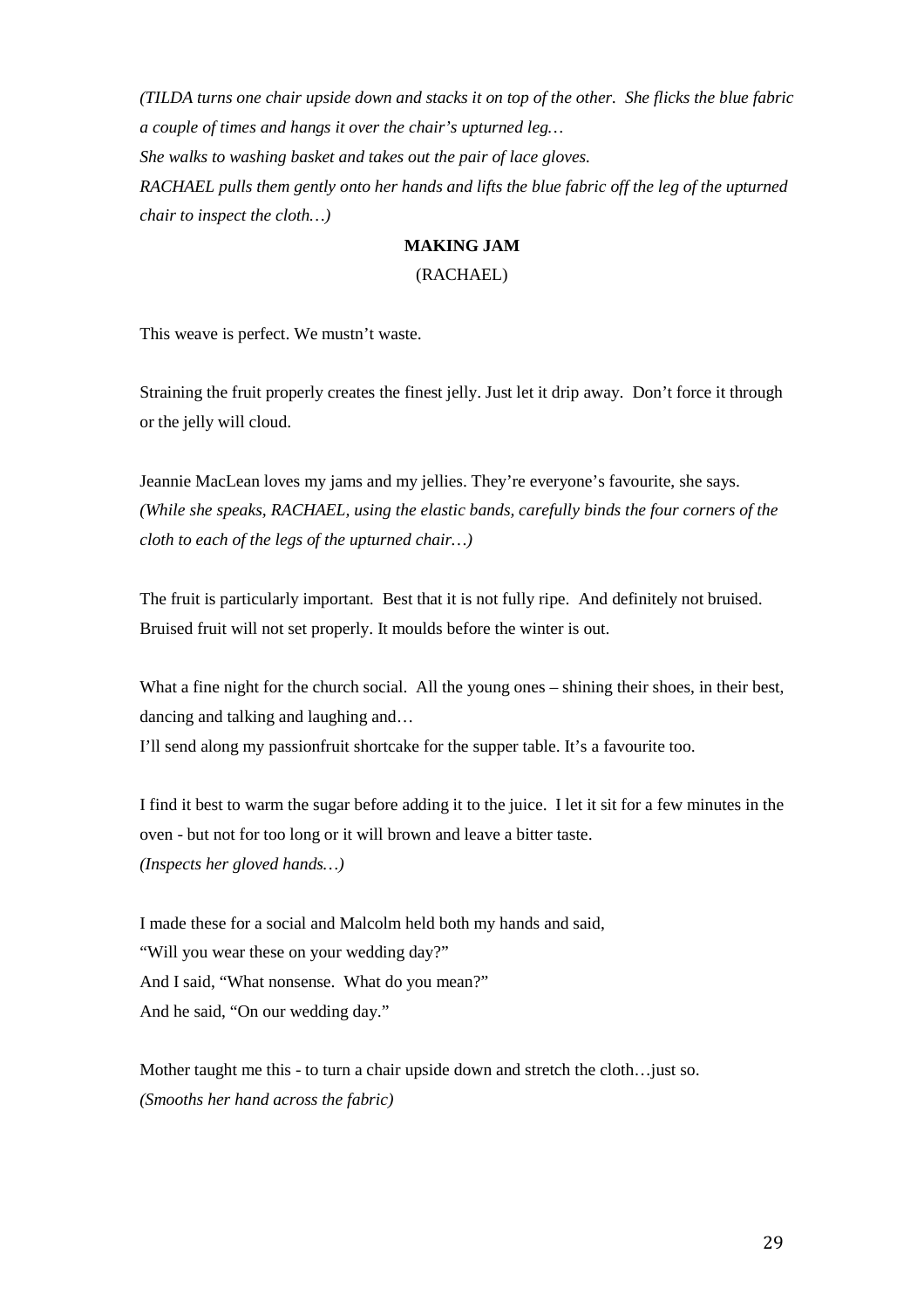Then place a pudding bowl underneath to catch the juice. The "Ipsy Wipsy" juice, I call it because the bag looks like a spider's belly full of eggs.

*(She tenderly pushes down into the cloth…)*

This is the perfect weave for the job. And perfect width. It was a pity to cut up the dress. But the rust and silver fish made great holes all through … *(Looks to her gloves…)*

… all through it.

And we mustn't waste.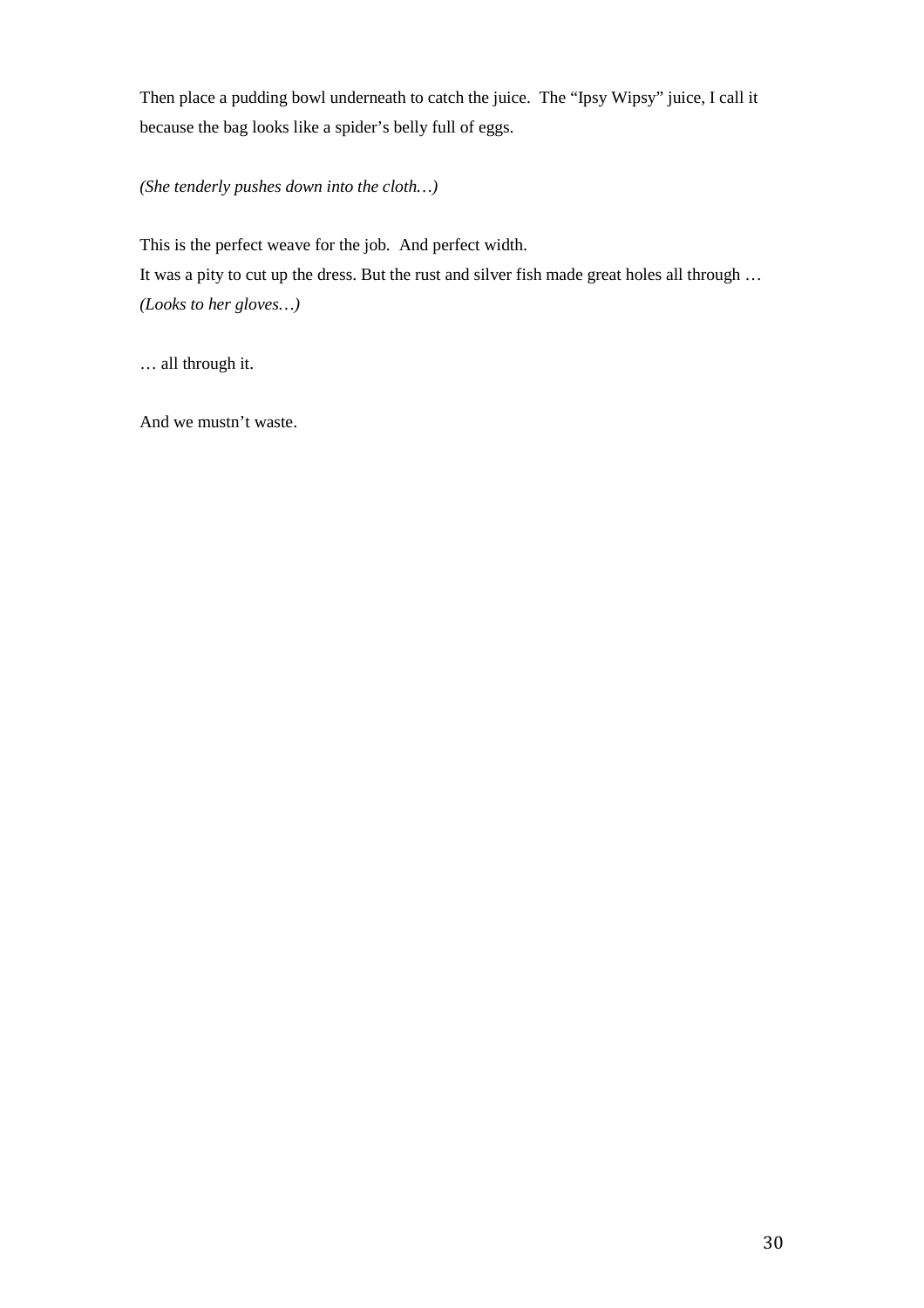*(She waits a few beats before removing the gloves from her hands, and the cloth and from the chair which she then turns the rights way up. She places the whiskey flask and peppermints in her pocket and wraps the cloth around her as a shawl. MARY walks to the side of the space, as if looking out a window, contemplating something beyond…)*

# **RETURN OF THE DAY OF REST** (MARY)

There's great company in th' quiet o' th' house and great comfort in th' moon as she settles in her heaven.

*(She ponders the stillness for a few more beats, then walks to a chair and sits…)*

Ronald is a strong believer in observing th' day o' rest. A day wi' nae work, nae play; nae music, save fae hymns; nae reading, save fae scripture. In the evenin' he takes down the family bible and selects a passage.

This evenin', he read frae John, chapter eleven, verse forty:

"Jesus saith unto her, 'Said I no' unto thee, tha' if thou wouldest believe, thou shouldest see th' glory o' God?'"

*(Again, is still and quiet for a few beats…)*

Perhaps th' finer point is found in what y' dinna believe? I dinna believe I kin redeem tha' which is past, back tae th' present. *(Removes a whiskey flask from her pocket.)*

But I do believe I kin taste somethin' o' tha' which I may hae missed. *(Takes a nip)*

I'm nae certain whether I've missed this or no'. *(Takes another nip)*

Some decisions take time. *(From her other pocket, Mary produces a peppermint)*

I chew on these. I tell Ronald tha' they're fae the wee grandchildren.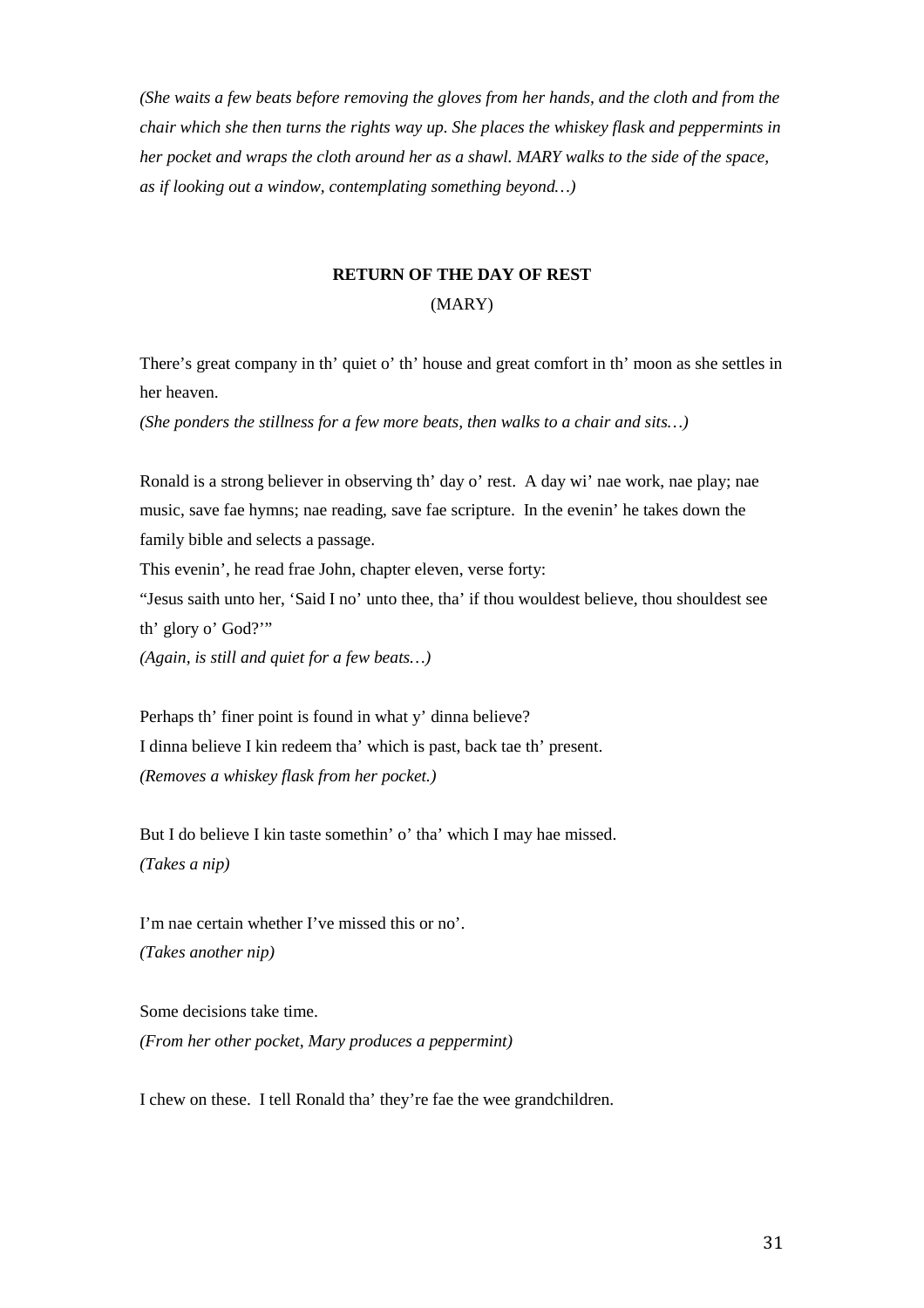Some find a type o' strength in religion. Power. But I've found uht only serves t' squeeze m'soul into a wee, joyless space. If God is perfect, an' we are imperfect sinners, then our souls are bound t' meet wi' disappointment.

*(Chews silently on her peppermint, then continues…)*

An' I'm no' disappointed – in m'self or in m' life.

F' I accept tha' I'm alone.

Mother would say, "Keep y'hands tae busy tae think." Did she do as I hae done? Did she busy her hands and let her thoughts wander an' dream? For tha' is what I do. I dream an' I dwell in a place - no' somewhere else, but tae a place in me.

Och. I look back an' I see m' Mother. I see her forever, standing th' rocks o' th' Isle. An' I believed, a' tha' moment, tha' I could die. But I did nae. But I will. Soon.

There's great company an' comfort in th' quiet an' in th' moon. *(Takes the flask from her pocket and enjoys another nip)*

There's one disappointment tha' I own… *(Holds up flask to the moon)*

…tha' I did nae discover this sooner.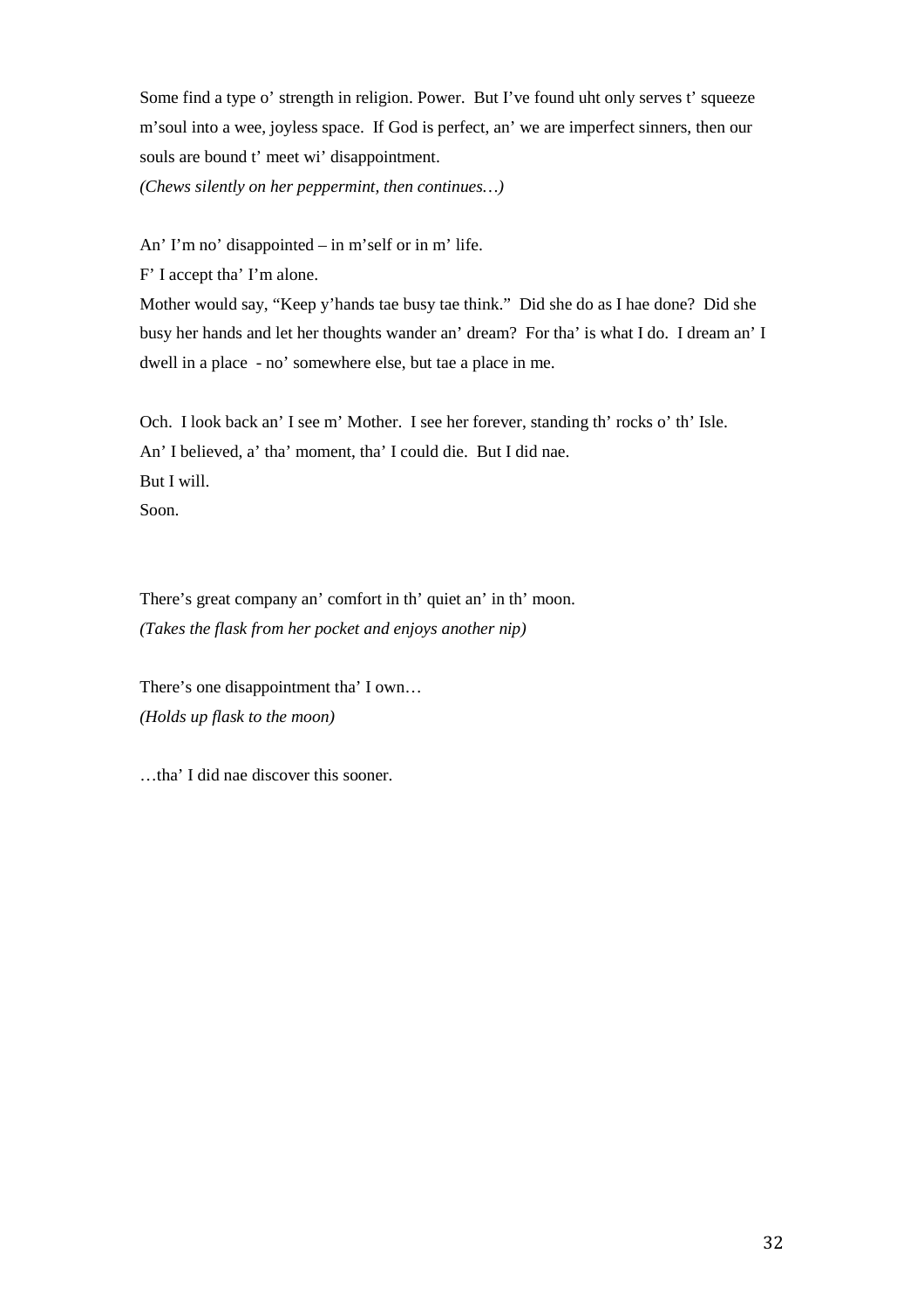*(She stands and removes the shawl from her shoulders. She drapes the blue fabric, so that it hangs from the back of the chair and down over the seat. She returns the whiskey flask and the peppermints to the washing basket and as BEE, she lifts it and places it on the other chair …)*

# **BEE THREE**

### (BEE)

Mary is excited.

I explained that it is a long, long journey. Longer than the drive to her father's. She asked, "How much longer?" and I said that it was the same as driving there and back and there and back and there and back and there and back…and… she laughed and then she frowned and asked, "What if I need to go to the toilet?"

I explained that there are toilets on the plane.

*(BEE begins selecting items from the washing basket and placing them on the blue fabric as she continues...)*

# Best to travel light.

*(Lifts the champagne bottle and the vegemite glass from the basket, then puts them back, taking instead the whiskey flask. She rubs her hands over it, as if it held a genie…)*

She came to me. In a dream. Well, I think it was her. And she carried this, which seemed both odd and sensible at the same time.

Perhaps despair is a gateway. To surrender. Because that is when she came – when I was at my lowest ebb. When I had given up. Given up even wishing.

Anyway, I was standing in the kitchen – the old kitchen on the farm – and I was young. And I was talking to Elizabeth Taylor, who was also young and was dressed for her ride in the Grand National.

That is when she appeared. And she reached into a pocket and handed me a peppermint and said, "Take this, it hides all manner o' sins."

I bit into it and it didn't taste of peppermint at all. It tasted of fruit and honey and there were tiny, tiny pips all through it, sort of like a jam. And the pips bothered me and I tried to spit them out but she said, "Och, they're pearls. Best tae swallow them whole."

So I did. I was swallowing mouthfuls of pearls.

And then Elizabeth Taylor (who was now suddenly all grown up) butted in and said, "You wouldn't want to try that with diamonds."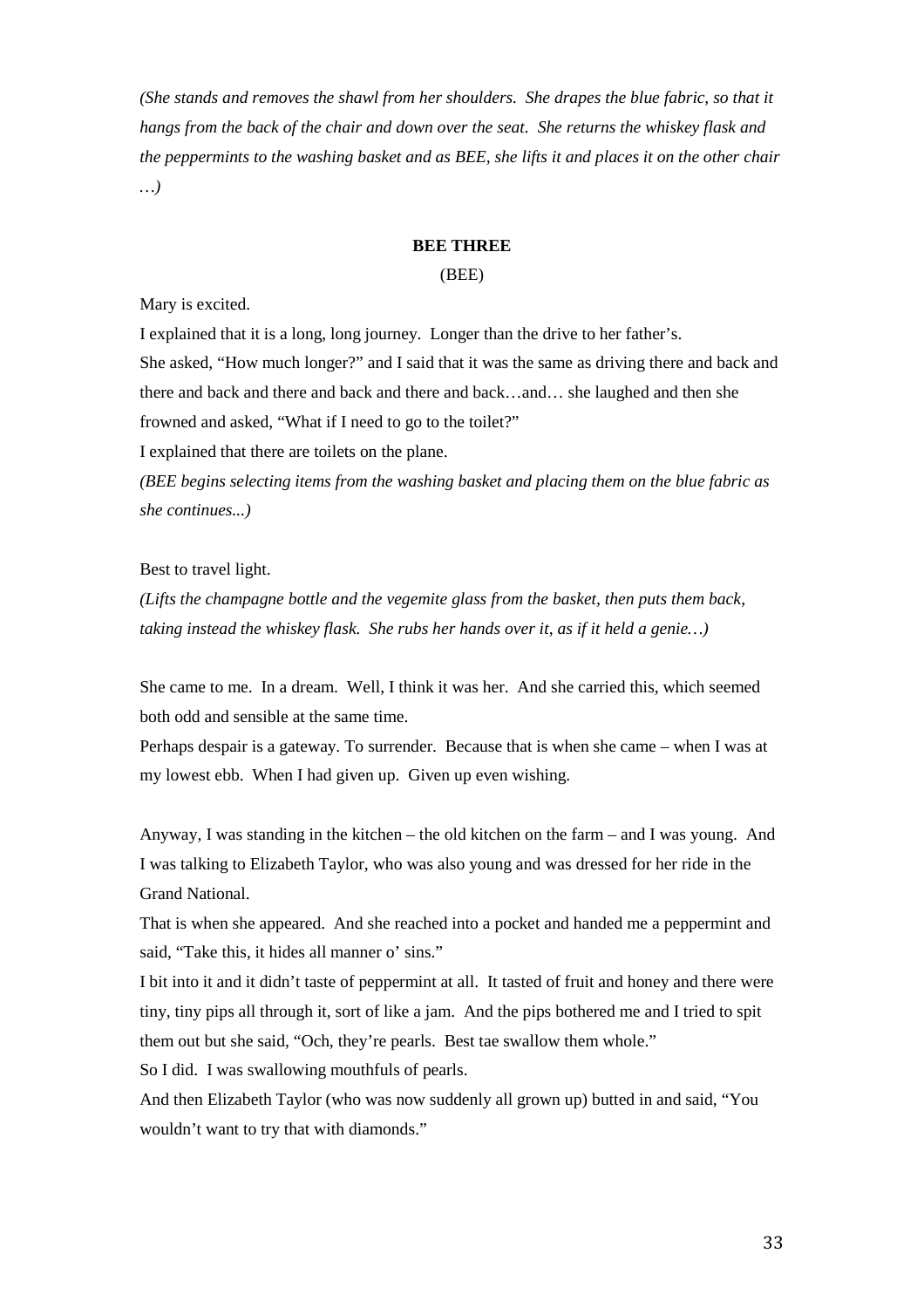Mary and I are travelling to Scotland. To the home of her namesake: Mary, my great, great grandmother. At first I thought, no, too expensive, be responsible…but then…then I thought of my dream. Of the peppermint, the tiny pips and the pearls. All that day I thought of it…at work…

and later… driving to pick Mary up from kindergarten…should I? Could I?

And then, as Mary climbed into the car - out of the mouths of babes, and all that - she pointed to the macaroni necklace she'd made that day and said proudly, "Look Mummy! Pearls you can eat!"

*(Takes the bag of peppermints from the basket and pops one into her mouth, while she gathers the candle, matches, cigarettes, and puts them with the whiskey flask. She looks at her watch….)*

### Heavens!

### Best get moving.

*(Glancing into the washing basket one more time – in the manner of one checking for anything they may have forgotten - BEE pauses, reaches into the basket and retrieves the pair of lace gloves. She holds them, gently in her hands, lost in thought for a few moments, before putting them on.)*

Mary's at her friend's house. He has a huge gum tree in his back yard and they're forever climbing it. I expect she will be at the top, not wanting to come down. *(She lifts the washing basket and the chair on which it sits and carries them to the rear of the space as she speaks …)*

But it's best that she has a good run around now.

It's quite a journey ahead – a long time in a confined space.

*(BEE arranges the bits and pieces she has selected, into the centre of the cloth and, drawing the four corners of the fabric together in the fashion of a swag, she lifts it off the chair)*

Soooo. I'm organised.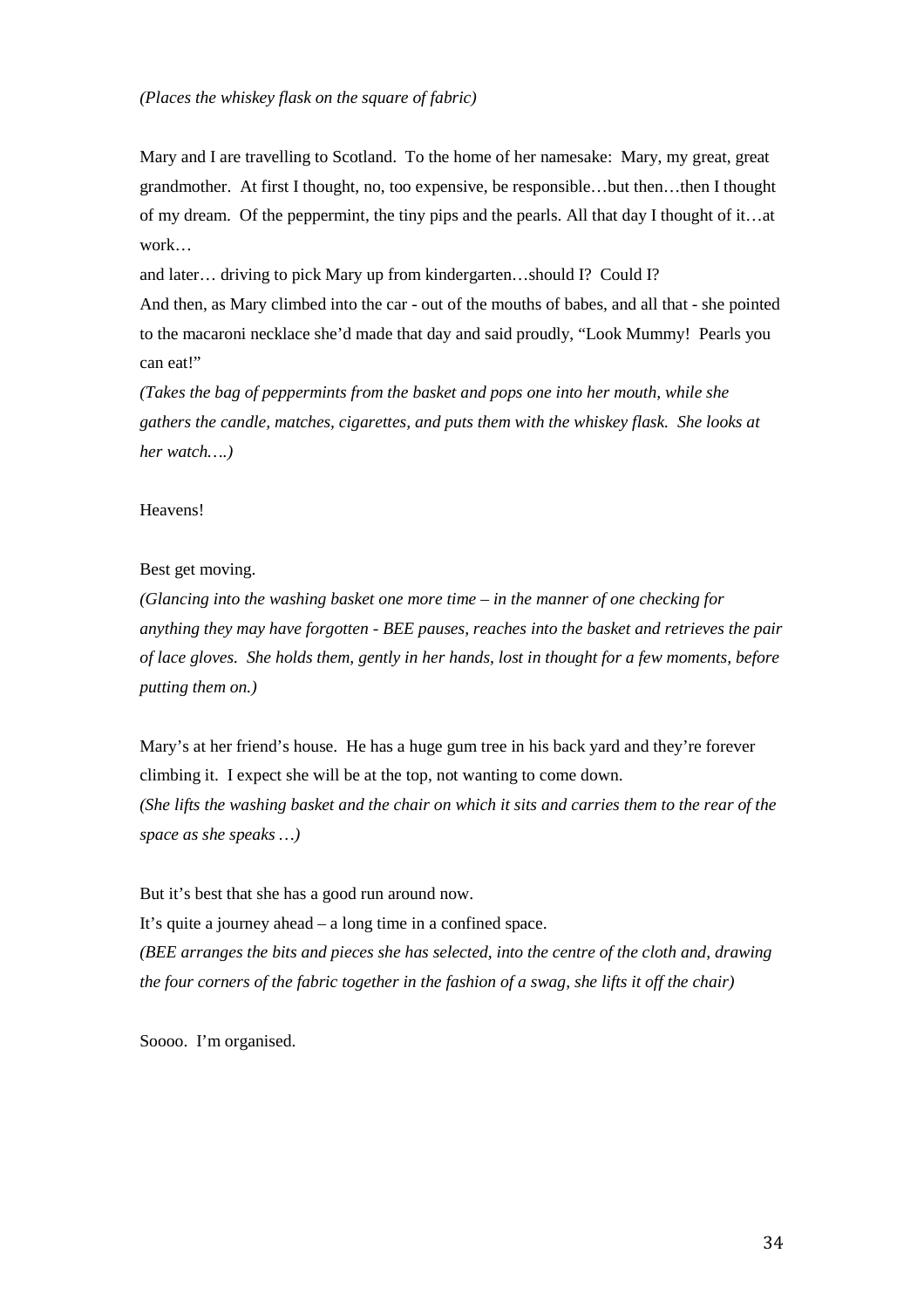*(She swings the swag over her shoulder and walks around the remaining chair, in a large circle to the rear of the space, empties the 'swag' into the basket, removes the lace gloves and returns to centre carrying the blue fabric in one hand. MARY stands for a few beats…)*

### **THE VOYAGE**

#### (MARY)

She diddna move.

Th' boatmen heav'd their oars against the crossing an' she did nae move.

I close m' eyes an' I see her now as I saw her then: standing stone still an' th' blue an' grey o' her dress became th' rocks on which she stood; became th' sky an' high winds about her; became th' curve o' th' end o' th' world.

She hae given me this – her one bonny thing. *(Drapes the blue fabric over her wrist)*

I folded uht flat an' tucked uht tight under m' bodice, here, fae shoul' th' crossing or th' great voyage ahead take me an' th' monsters o' th' deep feed o' me, my heart would be shielded by this wee thing. This bonny lace an' delicate thread tha' was worked by hands unkown tae rest, by a soul tha' grew – weathered an' strong - frae th' rocks o' home.

She would say, "M' hands are tae busy to think". Perhaps it's a fine thing that a woman's hands know nae rest, are forever at work. Perhaps the Lord himself, resting on the seventh day, longed to busy his hands lest he fall to a great tug o' loneliness tha' stretched frae his heart like a chord, tha' frayed an' knotted across all th' lands an' oceans o' his craft? Perhaps th' core of His world; the stars, the sun and the moon; th' centre o' all life, is th' slow drum o' loneliness, an' th' great sweep o' longing for tha' which can ne'er be.

Th' voyage brought tae many thoughts o' these things. M' hands were nae busy. I wae sick. I feared m' bairn would nae come t' full time. I feared uht would be lost t' th' stinking privy of steerage; tha' uht would feed th' monsters o' th' sea. In m' corner I lay an' watched th' beam tha' creaked o'er m' fever.

I did nae see her at first. Grey like th' beam, she came only t' spin an' work her web. She wae doing m' work. She watched an' knew me.

She watched as Robert offered me salted meat that ne'er took to m' belly. She watched as I tossed through dreams o' m' mother standing e'er still on th' rocks o' home.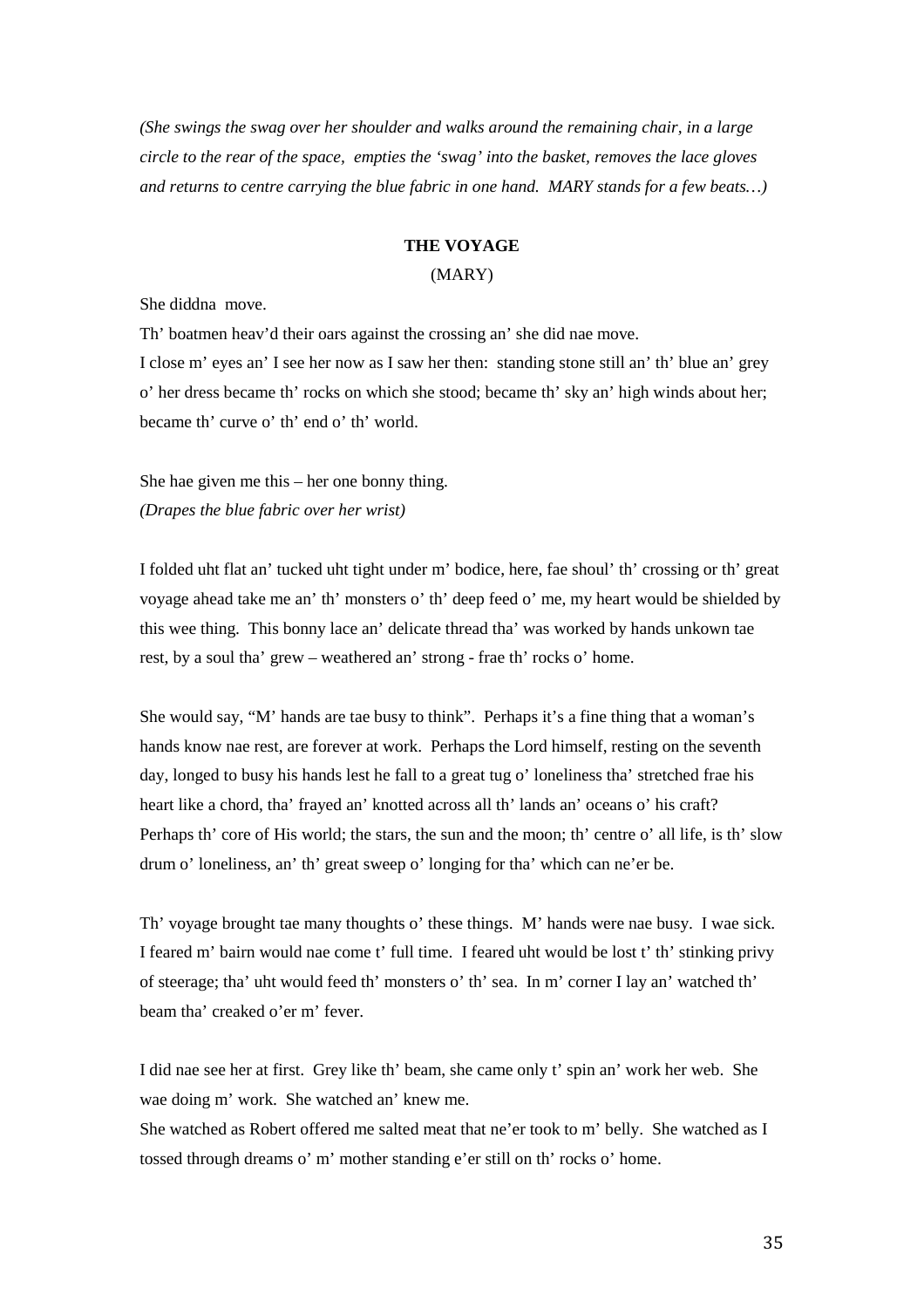Awake or asleep, I would speak t' her an' believed she listened an' understood, when all the world did nae. When all the world could nae.

An' through our great voyage, together we felt th' heave o' each wave across the bow, each moment, an' each clutch tae m' belly.

Wha' wae th' span o' her dwellin'? Had she spun her way across th' world an' back again? Or wae sh' born tae th' mother who had?

*(MARY wraps the shawl around her shoulders, the light dims to black and the song, "None Can Name" begins…)*

## **FIN**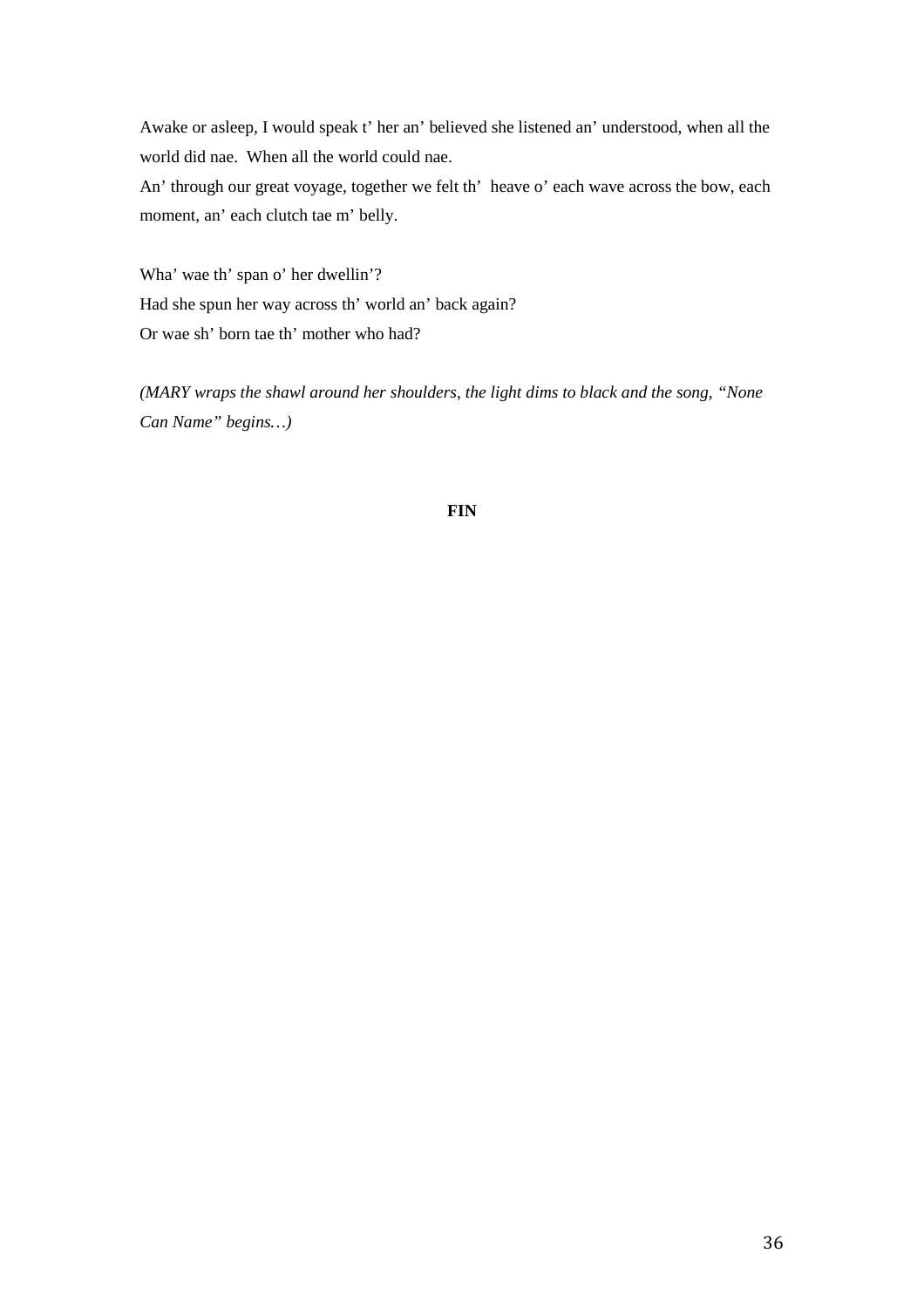# Part Two

# EXEGESIS: *STITCHING FROM THE INSIDE OUT*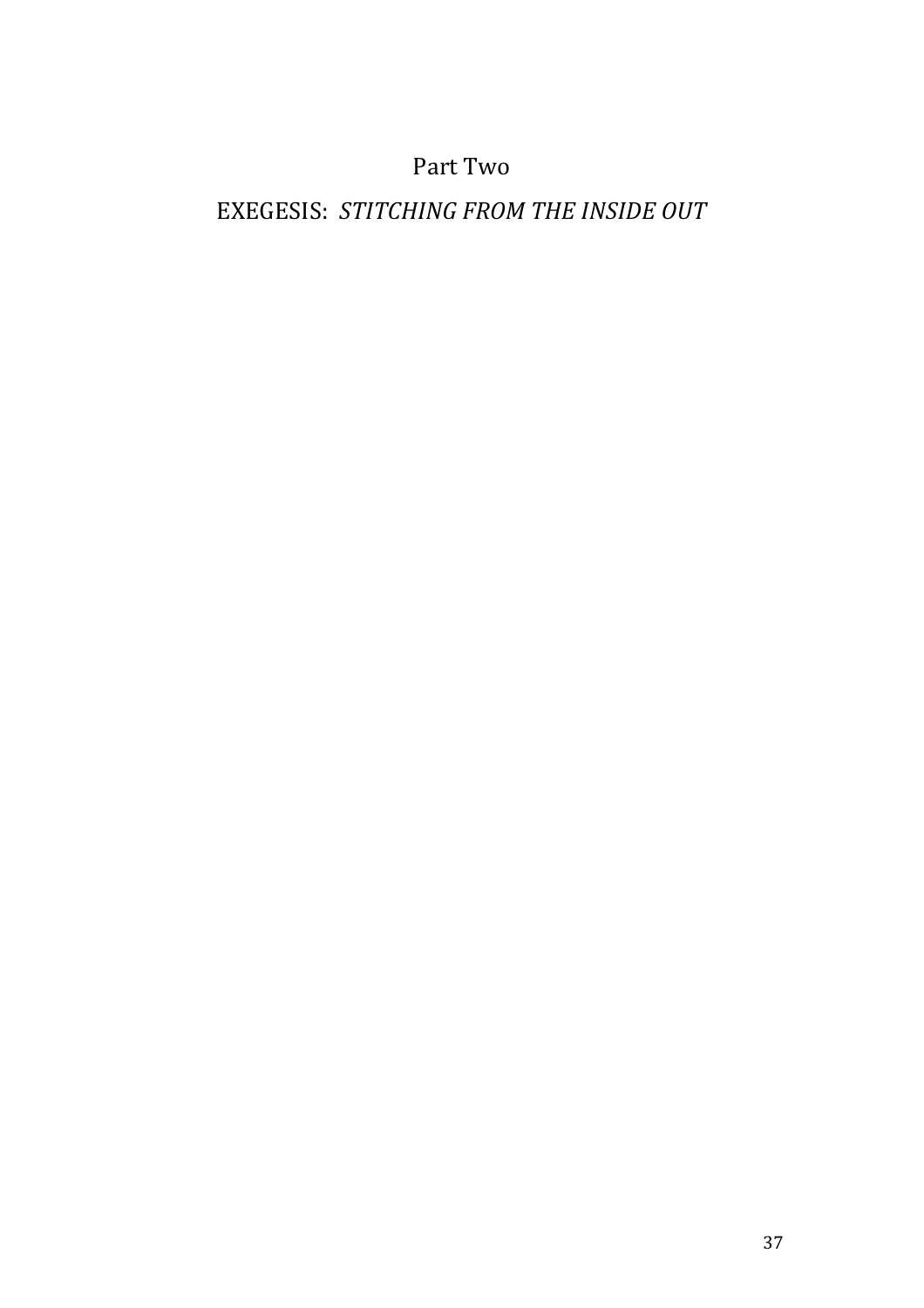## CHAPTER 1 **INTRODUCTION**

*The tin roof of the Bradvale Hall rattled, and the southerly shivered across the volcanic plains, over the paddocks, on through the windbreaks, into the emptiness of the winter Sunday afternoon. My mother's clan congregated in the hall and had set out family memorabilia for display on long trestle tables. Farm tools and maps, birth, marriage and death certificates, photographs and needlework, sourced from sheds and cupboards, evoked nearly two centuries of life in rural Victoria and echoed the distance of our origins in Scotland.* 

*To this my mother had contributed a selection of embroidered and lace tablecloths, all pressed, starched and perfectly preserved. Each was hand stitched and matched with a set of delicate table serviettes. Expert hands had crafted the embroidery, it was difficult to tell which was the right or wrong side of each piece. There were no knots, no stumbling stitches. Crocheted lace had been turned with dainty hooks, so that it would lay flat where it ought, or drape from the table's edge with fragile grace.*

*Through the rise of greetings, conversations and the clatter of tea cups, I noticed that a wall was papered with branches of the family tree. Winding my way through the crowd, I stood before it and studied the mapping of the ancestral line. My fingers traced lovely names from another time: Louisa, Jesse, Miriam, and Mary, and counted, in some cases, as many as fourteen children per family. The family tree, however, pursued only the male lineage and told nothing of the women behind the beautiful names, apart from noting their dates of birth, marriage, death and the number and names of their children. For those unmarried women among them, references to their birth and death were the only evidence of their having lived at all.*

*Yet my family had dined on tablecloths made by their hands. I had worn the crisp lawn petticoat edged in handmade lace, which was crafted by my great Aunty Daisy over a hundred years ago. A framed sampler graced a wall in my mother's house and bore the name of my great grandmother. A slip of silk remained from the wedding gown of my grandmother, Louisa, and a portrait of a love lost to the First World War, edged in sublime needlepoint, hung above my mantelpiece. Were these the only moments of contact between their worlds and mine? It seemed that, despite surviving immigration, multiple childbirth, world wars, the Great Depression, tragedy and isolation, my knowledge of them was written in pieces of cloth.*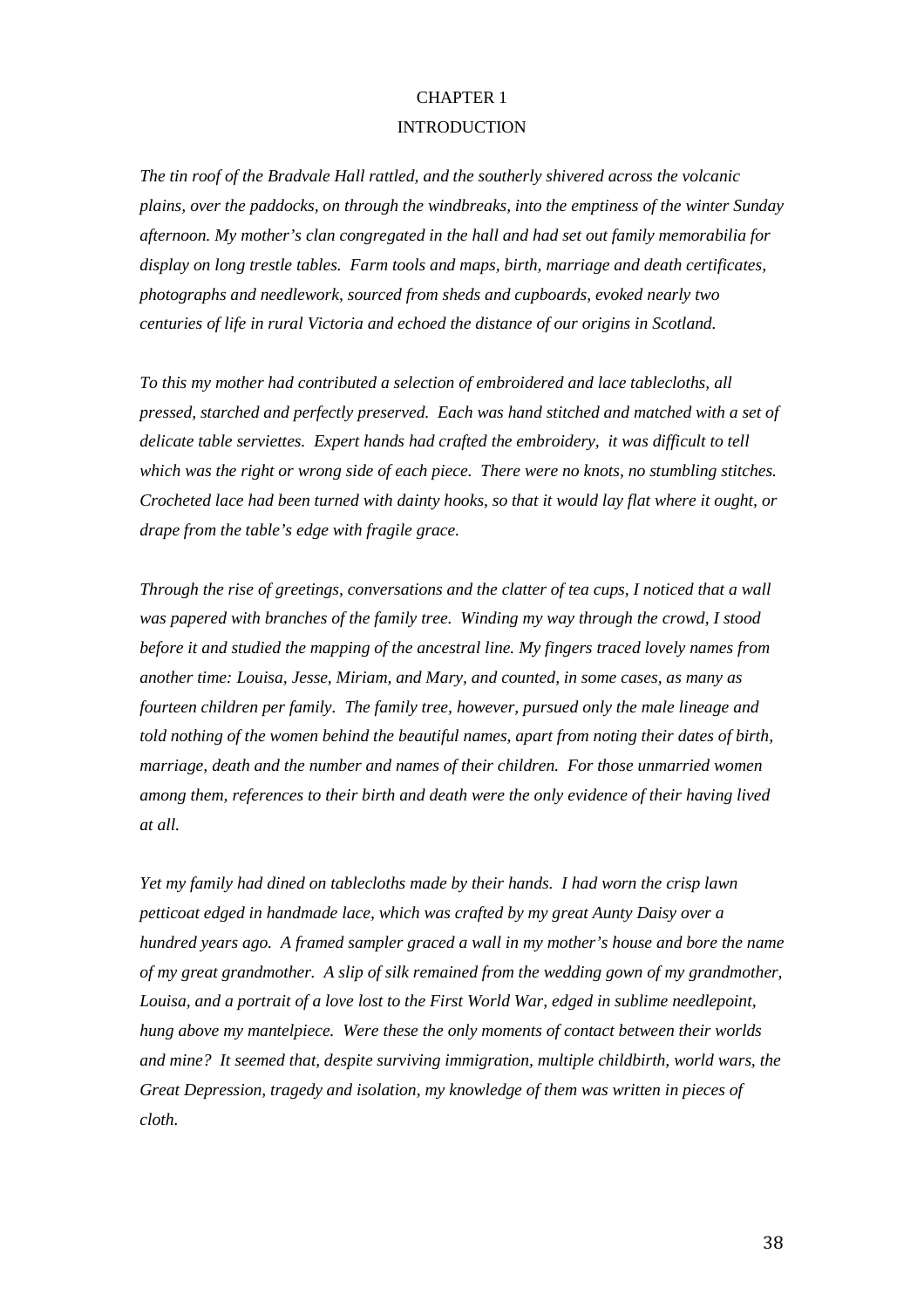*Sorting through the copies of birth, death and marriage certificates, I discovered that my great, great grandmother arrived from the Isle of Mull, Scotland, in the first half of the nineteenth century. I envisaged her sailing steerage from her subarctic corner of the world, leaving forever her girlhood family and friends, and settling in rural Victoria; her first summer of heat, flies and lack of water; the unfathomable distance between one farm house and the next; the ache for home and all that was lost to her.*

*I tried to imagine the isolation and hardship of her life and the lives of those who followed. The stoicism and courage required in countenancing each day as a farmer's wife in nineteenth century rural Victoria. As hard as her husband may have worked, she would have worked harder. Through pregnancies, childbirth, child nursing and rearing, she cooked, cleaned, sewed, educated her multiple children, and worked the farm. And somehow, she found a shred of time and a small space to apply herself to fine needlecraft - to lend her soul to the creation of art; the making of beautiful things.*

*There were no schools or educational communities where she practiced these skills. She learned them at her mother's knee. There were no shops just down the road where she could purchase threads, fabrics, or needles and very often, no money to buy these things with. Wherever possible, she would have saved remnants of fabric, recycled old clothes, rescued threads and reapplied them to another and another use.* 

*When considering these things, it seemed to me that whatever successes a farmer enjoyed in establishing himself on the land, it was due in large part, to the diligent resourcefulness of his wife - the one with the name but without a story on the family tree.*

*Folding the tablecloths and lacework into tissue and boxes for the drive home, I felt sewn into an expanding and untold tale, a web made up of stray threads of understanding, scraps of misconceptions, twists of fortune, of lonely dreamscapes, embroidered rumours and the hushed spaces in between.*

*As the last of the teacups were washed and put away, the car packed, goodbyes said and promised visits declared, I returned for one more look at the family tree on the wall.* 

*Leaning in close, my great aunts and grandmothers crowded in silence by my shoulders, and as I pronounced their beautiful names in turn, each whispered, "Yes. Yes. That was me."*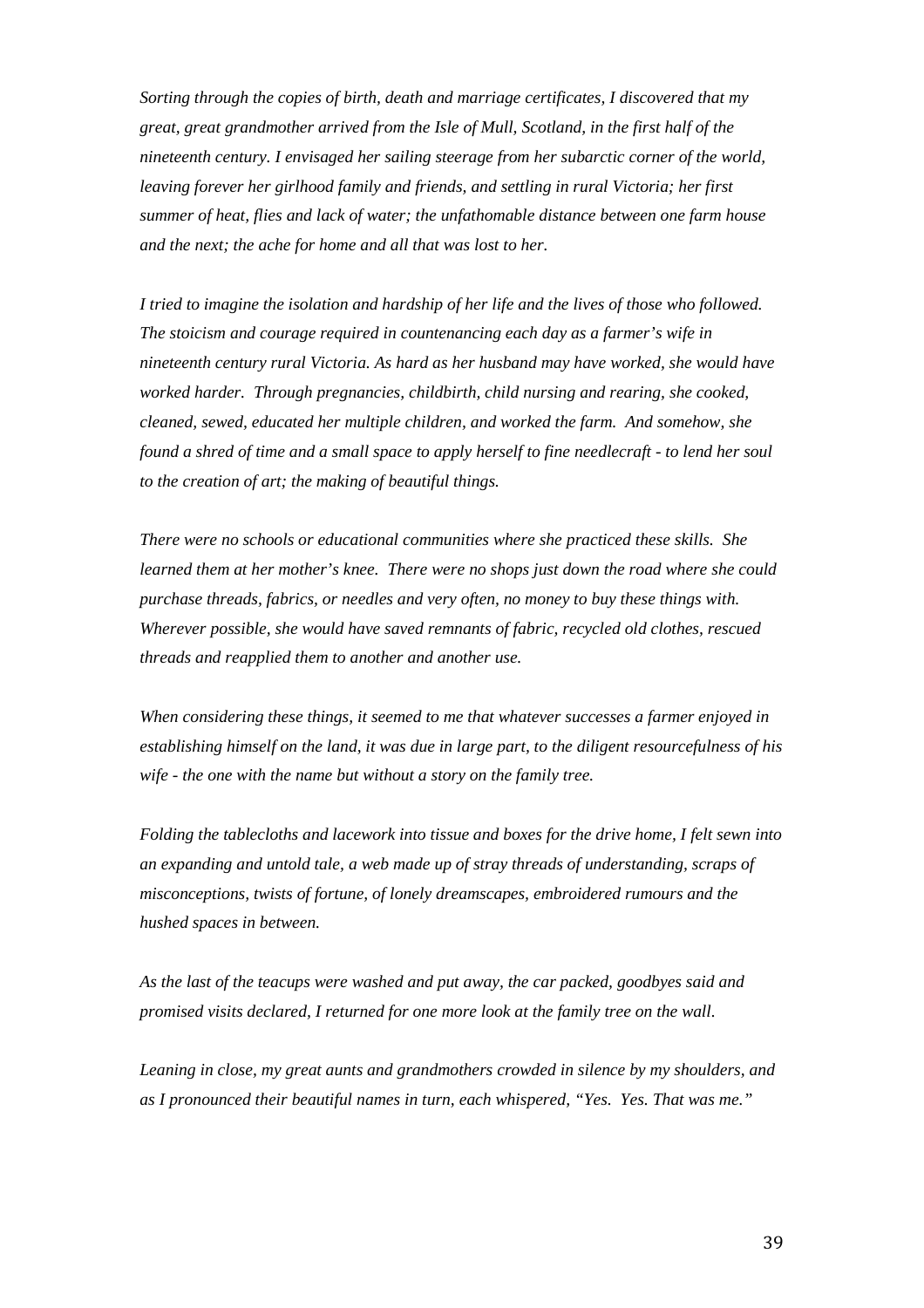It has been my experience that a creative concept can arrive in a second – a moment illustrated by John Steinbeck in his novel *Sweet Thursday*:

> The flame of conception seems to flare and go out…There is plenty of precedence of course. Everyone knows about Newton and his apple. Charles Darwin said his Origin of Species flashed complete in one second, and he spent the rest of his life backing it up. (1972:25)

On the drive home from the Bradvale Hall, I conceived of creating an homage to my grandmothers, of fashioning a performance piece, a playscript, in acknowledgement of the women behind the names on the family tree. Steinbeck considered such moments as a great "…mystery of the human mind" and termed the experience "…the inductive leap" (1972:25). Of course, there is then the challenge of "backing it up" with action, of working the idea into a grounded form; where, like a tennis player who stretches and volleys a back hand over the net, the idea is a ball in motion, and it generates the momentum with which the artist leaps into the game. In all of my creative endeavours, this is where the hard labour begins.

As a writer, musician, and songwriter, I can attest to long hours where I work like an accountant, from 9 to 5, at my desk/piano, in an attempt to invite an idea onto the page. It is a process like dream catching, where my net can be a scrap of envelope that has housed the gas bill; a note on the inside of my hand; a scrawled entry in my diary; a chord progression played in open inversions to tease a tune into being; a constant chipping, honing and application towards a form; an insistent coaxing of an intuitive notion, from the ethers of god-knowswhere, into its cell of art.

This process can lead to some curly paths, littered with a flotsam of images, phrases, fragments of research, that can appear to block my way to a particular creative outcome. Yet I have found, through a combination of intuitive and rational sifting, a willingness to change direction, if that is what my instinct suggests, and to most importantly keep going, the song, the story will come to form. Again, Steinbeck wrote of this:

> Everything falls into place, irrelevancies relate, dissonance becomes harmony, and nonsense wears a crown of meaning. But the clarifying leap springs from the rich soil of confusion, and the leaper is not unfamiliar with pain. (1972:25)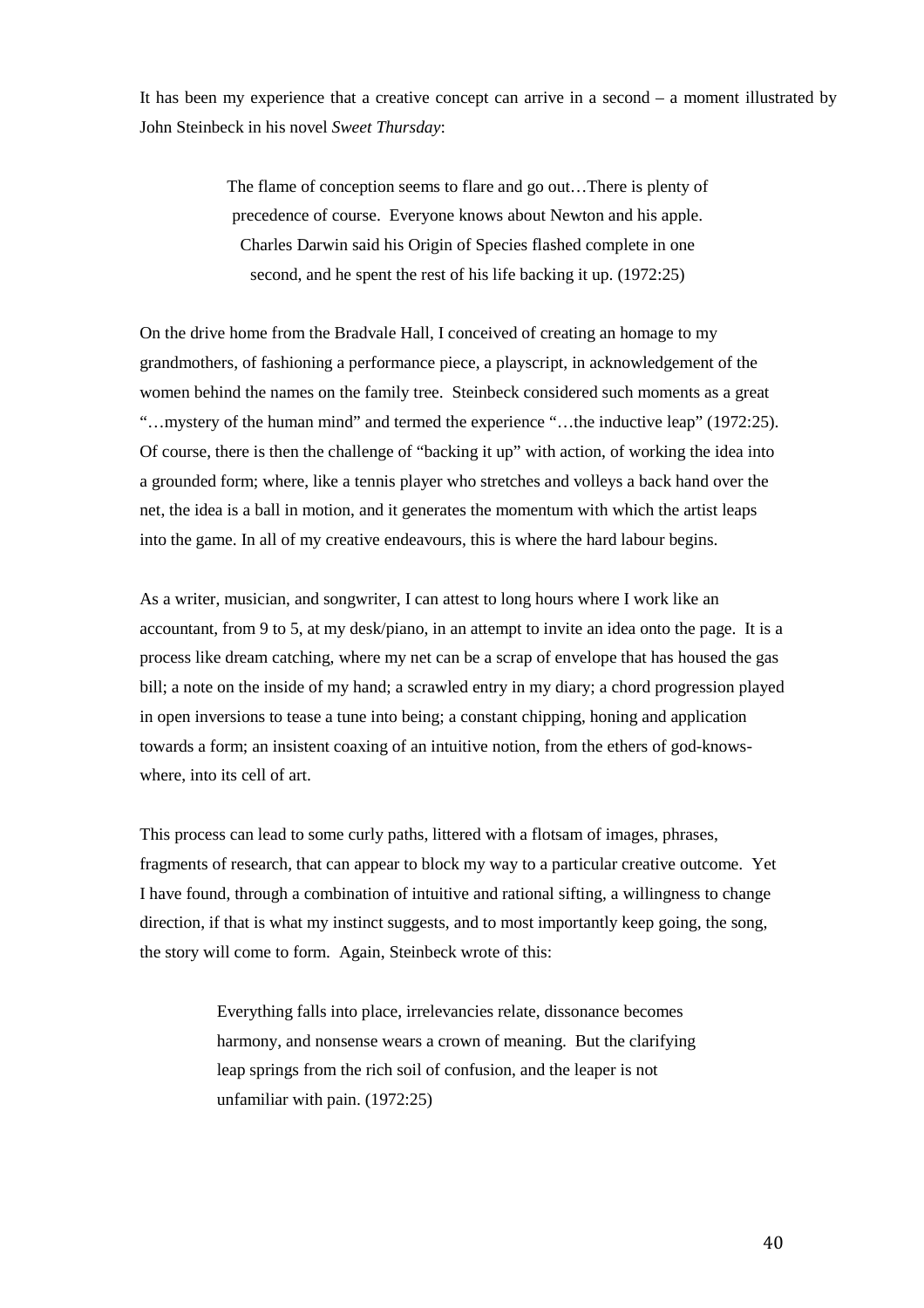Driving home that evening, I accepted the moving ball of an idea; I experienced my own inductive leap. This exegesis explores my voyage from then until now; my sifting through the "rich soil" of my confusion, in crafting the performance narrative, *Hidden Stitches, Silent Chords*, written in tribute to the lives of my grandmothers'.

#### Background

My very young, newly married great great grandparents joined the large numbers of Western Highlanders who took passage to Australia in the first half of the 19<sup>th</sup> century. The Scotland they left behind was enduring a time of agrarian and industrial upheaval; an era that saw the brutal and systematic eviction of tenants from their farming lands (Devine, 1987:1), while the islands of Mull and Skye were also afflicted by a potato famine where "…the number of deaths were even more appalling than in Ireland" (Cigler & Cigler, 1990:81).

The rudimentary conditions of their resettlement, first in South Australia and later in the western district of Victoria, as they established themselves and their growing family on the land, would have been particularly challenging for my great great grandmother. As a Scot, unaccustomed to the Australian heat, forever removed from her mother, family and girlhood friends, the demands of a harsh life were further corseted by the  $19<sup>th</sup>$  century ideal of femininity, when a woman was expected to be "gentle, submissive, naïve, and good" (Bernheimer & Kahane, 1990:4). Despite the qualities of stoicism and good sense that I believe she, and other women of her era and circumstance, must have possessed to survive, there remained a perception of women as weak or soft. A woman's inherent nature predisposed her to hysteria, should life present as difficult and this belief persevered across the century, aligning with views in the emerging field of psychiatry: "…[hysteria] attacks women more that men…they have a more delicate, less firm constitution, because they lead a softer life" (Sydenham cited in Bernheimer & Kahane, 1990:4).

Freud's theories too, reflected this: "For women the level of what is ethically normal is different from what it is in men" (Freud cited in Tong, 1998:135). So, whilst the larger world was deciding on a definitive nature of women, debating women's eligibility to vote etc; whilst Freud was sorting out his theories on women's hysteria, my female antecedents were bearing multiple children without medical aide, working the land, cooking, cleaning, building a home environment from the dirt and dust, and finding time to devote to fine needlework. If they were "soft", "less firm," if they were, as Freud thought, hysterical, feeling castrated, or suffering penis envy, perhaps they were too tired to notice?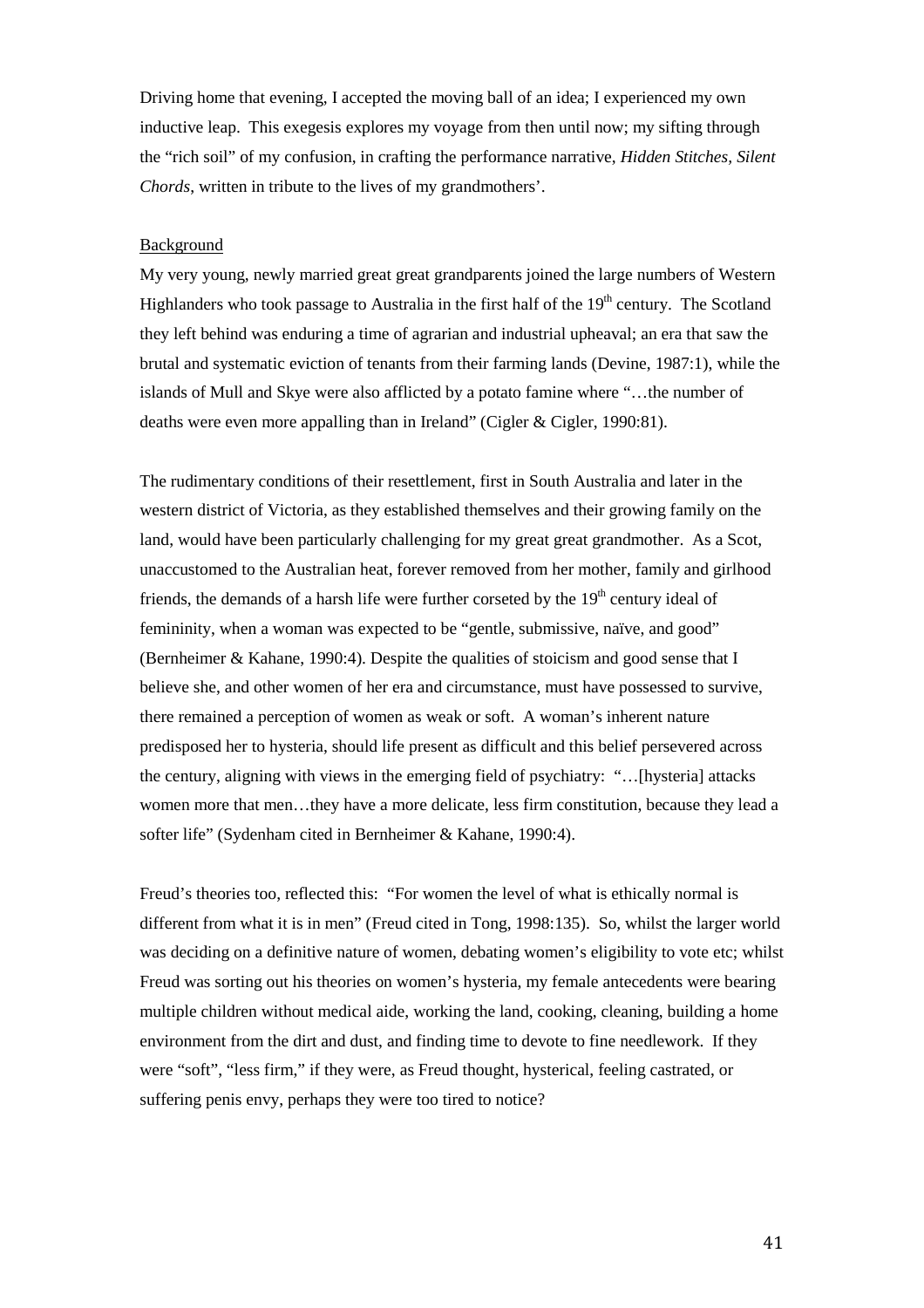Good sense must have remained a premium for women living the rural life. In 1941, Hephzibah Menuhin, the world celebrated pianist, lived on a property in the district settled by my mother's family, and although her circumstances were decidedly more luxurious than most in the area, she wrote to a friend in Melbourne of her life on the farm: "…frailty and the resultant impression of femininity and grace, are far from being a virtue in practical terms" (Niall and Thompson, 1999:214).

It was against this historical backdrop that I began to imagine scripting a play, made up of verse, song and monologue, drawn from the landscapes of my grandmothers' origins in Scotland, their settlement in rural Victoria, and from my only tactile connection with them through their needlework. I did not seek to create an historical recount of how I believed they may have lived, I did not assume to speak as them. Nor were my intentions to write an autoethnographic tale in reflection of the past - to do so would be an homage to self, rather than to them.

What I aimed to do, was to amend, in some measure, the silences around their lives and the scope of a performance script seemed to perfectly fit to my designs: it could expand from text into a visceral, sensual and visual incarnation, and just as a switch ignites the current and lights the light, its journey from the page to the stage, would bring literal voice, sound movement, breath and life to the stories I desired to tell.

Through monologue, verse and song, I could see the opportunity to present women's stories in an unadorned form, from a first person point of view, a construct that reflected both the isolating circumstances of my grandmothers' lives in rural Victoria and the relegation of their histories to the margins of familial documentation. This simple arrangement would permit an economic presentation of the work, one that required minimal staging and could be performed anywhere from a kitchen, a church hall, to a theatre – a thrifty and practical concept, of which I like to think my Scottish grandmothers would approve.

How then to imagine stories woven from the omissions of familial documentation? Reflecting on her experiences of fictionalising the life of a woman in her family, Natalie Kon-yu wrote that she "…learned the value of writing from the margins to try and work the silences, omission and distortions about women in the past" (2009:7). My margins were literally the edges of tablecloths, the curled stitches of lace doilies and to construct women's lives, albeit fictional ones, from this perspective, required that I steer my view of the subject beyond any 'guise of objectivity" (Murphy, 2003:641) and acknowledge the patterns employed by the needleworker as an "act of translation from one patterned way of recording to another"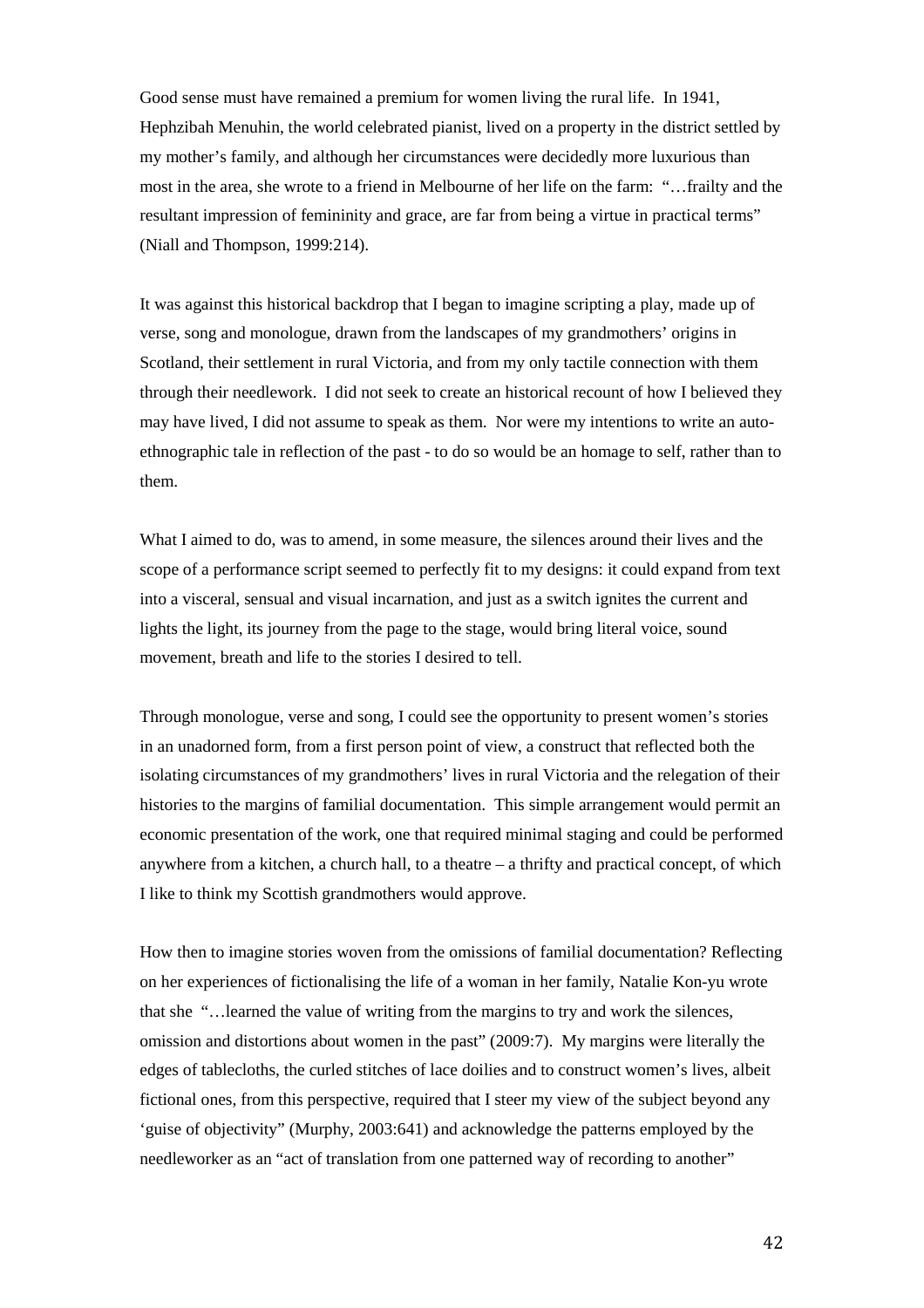(Murphy, 2003:645); that I consider the fabric with which my grandmothers' worked, as a threshold into imagining stories inspired by their lives and their needlecraft. I wondered: was their work a means of venting dreams, disappointments, of celebrating small victories? Was it a craft that they felt it was their duty to perform? Were their needles pushed hard into the fabric like a voodoo jab, or were their works made with tenderness and love; an ambition to be the best, the neatest, to excel where there were no other opportunities to do so?

In *The Subversive Stitch*, Roszika Parker referred to women's embroidery and needlework as signifying:

> …a source of pleasure and power for women, while being indissolubly linked to their powerlessness…it can also lead women to an awareness of the extraordinary constraints of femininity, providing at times a means of negotiating them, and at other times provoking the desire to escape the constraints. (1996:11)

It was from this place, between the power and powerlessness that Parker suggests is represented in the stitch, that I found the heartbeat of the proposed play; where the silenced "enablers" (Olsen, 1980:196), whose skills and work were deemed less important than those of men (Saunders & Evans, 1994:222); whose lives had been "colonised" (Summers, 1975) by social, historical and cultural containment, would find voice by telling their stories centre stage, in the dramatic present.

The French feminist, philosopher and poet, Helene Cixous wrote:

Woman must write herself: must write about women and bring women to writing  $\ldots$  Woman must put herself into the text – as into the world and history – by her own movement. It is by writing, from and toward women…that women will confirm women…in a place other than silence. (Cixous, 1975:351)

Although my playscript is a work of fiction, it is inspired by the tangible truth of my grandmothers' needlework, and was written to redress, in some measure, their exclusion from familial documentation. And while *Hidden Stitches, Silent Chords*, is not auto ethnographic, I have, as Cixous suggests a woman should do (and I do it because I agree with her), put myself and what I felt and feel about a world that diminishes women, into the text.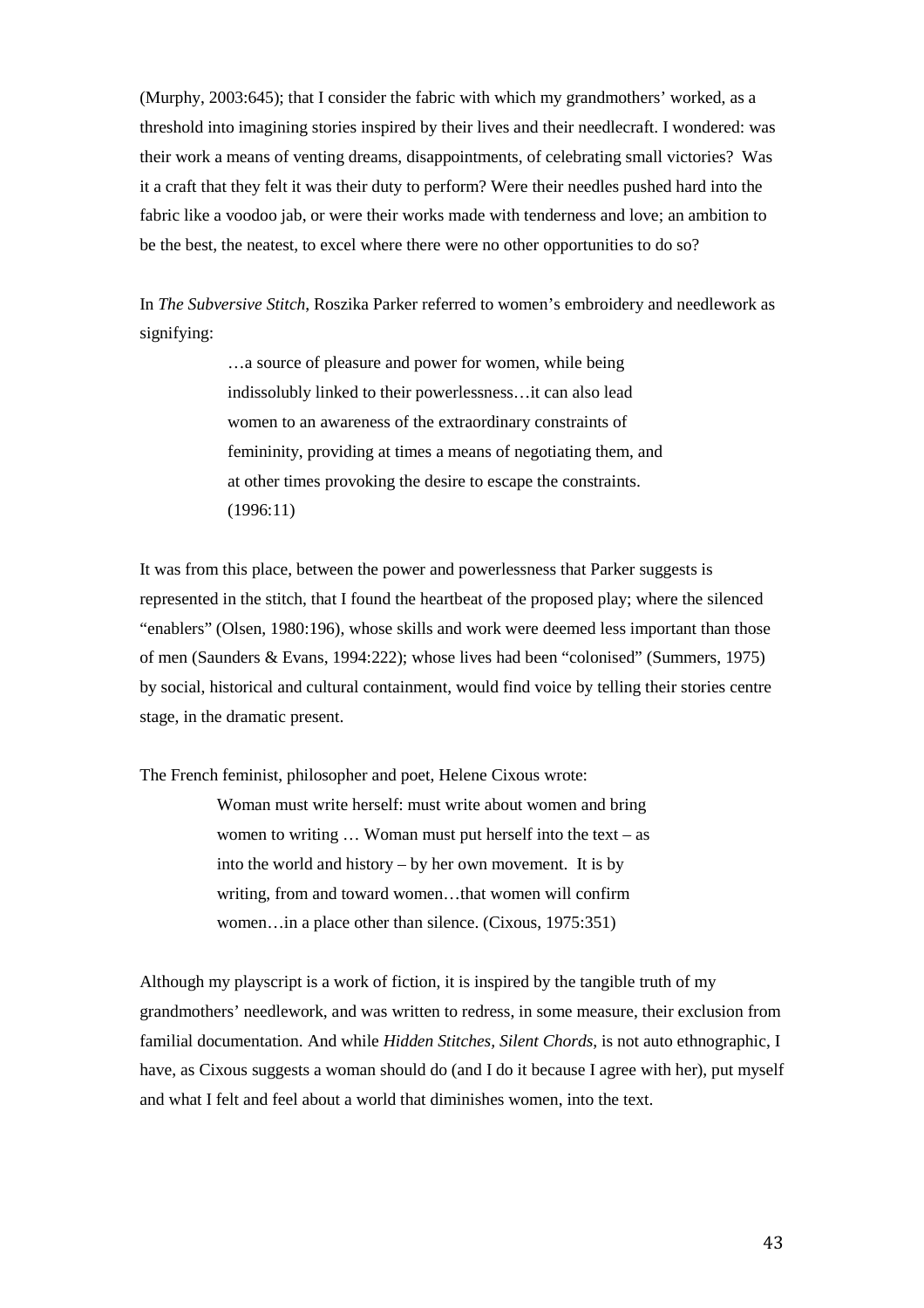Like the character of Bee in *Hidden Stitches, Silent Chords*, I know the confusion and the challenges early womanhood brings; my seams have always appeared a little crooked, in the classroom and elsewhere, as with the Girl; I've cut my cloth in an effort to appear to fit in with the world, like the woman of *Maid to Measure*; I am familiar with the brutal realities and despair of mid life spoken of in *Something Blue*; I've known the sharp anger of Tilda and the sadness of Rachael. These feelings are not fiction, and nor are they only mine, but are the fabric of life, in that we all know what it is to ache and bleed and weep and laugh.

Mary remains a mystery to me. I wish I had her wisdom but I do not. Yet her appearance on the page reflects something of my day at the Bradvale Hall; she echoes both the distance and nearness of Scotland, of a world far away yet present in every word, and signifies the unwritten strength and heart of my grandmothers.

It has been a long ride since that winter's afternoon in the Western District and this exegesis examines the curves in the road that I have encountered in passage, from then until now. The development of my playscript grew from a deep and personal motivation to acknowledge the lives of my grandmothers and my intention was to bring fictional stories to centre stage, so that "the carnival [could] be held on the church steps" (Mitchell, 1993:101): the characters of the work could give voice, through their monologues, to the circumstances which hold them captive, and in so doing, metaphorically rattle the cage that excluded my grandmothers' lives from familial documentation and recognition. To do this, to bring the characters of my "carnival" to life in a playscript, involved drawing from a magpie's assortment of influences that ranged from my imaginings, my research of feminist theorising of women's silences and writings, field work, the writings of other authors, playwrights and monologists, to the daily practice of showing up on the page. Each of these aspects/elements contributed to the crafting of the playscript and all could be explored in this exegesis. I have decided, though, to focus on *structure* and *symbolism*: my deliberation around crafting an appropriate shape for the work (one which would weave together monologues presented from a range of characters across the narrative arc of the play) posed persistent challenges; and my explorations of symbolism and myth served to deepen the dimensions of the monologues, link the themes inherent in the characters' stories, and mesh with the structure to create a cohesive whole. My aim, in this exegesis, is to make a contribution to scholarship on creative writing and creative process, by reflecting on and analysing the particular attention I applied to structure and symbolism when writing *Hidden Stitches, Silent Chords*.

As I will discuss in the second chapter, I developed the structure of the play first; I built its "house", so that my vagrant, fragmented notion of a playscript had a safe place to go. The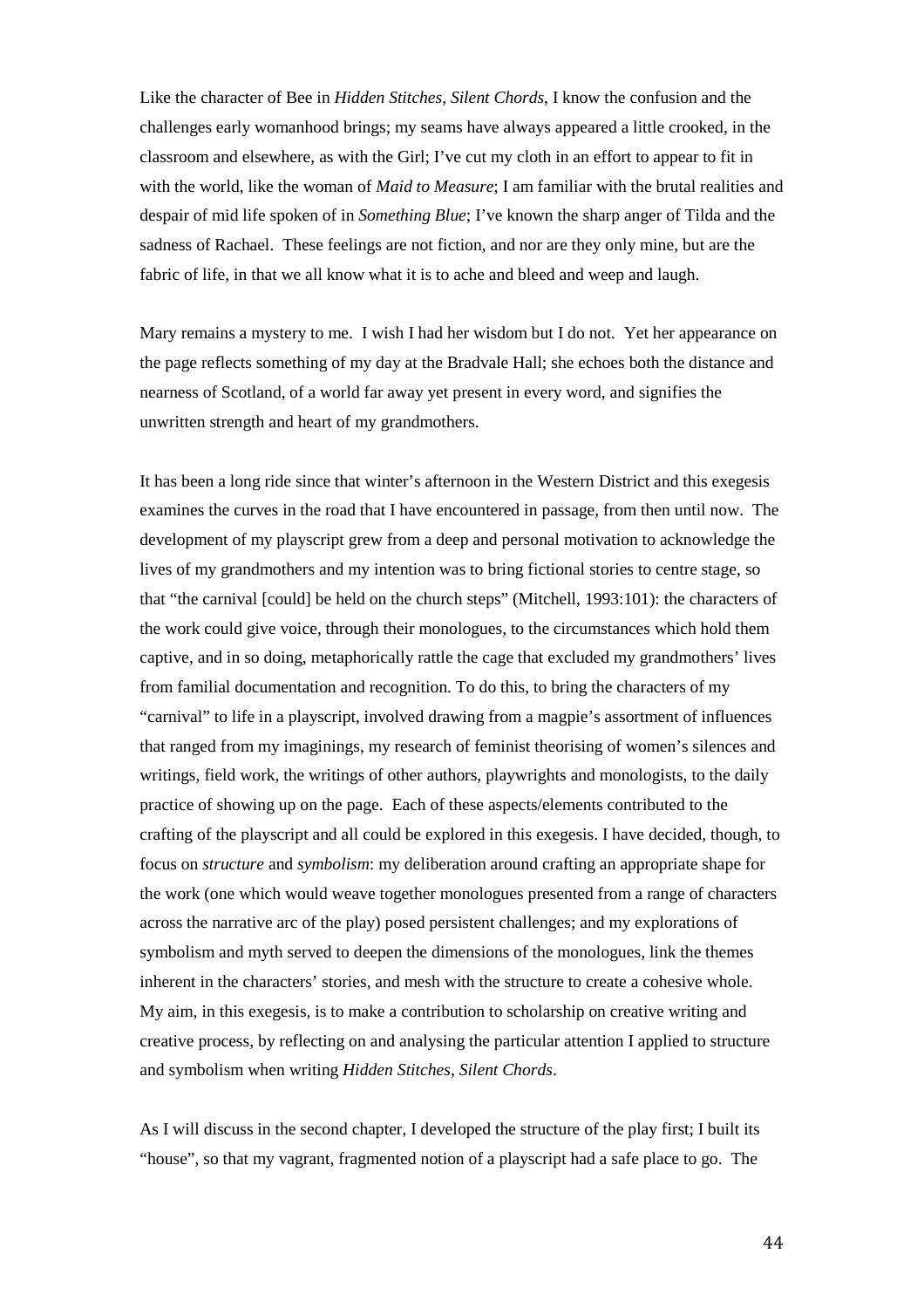chapter is divided into sections which explore: my early conception of a linear, chronological structure; my endeavours to construct the play so that it would both house and reflect the intergenerational dynamics inherent in mother/daughter themes; finding the voice of the mentoring character Mary (told in an excerpt from my journal); how and why I altered the structure to a cyclic form; my introduction of a central character to the work; the protagonist/antagonist dynamic within monologue; my reasons for the sequence of the monologues ; the guidance and influence of other monologists and playwrights; the features of monologue that supported the telling of the women's stories within the cyclic structure; and the transformed role of music and verse in the work.

Just as I view the structure as the narrative's "house", I consider its symbolism as its hearth, its light and shade, the furnishings of the walls, mantels and hidden corners that augment the stories of its inhabitants.

Chapter 3 on symbolism will examine why I chose the cloth as the central motif of the work, its service as a threshold to imagining characters, and its significance as a constant, yet silent presence throughout the work. The returning imagery of the colour blue is discussed in terms of both spoken and visual references across the monologues; and the impact of the Olympian myth of Arachne and Athena and older, spider myths are examined in the context of creating dynamics of character and theme in the play's imagery.

Chapter 4 concludes the exegesis with a discussion of the elements that I found crucial to creating and completing a tight and cohesive play script: craft, maintaining creative flow in tandem with analysis of the written word, consistent editing, and determination.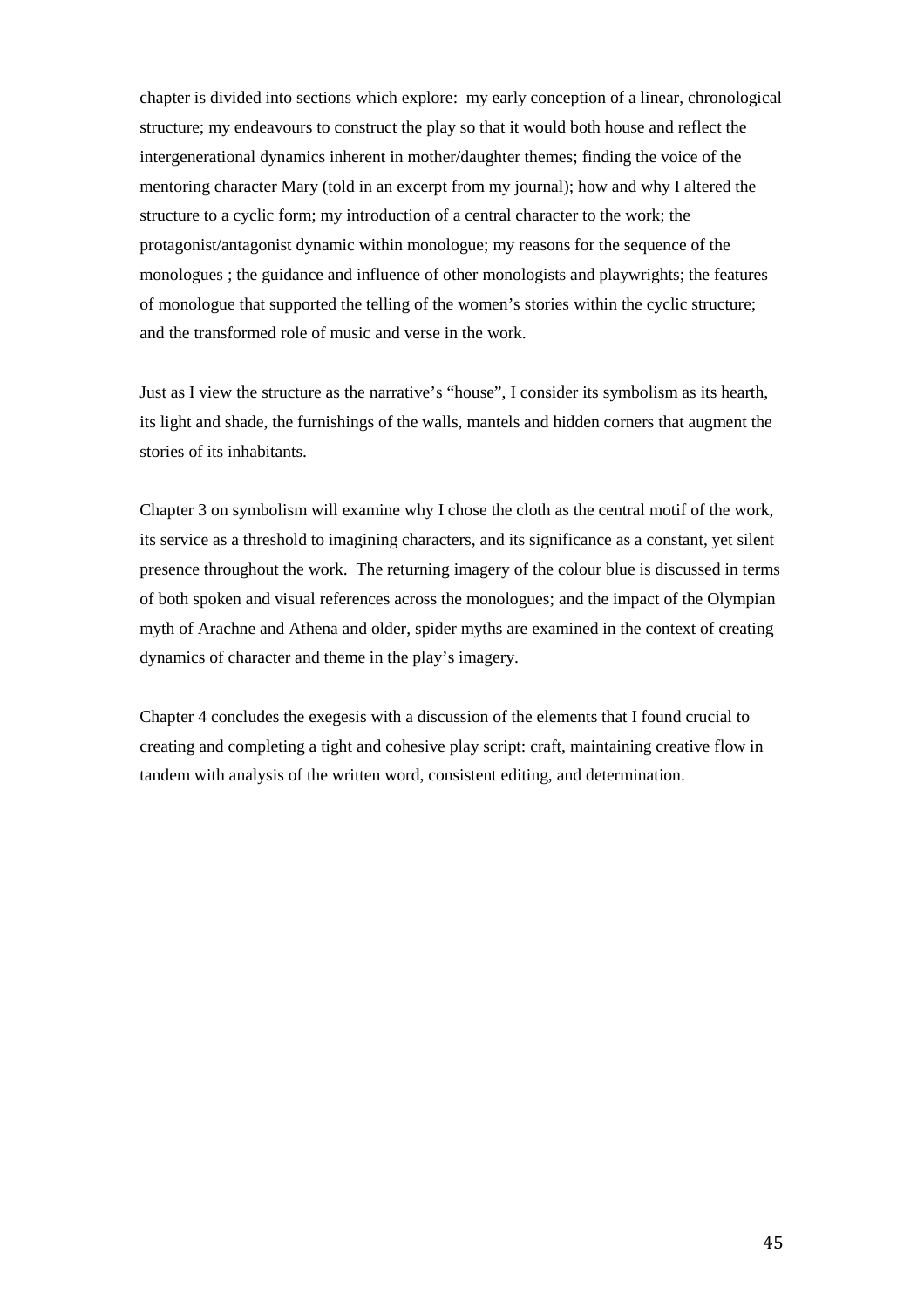# CHAPTER 2 **STRUCTURE**

...the vicious circle has never been complete…women have nevertheless sewn a subversive stitch – managed to make meanings of their own…(Parker, 1996:215)

During my day at the Bradvale Hall, I sensed and heard something of my grandmothers through the needlework they had left behind and, in this, recognized (like Parker) an incomplete circle which wove together their lives and mine. I looked for meaning in this, for inspiration, and, in the act of my writing from this point, aimed to subvert their omissions from documentation, by honouring my grandmothers' lives.

This chapter documents my process when developing the structure of my play, *Hidden Stitches, Silent Chords*. I begin with my early, linear conception of the play's structure featuring a chronology of monologue, verse and song; my perceptions of music and verse as continuums of women's ballad traditions; my intention that the structure support monologues exploring grandmother/mother/daughter themes; and my aim of creating a focus on particular aspects/the small things, of and in a woman's life.

The emergence of Mary's voice and how she became the mentoring presence of, and through the work, is discussed and followed by an account of a synchronistic moment at the ironing table that instigated my changing the linear structure to one that arranged fifteen monologues in a cyclic design.

These changes are then examined in terms of the introduction of a protagonist to the cyclic structure, her role in creating a narrative line through the play in concert with the elliptical stories and that of Mary; the scripting of off stage circumstances in order to agitate change and growth in the protagonist's journey in monologue; and my process in, and reasons for, sequencing fifteen monologues from seven different points of view across the play. The chapter concludes with a discussion of the influence of other monologists and playwrights; the value of economy in monologue (to say without saying); and the altered role of music in the play.

## Tuning Up: A Basic Pattern

In shaping the play's structure, I have been influenced by my knowledge and background in music, the textile works of my female ancestors, and the desire to bring to centre stage the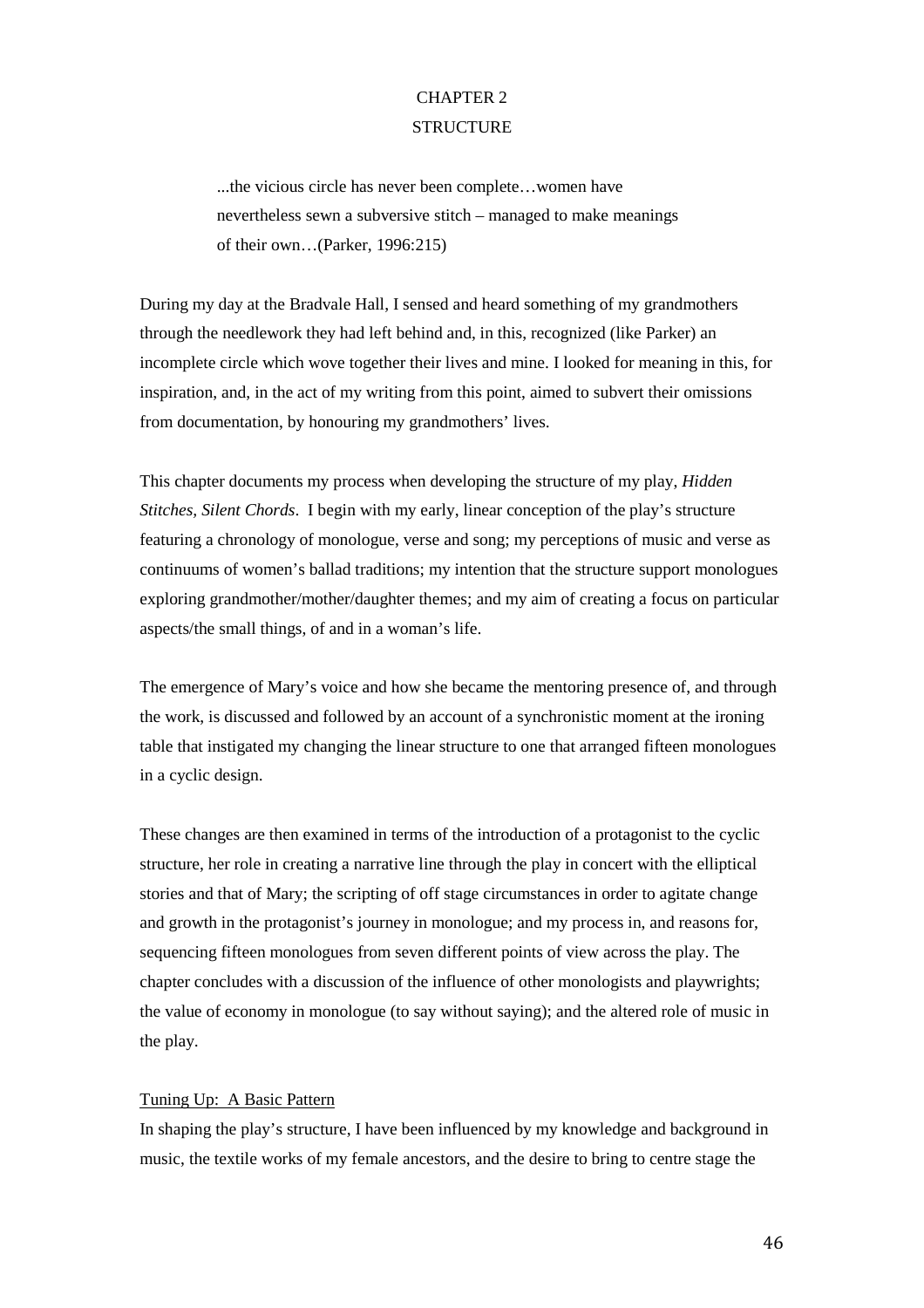stories of women of disparate age and era in a theatrical format that would align with economic production values.

I am a songwriter and determining an appropriate structure for the playscript was of paramount importance to me, as it is my usual practice, when composing a song, to first write the tune and then the lyrics. There is no right or wrong way to go about the process, but I have observed that this is mine. Writing the melody first, is like writing an invitation, creating a shape and mood, a basic pattern, for the lyrics to enter and feel at home in.

Like someone selecting fabric to be sewn up for a special occasion, I considered possible directions the narrative style and structure could take. I could see parallels between music, storytelling and fine needlework: the patterns, the need for balance and structure, the deft touch required to execute the skill, and the hours of practice behind every sound stitch, note or word. In creating a piece, the needleworker, storyteller and the musician, draw the materials of their craft together, be they threads, storylines or melody, for the purpose of forming their work.

Ballads and verse, are part of the Scottish tradition of my ancestors, one described by Mrs Mary Mackellar, originally in an 1895 publication of *Scottish Home Industries*, who observed Highland women while they worked the weave:

> These good women, with strong, willing hands, take hold of the web, and the work proceeds. Slowly at first…the song commences…The greater number of songs are…in ballad style. (Mackellar cited in Ross,1974:24)

Belonging to an oral culture, ballads were sung by women, were the voice of their lives, in kitchens, beside the cradle, in the fields, while they attended to their domestic tasks, and were reinterpreted as they were passed on from generation to generation. In his *Feminist Literary Studies: An Introduction*, K.K. Ruthven considers women the traditional custodians of the folk ballad, who altered and evolved its form in "...authentically feminine ways" (1993:93). Up until the eighteenth century, Ruthven contends that the women's songs were ignored by men, largely because they were deemed low brow, "old wives' tales", and some only came to be published after men had made it their business to "… 'correct' the transcripts that had come their way" (1993:93). I viewed the act of writing the monologues as a subversion of the silences, corrections and diminishments of women's experiences over time; as a reclamation of women's stories and a continuing and collective voicing of the ballad tradition. Structured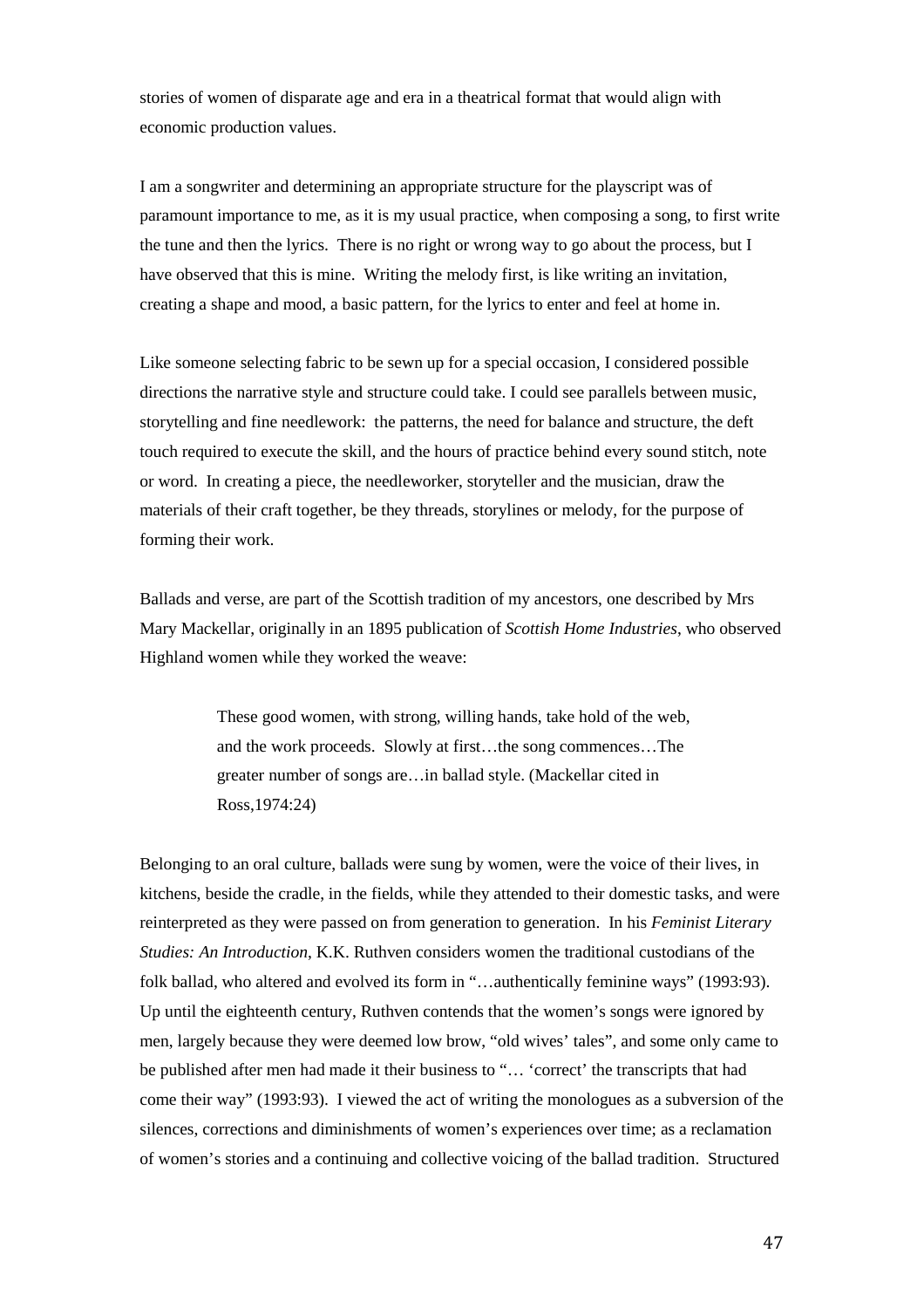into a playscript, these stories about women and told by women, would be given public voice in the realm of theatre, and could challenge what playwright Michelene Wandor considers to be a "carefully maintained dominance" by men of "public, cultural creation" (1993:104-105).

Feminist, Rosalind Coward, suggests in *Female Desire: Women's Sexuality Today*, that the *I am* of a woman's life represents the history of oppression shared by all women (1984:185). I did not know if my grandmothers sang songs as they worked, if their lives were accompanied by a tune that had journeyed with them from Scotland, or if a returning chorus echoed the *I am* of their experience. But in my intended writing of a play script, I believed I could imagine the ghost of their songs; could acknowledge the *I am* of their lives as resonant in the lace and needlework they left behind.

Music could lend a melodic meshing of the structure; could provide a sonic return to a theme, or set the tone for, or serve as commentary on, a story or stories. Verse could be employed to similar effect, within the stories themselves, or as a means of enhancing the text's imagery. And monologue, like many ballads, would present the first person, the *I am*, perspective of women's stories.

Whether the songs, monologues and verse would be presented in equal measure, was, at this point, unclear, but music and verse could be used as a type of chorus between monologues, a transition and/or segue between one character's story and the next.

## Grandmother/Mother/Daughter

It seemed both inevitable and appropriate, that some of the narrative's focus and themes, whether suggested in the monologues, music or verse, be given to exploring the relationships between mothers and daughters. I sought to build a structure that would reflect and give expression to the intergenerational currents between the child, daughter, mother, grandmother, alluded to by Luce Irigaray in 'And One Doesn't Stir Without The Other':

> …You look at yourself in the mirror. And already you see your own mother there. And soon your daughter, a mother. Between the two, what are you? What space is yours alone? In what frame must you contain yourself? And how to let your face show through, beyond all the masks? (1997:323)

It was the complexities of women's lives and of their relationships, sadly absent from familial and official records that had motivated the initial project, which I wanted to gain some access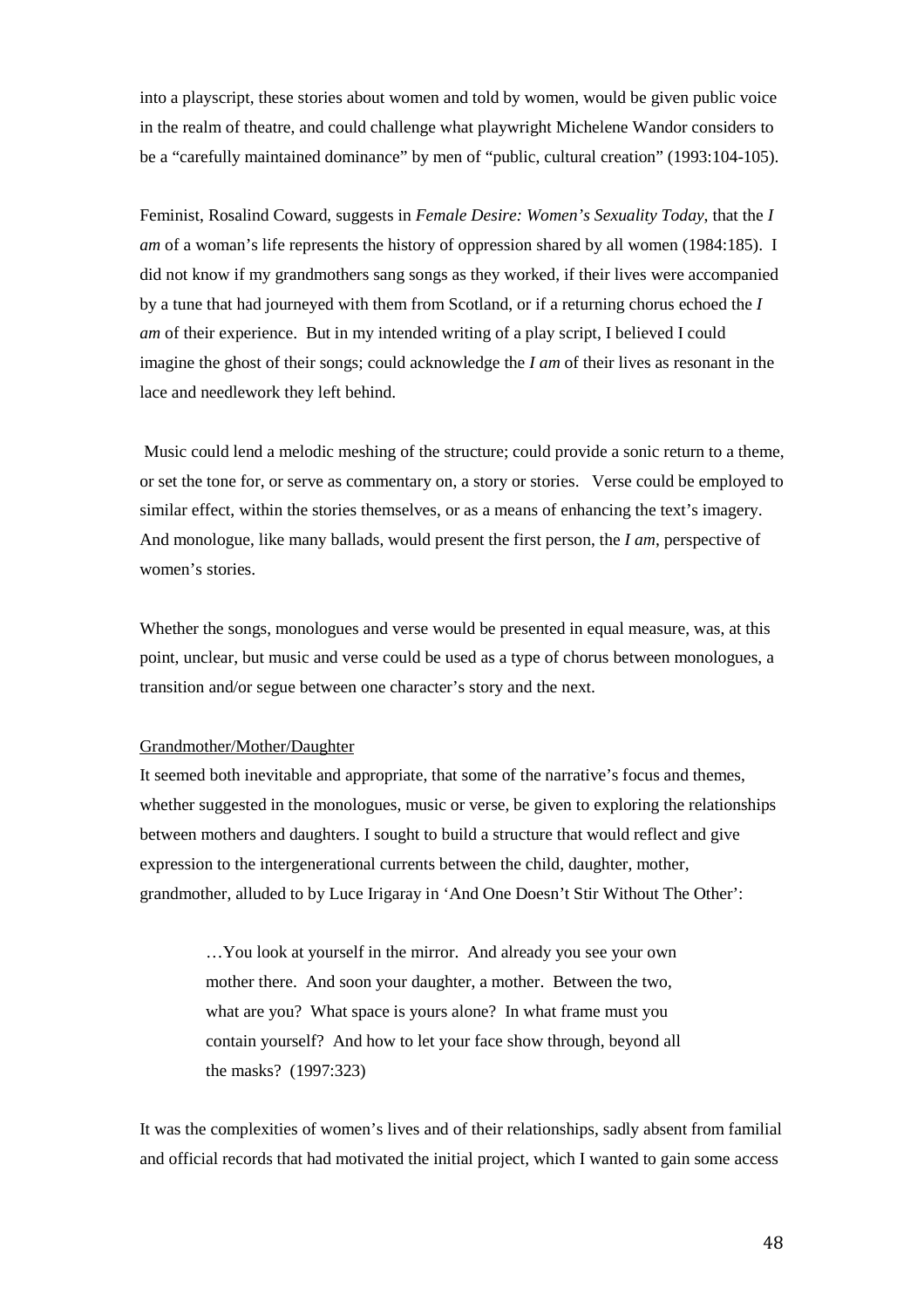to and to understand. I aimed to assemble the narrative so that an intertextuality could develop between the monologues and reflect Irigary's questions around individual space and the containment of a girl/woman's experiences across generations, and, through these endeavours, allow dimensions "beyond all the masks" to emerge.

The tight borders and stitches of my grandmothers' needlework had become a rich metaphor for that which is not always said or declared, a hidden language echoing far more than surfaces and appearances would suggest. Roszika Parker alludes to this in *The Subversive Stitch*: "…Embroidery as a tool for transmitting feminine behaviour from mother to daughter created both a bond between women and a focus for mutual resentment" (Parker, 1986:4). In each stitch of my grandmothers', in the needleworks passed on from mother to daughter, I saw the containment of "feminine behaviour", a dichotomy of bond and resentment – a feeling echoed in the words of Collette as she observed her daughter sewing:

> …Bel-Gazou is silent when she sews, silent for hours on end, with her mouth firmly closed…She is silent and she – why not write down the word that frightens me – she is thinking. (Parker, 1986:9-10)

It was in those secretive thoughts that are turned and neatened and tucked away, that I believed lay the voice and story behind each monologue, and it was my aim to respectively frame and express these within the structure and content of the play.

#### The Small Things

Mother/daughter relationships, the culminating desires to pay homage to my grandmothers and address the quiet that cloaked the lives of women, are themes of great scope. They suggest at a broad premise, a vast narrative line through the play and an extensive scaffolding of structure in support. In such a landscape, however, subjects could become lost. For as Louis E. Catron writes in *The Elements of Playwriting*: "Your play…gains strength with a more narrow focus on specific actions that are most significant to your vision" (Catron, 1994:20). Should the brush strokes be too broad or the sketches drawn with too light a hand, the opportunity to bring strong voice to the women of the narrative could be hindered and the silences could linger like unheard ghosts. Consequently, the structure needed to arise from a focus on the particulars of women's lives. The Australian historian, Katie Holmes considers a concentration on these particulars, as central to understanding women's experiences: "To study women's daily life involves giving priority to the seemingly insignificant things that absorbed their time" (1995:xiii).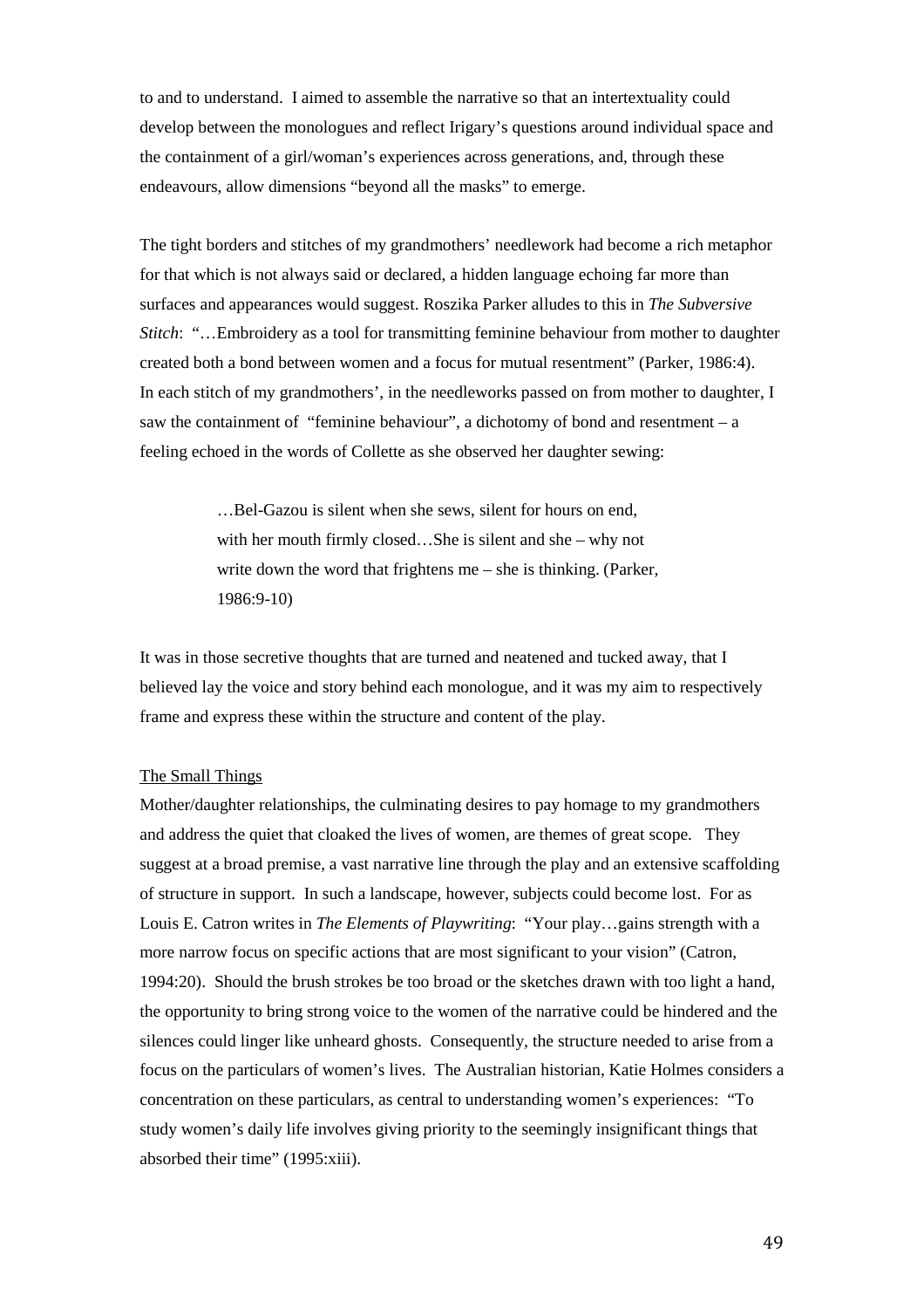By confining the machinations of the larger world to the margins of the composition, I aimed to structure the play in support and revelation of the hidden threads that can hold a life together or bind it in its web. For ultimately, this is what I love about theatre: it can, as playwright Sam Shepherd says: "… make something be seen that is invisible…you can be watching this thing happening…and something emerges from beyond that…" (Catron, 1994:17). Writing the play was my invitation to imagined characters, to step from the shadows of exclusion, and in performance, perhaps reveal dimensions of the script that I had not envisaged.

Having decided then, on the play's structure featuring monologue, verse and song, I began to consider the characters who would people it, what they could make visible to an audience, what stories might emerge, and where the piece would start.

It was on another trip to the western district, that the character who became the pulse of the play, made herself known.

## *From the Plains to the Page (notes from my journal)*

*A winter's morning, I sat on the back step of the shearers' cottage drinking a cup of tea from my thermos. The plains of the Western District stretched before me, brown and grim with drought.*

*Rain fell here on occasion but not in any predictable fashion. A farm on one side of the road might house some green grass for stock and firm crops, while 20 metres opposite, another struggled with its cracked earth, skinny sheep and failing grain. These farms suffered and had resorted to carting water in by semi-trailer from more fortunate areas of the state. It was as if El Nino and El Nina had drawn clear lines as to who would receive and who would do without.*

*Sipping my tea and gazing over the paddocks around me, I was attempting to break a drought of my own – writer's block or, more specifically, songwriter's block. My recording equipment, korg keyboard, guitar, and piano accordion, were set up in the small room off the kitchen, all ready for me to rock or roll or, closer to my mood, lament. The farm belonged to my cousin and his wife who had generously offered the use of the cottage for the purpose of my writing and recording of songs.* 

*It was quiet. Too quiet. No distractions. No phone calls or sudden urges to put on that load of washing or think about making something for tea. No internet where I could double check*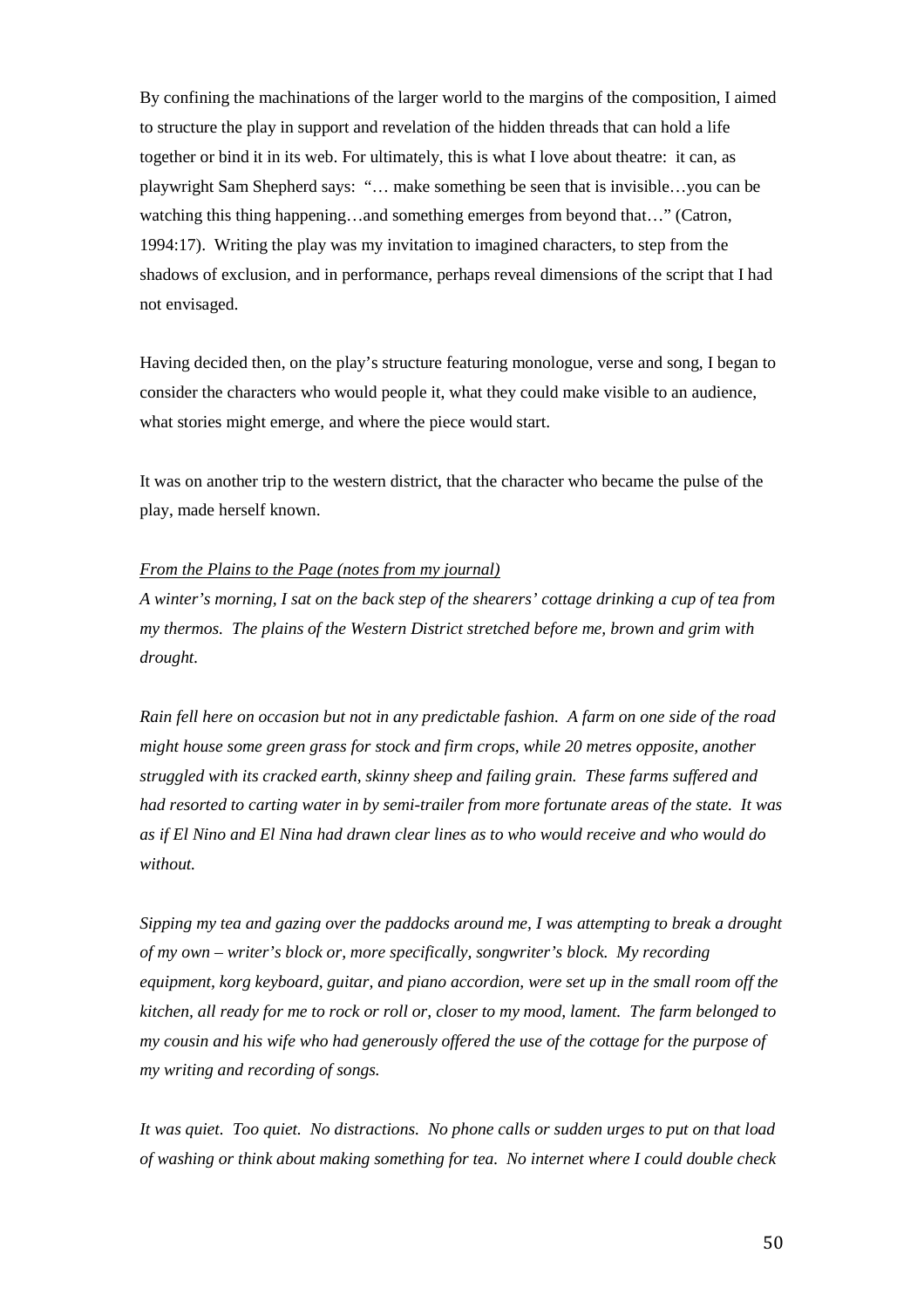*on the footy news. Nothing to break my stare over the bleak paddocks, or shift the sense that my creative soul creaked like the water tank standing rusted and empty in the paddock. And then the words came.*

*They dropped onto the page like the first thuds of rain onto dusty soil. And, like a storm, like the tempo of rain, my pen pelted across the page, line after line, with a beat and metre of its own, coursing, unquestioning and unafraid, until it was done.* 

From whence the words came, remains unclear. My experience suggests that there is no measure or definitive explanation of the creative process. Occasionally though, something is received or found or allowed and the words, phrases, tune, or vision arrive unannounced, like a surprise and welcomed guest.

So the poem, *Gift*, was born. It spoke in the voice of an old woman from another time; one who had toiled and lived on these western plains; one who would feature as the central character in a narrative I was yet to write; and one who would lead me through the years ahead and out of the drought.

I named the narrator of *Gift*, Mary. She spoke in a Scottish dialect and, from her first words, she became the heart of the play script that would follow. Mary's poem placed her firmly in rural Victoria, an old woman considering the moon and the surrounding vast plains; the landscape of her life. It is named *Gift* because of the manner in which it came to me and because of its content: it seemed to give poetic blessing to the work that I had set myself to complete.

Mary could, I reasoned, both open and close the play: appearing at its beginning as a young woman leaving Scotland forever and at its end, in the verse *Gift*, as an old woman talking to and of the moon. The characters as they appeared throughout the intervening narrative, could present chronologically, bookended by the young and old Mary.

From this a plan took shape which appeared to endorse my earlier notions of using verse and song in concert with, and as a chorus to, the monologues: each would be both prefaced and followed by an original song or verse, written to establish the historical context of each character. At this stage, I envisaged that the respective monologues would be set during particular periods in each woman's life (eg. early years prior to marriage, mid-life, old age) and from these, the audience would be given a glimpse of the women, their dreams, aspirations, fears. Post monologue, the song/verse would serve to both punctuate their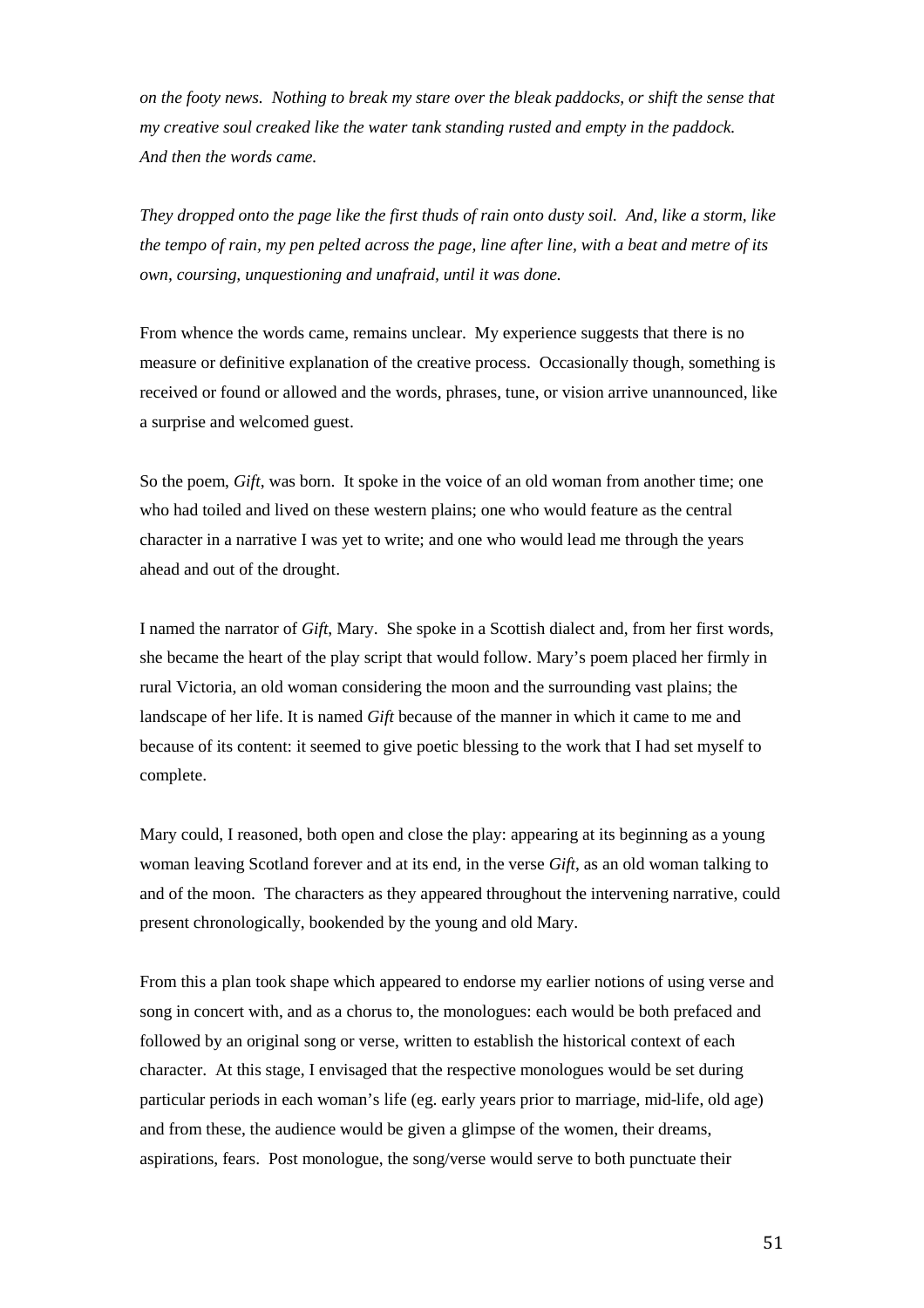stories, and create a transition from one character to the next: the new character would present her own tale and simultaneously comment on how life transpired for her mother.

## A Straight Seam Takes a Turn

This structure seemed clear, sequential and one that enabled the coverage of a large span of time and an unambiguous embodiment of the era in which the characters found themselves. Over several months, I wrote and rewrote monologues; developed characters and character voice, and researched and explored historic timelines. However, there was, by the positing of stories in neat chronology, something absent from the telling.

This sense of 'something' arose intuitively, and if I chose to ignore it, I would be silencing a trusted aspect of my creative process; I would be drawing up my own version of a family tree that neatly named names in a tidy order, at the cost of hushing up a valuable part of myself. It was difficult to consider this change; to reconsider months and months of work; to put aside well thought out plans and turn in another direction, but the sense that I could better serve my instincts and include in the structure a stronger homage to my grandmothers, prevailed. The American actor and writer of monologues, Spalding Gray, wrote:

> I begin to get a structure through mistakes and reinterpretation. I'm not working specifically with a conscious mind. I'm not at all a person who works through contrivance and manipulation of reality where you think, What would make a good story? But rather I work …with dreams, mistakes, serendipity, coincidence, synchronicity. (Gray, 1993:81-82)

And there was a sense of contrivance in the linear structure I had planned, a feeling of doing what I *ought* to do, and my subconscious mind was railing against it; trying to get my attention. It was in a synchronistic moment, while ironing one of my grandmother's doilies, that the problem and its solution became clear: the sequential structure did not reflect the needlework itself. The prevalent practice of crochet in my grandmothers' era, "was a skill that most young girls learnt from their mothers or grandmothers...Throughout the  $19<sup>th</sup>$ century the art of crochet dominated" (Isaacs, 1987:90). I wanted the significance of crochet in my grandmothers' lives and the manner in which it was made, reflected in the structure of the text.

My grandmothers' needlework was spun, woven, crocheted like a web; like a compass rose that wound around and back into itself. Their lace work usually began in the middle and grew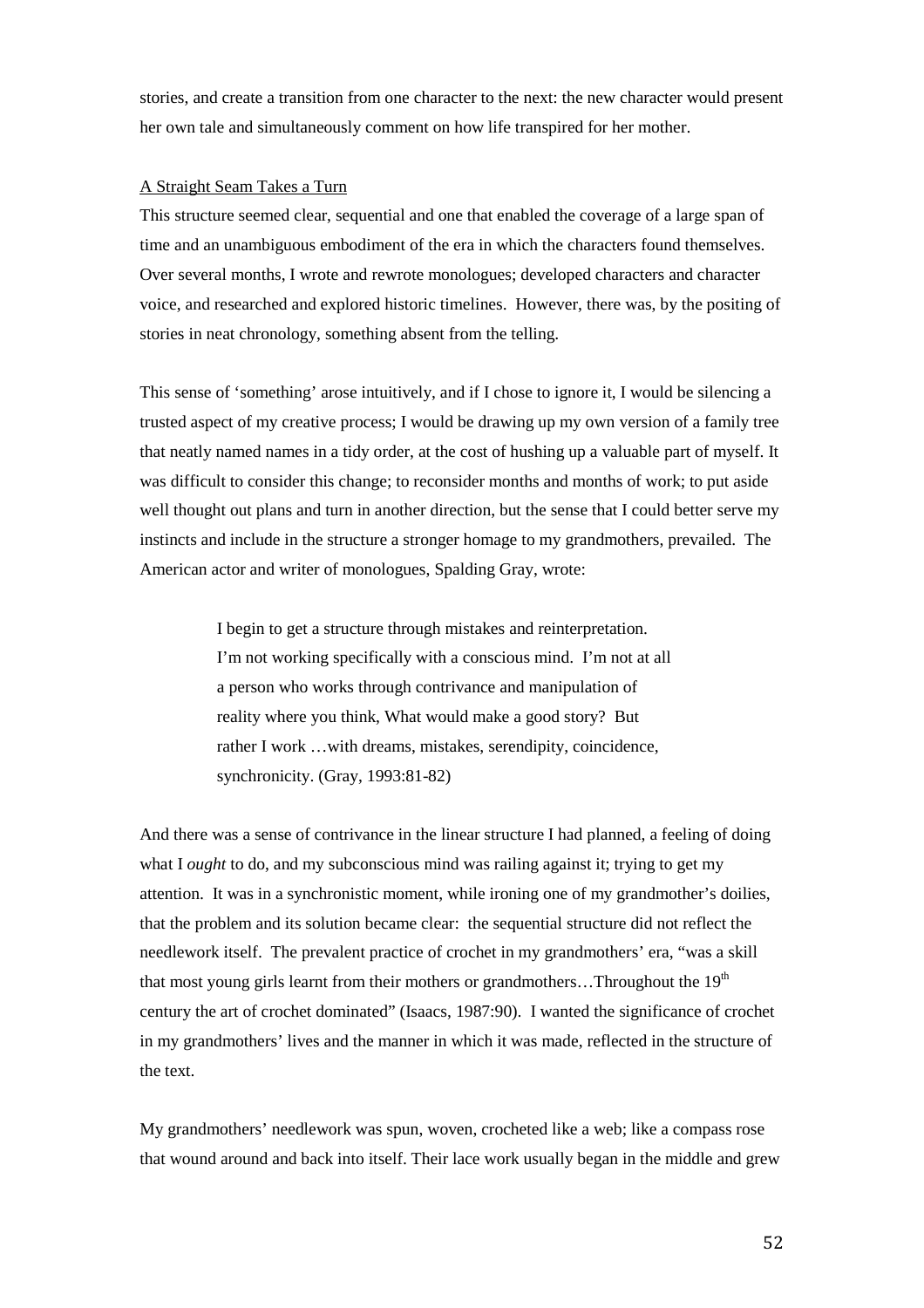out from there. Some became doilies while others were designed so that the individual circles could be sewn together into a larger piece. According to an elderly aunt of mine, when crocheting pieces for their homes, the women would meet in a farmhouse kitchen; sit in a sewing circle and *talk.* Could I, then, take a more cyclical approach to the structuring of the play, so that, in its very form and spirit, it embodied the nature of their craft, the doilies they crocheted, the sewing circles to which they belonged and the stories they chose to tell (or not) as they worked their fine loops of thread from the centre and out?

This was now the challenge: to recreate the play's structure so that the monologues could complement each other and form commentary in the movement from one character to the next, but not in terms of a hard, straight and chronological line of reference. To bring this to form, to give it a life both on the page and in performance, required a structure that, when observed from the perspectives of the individual monologues and the work as a whole, held together like strands in a web. The monologues then, would be presented in counterpoint: like the threads in a doily crocheted in opposite, cyclic pattern; a minute hand ticking clockwise, while the hour hand devolves into the past.

#### Alterations: The Mentor, Protagonist and Elliptical Characters in the Structure

To bring these changes into effect and create a structure that echoed the concentric circles of a lace doily, my first stitch must begin from the heart of the piece – the voice of Mary in the poem *Gift*. For it was here, in the lines of the verse, that Mary could establish herself as a mentor/chorus who delivers the philosophical paradigm through which the audience may view the narrative line of the play (Barranger,2002:28), and who as an archetype, functions as the "…aspect of personality that is connected with all things…"(Volger, 1999:47).

Rather than bookend a series of chronological monologues, as mentor and chorus, Mary could become a pervasive presence throughout the work, to the play itself, the characters presented in it and to the audience. Both structurally and symbolically, Mary would literally (through the poem *Gift*) bring to the play an expression of "…all those characters who teach and protect heroes and give them gifts…" (Volger, 1997:47). Beginning with the opening monologue of *Hidden Stitches, Silent Chords*, where she bestows her blessing on those who will follow:

> …I pray tha' m' sons grow strong an' m' girls grow wise an' grow honest an' true under these western skies an' may they profit th' soil from here tae MacLean's an' in each, blessed return/ find somethin' o' me…(p.9)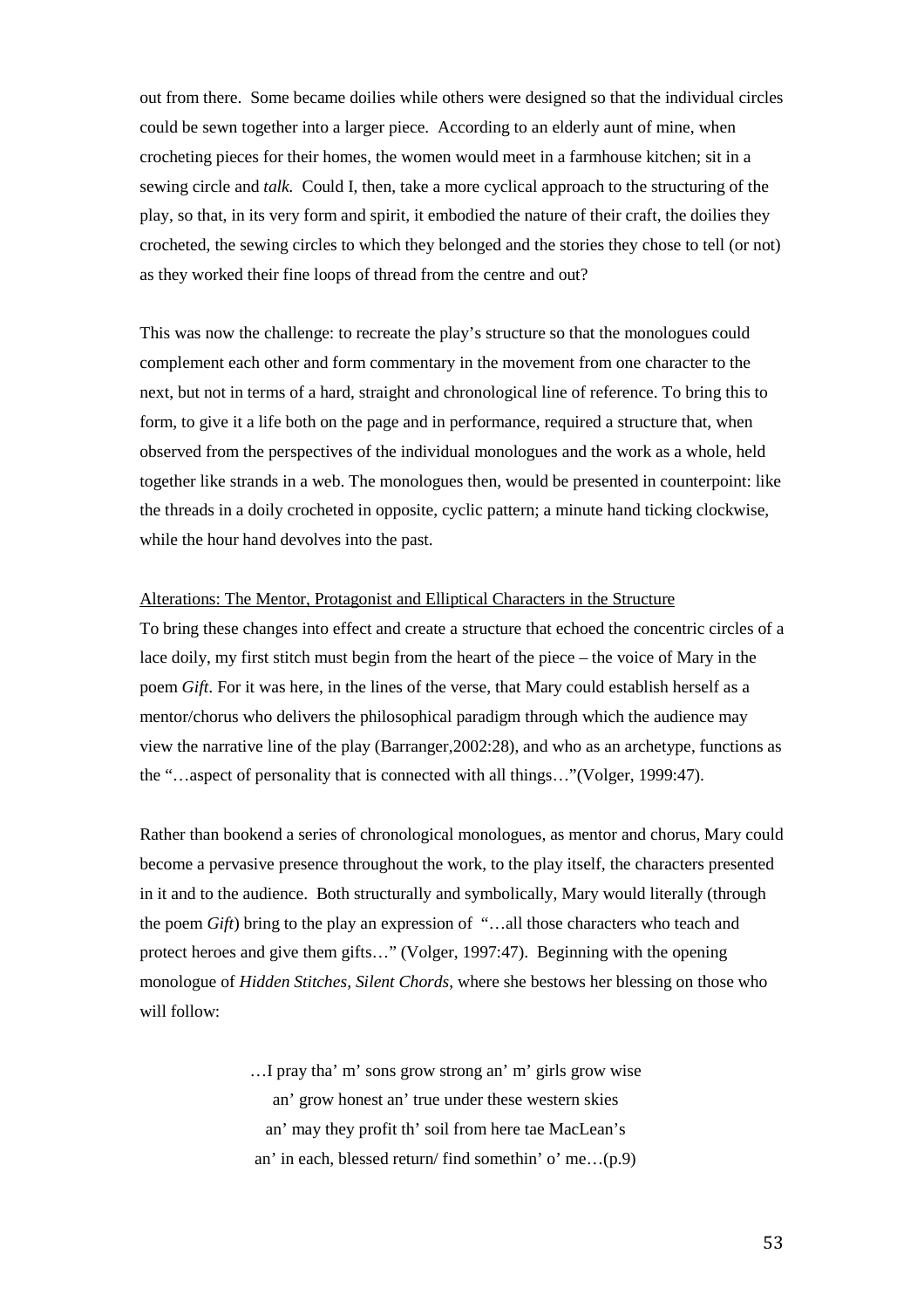Mary's wise interludes, as they appeared on the page, provided a pre-empting and echoing of the themes that arose while writing the play. In the completed work, *Gift* is Mary's (and the play's) only monologue spoken in verse. As a Scot, however, her dialect is rich in imagery, delivering a no nonsense and astute poetry to the heart and tone of her prose. This was a choice made in reference to my ancestors' origins in the Scottish Highlands. Although the symbolism associated with this and its inspiration when devising the script will be explored in a later chapter, it is worth noting here, that Mary signified to me a meshing of reference, between the characters as they presented, the audience, and a universal ancestry steeped in myth.

#### A Central Seam in a Circular Piece

Having decided that Mary could be the returning mentor/chorus of the work, it became apparent that, from a structural point of view, greater cohesion could be introduced to the play, through the creation of a central character, a protagonist whose journey would weave in counterpoint to Mary, a protagonist who welds "…her intellect and energy against … an imperfect world" (Barranger, 2002:100).

To bring the protagonist's journey into the play's circular structure, I created the character of Bee, who addresses the audience via monologue, at three different occasions throughout the work: near the beginning, in the middle and near its end. If described in terms of needlework, Bee's story and struggles suggest a recurring stitch through the piece, from which the other monologues fan out in an elliptical and thematic augmentation of the work: the monologues circling those of Bee are reflections of the themes emerging from her protagonist's journey.

To fortify Bee's story and provide the play with a strong, central seam, her monologues were crafted with the view of encouraging the audience to care about her and to ask, "What will she do now?" The choices a protagonist makes in response to the "forces of antagonism" they encounter on their narrative journey should, according to Robert McKee, lead to their becoming a "fully realised, multidimensional and deeply empathetic character" (1997:317). However, because Bee and all the characters appear in monologue, and do not encounter an antagonist onstage, the circumstances or events that agitate change or growth, are "recalled by the speaker," (Bennett, 2007:12) and reported on after they have occurred.

Playwrights throughout history such as Marlowe, Chekhov and Shakespeare have scripted imagined incidents off stage to create progression through their works (Hornby, 1995:84-5) and Alan Bennett wrote that, in terms of monologue, "for all that there is just one person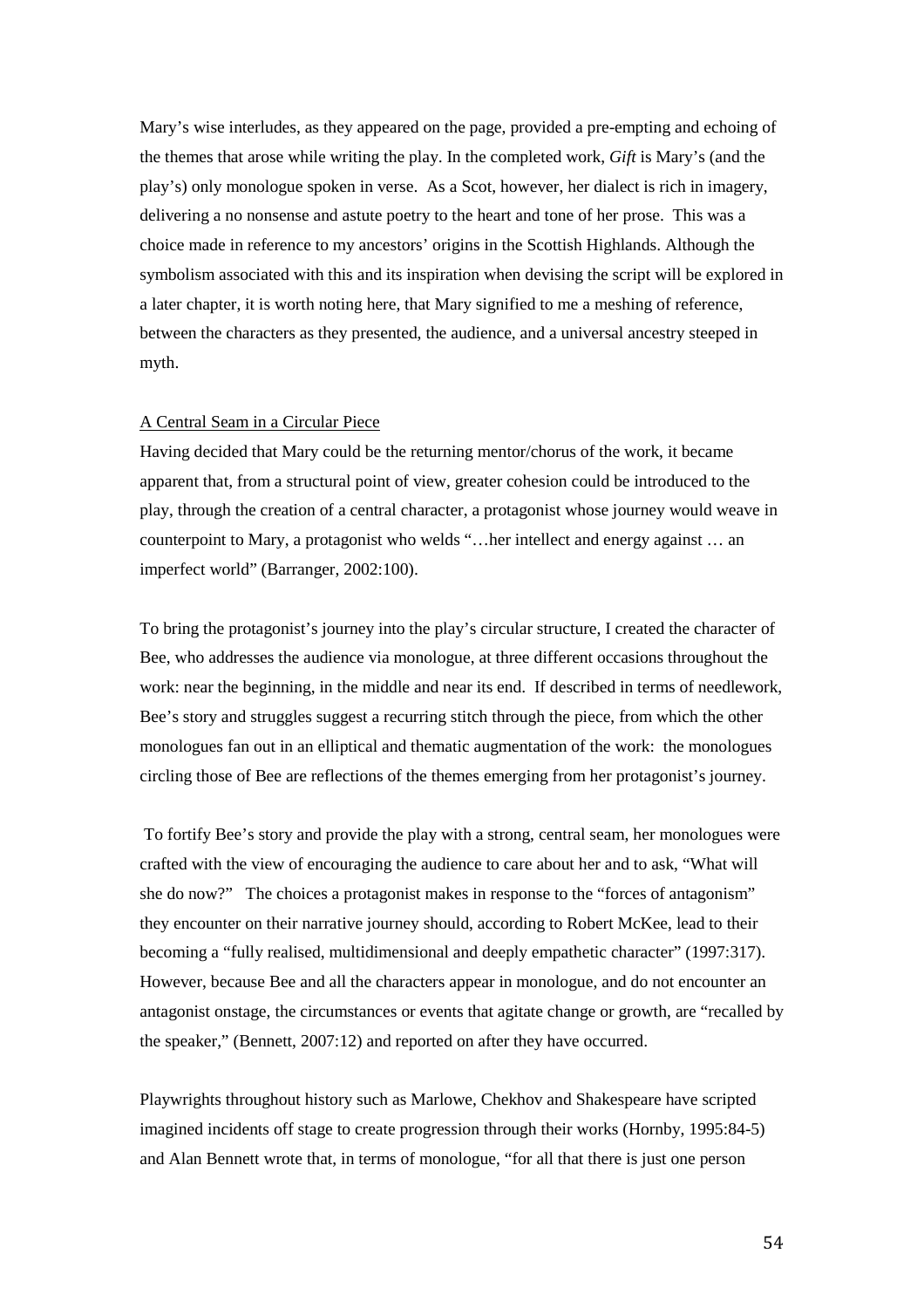talking there is quite a bit of action. A section will often end with a seemingly throw away remark that carries the plot forward" (Bennett, 2007:11). So it is that the agitating circumstances in Bee's off stage story are alluded to at the end of each of her monologues: *Bride to Bee*, closes with the lines, "And I will go back to study. We'll manage somehow. Things are different now," leaving the audience to question *how* she will manage and *if* things are different. This pattern continues as her circumstances intensify across the play, through *Got You Pegged*, to her concluding monologue where she closes with the first words she spoke in the play, "So. I'm organized." Here, my intention was to leave the audience with a sense of hopeful apprehension: they have heard these words before and are left to question if this time, Bee can continue to cut the cloth of her life to the right fit.

In Bee's three monologues, she reveals the pressures in her life that propel her story forwards. In placing significant actions and occurrences *offstage* between Bee's monologues, her progression, and that of the "entire play" (Hornby, 1995:84) is structured to advance her story "toward something beyond" (Langer cited in Hornby, 1995:84). However, to create cohesion in the cyclic structure, so that Bee's journey found echoes in the elliptical monologues, required that the challenges she encounters in her story did not "… just exist for themselves but are always reflecting in other incidents" (Hornby, 1995:85), that they find a thematic mirroring in the stories of the other characters'.

Consequently, the sequencing of the monologues in the structure became my imperative, for this would impact on how the work was interpreted and understood: as Richard Hornby noted, "rearranging sequence actually rearranges meaning" (1995:84). Given the structure's compact, cyclic paradigm, it did feel at times, when making decisions as to which monologue should be included, redrafted or go where, as though I was moving furniture in a small house, that by shifting one thing, everything had to change.

Overall, my aims when arranging the monologues in the structure were: to represent women of different age and era, separately, yet together, in the one story; to create a through line in Bee's story, commented on by Mary and reflected in the characters of the elliptical stories; to establish relationships in their groupings and pairings of the monologues that pushed the narrative line of the play forward and out; and to leave the audience with the sense that the stories, through their sequencing, travel full circle. Eventually, after experimenting with multiple drafts and rewrites in an effort to meet these aims, I wrote the names of each monologue on separate pieces of paper (each of a specific colour denoting the age of each character) and shuffled them around until I could *see* the sequence that would create a cohesive narrative line through the structure of the play.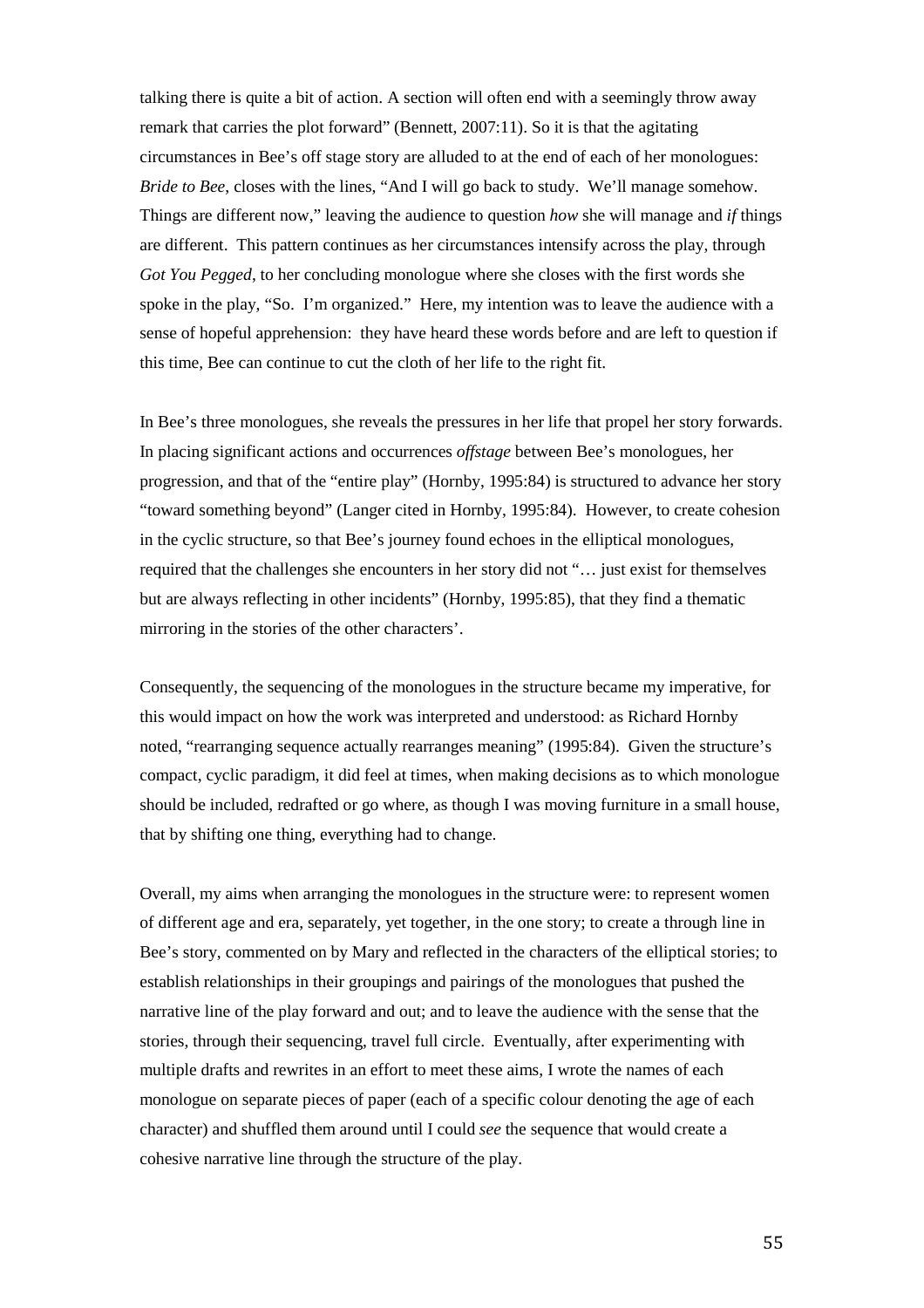An illustration this structural map is included below and is followed by a discussion of how this arrangement services the dynamics of and between the monologues and the narrative line of the play.

## Colour Key:

 $green = girlhood/pre-pubescence, red = child bearing years, blue = middle age, purple = old$ age.

> Mary – Gift (verse) Bee – Bride to Bee Mary – The Test o' th' Weave Something Blue Maid to Measure Mary – Kindling the Fire The Girl – Web of Learning Pt 1 Bee – Got You Pegged The Girl – Web of Learning Pt 2 Mary – Sweeping the Corners Tilda – The Lost Sheep Rachael – Making Jam Mary – Day of Rest Bee – Bee Three Mary - The Voyage

## Establishing Relationships/Themes through Pairings and Groupings of Monologues

The monologues are ordered, paired or grouped to establish relationships between characters. This ordering accents the play's themes and creates contrast from one monologue to the next, be it in age, outlook, tone, situation, or dramatic/comic content, and is aimed at creating an entertaining and meaningful narrative arch through the monologues within a cyclic structure.

At the play's outset, I aspired to establish the close relationship between Mary and Bee, that of mentor and protagonist, through the content and structuring of their respective monologues. Consequently, those of Mary flank the earliest and last of Bee's monologues. This is intended to give a sense of Mary's guidance and wisdom enfolding Bee; that she is with her and, by returning throughout the piece, with the other characters and the audience, from its beginning to its end.

The first step between monologues, from Mary's to that of her great, great granddaughter, institutes an early understanding of the placement of characters in time: that they do not appear in a chronological pattern, or in a linear order of events. Mary's interludes prelude and follow the monologues of Bee and the other five characters.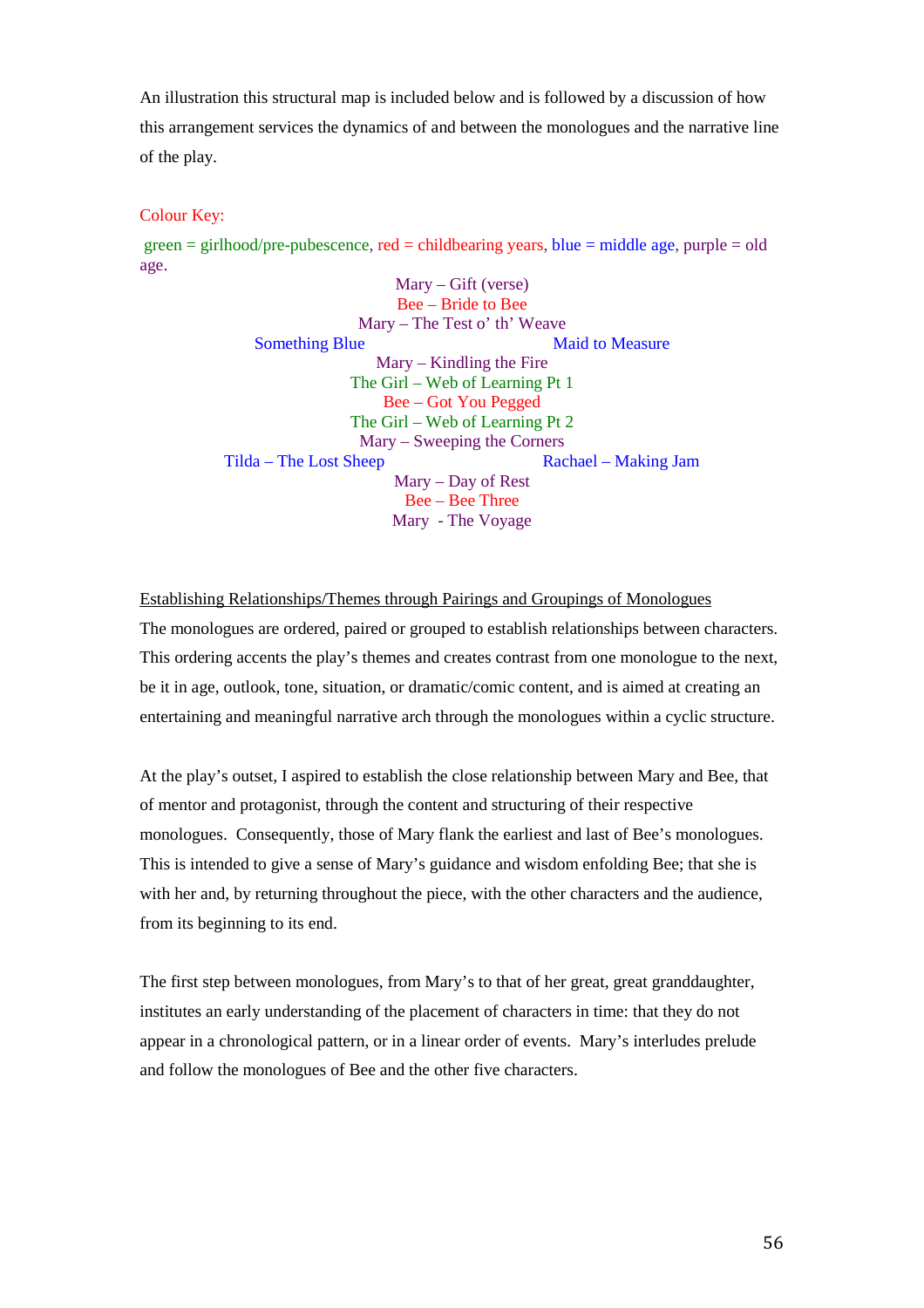Structurally, this pattern continues, and the monologues are ordered, paired or grouped cyclically to give returning voice to the different stages within a girl/woman's life, and provide echo and contrast to the preceding and subsequent stories as they unfold.

Mary's poise and wisdom, as displayed in *Gift*, for example, is in sharp contrast to Bee's disarray in *Bride to Bee*. Similarly, the pairing of *Something Blue* and *Maid to Measure* are presented after Mary's *Test o' the Weave* with the intention of pointing the narrative line of the playscript to characters of middle age and whose respective monologues reflect the opposite of the other. (I considered them as representing strands in the structure's web: as one views her life from the perspective of NW, for instance, the other faces NE.)

Placed in a deliberately unspecified relationship to the protagonist, Bee, and in an undefined 'modern' setting, directs the focus onto the maturing years of a woman's life, and can be seen as silhouetting who Bee might become, as the further "tests o' the weave" that she may encounter in middle age.

## The Centre of the Web

From here, Mary's *Kindling the Flame* introduces the grouping, *The Girl Web of Learning Pt1, Got You Pegged* and *The Girl Web of Learning Pt2*. The play is directed into monologues spoken by a pre-pubescent girl, and her story is told in two parts, before and after Bee's mid-point soliloquy. From this literal centre of the play, stems a mirroring of a woman's life, a radial vantage point over her days from birth, to girlhood, her child bearing years, to middle and old age. The dramatic present of *Got You Pegged* marks a structural crossroad for Bee and those who elliptically serve her story: Bee is at the midway mark of her journey and the concentric circles of the play's past and present, envelope her at this turning point/point of no return: will she go on as she has, or will she make changes to her course in order to survive and thrive?

#### Counterpointing Stories

Bee's story is driven forward in time by this imperative, while the stories that are worked around her's, in this second half of the play, now surface from the past: Mary's monologues, *Sweeping the Corners* and *The Return*, precede and follow the pairing of *Tilda and the Lost Sheep* and *Rachael Making Jam*. Tilda and Rachael reflect an opposite in the other and, rather than indicate Bee's possible future, in an inversion of *Something Blue* and *Maid to Measure*, they suggest a familial past from which she may have emerged. Mary's *Sweeping the Corners* forms the structured link between the central grouping of monologues and the play's passage into a world of those who have gone before.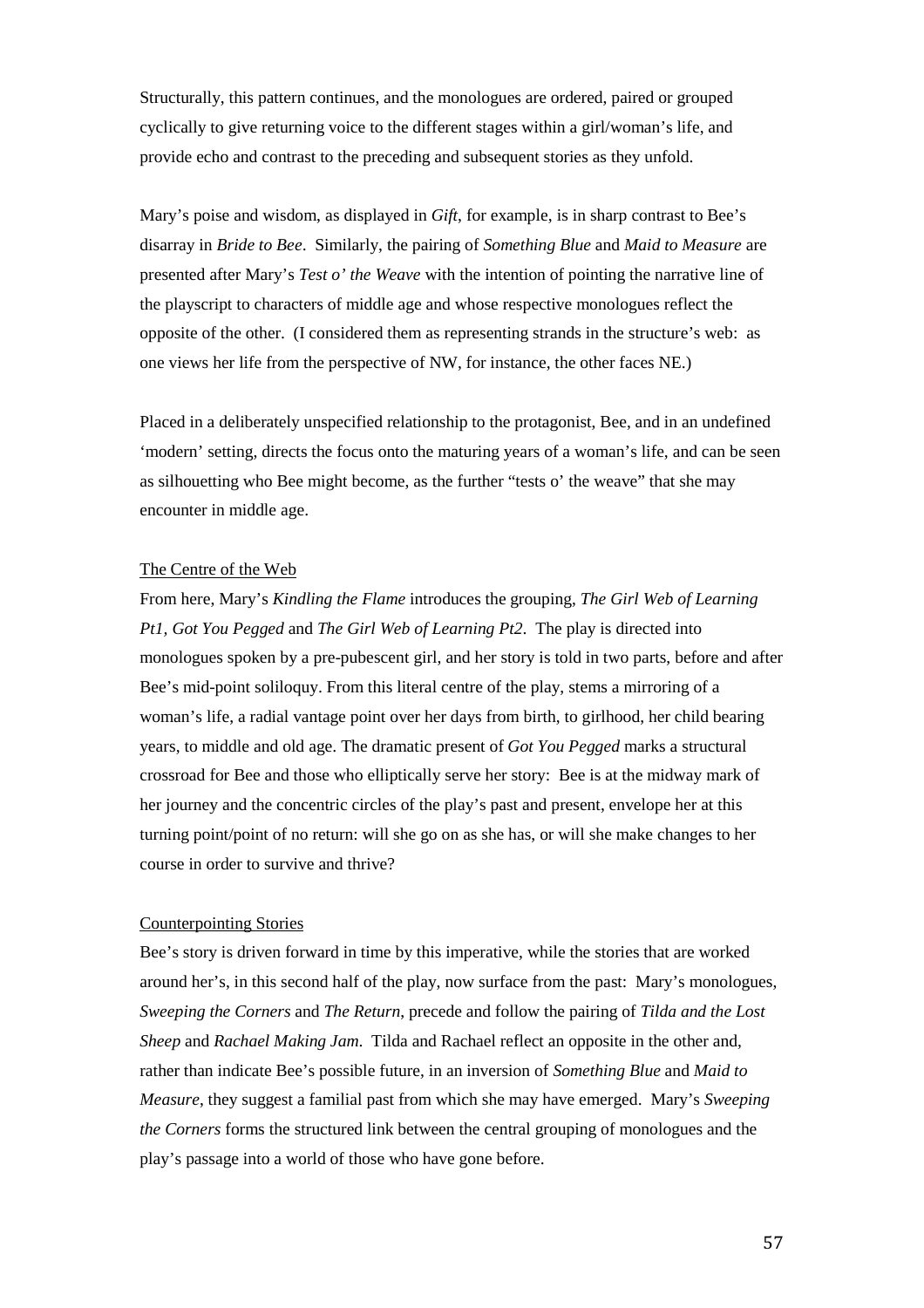The order of Mary, Bee, Mary, in the final grouping of monologues, mirror the first three of *Hidden Stitches, Silent Chords*, and delivers the cyclical structure of the play's narrative line full circle, both literally and figuratively: as Bee prepares to leave for Scotland, Mary leaves Scotland forever. Bee's monologues at the beginning, middle and end of *Hidden Stitches, Silent Chords*, are in some measure representative of a three act structure. However, I have aimed to combine this with a cyclic, non-linear form and it is the character of Mary, who makes this possible. Mary is the timeless voice of sagacity, who links the orbiting characters, the past and the future, who is mentor to Bee, and is the returning, circular stitch who sews their stories together.

In structuring *Hidden Stitches, Silent Chords* on the design of a compass rose or web, in acknowledgement if my grandmothers' needlework, I have endeavored to map the course of the characters in the play across a cyclic narrative, each in individual passage, yet on a voyage that they share.

## Monologue in the Structure

The structure developed in parallel with my writing and rewriting of the monologues. *Hidden Stitches, Silent Chords*, is after all a theatrical script with a tale to tell and there were many challenges encountered when creating fifteen economic monologues that each contributed to the larger story of the play. While deliberating over the many drafts of the characters' stories and considering how to best employ them into the play's structure, I read and reread the works of playwrights and authors familiar to me (Alan Bennet, Sam Shepherd, Geoffrey Chaucer) and others that I discovered in the course of my research (Suzan Lori-Parks, Hella Haasse, Judith Hertzberg, Anna Deveare Smith).

Playwrights who used monologue were of particular interest to me: Alan Bennett's *Talking Heads* series and Judith Hertzberg's monologue play, 'The Caracal', presented characters cast in minimalist settings to maximum theatrical effect, and Anna Deveare Smith's renderings of characters drawn from her research and travels through the United States (*Four American Characters,* 2005, URL posted 2007), were astonishing for her ability to find the heart and voice in each portrayal, without the aid of complicated stage production or props (this too was an intention of mine, to create a narrative that could be economically produced, with simple staging).

A short work for two actors, by Suzan-Lori Parks entitled, 'Now Gregory Hines is Dead' (2006:283), expanded my understanding of the theatrical dimensions that can be evoked by a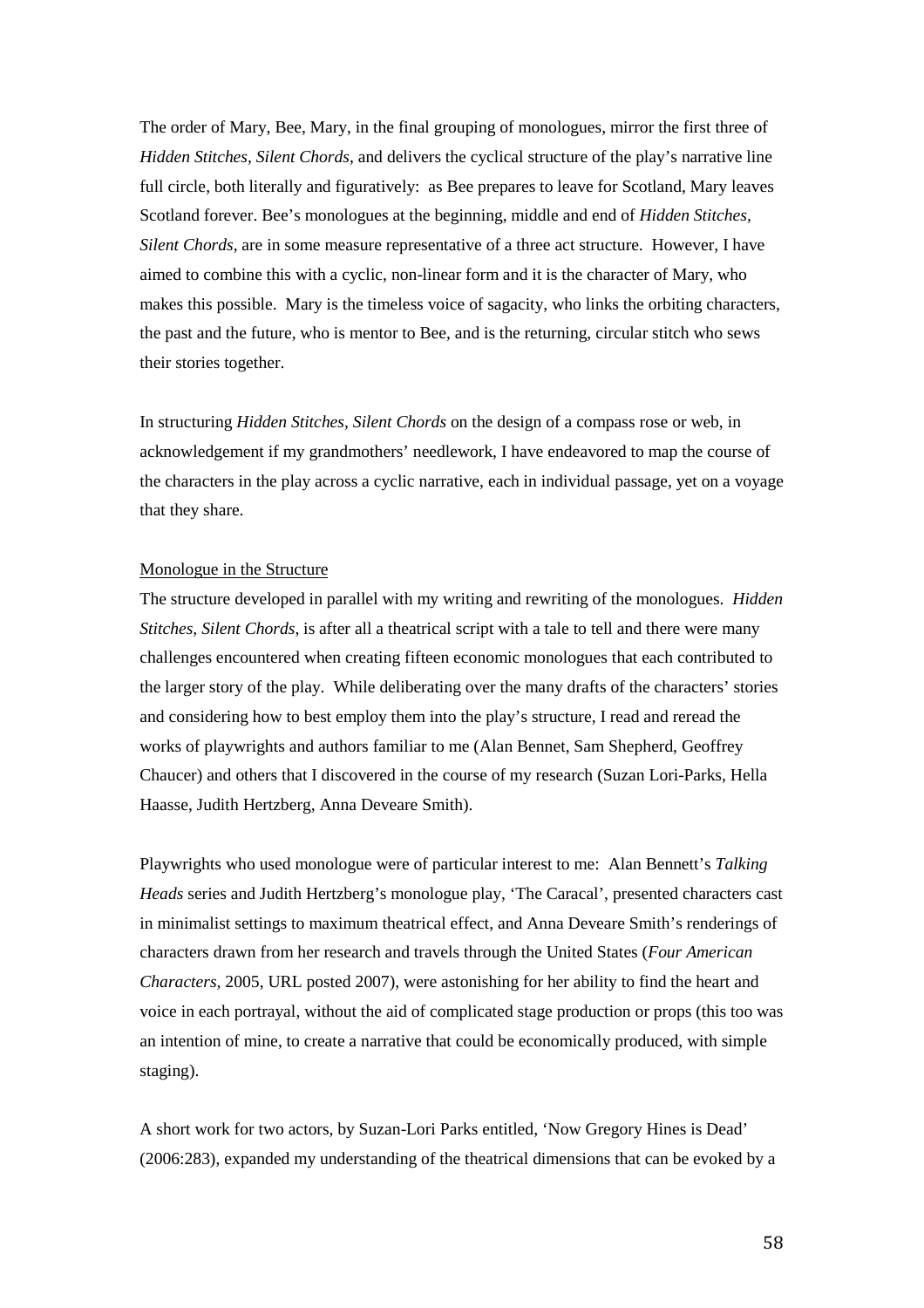playwright: Parks' writes lyrical poise and stillness into her text, and employs verse, the tempo of it, to bring poignant resonance to the character of 'Man'. It reads like an unchartered song, and although a soliloquy, is staged in the presence of a wordless character, 'Shadow'. The use of verse in this characterization, the flow and economy of it, weaves the audience/reader into its rhythm and, like a silent chorus, the character of 'Shadow,' a lingering reminder of what is not spoken, draws the audience into the drama.

Parks' work influenced my early thoughts around structuring the play: I imagined verse and music almost as silhouettes of the monologues and, although not silent like Parks' character of 'Shadow', could serve to remind the audience of what dwelled beyond the characters' words. Changing the narrative's structure, shifted these designs: rather than music and verse being the theatrical means through which the audience are reminded of the characters' unspoken dimensions, Mary now assumes this role, in her returning, steadying commentaries throughout the work.

#### Between the Lines of Monologue

When Alan Bennett wrote of his *Talking Heads* characters: "None of these narrators is after all telling the whole story" (2007:39), he was speaking of the aspect of monologue where a character's view of the world can be exposed through what they *do not* say. In *Hidden Stitches, Silent Chords*, this feature of monologue, where the speaker reveals her "conscious and unconscious thought processes" (Barranger, 2002:148) was aimed at exposing each of the characters in the headlights of their circumstances, so that they become artless narrators who "are telling a story to the meaning of which they are not entirely privy" (Bennett, 2007:40). I saw this as a means of inviting the audience into that area between the perceiver and the perceived, where "…the rest of the story…[is] peopled and pictured by the viewer (Bennett, 2007:40). This aligned with my desire to draw the audience into the small moments in the lives of the women and relegate any definitive, historical contextualizing of events in the larger world, to the margins of their stories. The individual perspective, the "…single point of view…" (Bennett, 2007:39) offered through monologue could highlight these 'small moments' in large focus, so that a character might reveal to an audience that which she avoids and speaks around. As Bennett said of his *Talking Heads* characters:

> …Miss Ruddock in A Lady of Letters …is not a public spirited guardian of morals…Lesley in Her Big Chance thinks she has a great deal to offer both as an actress and a person, and Susan, the vicar's wife in Bed Among the Lentils, doesn't realize it's not just the woman

> > 59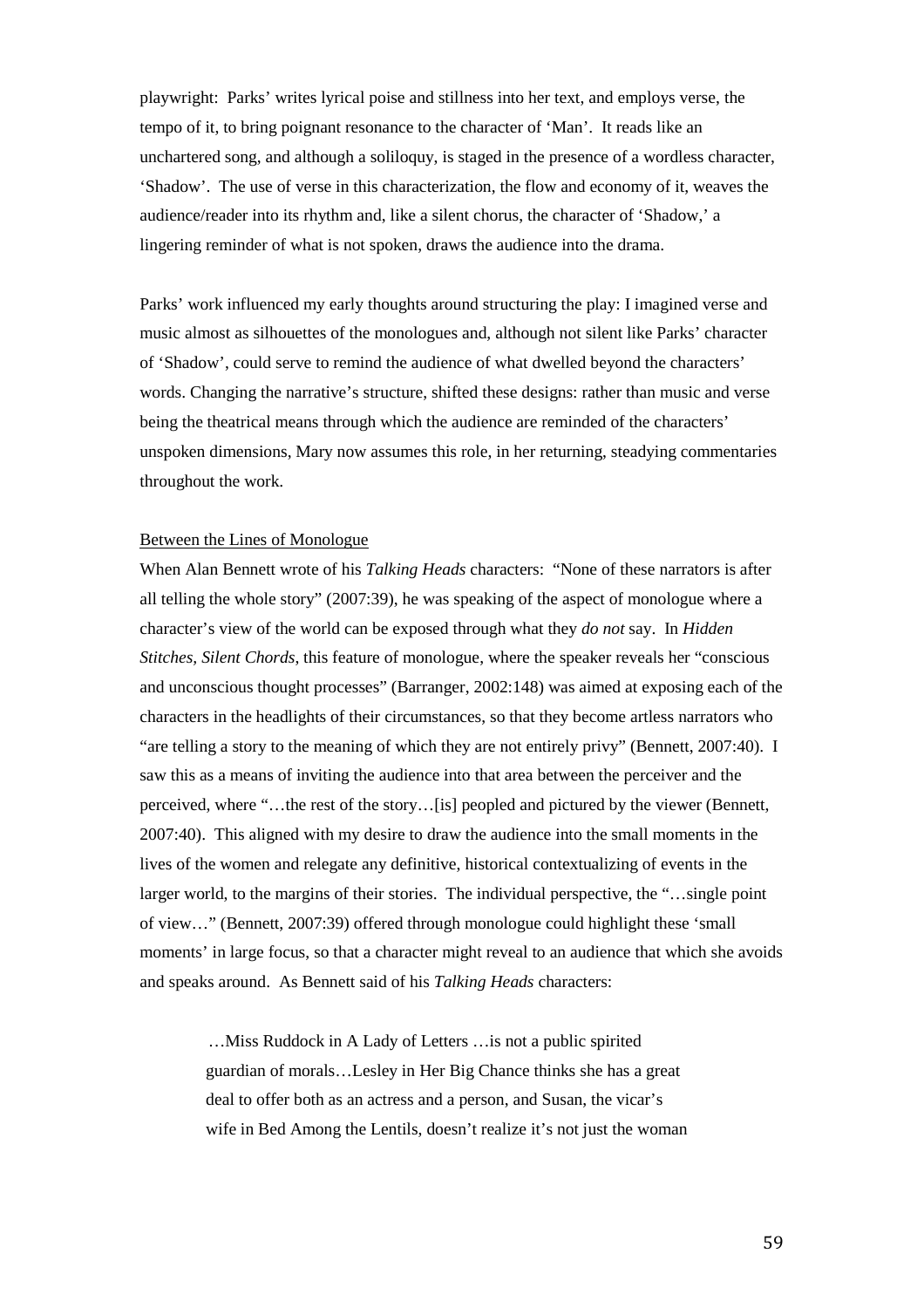at the off-licence but the whole parish that knows she is on the drink." (2007:40)

Like Bennett, Dutch writer, Judith Herzberg has created a character in her monologue play, 'The Caracal' (1997:63-94), whose words reflect one reality while her actual life is something else. The play focuses on a series of phone calls made and received by a woman in the course of one evening, all of which mirror the dysfunction in herself, her relationships and her life. Yet it emerges during the work, that she is the headmistress of a school for children with behavioral issues. She is articulate and confident in her conversations, but she is an articulate and confidant mess. Herzberg said: "…what I try to do is make the audience feel the same confusion that I feel when I look at reality" (1997:2).

Through the protagonist of *Bride to* Bee, I sought to establish with the audience, these cross currents between the character's self-perception and reality, early in the play's structure. Bee opens her monologue with the line, "So. I'm organized," and then proceeds to show us the opposite, as she becomes drunk, talks to her dead relatives, reveals that she is pregnant, and has given up her studies, as she prepares for her wedding.

Similarly, the woman of *Maid to Measure* believes that she is blessed with wisdom and self knowledge, although her views and actions tell us otherwise. Tilda, of *Tilda and the Lost Sheep*, criticizes the shepherd for leaving ninety nine "perfectly good stock" to seek the one "stupid enough" to become separated from the flock, yet it is she who has become divided from the mob. While Rachael of *Rachael Making Jam* believes it a sin to waste, she is preserving herself in another time and world, as life goes on around her. And the Girl of *The Girl – Web of Learning Pts 1* and *2*, attempts to correct the crooked seam which her mother has told her is "... like a lie in the garment that will be found out when you wear it", yet she cannot tell her mother the complete truth of her hazardous life in the classroom. There are two exceptions to this pattern of self delusion and they are the character of *Something Blue*, who exhibits some introspection and consciousness of what her life has become, and Mary, who as mentor, is a guiding star across the work.

The characters and their monologues, were rewritten, edited and re-sequenced to fit the structure as it evolved. Weaving Mary's returning monologues with those of Bee and the other characters into the narrative of the play, giving voice to seven points of view from women of different age and era and across fifteen monologues, demanded an economy of words to ensure that the play didn't run into next week. It was an aim of mine to keep the running time of the play to approximately one hour, to not "…over egg the pudding"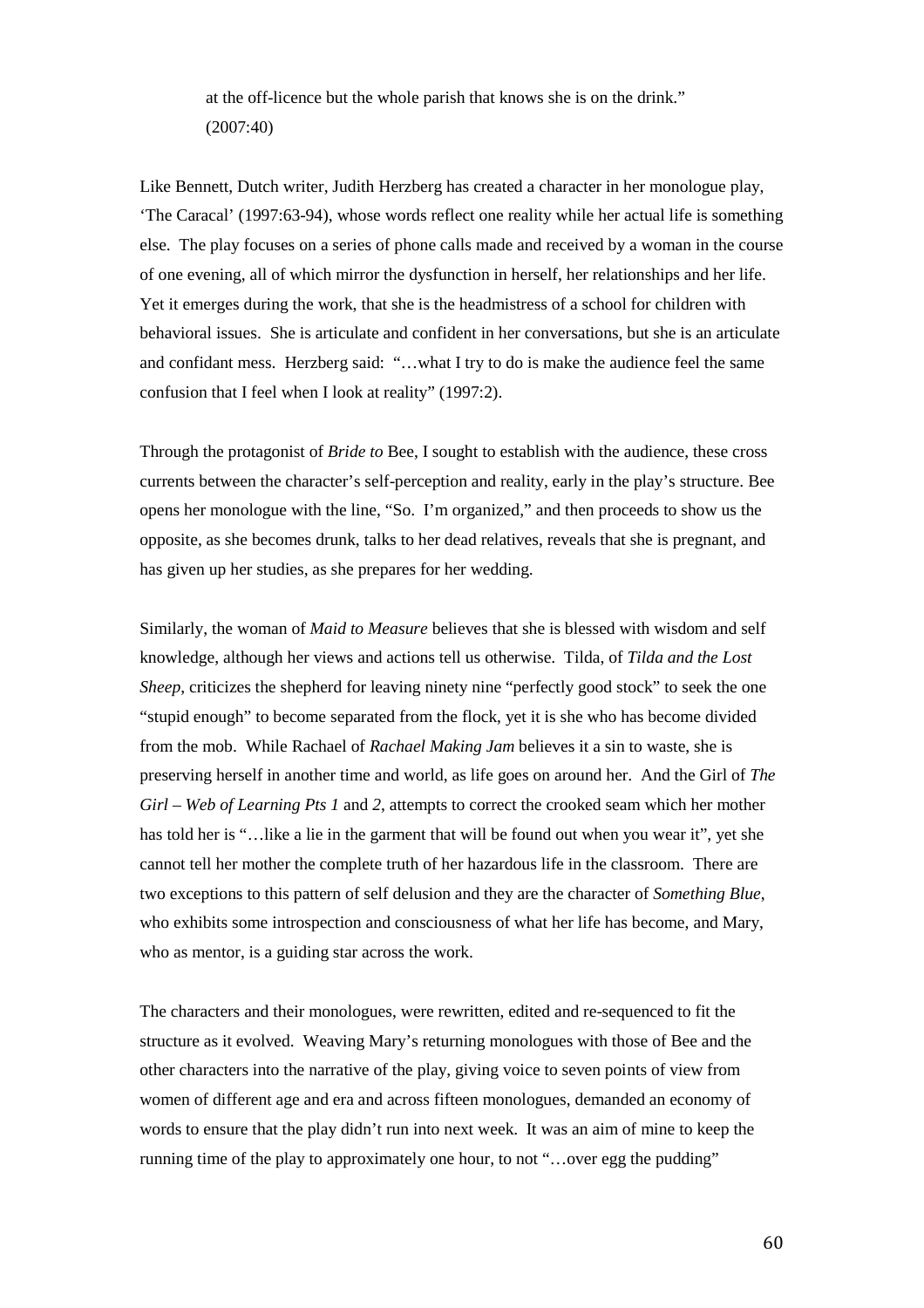(Bennett, 2007:40) and when wording the monologues I was conscious of crafting each to an average of six hundred words. To accomplish this, I have trimmed dialogue rather than added to it and in doing so, have adhered to my songwriting practice: a good song says a lot in few words. In keeping the monologues sparse, they reflect a musical equivalent of a song presented in simple voice and guitar arrangement.

#### Music – A Change of Tune

Changing the structure of *Hidden Stitches, Silent Chords*, impacted on how I envisaged incorporating music/the ballad into the narrative: I began to think of the monologues themselves as the characters' songs/ballads (almost mirroring a song cycle), as continuing a Highland tradition of women singing their stories as they worked, with Mary's commentaries serving as their reprising chorus.

The interpretation and presentation of the music here, is only one possible version. It was written to adapt to whichever style future productions of the narrative may take and/or to accommodate future productions of *Hidden Stitches, Silent Chords*, that may elect not to include the music, or where a theatre group does not possess the musical skills necessary to do so. The play script was completed with these possibilities in mind: the music can add another dimension if included in a production, but the monologues were written to stand on their own, should that be the preferred or necessary incarnation of the work.

The accompanying recording is a simple, folk-like melody, played over chords in drone inversions, that can be arranged to the style of a lament, a straightforward folk song, dressed in harmony, given a beat, or laid bare and lonely on the breath of a pipe. This reprisal of musical theme echoes Mary's presence through the work, creates a sonic landscape which reflects her Scottish origins and evokes a sense of belonging to an ongoing tune.

\*\*\*\*\*\*

My intuitive moment at the ironing table instigated a restructuring of the narrative that reflected, in its cyclic form, the needlework of my grandmothers'. Like a song, where its lyrical imagery is composed in accordance with its melody, the shift in the narrative's arrangement, cultivated a layering of symbolism across the monologues that grew from and with my concept of a structure designed on a doily. The cloth, the colour blue, spiders, lace gloves, household objects, are symbolic extensions of the cyclic structure and the stories it holds in its web.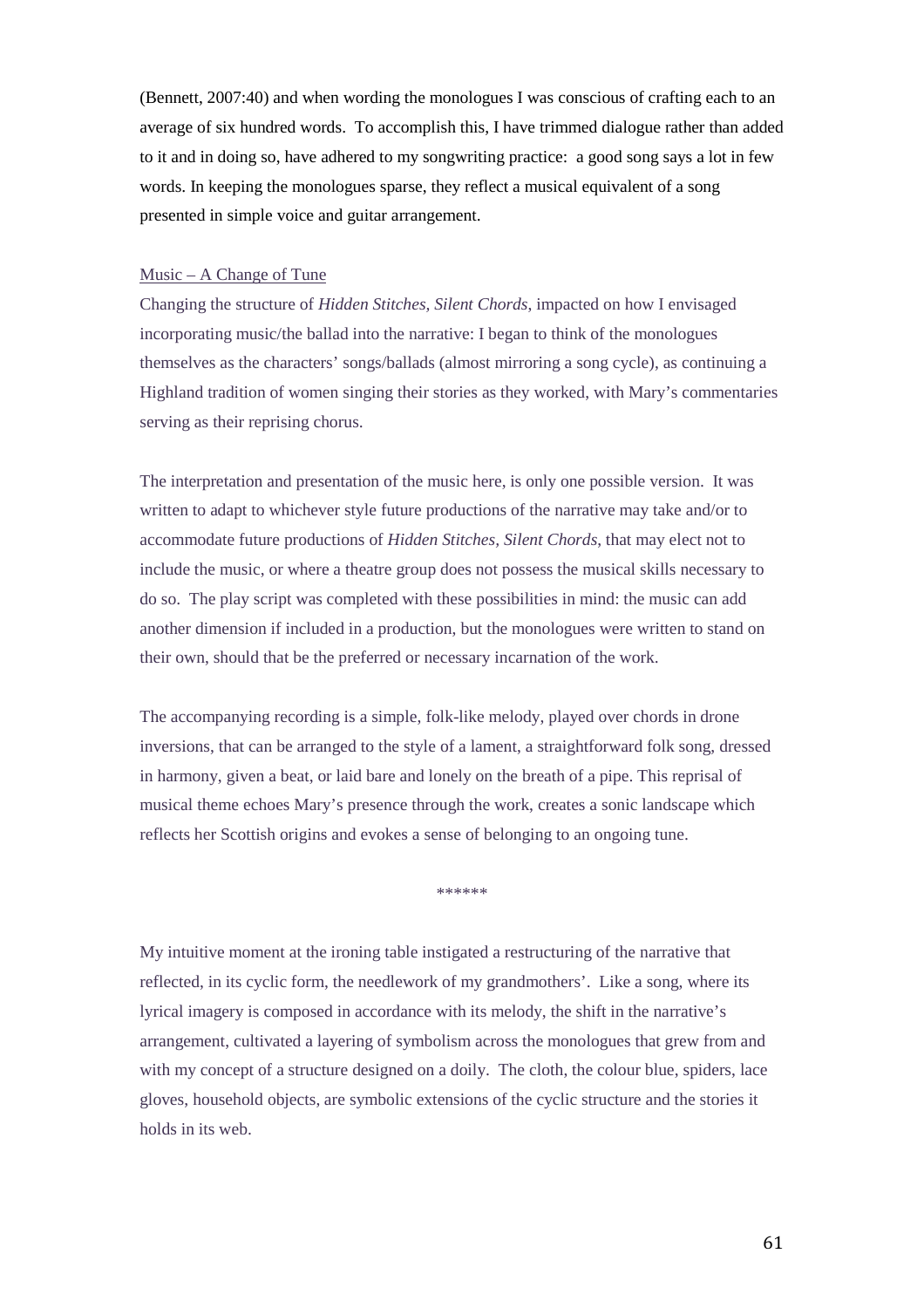Central to these images is the motif of the cloth, and in the following chapter, I will examine its significance in acknowledging the needlework of my grandmothers', the marginalization of women's stories, women's traditions and customs, and its symbolic function within the dramatic present.

References in the text to the colour blue, will be discussed in terms of its shading the monologues with associated imagery of bruising, the blues etc.; my studies of spider mythology will be explored in the context of the web, the myth of Arachne and Athena, how these led to an understanding of the marginalized Spider Grandmother of matriarchal myth, and where I have employed these investigations, in terms of spider imagery throughout the play.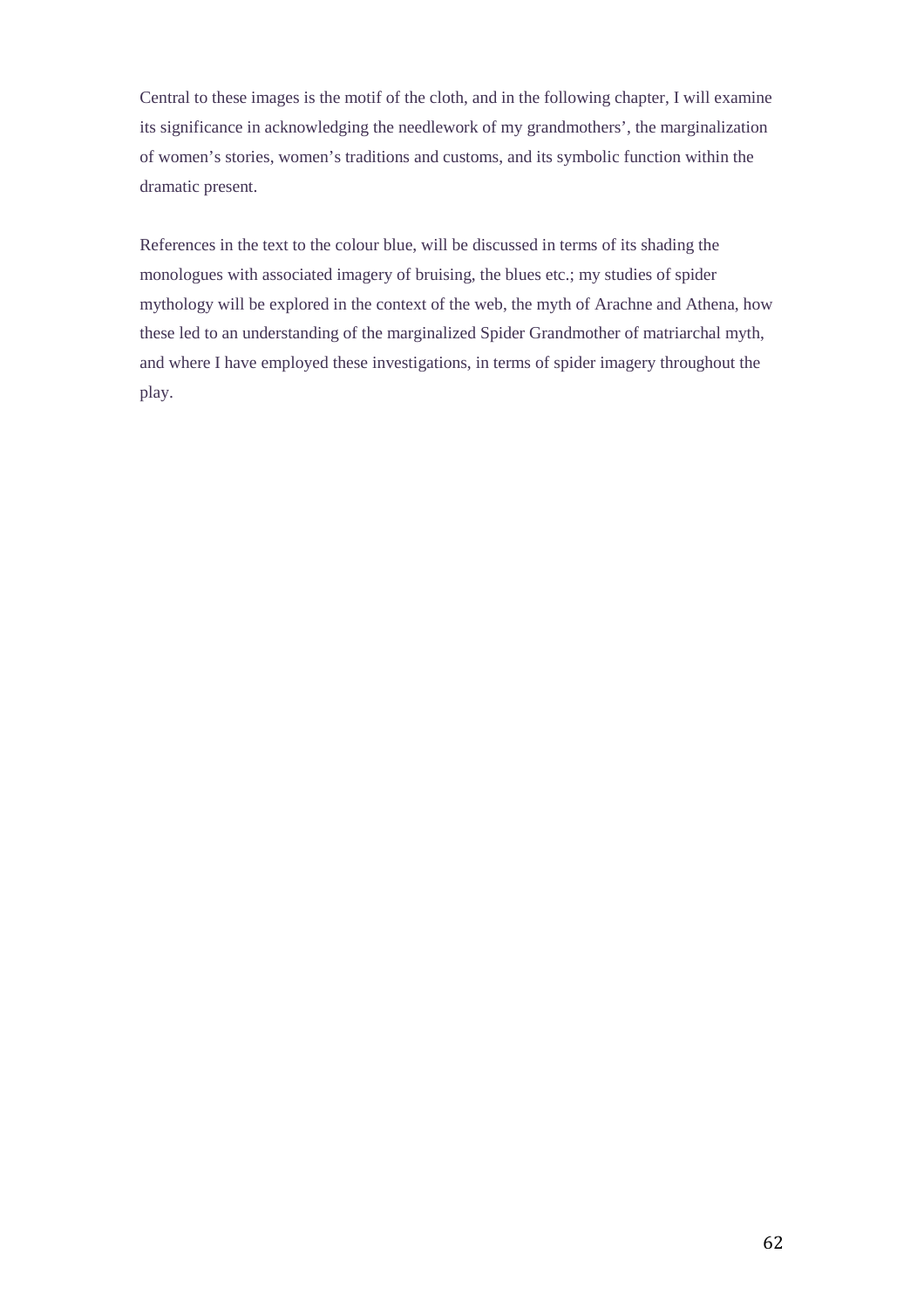## CHAPTER 3 SYMBOLISM – CLOTH AND WEB

I often had the feeling, that the imagery housed within *Hidden Stitches, Silent Chords*, chose me and my work and not the other way around; that while building the play's structure, its symbolism managed to sneak onto the premises in my tradie's toolkit, and found its way into the shape of the walls, the height of the ceilings, and the view through the windows of the text. Writers, both in and out of academia, have referred to a guiding, subconscious hand when creating their work. Author and academic Lelia Green said in her presentation at the 15th annual AAWP conference, *Stange Bedfellows*: "It can appear as though there is no process of choice, no sifting of possible alternatives: at least at a conscious level" (2010:2). Green considers the critical evaluation applied to the "visceral process" of creative writing in an academic exegesis, as an analysis only possible in hindsight – after the creative work is completed; after the writer has written "what they know they don't know" into form (2010:7). Novelist Anne Rivers Siddons reflects a similar view and accredits a devaluing of, and separation from, dreaming and myth as "crippling" (1993:243), attributing "that dark old country where dreams comes from" (1993:238) as providing the writer/artist a wellspring of imagery.

My response to the lace doily on the ironing table, for example, was intuitive and came out of "that dark old country" referred to by Rivers Siddons, with such force and conviction, that it prompted my reconsidering of months of work, and beginning again with a new structure. Trusting this impulse was akin to catching the moving ball of an image/impression/idea and running with it through draft after draft and working it into form. This process perhaps aligns with those of creative people studied by psychologist Sarnoff Mednick, who found that they all exhibited an ability to assimilate disparate ideas, images, facts, perceptions from the subconscious and draw them together in the formation of a project, to use these insights to satisfy a creative outcome (1962:221).

Pursuing an incipient acceptance of what I did not know, developing the cyclic structure (in itself symbolic of a web), invited layers of imagery that I associated with the doily/web/ the needlework of my grandmothers'. As the imagery emerged and took shape during the writing of the monologues, it highlighted that which exists in and between the lines of the text: what Robert McKee refers to as the truth of the script, that is "…located behind, beyond, inside, below the surface of things, holding reality together or tearing it apart" (1997:24).

63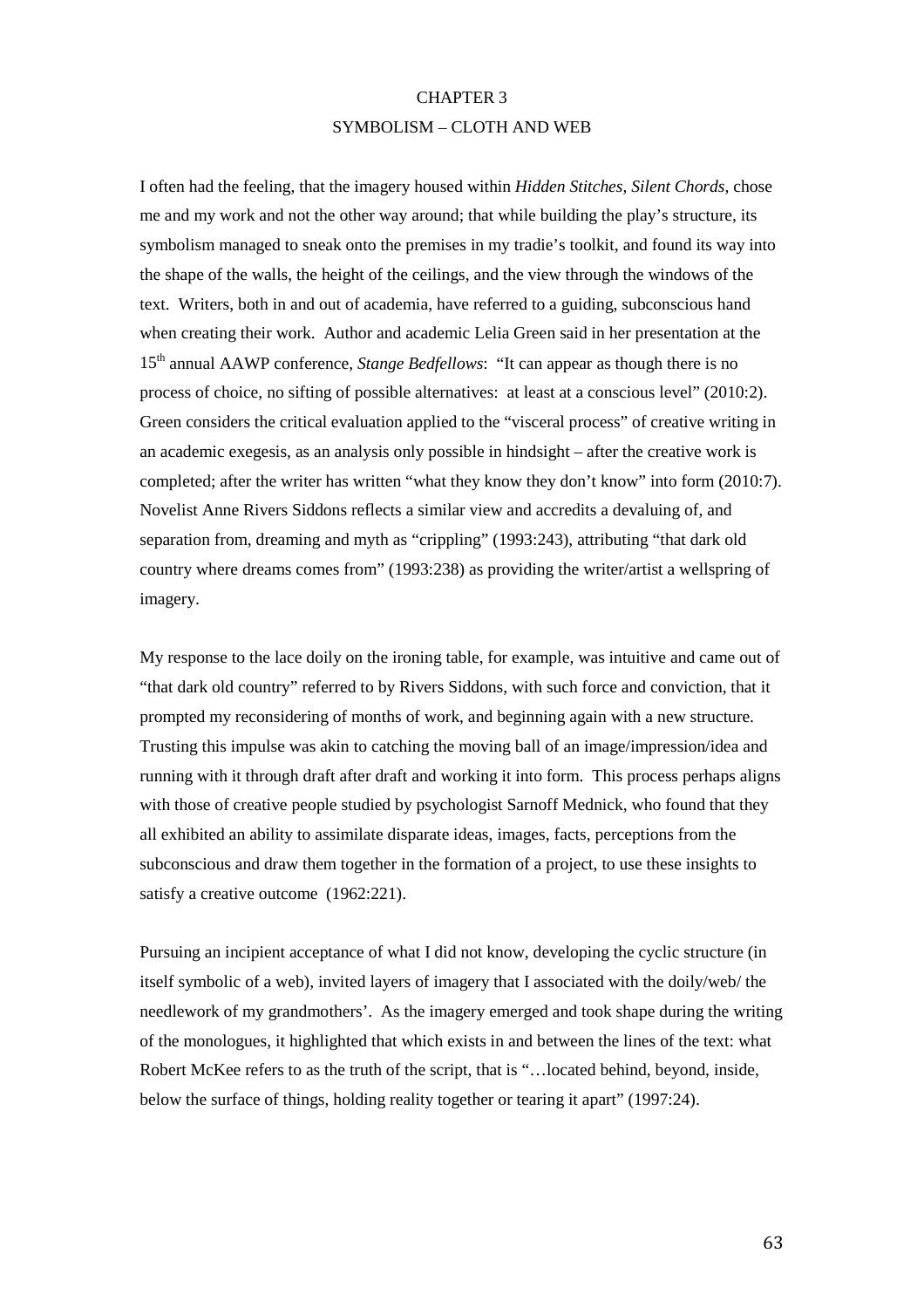The cloth, the colour blue, symbols drawn from, or references to, spider mythology, and stage props made up of household objects, mirrored aspects of lives lived in the margins of a larger world, what I both did and did not know of my grandmothers, the domestic realm in which they dwelled, and emerged in monologues, as representations of the "…dreams, fears and inner voices" (Barranger, 2002:77) of the characters taking centre stage.

This chapter will explore the imagery that I have developed through the play. I begin with a discussion of the cloth's representation of a tactile connection with my grandmothers; its metaphoric and literal use in the play to both indicate and subvert the silences around my grandmothers' lives; its significance and purpose within the context of the monologues themselves; and how it influenced my imagining of the characters as I wrote them.

In a later section, I will examine my use of the colour blue (my references to bruising, "the blues" etc.) as visual and metaphoric images linking the stories of the women, and finally, the influence of, and my research into, spider myths, how/why I sought to expose, within the narrative's text, the Olympian story of Athena and Arachne, in deference to the more ancient tales of the Spider Grandmother and where and why I believe this symbolism and imagery supports the work.

## The Cloth – from Hand to Hand

The imagery of the piece of cloth reflected my tactile connection with the needlecraft made by my grandmothers'. It signified the fabric of their days and years, and the familial weaving of small threads and invisible stitches, that stretched between their worlds and mine. In its quiet folds, I heard the hush surrounding their lives, silences indicating an "…unnatural thwarting of what struggles to come into being" (Olsen, 1980:121), of the forces which can diminish dreams and muffle the expression of a soul and a life.

Placing the cloth in the hands of each character; retrieving it from a neglectful historic landscape - where author, Olive Schreiner, saw in a brace of embroidered fabric caught in a street gutter "…the passion of some woman's soul" (cited in Parker, 1984:15) - and employing it as the central motif of the characters' stories, was a symbolic inversion of the silences around my grandmothers' lives and a continuing visual allusion through the play, to the one known area of self expression afforded my women ancestors, their needlework.

Further, the passing of the cloth between the characters of the monologues, is an acknowledgement of customs of the past: where Highland women, would gather to collectively work the web and "…toss and tumble the cloth, passing the folds from hand to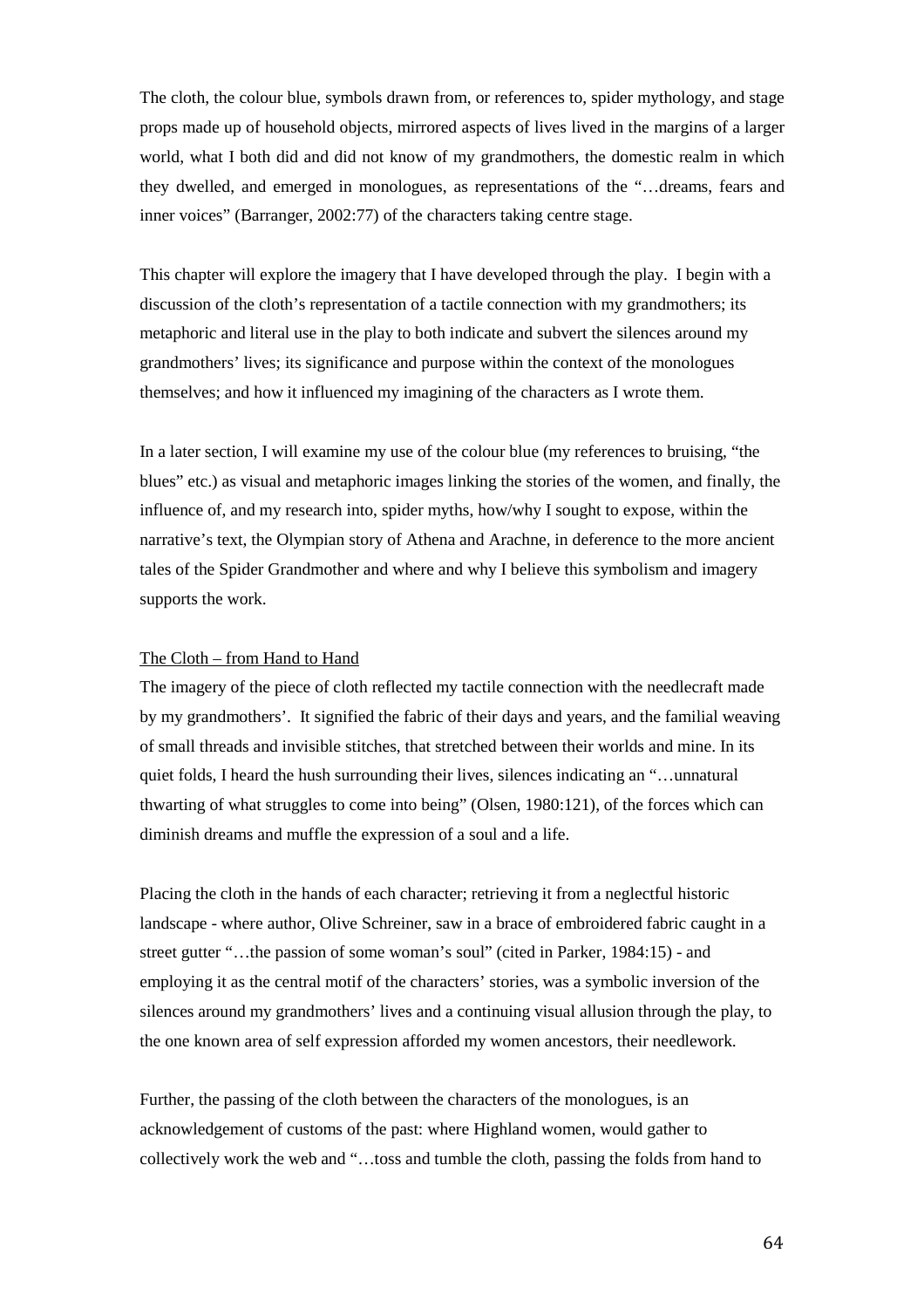hand" (Mackellar, 1974:24); it mirrors the intergenerational skills of needlecraft, where "…craft has been practiced by women throughout history… a tradition passed down from woman to woman" (Gandolfo and Grace, 2009:17), and reminds of the consignment of women's crafts (like their stories and ballads) to the margins of what is considered first rate art:

> Our creativity derives from non-prestigious folk traditions. It is diverse and integrated into our lives; it is cooked and eaten, washed and worn. Contemporary standards either ignore our creativity or rate is as second class…We share our images and experiences. (Ross as cited by Parker, 1996, 208)

Integrating the image of the cloth across the play represents a symbolic rescuing of these customs, skills and stories from the boondocks of historic and cultural recognition. This was a motivating force, when writing the monologues and the cloth became a portal through which I imagined the stories I desired to tell.

Often, when placing the cloth in the hands of a character, she would find a use for it: wrapping it about herself, setting it to cleaning, or holding it to her breast. Playwright Suzanne Lori-Parks, reflected on a similar experience when interviewed about her play, *Fucking A*, where she expressed the importance of listening to and observing the voices and images that visit when writing (2007). This did require that I trust the unexpected directions pursued by a character, as novelist Elizabeth Harwick noted: "… what you thought was the creative idea ahead of you vanishes or becomes something else" (1989:206). In *Something Blue*, for example, the character who I had envisaged as a focused and intelligent career woman, threw her leg up on a chair and tied the cloth around her thigh as a garter. I followed her in my writing, went with her, and from her opening Liza Minnelli pose, the cloth invoked her recalling of her own wedding, her thoughts on bruising, apples falling from trees, her fears for her daughter, forget-me-nots, the hollow knowledge of her in the workplace, her discovery and gentle release of the money spider and, eventually, her bitter tears.

In other instances, my research informed my decision making: Rachael's advise on how to make jelly came from a Country Women's Association cookbook (2009: 332 - 333), and I learned of the Highland wedding tradition, detailed by Mary in *Test o' the Weave*, as a consequence of my field work in Scotland, where, at the West Highland Museum (www.westhighlandmuseum.org.uk) in Fort William (An Gearasdan), I studied an exhibit of a delicate woollen shawl woven in the Highland tradition. The shawl in this display was made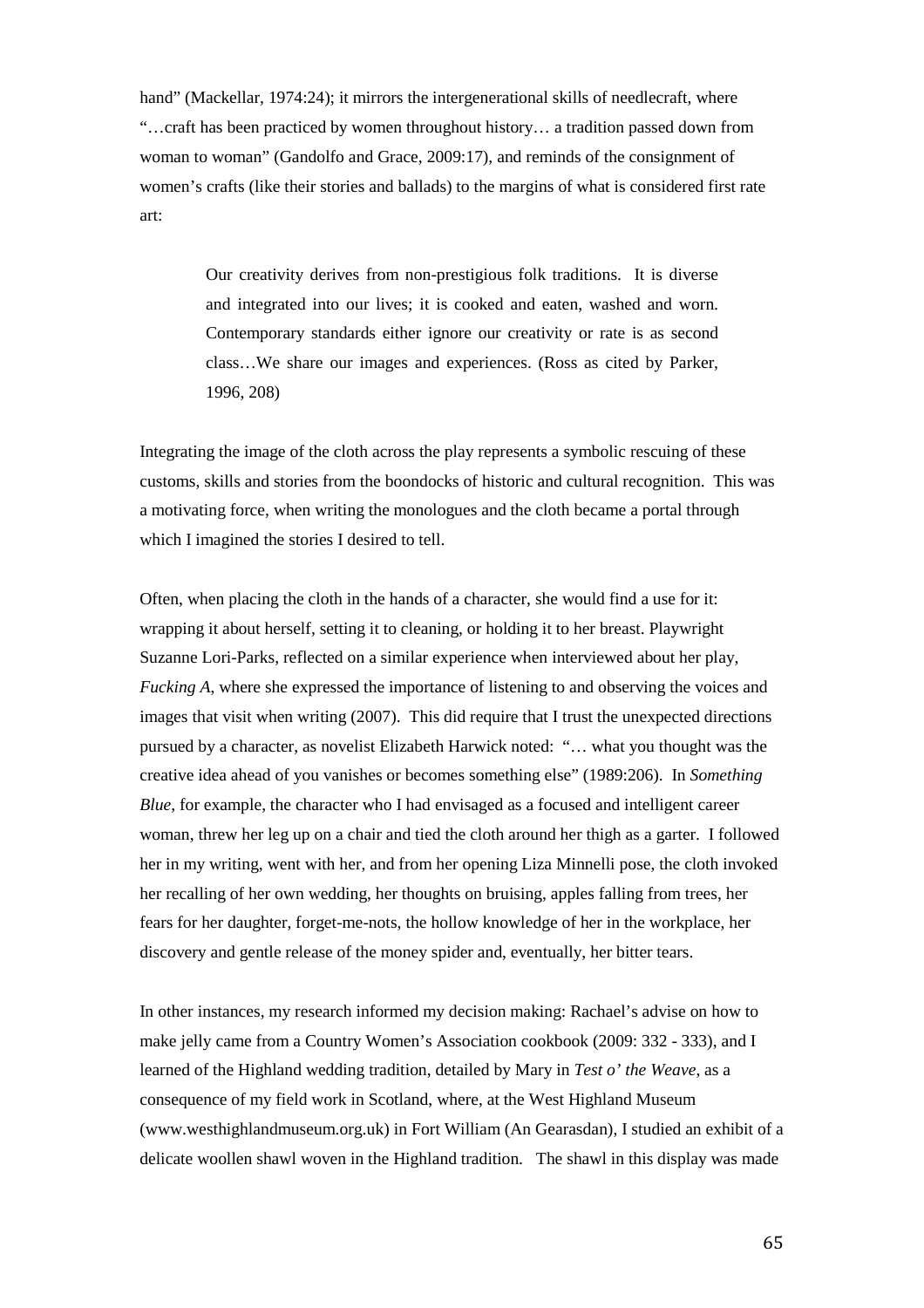of the softest of fleece, taken from the chin and throat of the lamb, and the design and pattern to which it had been woven, was passed from mother to daughter over several generations. I found a combination of poetry and imagery in this custom that suggested to me something of the sacrificial lamb in the innocence of the young bride: I saw the fullness of the shawl and the mother to daughter knowledge in its design, crushed as it passed through the wedding band; the canniness of its weaving in surviving the test; the loss of girlhood to the confines of marriage; and the trials of strength that awaited the bride.

My imaginings of the cloth expanded as a result of this passage of research, and evolved so that the "one bonny thing" instituted a marriage theme across a grouping of three monologues: as bee's veil in *Bride to Bee*, the shawl passed through the wedding band in *Test o' th' Weave*, and another constricting circlet, the garter, in *Something Blue*.

In all other monologues, whether flicked about by Tilda, tied to a chair as a jelly bag by Rachael, laboured over by the Girl, the cloth's function in each scene, is aimed at deepening the pulse of the characters' stories, so that the audience are invited into a visual dimension of language, beyond the words that are spoken. However, to do this, to establish the cloth as the play's central motif, it was necessary to introduce it as such from the beginning of the work.

Just as Judith Hertzberg featured a telephone centre stage from the beginning of and throughout her monologue play, *The Caracal* (where it served as a quiet conduit for The Woman's morphing from one manipulative/desperate conversation to the next), the cloth, in all its incarnations, is an axis through and between the monologues of *Hidden Stitches, Silent Chords*. Consequently, from Mary's opening lines, as she wraps the cloth around her in contemplation of her life, I sought to accent the heart of the work (Mary with the cloth), to institute an underpinning of the stories that are to be told, so that by play's end, the audience might reflect on the "one bonny thing", having followed the thread of its significance when handed on from woman to woman, until its return again to Mary, in her monologue, *Voyage*.

The cloth is the shared and constant image through the play, appearing as a shawl, veil, garter, scarf, and apron, a baby's nappy, a straight seam, a duster, jelly bag, swag and the "one bonny thing". While other props are featured and then returned to the washing basket, the cloth is present in every scene. It is the visual and literal connecting thread that both acknowledges the unsung crafts, customs and skills of women, and integrates the characters' stories across the play, in the dramatic present.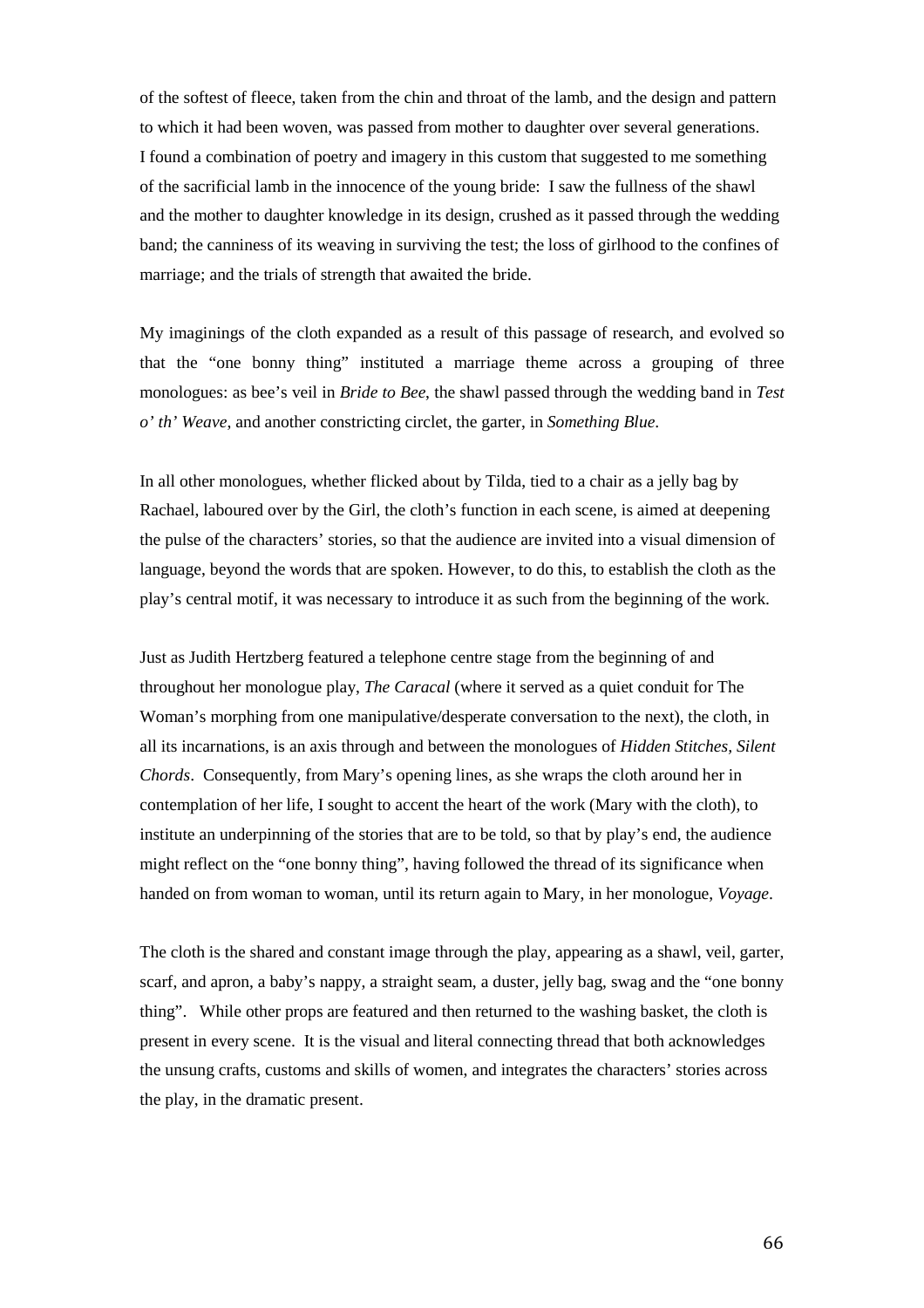## The Use of Blue

In another intuitive choice, I decided that the cloth ought to be blue. A primary colour, I associated blue with the vast skies of the Western District of Victoria, the blue/grey of their volcanic plains; with bruising; the 'blues'; the image of that little flower, the forget me not; with shadows, ghosts, bags under the eyes/weariness; with Mary's last vision of her mother and the oceans that separated them forever; with the predominantly blue *Saltire*, or flag of Scotland, and with Bee and her daughter's flying off into the blue as they embark on their journey to Scotland's Inner Hebrides.

Within the dialogue, I gave accent and layering to the colour blue, with the purpose that it emerge like a bruise that is unseen at first, but is slowly revealed by the women through the telling of their stories. It is in the third monologue, *Something Blue*, for instance, that the colour blue, bruising, forget-me-nots, are referred to by the character, in a projected fanning out, both of Bee's unspoken fears and of Mary's implied warning in *Test o' th' Weave*. Through her expansions on why brides wear blue, my intention was to introduce a subtle and underlying "blue note" to subsequent monologues, for although other characters may experience and exhibit their distress or inner bruising, the character of *Something Blue* is the only woman in the play to address her feelings around this, directly to herself.

And so blue, via references to it in the characters' monologues and in the dye of the cloth, became another visual thread linking the women. It colours a shawl, veil and apron; it is snipped and clipped and worn next to the face in *Maid to Measure*; it shades a crooked seam, changes the hue of Mr Hedge's scar and appears on dubious weather poodles; it is the blue spark, the heart of life that Mary sees; it is the fastidious dusting away at Tilda's frustration and anger; it is the bruised fruit caught in the weave of Rachel's sadness and wasted life; it is a gathering up of stories, Bee's drawing together the strands of her life, as she prepares for her journey to Scotland; and in the one bonny thing, it represents the fabric and tone of the play's voyage and voyagers.

#### Mythed Again

Myth, in the words of Timberlake Wertenbaker's Chorus in *The Love of the Nightingale*, is "…an unwanted truth reverberating through time" (sc. 8, 31, cited in Roth, 2009:47). Reinterpreted by playwrights across centuries who employed the universal language of myth to "…speak to audiences…" of their day (Roth, 2009:42), this "unwanted truth" has inspired tragedians of ancient Greece, Shakespeare, Brecht, to writers of the twenty first century.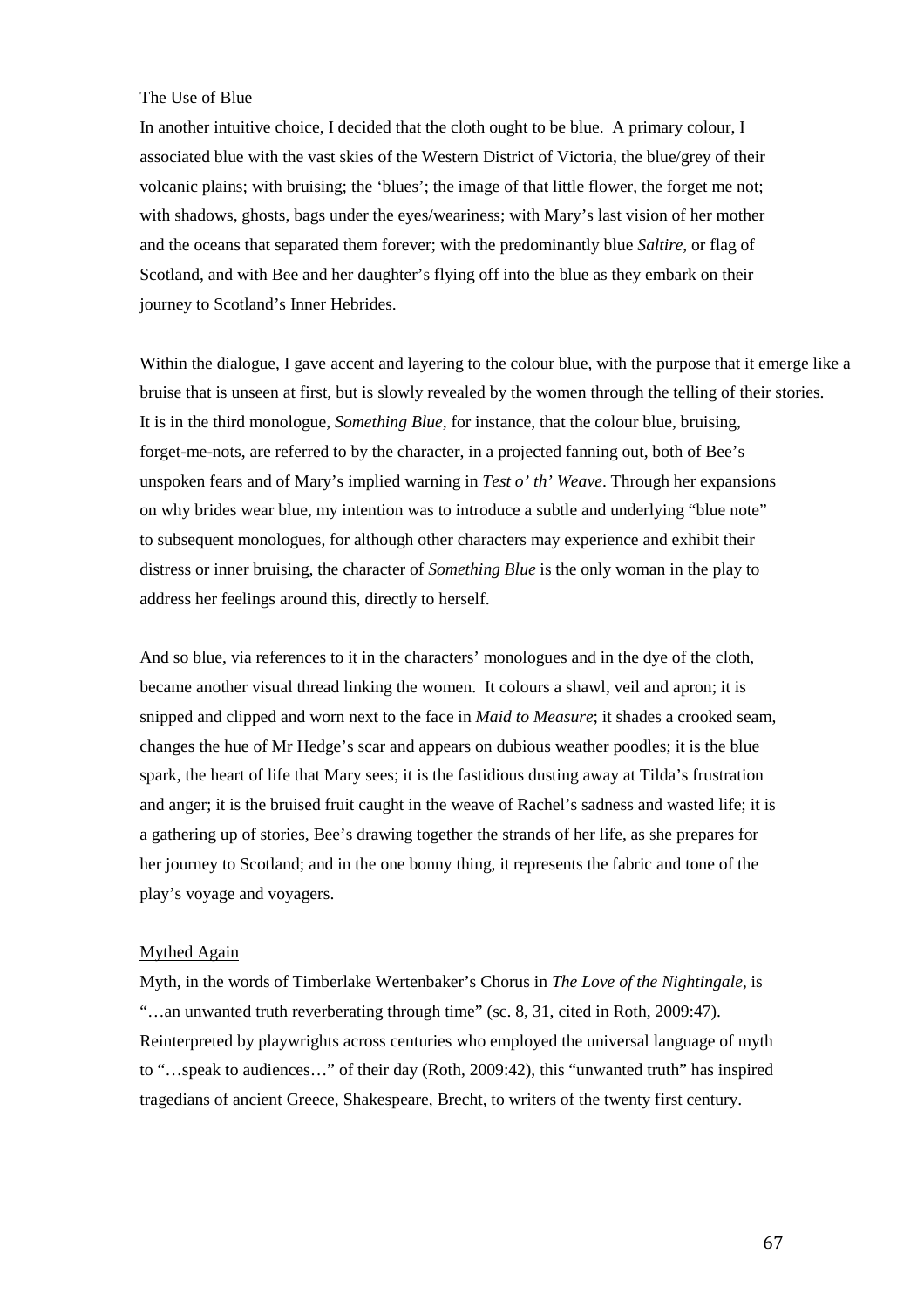Among those who have reinterpreted the Philomela myth, for example, are: Ovid (*Metamorphoses*), Shakespeare (*Titus Andronicus*), Sam Shepherd (*Silent Tongue*), while feminist re-workings of it include, Timberlake Wertenbaker (*The Love of the Nightingale*) and Naomi Iiszuka (*Polaroid Stories*) (Roth, 2009:52).

Wertenbaker and Iiszuka, among writers such as Hella Haasse (*A Thread in the Dark*), Ellin McLaughlin (*Iphegenia and Other Daughters*), and Ariane Mnouchkine (*Les Atrides*) have brought to ancient patriarchal stories a feminist theatrical perspective: Helen Haasse considered her reinterpretation of the Minotaur myth, as an essential exploration of "people of a feminine sex" (Haasse cited by Kolk, 1997:2), and McLaughlin said of her reworking of the Oresteian legend that "the stories have a claim on us, just as we have a claim on the stories" (Malnig, 2009:31); that her plays "address the margin of the epic" which strike at "…some essential truth about women's existence" (Malnig, 2009:32).

As a theatrical work about women, spoken by women and written by a woman, *Hidden Stitches, Silent Chords*, draws from a well of marginalized, feminine experiences, with each monologue carrying its own "unwanted truth" into the dramatic present.

Writing the monologues, I heard what Irish poet Eavan Boland refers to as, "…the noise of myth…[that]…makes the same sound as a shadow" (Roth, 2009:52). It echoed the enduring legacy and beauty of my grandmothers' lacework; the doily-inspired structure of the playscript, and these images, evoked parallels with the spider and the spider's web; of quiet spinning hands at work; of that which is hidden and relegated to the corners of our lives. Woven into the underbelly of these images, were the themes of repression, fear, isolation, poison, and danger, of being caught in the web, and the relentless working and reworking that is a spider's life. Writing the monologues from this perspective, I felt that I had entered what academic and indologist, Wendy Doniger, refers to in *The Implied Spider* as "…the shared humanity, the shared life experience, that supplies the web-building material, the raw material of the narrative to countless human web-makers" (1998:61), that the characters were stepping out of, or I was stepping into, a larger story of "web makers" which appeared to spin itself into being, or at least into my awareness of it.

Jungian psychiatrist, Jean Shinoda Bolen speaks of this experience in her text *Goddesses in Everywoman*:

> When a woman senses that there is a mythic dimension to something she is undertaking, that knowledge inspires deep creative centres in her…a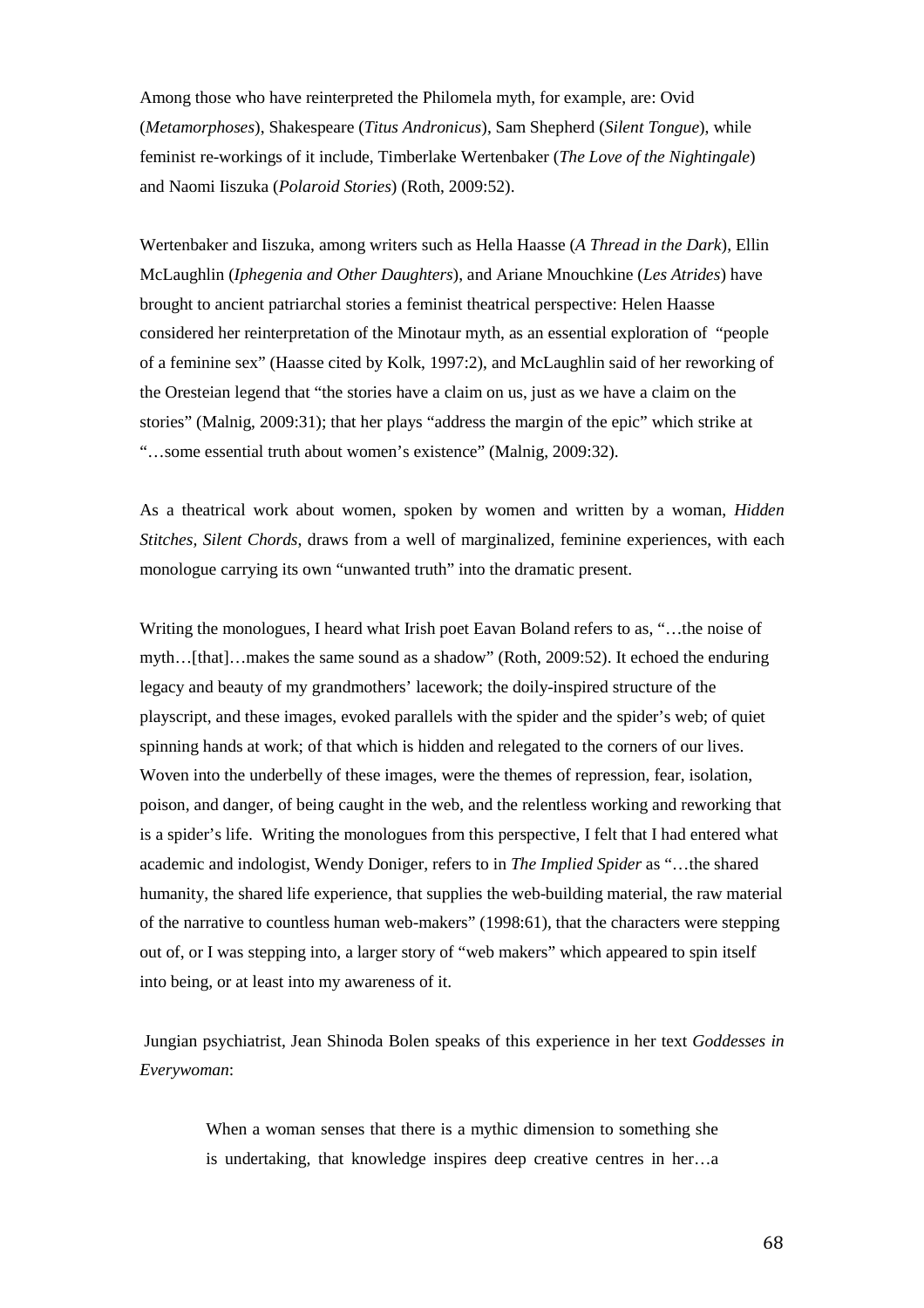myth is like a dream that we recall even when it is not understood, because it is symbolically important…No wonder myths invariably seem familiar. (1985:6)

When exploring this "mythic dimension" referred to by Bolen, I trusted and intuited the images associated with the spider and the web as they appeared to me; I sought to catch them in my own web; to "…take the spider to be…the maker of culture…who spins the web of myth" (Doniger, 1998:61), and weave them into an illustrative and symbolic language throughout the play.

And so I began to research the Olympian myth of Arachne and Athena with the intention of developing "…open ended" (Friedman, 2009:8) layers in the text, which could invite "audiences to engage in the process of interpretation" (Friedman, 2009:8). My investigations expanded into an understanding of older, matriarchal myths associated with the Spider Grandmother, and these, presented me a new perspective of the Arachne and Athena myth, and ultimately impacted on how I developed the spider imagery within the play.

In this section I will give scope to how my thoughts around these myths evolved, and where and why I applied these new insights to the imagery of the text. However, I will begin with a brief version of the Olympian myth of Athena and Arachne, to lend clarity and context to the discussion.

(NB. My interpretation of the Arachne/Athena myth as presented here, is drawn from versions as told by Ionna Popadopoulou – Belmehdi in 'Greek Weaving or the Feminine in Antithesis' (1994), Sarat Maharaj in 'Arachne's Genre: Towards Inter-Cultural Studies in Textiles' (1991), Janet Shinoda Bolen in *Goddesses in Everywoman* (1985)and *Goddesses in Older Women* (2002), and from my discussions with Jungian psychologist, dream therapist and author Peter O'Connor).

## *Arachne and Athena – the Myth*

*Although a mortal of lowly birth, Arachne was a fine and respected weaver who hailed from Attica, on the border of the Grecian Empire. Her mother having died, Arachne was raised by her father – a dyer of purple cloth.*

*Arachne was famous for her weaving throughout Hypaepa of Lydia. Her fame reached the ears of the goddess Athena, the Olympian deity of wisdom, weaving, strategy and war, who visited Arachne. Disguised as an old woman, Athena warned Arachne not to offend the gods*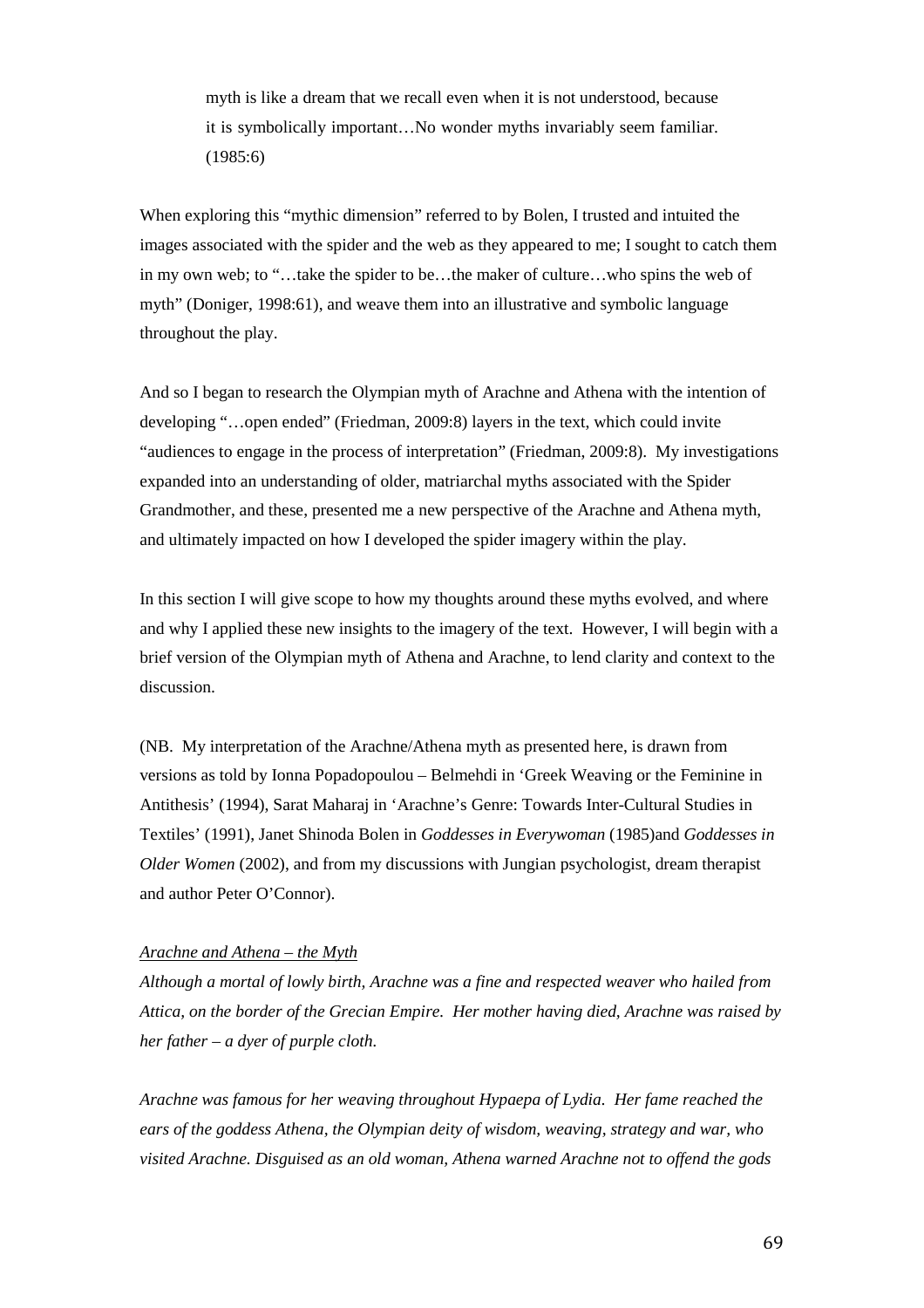*with a display of too much pride in her work. Arachne declared that she could better Athena herself in a competition of weaving. Athena stepped from her disguise and a contest began.*

*Athena wove a tapestry that followed an accepted form representing order: one bordered in olive leaves and depicting her defeat of Poseidon – a victory which prompted the population of Athens to name the city after her. Arachne's tapestry broke from tradition: bordered in unruly ivy, it illustrated twenty one acts of infidelity and untrustworthiness committed by the gods – all acts involved the abuse of girls and women.*

*Enraged at Arachne's lack of respect for those in authority, Athena destroyed the tapestry – although she was impressed by the work, which was superior to her own – and hit Arachne over the head, cutting the mortal girl's face.*

*Rather than bow to the gods, Arachne hung herself. In a Mt Olympian version of compassion, Athena loosened the tension of the noose and sprinkled Arachne with the juice, Aconite.* 

*This turned Arachne into a spider, doomed to weave until the end of the world. She was now a captive in her own web and would forever be a threat to, and threatened by, man.*

My early readings of the myth, inspired a strong identification with, and sympathy for, Arachne. She declared a pride in her work and dared to challenge the behaviour of those in authority through it. Conversely, Athena's reaction to Arachne's weaving, left me in doubt regarding her Olympian attributes of wisdom and restraint. For it was not the quality of Arachne's weaving that so upset the goddess, but its content that criticised the morality of those on Mt Olympus. In my writer's mind, Athena turned into a power-suited, unclewoman; the type of character who would step on heads, as she forged her career path, yet clothed her true nature in the disguise of order and moderation.

As a goddess of patriarchal myth, Athena was upheld in western culture, as representing an ideal of womanhood, an attitude reflected in the words of English art critic and essayist, John Ruskin, who deemed her "…a corrective, sobering force…the law, the norm…"(Maharaj, 1991:75). Or as Ionna Papadopoulou-Belmehdi contends: the story of Arachne and Athena is "…an ideal tale to scare young girls" (1994:52), for it points to the fate of those who venture beyond the borders of the norm, the marginalisation of those who are perceived, like Arachne, as primeval, monstrous or other.

Arachne is pitted against a "…male centred projection of the feminine" (Maharaj, 1991:70) in Athena; the goddess who, as the male ideal of perfect womanhood, "…sprang out of Zeus'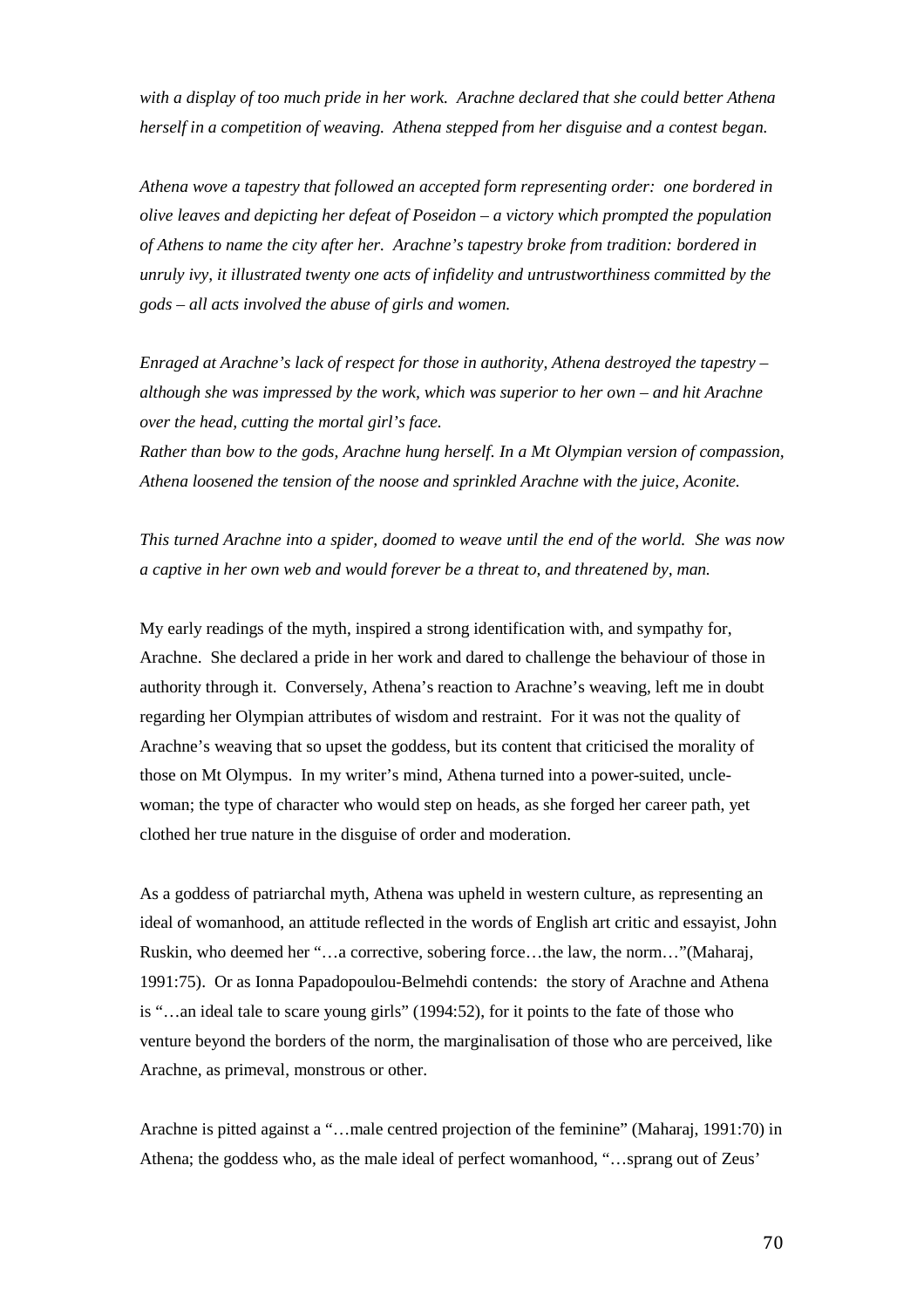head as a fully grown woman" (Bolen, 1985:76). This, according to Bolen, mirrors a subjugation of the symbols of power and wisdom of older, mother-based beliefs, to the service of the now, masculine order (Bolen, 1985:20-21). In pre-biblical, pre-olympian times, *Chokmah* and *Sophia*, were names attributed to the spider/creator (Bolen, 2002:37). The Ashanti culture confers the creation of the world on the "Great Spider" (Michalski and Michalski, 2010:14), and the "Spider Woman", "Thought Woman', and "Grandmother Spider", are divine figures in a number of Native American myths (Teorey, 2010:1).

The diminishment of the Spider Grandmother; this Olympian banishment of a mortal girl to hang from the corners of the world, represents for Popadopoulou-Belmehdi "…an unaccomplished feminine life…" (1994:52): the woman who watches the world from its parameters, and will clear the room, or be stepped on, if she enters into it.

Pondering the evolution of these myths, expanded and shifted my understanding of them into a more ambiguous realm, where they were not defined by "…any single version…but to…a series of tellings" (Doniger, 1998:3). I began to experience sympathy for Athena. Not for her ruthless application of the Olympian sense of order and law, but that the myth had reduced her to an aspect of the Great Mother/Spider Grandmother, to a virtual yes-woman, or personal assistant, to Zeus.

Like Arachne's metamorphosis from creator of the universe to a tragic mortal, Athena too, had diminished according to her usefulness (or not) within a patriarchal construct. Having both suffered from the distortions of their story, they were now half starved versions of fullbodied, full-blooded women; their clothes had been cut from a pattern the size of a serviette, and they were expected to fit. They represented two sides of the same coin and, as I looked at the characters in my play from this perspective, I saw that I could employ the dynamics of the Arachne/Athena story, not as a means of revisiting the myth, but as a means of exposing it.

To do this, I set about layering imagery in concert with the structural groupings of the monologues, so that references to the Spider Grandmother of ancient matriarchal myth (be they to the character of Mary, or to symbolism in the text), were arranged to contrast characters caught within an Arachne/Athena definition; to provide the central character of Bee, with a mythic dimension in her journey towards Spider Grandmother wisdom; and, through the growing significance given to the spider as the play progresses, draw the audience into an expanded sense of the myth.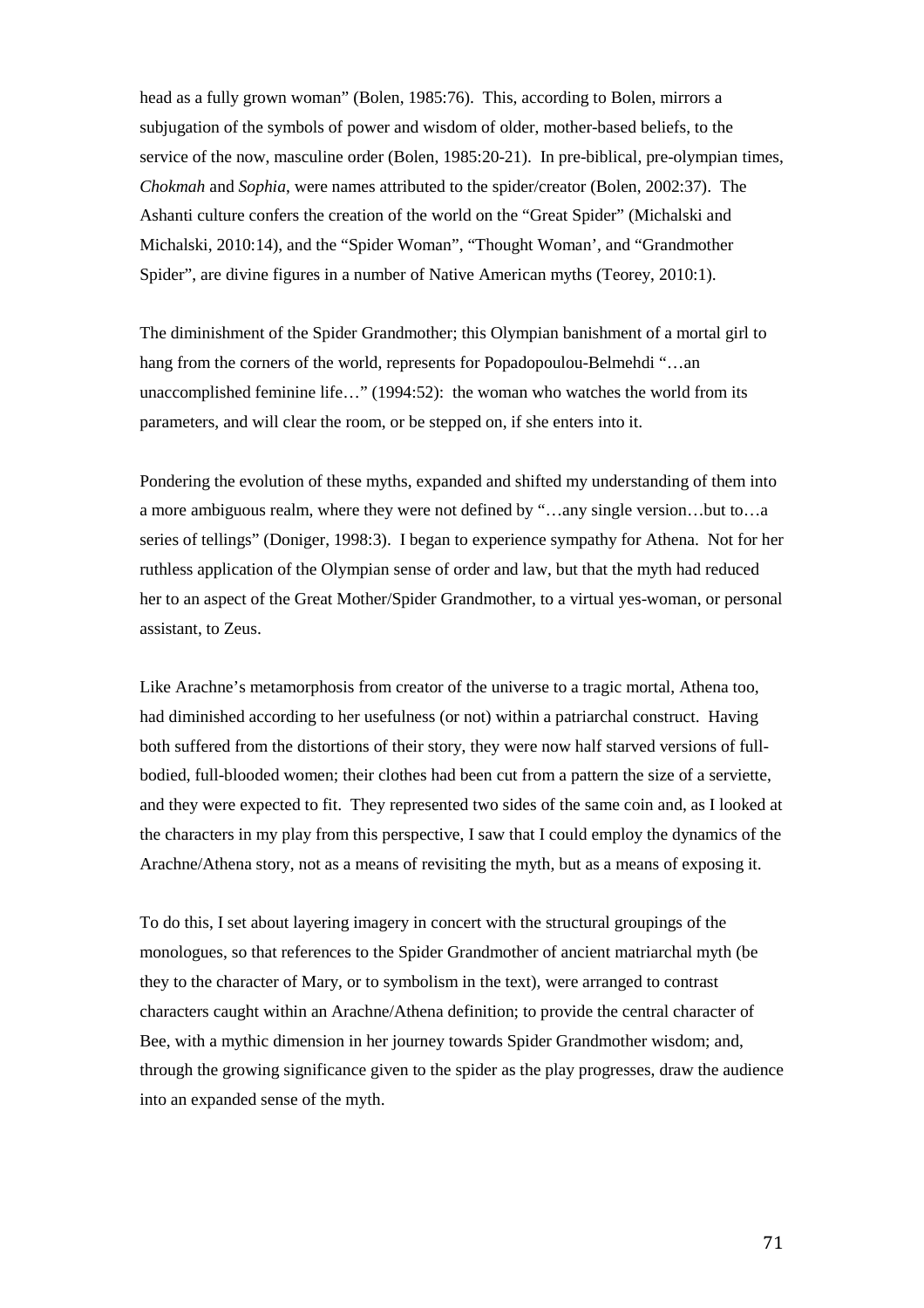## The Spider Grandmother, Arachne and Athena: reflections in character

Representing both literally and figuratively, an older, distant culture, Mary is the Spider Grandmother of the piece; is the play's only character who accepts herself as she is; who is not diminished by life, and from whom all other lives are spun. Her progression through the play returns regular focus to the spider wisdom that she embodies and symbolises, and it is her fullness of self contrasting the fragmented characters of *Something Blue*, *Maid to Measure*, *Tilda and the Lost Sheep*, and *Rachael, Making Jam*, that exposes the splintering of the Spider Grandmother into Athena/Arachne versions; into women divided from their "other side of the coin". It was also my intention here, to suggest the shadow of that which they have hidden from themselves; to create, like the myth, an ambiguous tone, so that in appearing as an Athena or an Arachne character, they reflect something of the other in the course of their monologue, and align their state with Mary's wholeness.

For example, although the character of *Something Blue* speaks of marriage (a continuum and contrast to Mary's preceding, *Test o' th' Weave*), and although she presents as a career orientated, Athena woman, she discovers, in the course of her monologue, that she is cornered by life, like Arachne. Her expression of sorrow, instigated by letting go of the money spider, mirrors the ambiguous nature of her circumstance; of the small role Arachne has played in her life up to that point, and the small value of money/career in that moment.

In *Maid to Measure*, I aimed to show the other side of the coin: here is a woman who believes herself to be orderly and contained (like Athena), yet is solitary and strange; who recites venomous insights of the world of which she is not really a part, and who, like a spider, works day after day, alone at her web.

Similarly, Tilda and Rachael, of *Tilda and the Lost Sheep* and *Rachael, Making Jam*, represent what is missing/not allowed/feared in the other. I imagined Tilda as a woman who is terrified of spiders, who projects this fear into her persistent efforts to keep the world in check, in particular, Rachael, who, conversely, loves spiders. And again, I aimed to illustrate the other side of their natures, reflected in each other that which is not immediately evident in themselves. In Tilda's questioning of the parable of the lost sheep, for example, her sharp intelligence is caught in the act of criticising the order she works so hard to uphold, reflecting her Arachne self, lost in the night of her soul. And although Rachael literally builds an altar to Arachne on stage, while wearing her lace gloves and making her "ipsy wispy" juice (a reference to the aconite of the myth), she employs an Athena-like order and containment in her work. The symbolism and structure work together here, for in the respective pairings of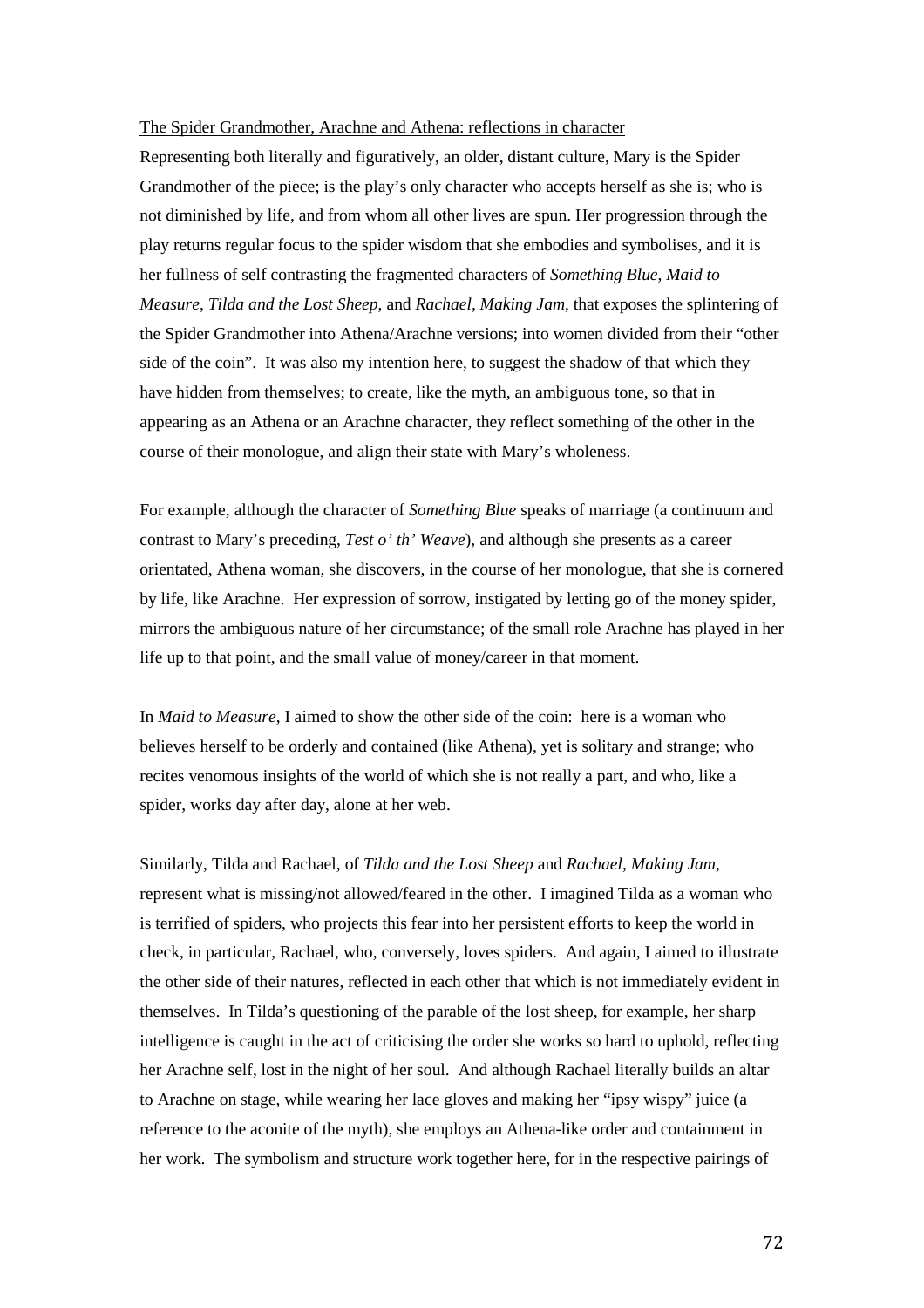these women, they are preceded and followed by Mary's Spider Grandmother wisdom, my intention being to accent what is undermined and diminished in the patriarchal confines of the Arachne/Athena myth and remind the audience, what constraints this fantastical notion of "a norm" can place on a woman's life, and, in Mary, what dwells beyond it.

Further, the image of the spider, grows in magnitude as the monologues unfold. The money spider of *Something Blue,* becomes Sophia (large, hairy, scary and primitive), in the Girl's classroom. The Girl's misadventures parallel her awareness of Sophia's presence and captivity and it was here, in a literal classroom, that I wished to signify the wild, ancient and terrifying aspect of the feminine: that which is punished, locked up, or diminished in a girl; the point where she might learn to become a repressed Athena, who goes along with the law (like Noreen and Lorette), or an Arachne who disrupts the order (like the Girl hanging from the beam). However, in parodying the myth, it was also my intention to bring Athena and Arachne closer together. For, it is in the chaos caused by Sophia's escape, that steers the Girl to recognise Lorette, as she runs dishevelled from the classroom, as not too different from herself, as caught in the same web of containment.

The Girl's monologues precede and follow *Got You Pegged*, so that the imagery of Sophia surrounds the hub of the narrative, Bee's point of crisis. In alluding to the lingering presence of the Spider Grandmother, I painted a symbolic layering around the question of what Bee may or may not choose, so that the scary image of Sophia reflects where Bee must draw on what is yet unknown and undefined in her world. Bee's journey is accompanied by spider references that flank all her monologues, from the money spider to Sophia to the ancient grey spider on the beam. This shadowing image of the spider, and the magnitude that it attains, is proportionate to Bee's evolution toward her deeper, wiser self. With her swag of spider's eggs on back, in her final monologue, Bee is journeying towards her own wisdom; she has gathered together the things that are meaningful to her, and with her daughter, she embarks on a continuing voyage, to the home of her Spider Grandmother.

In these monologues, I aimed to depict the "unwanted truths", the hidden and not so hidden measures of repression which can prey on the psych and diminish the possibilities of a life, while linking the characters of the stories to an older culture of which they are a part. The references to the spider, the web and the wise old woman, were designed to invest the play with images, textures and layers, suggesting, like the ambiguous images in a dream, that the small spaces in which the characters dwell, belie the lives that they continue to spin. While considering the spider imagery housed in these monologues, my thoughts often turned to my grandmothers and their immigration from Scotland during the nineteenth century when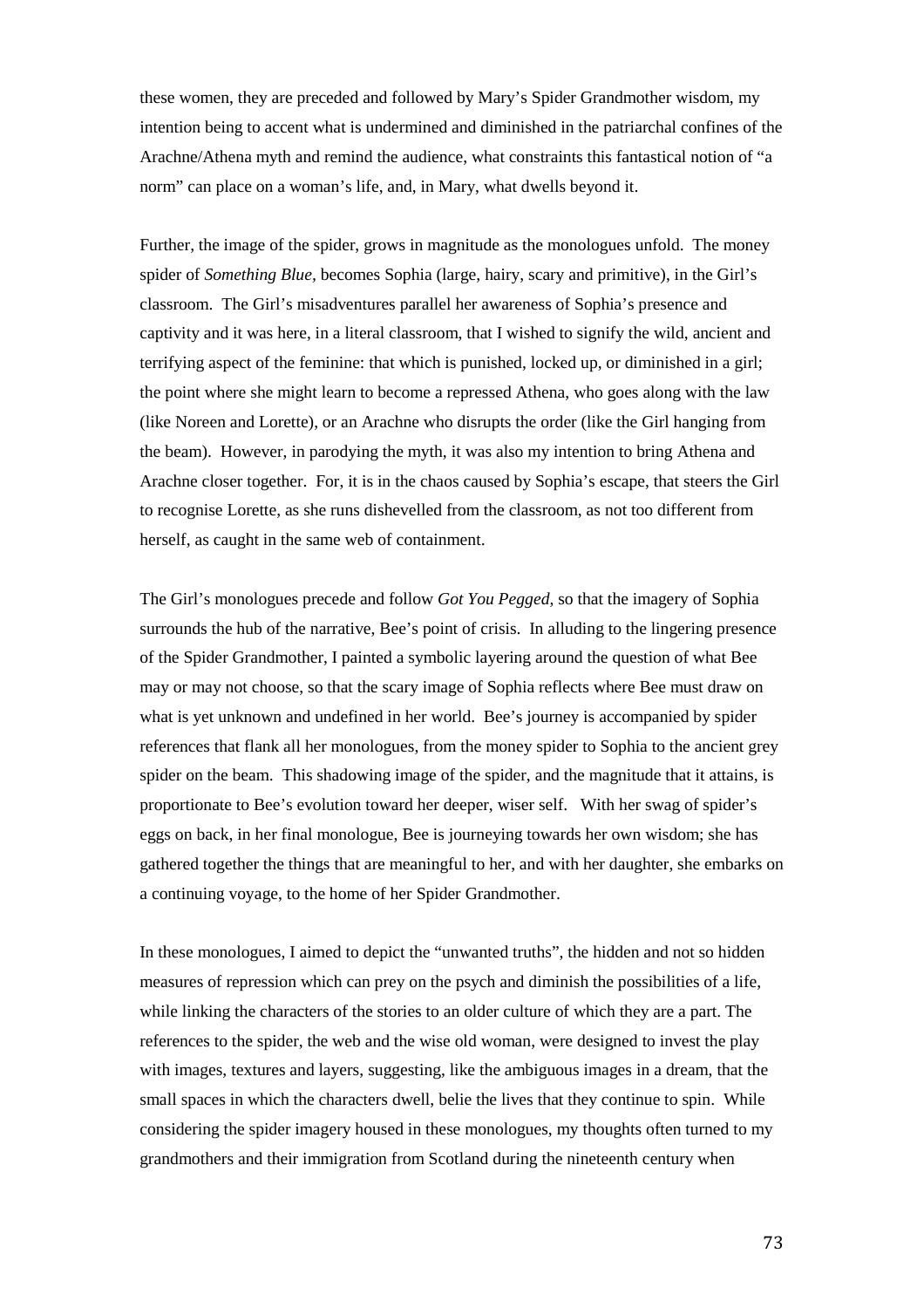Ruskin's view of a "norm" reflected the Victorian ideal of womanhood. Did any of them dream of a life beyond the borders determined by Mt Olympus? Were some content with their lives, or did they merely appear to be so and simply (and perhaps sadly) accept their lot?

We are left to imagine who they were, what individual qualities they possessed. Were they like Sophia, raging against the glass case of the classroom? Were they driven mad, like Tilda and Rachael? Did they question the wisdom of marriage, like the woman of *Something Blue*? Or did they attempt to bury their loneliness in cutting to form and measuring up, like the woman of *Maid to Measure*? Did any, like Bee, say to herself, "I am going this way," knowing that her choice might bring wisdom but would certainly disrupt the order of things? And were any like Mary, who in my mind's eye, is the woman I would like to be; a force, a clear presence in a world so in love with straight lines, that it cannot see the curve on every horizon?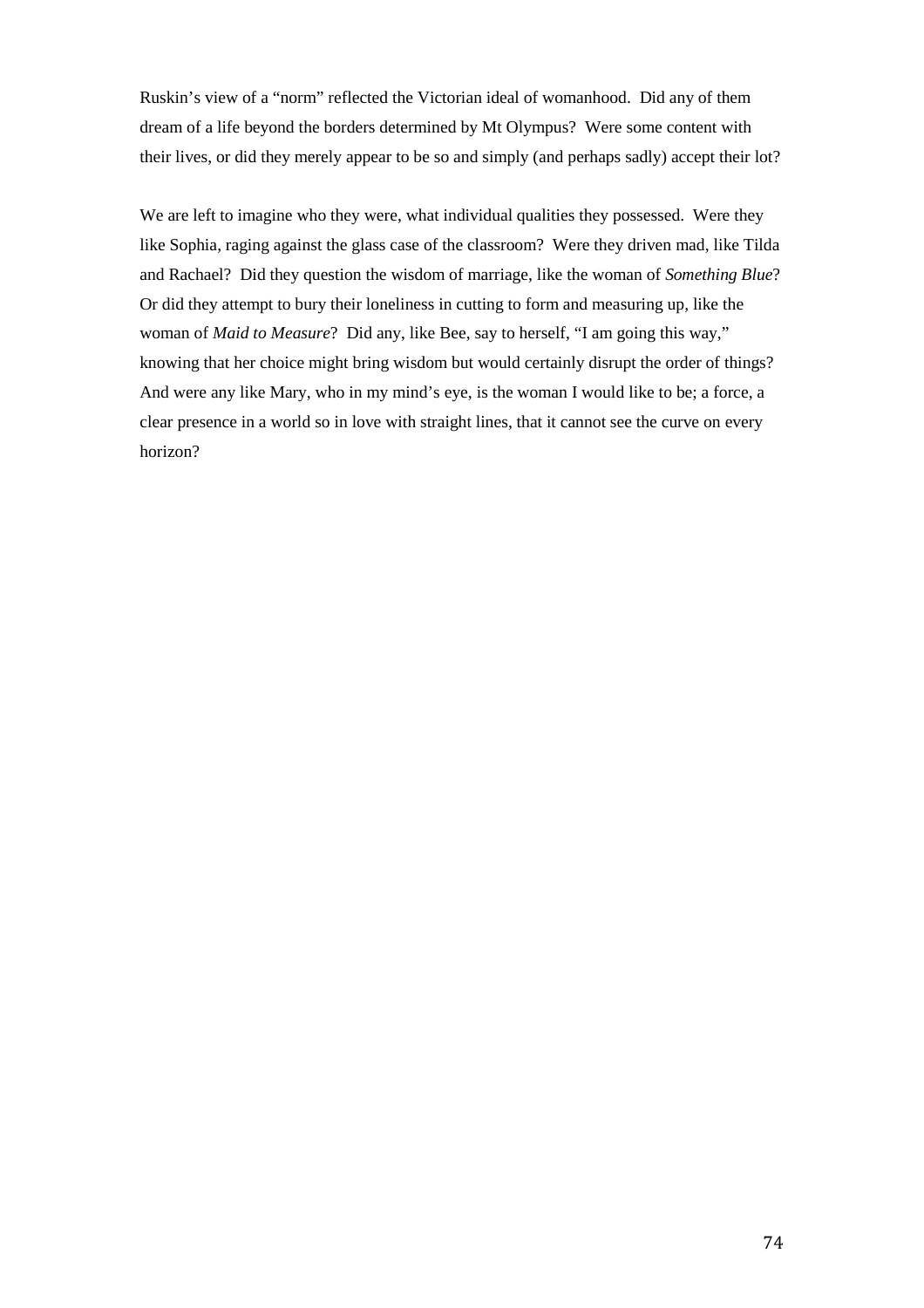## CHAPTER 4 IN CONCLUSION

From the beginning of this project, I have endeavoured to construct a play that is economic in both word and in production values; one that delivers to the dramatic present the small moments in the lives of its characters', yet portrays between its lines, the humour and pathos of a larger, ongoing story. My less is more approach to the work should not suggest that writing the script could be compared to a hundred yard dash. On the contrary, seeking economy tested my endurance; has required vigilance when considering every word, direction of structure; and a preparedness to *not* include most of what I have written. In this process, I have often felt confused, bereft of confidence, paralysed by writer's block, and my aspirations of creating a tight, cohesive and entertaining narrative, appeared hopeless. This exegesis has not alluded to these moments, at least not to many of them, and I consider it an important postscript to recognise the crucial role determination played in my weathering the creative storms and droughts encountered in seeing the playscript through to its completion.

When I could not find the clarity, encouragement or guidance that I sought through the works of theorists, other playwrights and authors, or through research, I turned to my grandmothers for inspiration: I imagined the many faithless corners they would have encountered in their lives; the endless, thankless tasks demanded of them, and this would reignite my resolve to craft my words like their neat stitches, to web the threads of my stories together, and to simply *keep going*.

Robert McKee wrote: "… when the conscious mind is put to work on the objective task of executing the craft… craft frees the subconscious" (1997:22). And the craft of completing the narrative involved showing up on the page every day; accepting and writing down a passage as it came to me, then applying to it clear, analytical thought with a view to editing any "conceits" and "false notes" (McKee, 1997:78) from the work. It is one thing to have a good idea but it may not be the piece of the imaginative puzzle required at the time. Sarnoff Mednick surmised: "… 7,363, 474 is quite an original answer to the problem 'How much is 12+12?' However…it is only when this answer is useful that we can also call it creative" (1962:221). Often I wrote what I considered a flowing, creative section of dialogue, yet when analysed and reviewed in terms of its effectiveness in an individual monologue and/or supporting the play as a whole, it did not measure up, and I would (reluctantly) put it aside, for another project, another day.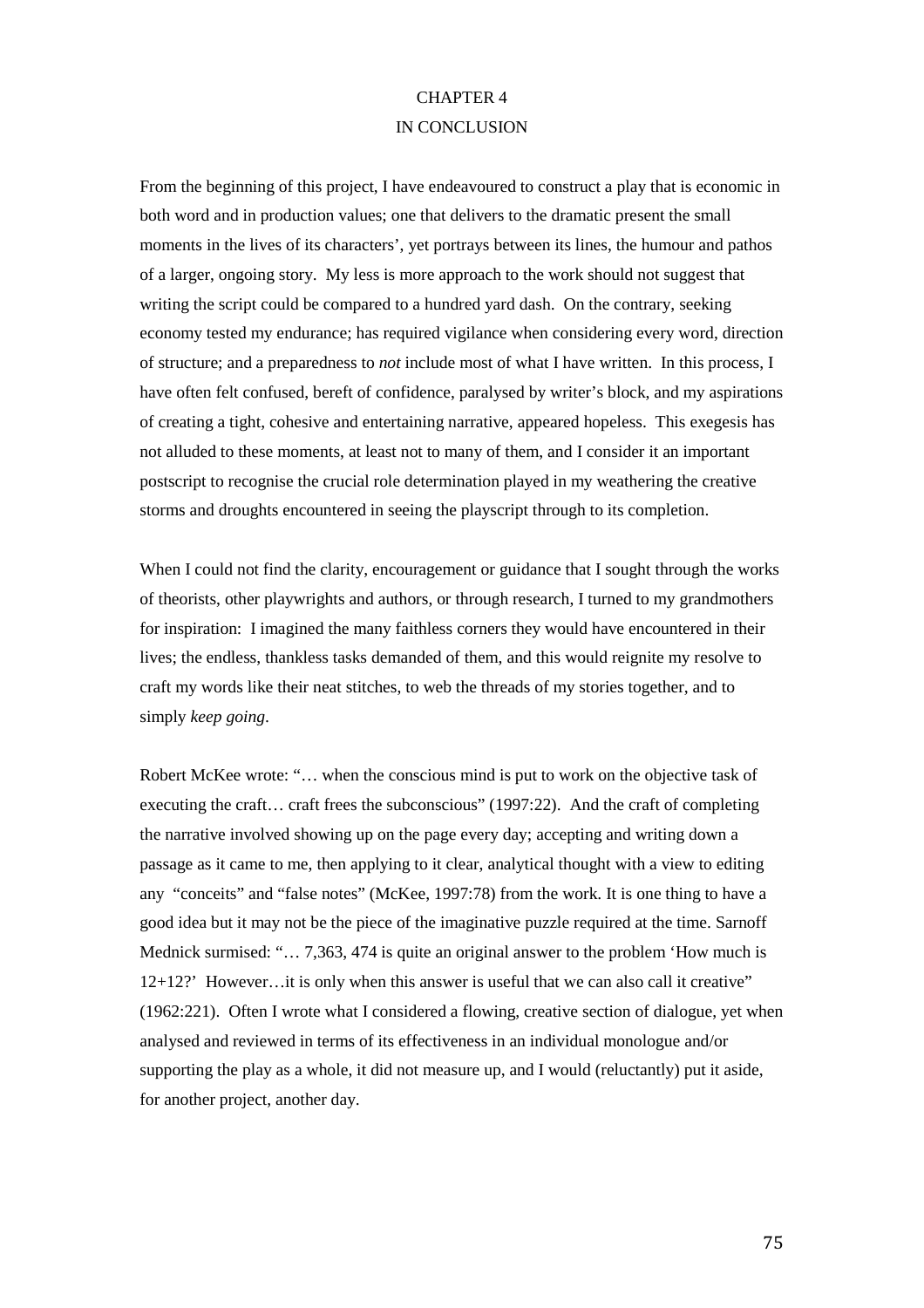Consistently aiming for an economy and effectiveness of language in the monologues was a practice reminiscent of lessons learned from my mother as she sewed dresses for my sisters and I. Like a mathematician exploring a universe in the geometric folds of the cloth on our kitchen table, she would draft the pattern, study the weave of the fabric, match checks or stripes and figure a way to cut and sew a garment of perfect fit, without wasting a scrap of material. My narrative, like a garment, is designed to be worn, in that, I have given steady consideration to its shape, wear and fit, so that in the fluid moments of the dramatic present, it will come to life, to "completed form" (Barranger, 2002:83) in the mysterious terrain where text meets performance.

It is my intention to perform *Hidden Stitches, Silent Chords*, as well as conduct readings of it, in the western district, and other regional areas of Victoria; to return to the landscapes of my grandmothers' lives and take my "inductive leap" full circle, back to where my imaginings of the narrative began. Because the text, as presented for this assessment, is designed as a one woman show, the economy and practicality of its construction, will suit touring on a minimal budget. However, as outlined in the play script's staging notes, *Hidden Stitches, Silent Chords*, is devised to also accommodate a sharing of roles. With the assistance of family and friends in each region, I intend to invite women to select a monologue with which they identify, or one that they feel it would be fun to read, and through this performance practice, encourage and reveal interpretations of the stories that I have not imagined. Like my grandmothers' sewing circles, we could draw our chairs together, and as each woman, takes the cloth in hand to tell her story, she could *talk.*

I have looked and listened for the unsung stories of my grandmothers' in the lovely stitches of their needlework, across the paddocks of their farms and in the remote landscapes of Scotland's Inner Hebrides. Yet, had I not the opportunity to associate their needlework, their beautiful names on the family tree, with the broad spaces of the western district in the context of that one day at the Bradvale Hall; had my mother not contributed her collection of their work to the clan memorabilia on display, I may never have conceived of writing *Hidden Stitches, Silent Chords* at all. As a custodian of my grandmothers' needlework, my mother introduced to the gathering an honouring of her own, a quiet acknowledgement and tipping of the hat to the lives and stories hidden in the small stitches of the cloth.

*Hidden Stitches, Silent Chords*, is in turn, my acknowledgement, my offering to the gathering. My stitches are to be found as the cloth is passed between Bee, the women of *Something Blue*  and *Maid to Measure*, Tilda, Rachael, the Girl, and Mary. I dedicate these stories to my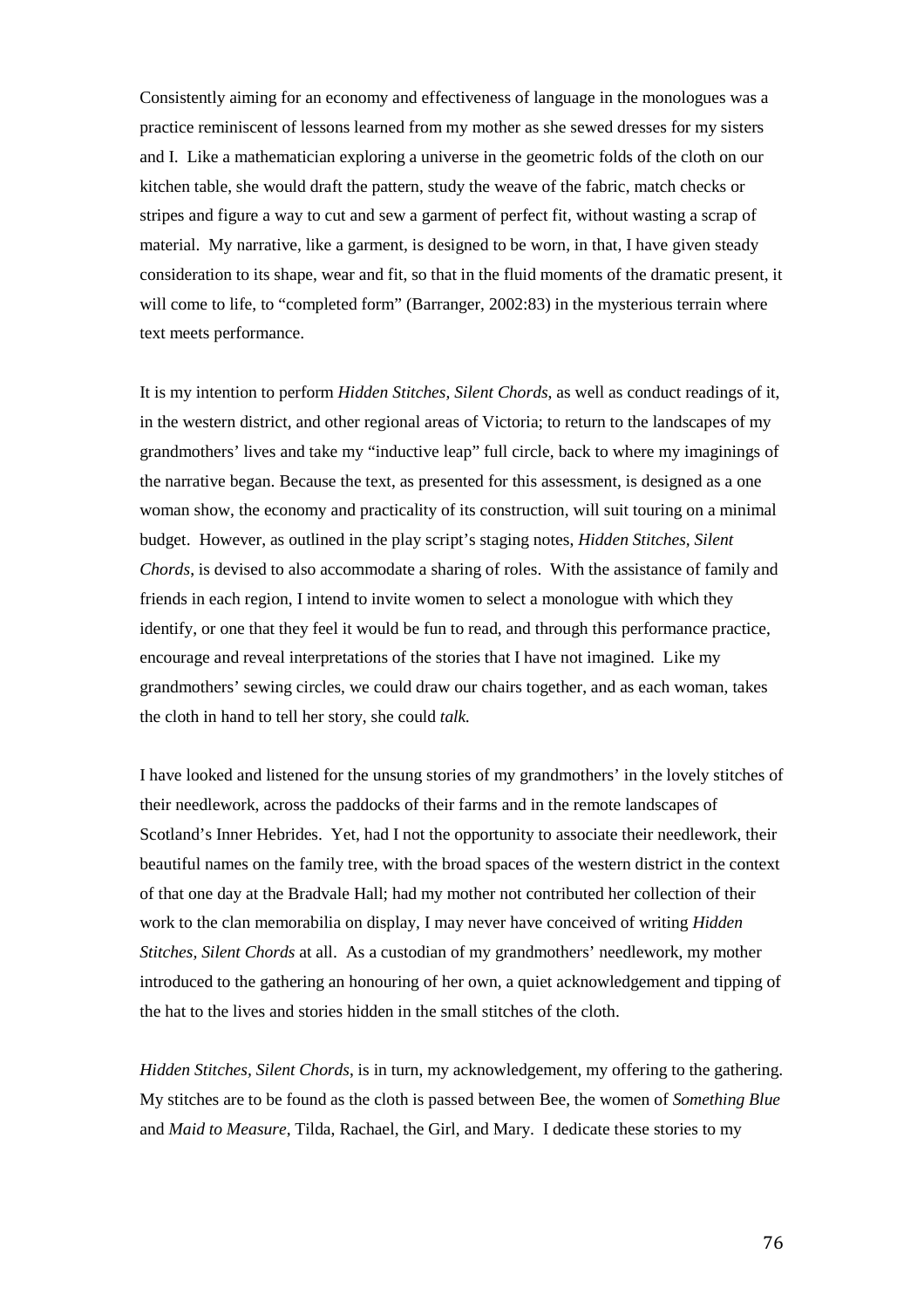mother, to each of my grandmothers and aunts, and to my dear daughter, Daisy – to the girl, woman and old woman in us all.

> Wha' wae th' span o' her dwellin'? Had she spun her way across th' wolrd an' back again? Or wae sh' born tae th' mother who had?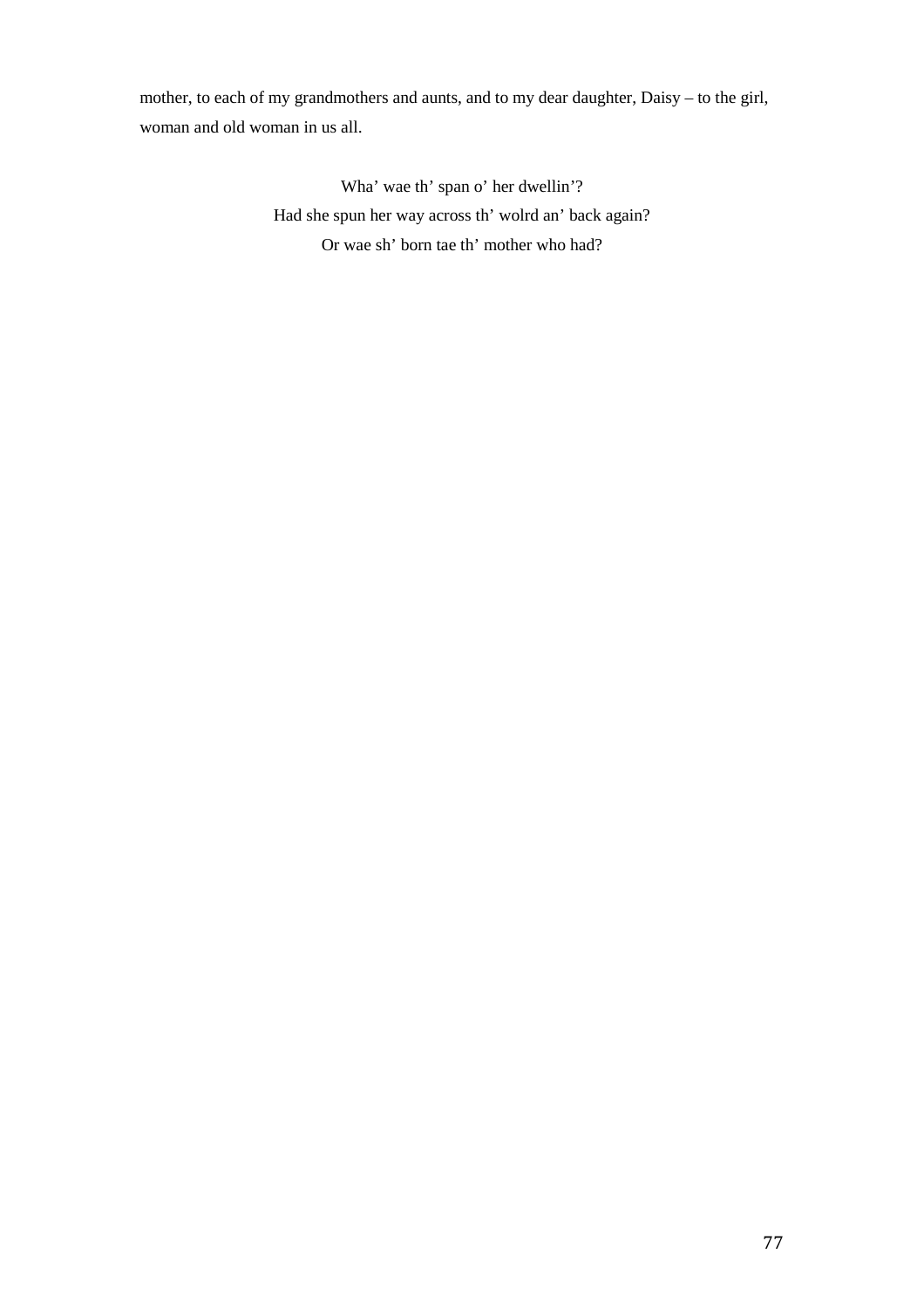## BIBLIOGRAPHY

Barranger, M. 2002, *A Way Of Seeing*, Wadsworth/Thomas Learning, Belmont, CA., U.S.A.

Bennett, A. 2007, *Talking Heads*, B.B.C. Books, U.K.

Bernheimer, C. & Kahane, C. 1990, *In Dora's Case – Freud – Hysteria – Feminists*, Columbia University Press, New York.

Blanchard, J. (ed.), 2009, *The Country Women's Association Cookbook – Seventy Years in the Kitchen*, Murdoch Books, Millers Point, Sydney.

Bolen, J. 1985, *Goddesses in Everywoman*, Harper Perennial, New York.

Bolen, J. 2002, *Goddesses in Older Women*, Harper Perennial, New York.

Catron, L. 1994, *The Elements of Playwriting*, MacMillan, New York.

Cigler, B. & Cigler, M. 1990, *Australia: a land of immigrants*, Jacaranda Press, Australia.

Cixous, H. 1975, 'The Laugh of the Medusa', in R.R. Warhol & D.P. Herndl (eds), *Feminisms: An Anthology of Literary Theory and Criticism*, MacMillan Press, Houndmills, Basingstoke & Hampshire, pp. 347-62.

Coward, R. 1984, *Female Desire: Women's Sexuality Today*, Paladin, London.

Deveare Smith, A. 2007, *Four American Characters,* Performance filmed 2005, viewed 10/6/2011, <http://www.ted.com/talks/anna\_deveare\_smith\_s\_american\_character.html

Devine, I. 1987, *The Highland Clearances*, Refresh 4, The Ebor Press, York, viewed 27/7/2012, <http://www.ehs.org.uk/ehs/refresh/assets/Devine4b.pdf

Doniger, W. 1998, *The Implied Spider, Politics and Theology in Myth*, Colombia University Press, New York.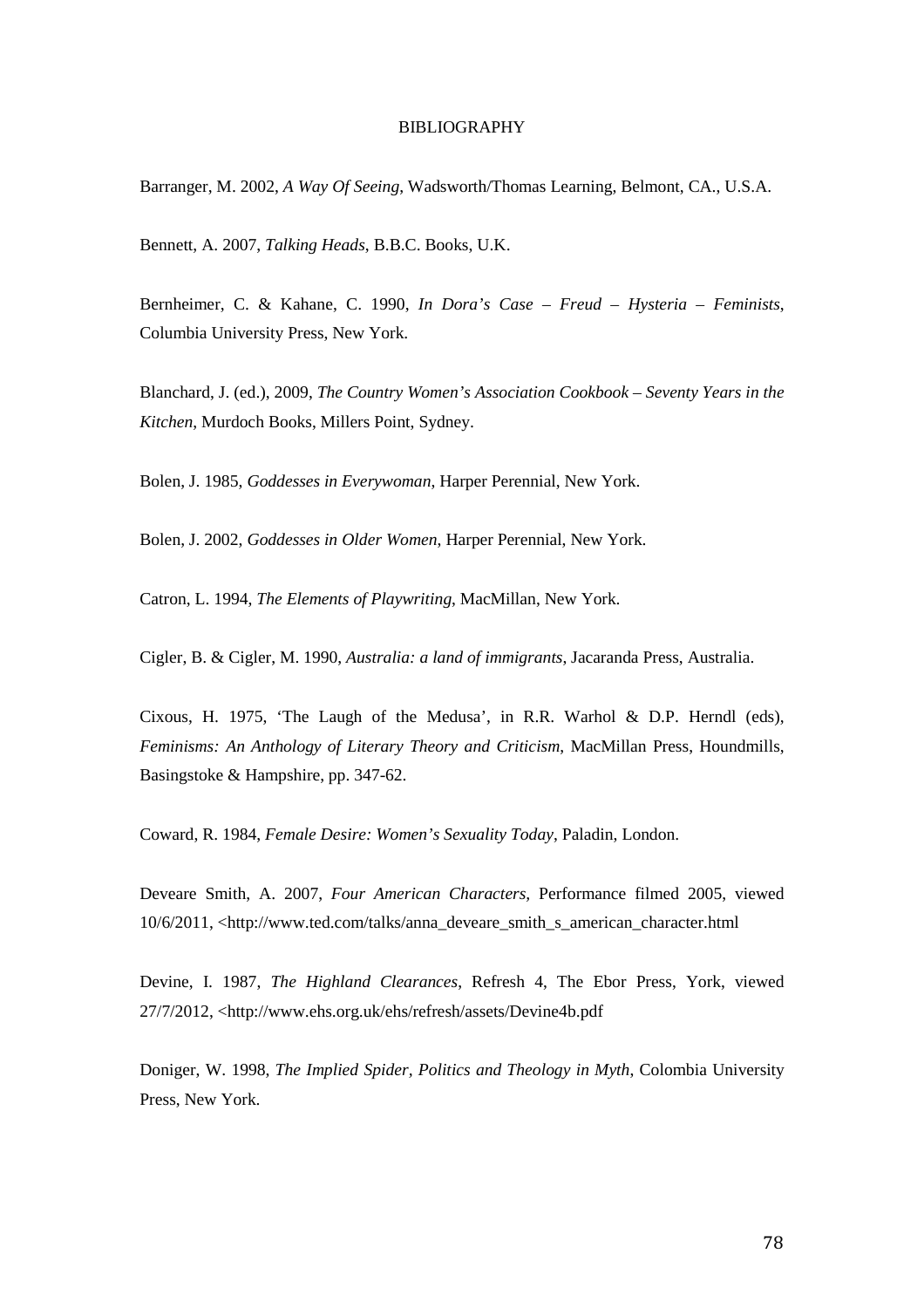Friedman, S. (ed.) 2009, *Feminist Theatrical Revisions of Classic Works*, MacFarlane & Company, Inc., Jefferson, North Carolina, and London.

Gandolfo, E. & Grace, M. 2009, *Women Craft Wellbeing – it keeps me sane*, The Vulgar Press, Carlton North, Victoria.

Gray, S. 1993, 'Spalding Gray,' in Epel, N. (ed.) *Writers Dreaming*, Bookman Press, Melbourne, pp. 81-2.

Green, L. 2010, *'The planned, the surprising and the serendipitous: exploring the creative writing process'*, conference paper, presented at *Strange Bedfellows*, 15th Annual AAWP Conference, viewed 15/6/2012, <http://aawp.org.au/files/Green%20L.pdf

Hardwick, E. 1989, in Plimpton, G. (ed.) *Women Writers at Work: the Paris Interviews*, Penguin, New York.

Hertzberg, J. 1997, 'The Caracal,' translated by Rina Vergano, in Robson, C. (compiler), *A Touch of the Dutch*, Aurora Metro Publications, Indiana University, U.S.A. pp. 63-94.

Holmes, K. (ed.) 1995, *Spaces in Her Day – Australian Women's Diarie*s, 1920's to 1930's, Allen & Unwin, N.S.W.

Hornby, R. 1995, *Script into Performance*, Applause Books, New York.

Irigaray, L. 1997, 'And One Doesn't Stir Without the Other', translated by Helene Vivienne Wenzel, in Tietjens Meyers, D. (ed.), *Feminist Social Thought, A Reader*, Routledge, London.

Isaacs, J. 1987, *The Gentle Arts: 200 years of Australian women's domestic and decorative arts*, Landsdowne Press, Willoughby, N.S.W.

Kolk, M. 1997, 'Introduction', translated by Purni Morell, in Robson, C. (ed.), *A Touch of the Dutch*, Aurora Metro Publications, Indiana University, pp. 1-6.

Kon-yu, N. 2009, 'Mixing Memory and the Desire to Forget', presented at 14<sup>th</sup> Annual AAWP Conference, 2009, viewed 8/7/2010, <http://aawp.org.au/files/Konyu\_0.pdf.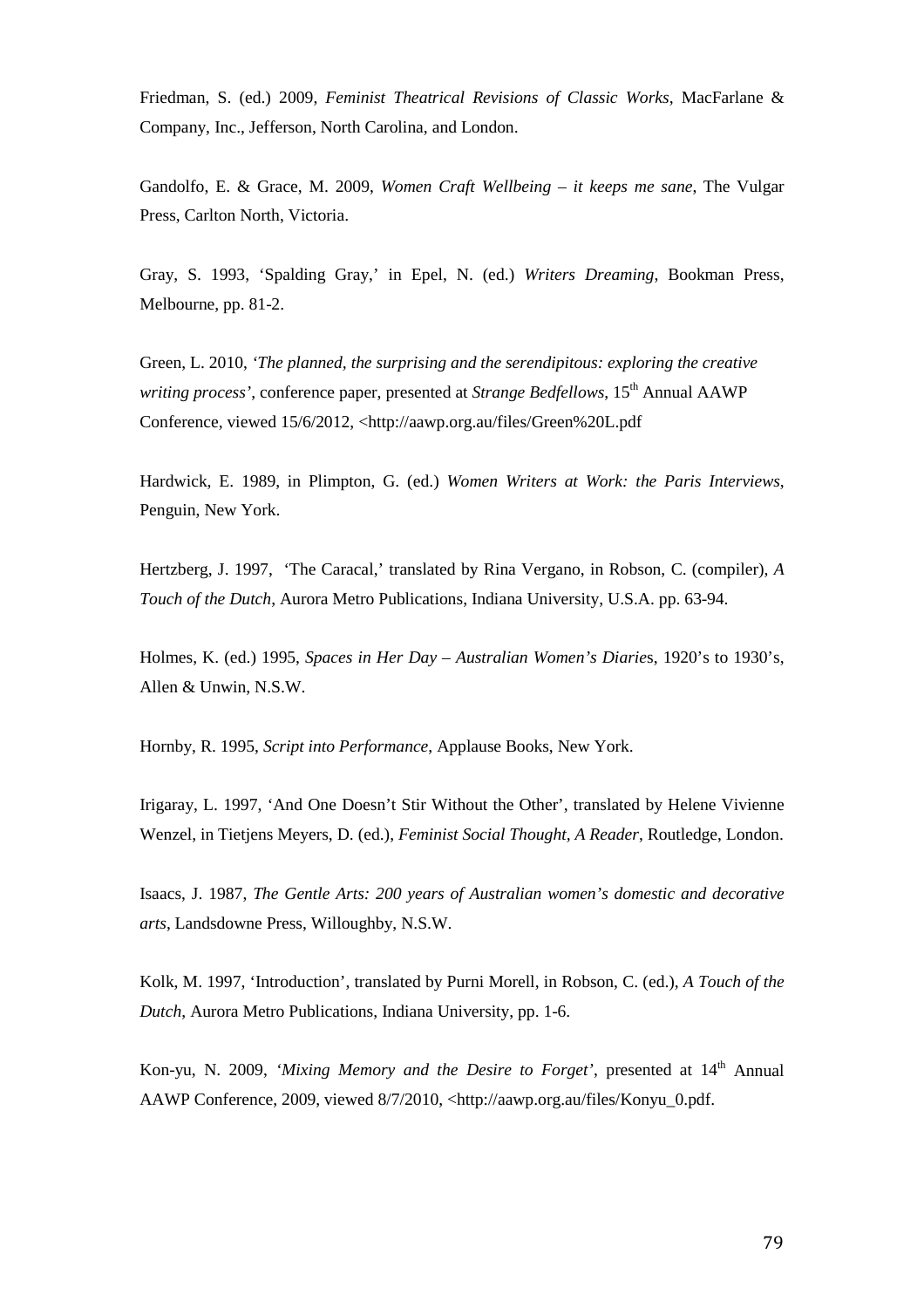McKee, R. 1997, *Story: substance, structure, style and the principles of screenwriting*, Regan Books (HarperCollins), New York.

Maharaj, S. 1991, *Arachne's Genre: Towards Inter-Cultural Studies in Textiles,* Journal of Design History, Oxford University Press, Vol. 14, No. 2, pp. 75-96, viewed 24/11/12010 <http://www.jstor.org/stable/1315733

Michalski, K. & Michalski, S. 2010, *Spider*, Reaktion Books, London.

Malnig, J. 2009, 'All Is Not Right in the House of Atreus', in Friedman, S. (ed.), *Feminist Theatrical Revisions of Classic Works*, MacFarlane & Company, Inc., Jefferson, North Carolina, and London.

Mednick, S. 1962, 'The associative basis of the creative process', *Psychological Review*, Vol. 69, No. 3, viewed 12/6/2012, <http://psy2.ucsd.edu/~dhuber/math\_readings/mednick\_1962.pdf.

Mitchell, J. 1993, 'Femininity, Narrative and Psychoanalysis', in Eagleton, M. (ed.), *Feminist Literary Theory*, Blackwell Publishers, Cambridge, U.S.A.

Murphy, A. 2003, *The Theory and Practice of Counting Stitches as Stories: Material Evidences of Autobiography in Needlework*, Women's Studies, Routledge, Taylor and Francis Group, EBSCO Publishing

Niall, B. & Thompson, J. 1999, *The Oxford Book of Australian Letters*, Oxford University Press, Melbourne.

Olsen, T. 1980, *Silences*, Virago Press, U.S.A.

Parker, R. 1996, *The Subversive Stitch ~ Embroidery and the Making of the Feminine*, The Women's Press, Ltd., London.

Parks, S. 2006, 'Now Gregory Hines is Dead', *365 Plays in 365 Days*, The Theatre Communications Group, New York.

Parks, S. 2007 'Academy of Achievement' interview, June 22<sup>nd</sup> 2007, viewed 5/5/2012. <http://www.achievement.org/autodoc/printmember/par1int-1.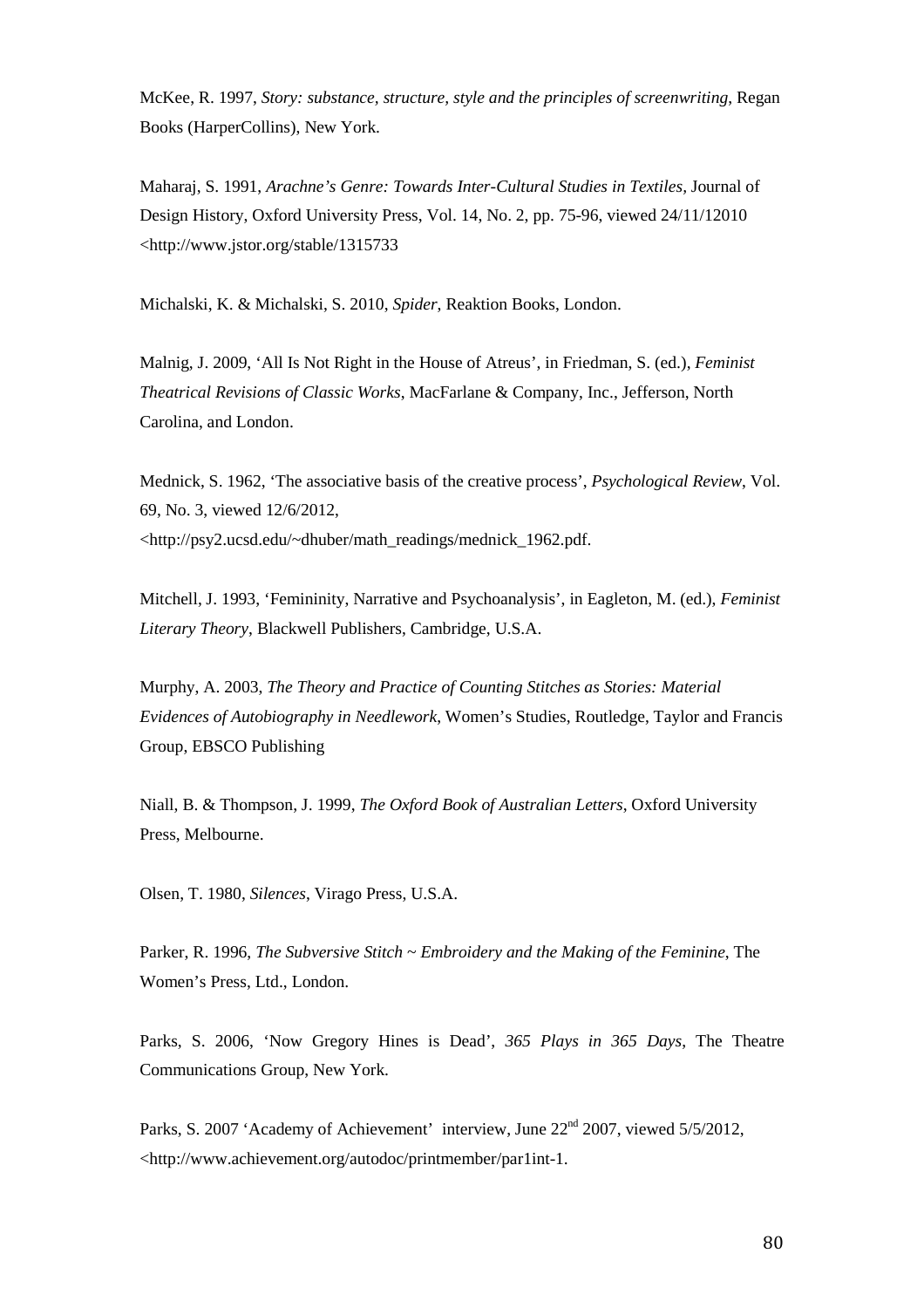Popadopoulou-Belmehdi, I. 1994, *Greek Weaving or the Feminine in Antithesis*, Diogenes, No. 167, Vol.42/3, Sage Publications, viewed, 3/5/2011, <http:dio.sagepub.com/content/42/167/39.citation.

Rivers Siddons, A. 1993, 'Anne River Siddons,' in Epel, N. (ed.) *Writers Dreaming*, Bookman Press, Melbourne, pp. 237-243.

Ross, A. 1974, *Scottish Home Industries*, The Molendinar Press, Glasgow.

Roth, M. 2009, 'The Philomela Myth as Postcolonial Feminist Theatre,' in Friedman, S. (ed.) *Feminist Theatrical Revisions of Classic Works*, MacFarlane & Company, Inc., Jefferson, North Carolina, and London.

Ruthven, K 1993, 'Feminist Literary Studies: An Introduction,' in Eagleton, M. (ed.), *Feminist Literary Theory*, A Reader, Blackwell, Cambridge & Oxford, U.K. pp. 93-4.

Saunders, K. & Evans, R. (eds.), 1994, *Gender Relations in Australia: domination and negotiation,* Harcourt Bruce, Sydney.

Steinbeck, J. 1972, *Sweet Thursday*, Heinemann, London.

Summers, A. 1975, *Damned Whores and God's Police*, Penguin, Ringwood, Australia.

Teorey, M. 2010, *Spinning a Bigendered Identity in Silko's* 'Ceremony' *and Puig's* 'Kiss of the Spider Woman', Comparative Literature Studies, Vol.47, No.1, The Pennsylvania State University, viewed 27/9/2011, <http://www.drhanan.com/macomp/silko&puig.pdf.

Tong, R. 1998, 'Psychoanalytic and Gender Feminism', *Feminist Thought*, Allen & Unwin, St Leonards, N.S.W.

Volger, C. 1999, *The Writer's Journey*, PamMacmillan, London.

Wandor, M. 1993, 'The Impact of Feminism on Theatre', in Eagleton, M. (ed.), *Feminist Literary Theory, A Reader*, Blackwell, Cambridge, U.S.A.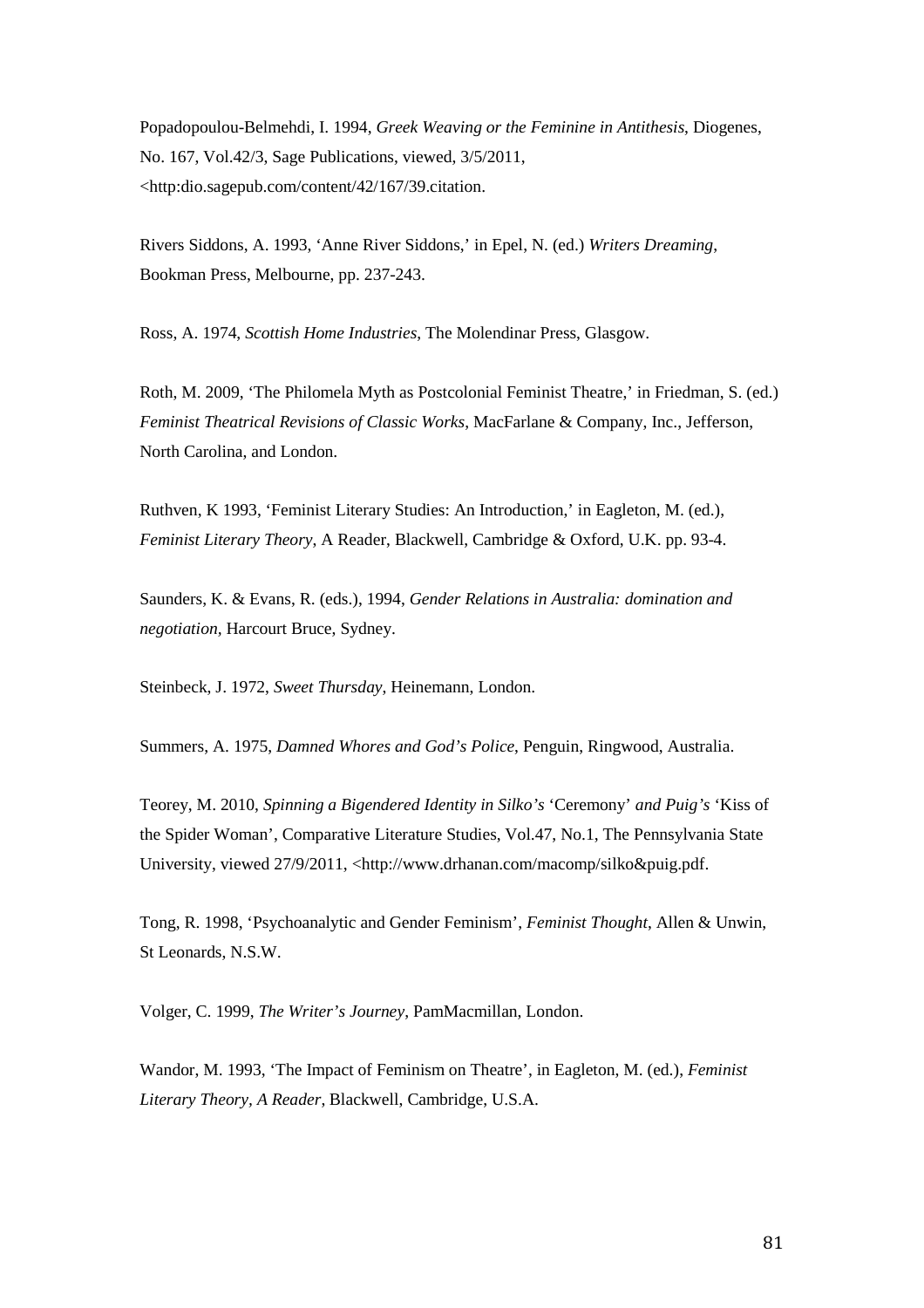## BIBLIOGRAPHY

## (Background Reading)

Andrews, M. 2006, *Charles Dickens and His Performing Selves, Dickens and the Public Readings*, Oxford University Press, Oxford, U.K.

Atwood, M. 1997, *In Search of Alias Grace*, University of Ottawa Press, Canada

Baynton, B. 1990, Bush Studies, Collins/Angus & Robertson Publishers, North Ryde, N.S.W.

Bennett, A. 1994, *Writing Home*, Faber & Faber, London.

Bennett, A. 2005, *Untold Stories*, Faber & Faber, London.

Blake, A. 1984, *A Proletarian Life*, Kibble Books, Malmsbury.

Brooks, B. 2003, *Reply to Jill Matthews: new challenges for feminist history*, Lilith: a Feminist History Journal, University of Melbourne.

Chaucer, G. 1995, *The Canterbury Tales*, Wordsworth Editions, Ltd., Hertfrodshire, U.K.

Clenennen, I. 2006, 'The history question: who owns the past?' *Quarterly Essay*, Vol. 23, Black Inc., Melbourne.

Cole, W. 1969, *Folk Songs of England, Ireland, Scotland & Wales*, Charles Hansen Music Books, U.S.A.

Cowling, M. 1969, *Selections from Chaucer*, Ginn & Company, Ltd., London.

Dixon, M. 1999, *The Real Matilda*, UNSW Press Ltd., Sydney.

Gilber, S. & Gubar, S. 1984, *A Mad Woman In the Attic*, New Haven and London Yale University Press, U.S.A.

Goodman, L. 1993, *Gender in Performance, Contemporary Feminist Theatres, To Each Her Own*, Routledge, New York.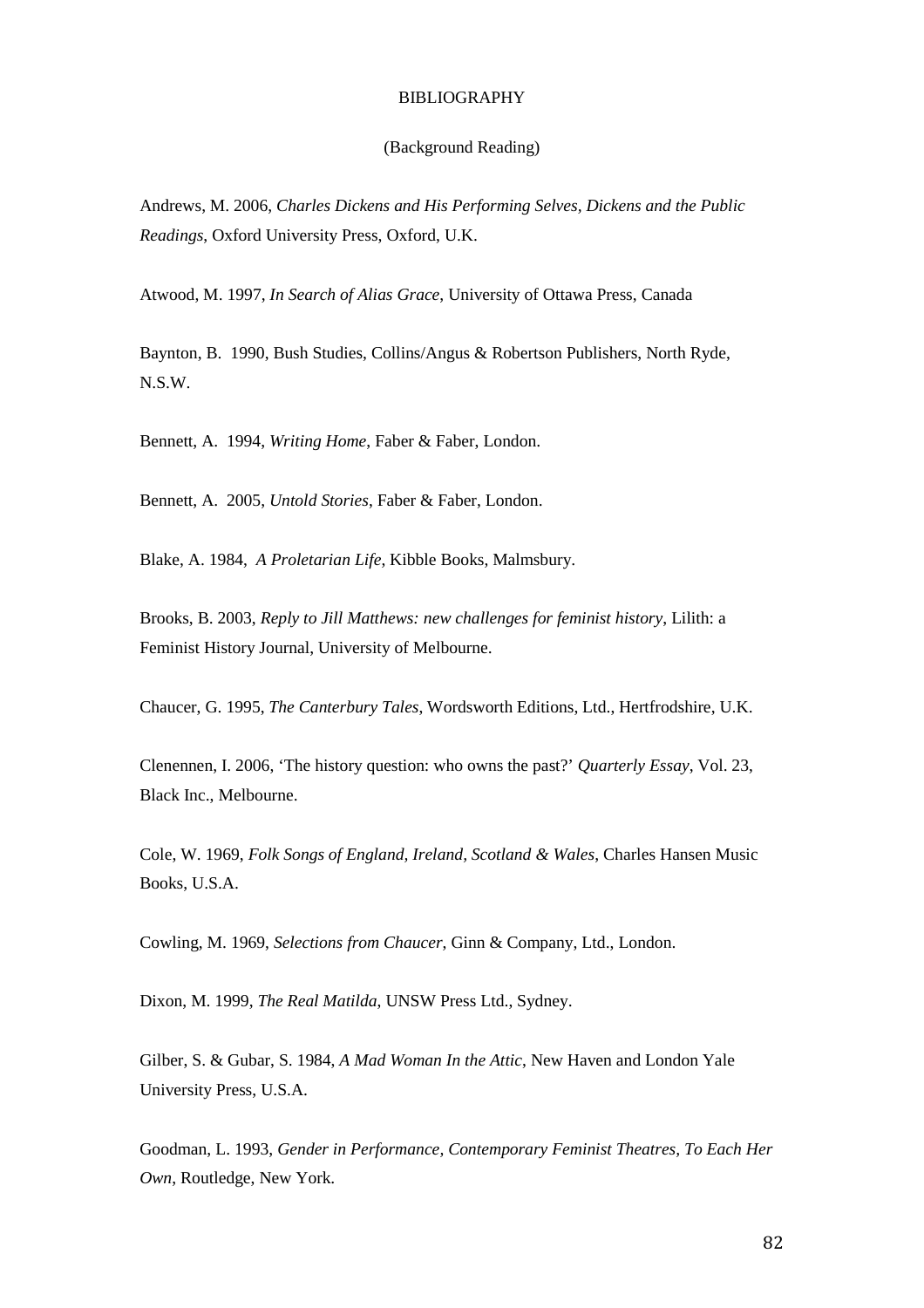Goodman, L. with de Gay, J. (eds.), 2003, *in Politics and Performance*, Routledge, New York.

Greer, G. 2012, 'Beasts of Burden: we really haven't come very far, baby.' *The Age*, 3.3.2012

Grenville, K. 2005, *The Secret River*, Text and Publishing Company, Melbourne.

Grimshaw, P., McConvill, C. & McEwen, E. 1985*, Families in Colonial Australia*, Allen & Unwin, Sydney.

Haasse, H. 1997, 'A Thread in the Dark,' translated by Della Couling, in Robson, C. (compiler), *A Touch of the Dutch*, Aurora Metro Publications, Indiana University, U.S.A. pp.95-150.

Heilbrun, C. 1988, *Writing a Woman's Life,* Ballantyne Books, New York, U.S.A.

James, K. 1989, Women in Rural Australia, University of Queensland Press, St Lucia, Queensland.

Kingston, B. 1975, *My Wife, My Daughter and Poor Mary Ann*, Thomas Nelson, Melbourne.

Kent Rush, A. 1976, *Moon, Moon*, Random House, New York.

Lichtheim, G. 1977, *A Short History of Socialism*, Fontana/Collins, U.K.

MacIntyre, S. 1998, *History: Knowing Ourselves and Others: the humanities in Australia into the 21st century*, Australian Government Publishing, Canberra.

Magarey, S. 2007, *What's Happening to Women's History in Australia at the Beginning of the Third Millenium?* Viewed 2/8/2010, <http://www.history.sa.gov.au/chu/programs/history\_conference/SusanMagarey-WhatIsHappeningToWomen'sHistory.pdf

Matthews, J. 2003, 'New Challenges for feminist history', *Lilith: a Feminist History Journal*, Vol. 12, pp. 1-5..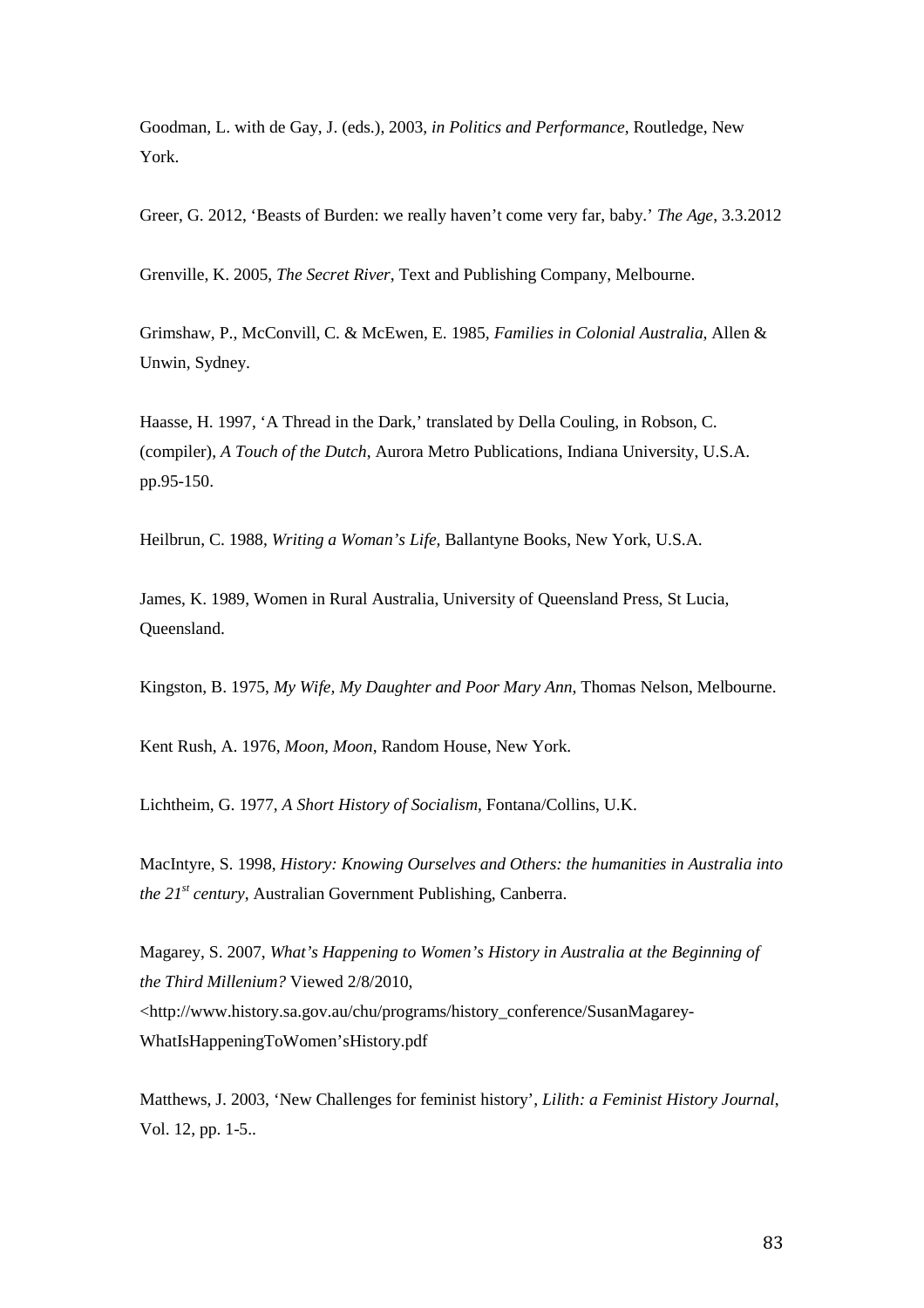Monros-Gaspar, L. 2008, 'The Voice of Cassandra: Florence Nightingale's *Cassandra* (1852) and the Victorian Woman', *New Voices in Classical Reception Studies*, Issue 3, viewed 8/12/2011 [<http://www2.open.ac/uk/classicalreceptions](http://www2.open.ac/uk/classicalreceptions)

Modjeska, D. 1981, *Exiles at Home*, Sirius Books, Melbourne.

Nelson, C. 2007, 'Faking it: History and Creative Writing', *Text*, vol. 11, no. 2, viewed 12/7/2010 [<http://www.textjournal.com.au/oct07/nelson](http://www.textjournal.com.au/oct07/nelson)

Nelson, R. 2010, 'Sculpting her art from sex, death and spiders,' *The Age*, 2.6.2010

Nugent, M. 2002, *Women's Employment and Professionalism in Australia: histories, themes and places*, Australian Heritage Commission, viewed 31/8/2010, <http://www.ahc.gov.au

Philip, N, (ed.), 1995, *The Penguin Book of Scottish Folk Tales*, Penguin Books Ltd., London.

Riddell, E. 1995, *With Fond Regards/private lives through letters*, National Library of Canberra, A.C.T.

Russell, W. 1988, *Shirley Valentine and One For the Road*, Methuen Drama, London.

Seger, L. 1990, *Creating Unforgettable Characters*, Henry Holt and Company, LLC., New York.

Shepherd, S, 1984*, Seven Plays*, Bantam Books, New York.

Skynner, R, & Cleese, J. 1990, *Families and how to survive them*, Mandarin Paperbacks, London.

Smith, B. 1988, *A Cargo of Women*, University of New South Wales Press, Kensignton, N.S.W.

Smith, S. & Watson, J. 2005, 'Autotopography, Louise Bourgeios as a Builder,' [eds.], *Interfaces: Women/Autobiography/Image/Performance*, University of Michigan Press, U.S.A.